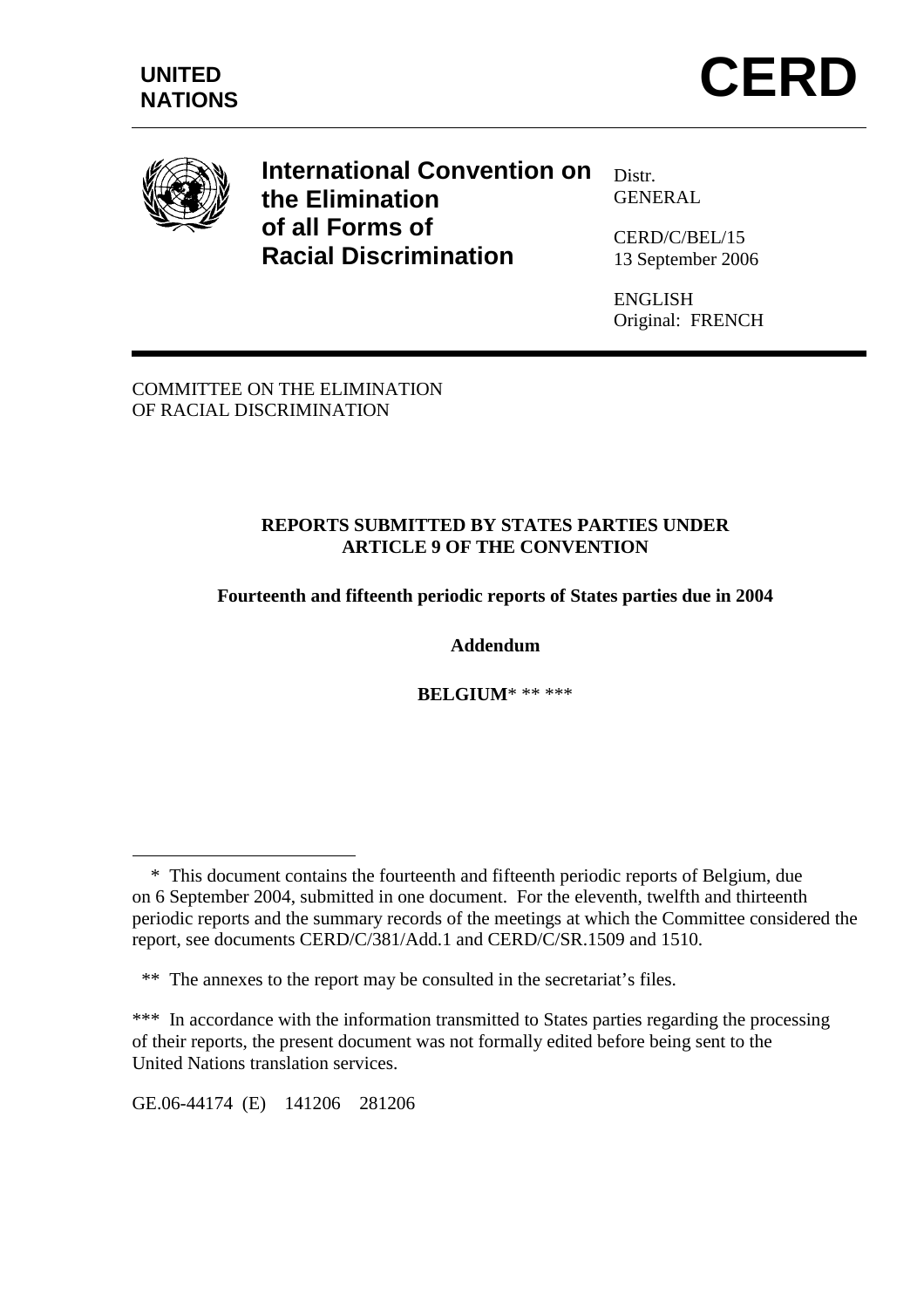### **CONTENTS**

|                   |                                               |                                                              | Paragraphs  | Page |
|-------------------|-----------------------------------------------|--------------------------------------------------------------|-------------|------|
|                   |                                               |                                                              | $1 - 16$    | 4    |
| <b>ARTICLE 2:</b> |                                               |                                                              | $17 - 112$  | 5    |
| A.                |                                               |                                                              | $17 - 19$   | 5    |
| <b>B.</b>         | Constitutional and legislative amendments and |                                                              | $20 - 37$   | 6    |
| C.                |                                               |                                                              | $38 - 112$  | 10   |
| <b>ARTICLE 3:</b> |                                               | CONDEMNATION OF RACIAL SEGREGATION                           | 113         | 25   |
| <b>ARTICLE 4:</b> |                                               | <b>CONDEMNATION OF ALL RACIST</b><br>PROPAGANDA AND RACIST   | 114         | 25   |
| <b>ARTICLE 5:</b> |                                               | PROHIBITION OF RACIAL DISCRIMINATION                         | $115 - 260$ | 25   |
| А.                |                                               | Updating of provisions relating to certain foreigners living | $115 - 159$ | 25   |
| <b>B.</b>         |                                               | Legislative provisions on acquisition of Belgian nationality | $160 - 164$ | 34   |
| $\mathcal{C}$ .   |                                               |                                                              | $165 - 173$ | 35   |
| D.                |                                               |                                                              | 174 - 178   | 36   |
| E.                |                                               | Right to freedom of thought, conscience and religion         | 179 - 198   | 36   |
| F.                |                                               |                                                              | 199 - 243   | 38   |
| G.                |                                               | Non-discrimination in the exercise of the right to housing   | $244 - 260$ | 46   |
| <b>ARTICLE 6:</b> |                                               | REMEDIES AND JUDICIAL ACTION                                 | $261 - 269$ | 48   |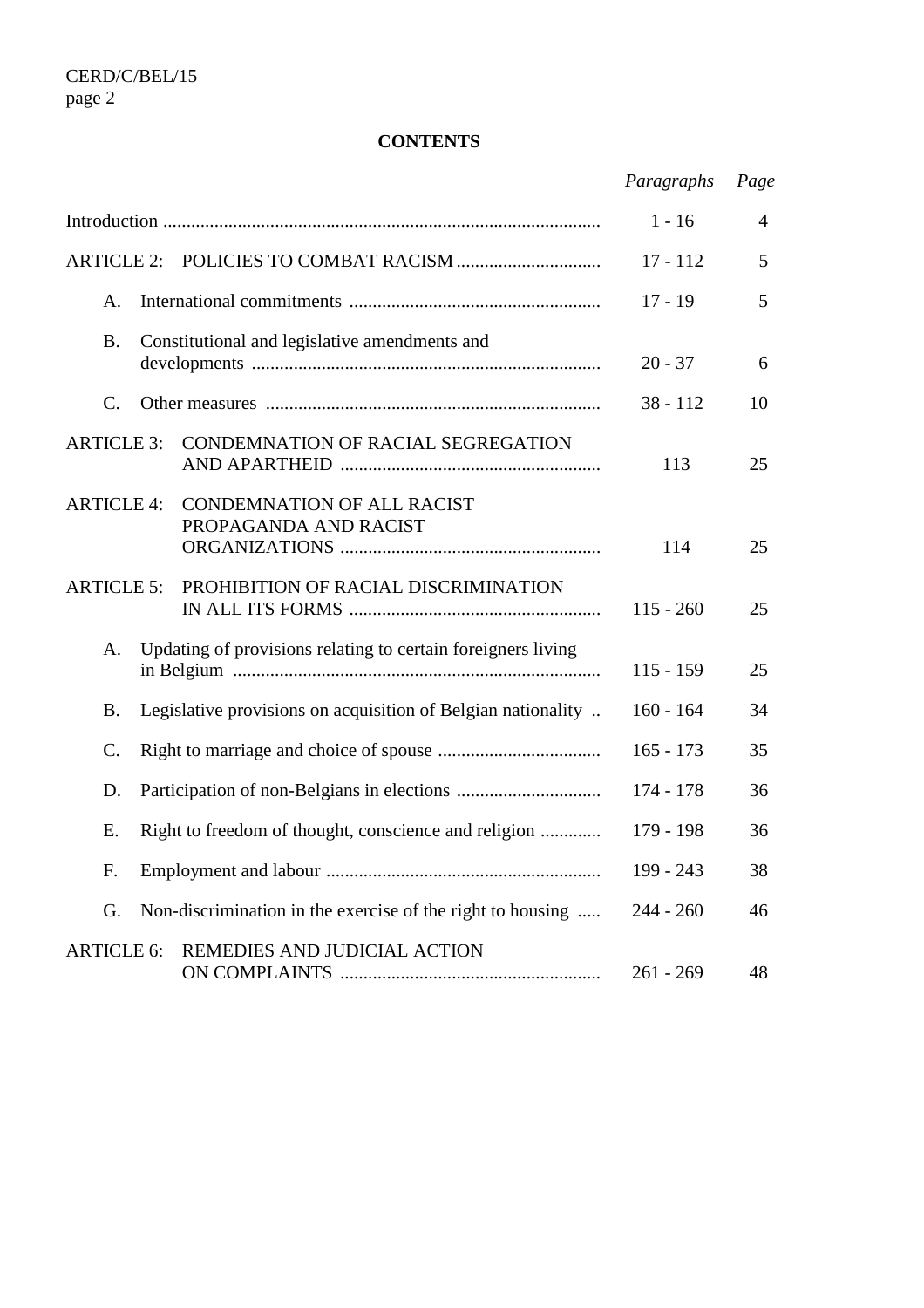# **CONTENTS (***continued***)**

|                                                                                   | Paragraphs  | Page |  |
|-----------------------------------------------------------------------------------|-------------|------|--|
| ARTICLE 7: NON-DISCRIMINATION IN THE EXERCISE                                     | $270 - 289$ | 51   |  |
|                                                                                   | $270 - 283$ | 51   |  |
|                                                                                   | 284 - 289   | 53   |  |
| REPLIES TO THE COMMITTEE'S OBSERVATIONS AND<br>RECOMMENDATIONS IN RELATION TO THE |             |      |  |
| PREVIOUS REPORT (CERD/C/60/CO/2, 21 MAY 2002)<br>$290 - 323$                      |             |      |  |
|                                                                                   |             |      |  |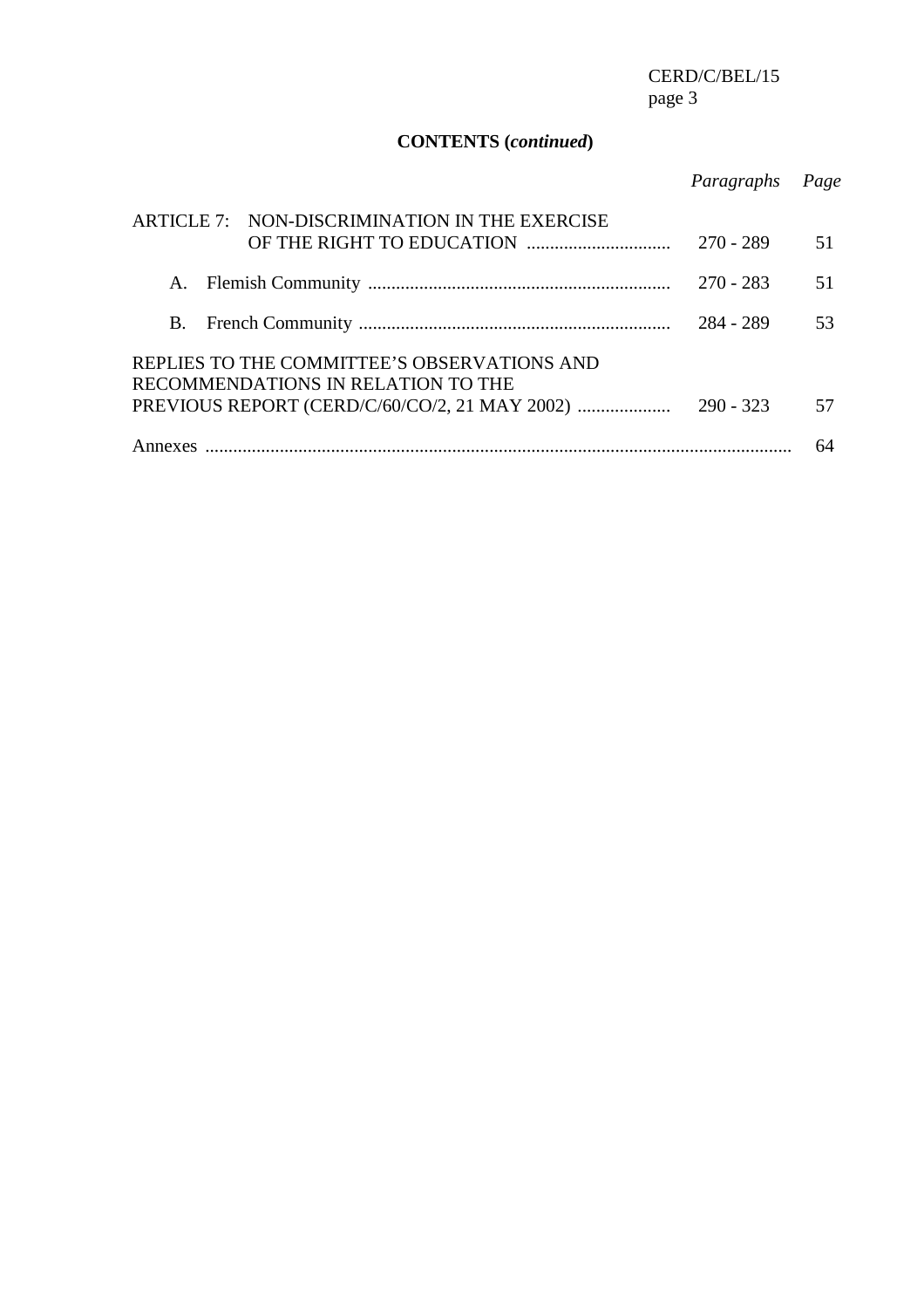#### **Introduction**

1. In accordance with article 9, paragraph 1, of the International Convention on the Elimination of All Forms of Racial Discrimination, Belgium has prepared a new report on the legislative, administrative and other measures that give effect at the national level to the international commitments undertaken as a result of its ratification of the Convention.

2. It will be recalled that Belgium's eleventh, twelfth and thirteenth periodic reports, contained in a single document, were considered by the Committee at a public meeting held on 13 and 14 March 2002. The Committee's concluding observations on that report were officially transmitted on 21 May 2002.

3. This document is submitted to the Committee on the Elimination of Racial Discrimination in the spirit of the recommendation made in paragraph 26 of the Committee's concluding observations (CERD/C/60/CO/2), that Belgium should submit its fourteenth periodic report jointly with its fifteenth periodic report, that it should be an updating report, and that it should address the points raised in the concluding observations adopted on 21 March 2002.

4. In this report, Belgium attempts to give detailed replies to the comments made in section C of document CERD/C/60/CO/2, entitled "Concerns and recommendations".

5. The replies to these comments are incorporated in the report.

6. Belgium wishes to take this opportunity to confirm the importance it attaches to the work of the United Nations treaty bodies and to underline the importance of their contribution to the protection and promotion of human rights.

7. This commitment is reflected in the fact that Belgium has during 2006 submitted five country reports, on the International Covenant on Economic, Social and Cultural Rights, the Convention against Torture and Other Cruel, Inhuman or Degrading Treatment or Punishment, the International Convention on the Elimination of All Forms of Racial Discrimination, the Convention on the Elimination of All Forms of Discrimination against Women and the Optional Protocol to the Convention on the Rights of the Child on the involvement of children in armed conflict.

8. At the international level, the Durban World Conference against Racism, Racial Discrimination, Xenophobia and Related Intolerance, held under the auspices of the United Nations in September 2001, was one of the most significant events to have taken place during the period covered by this report.

9. Belgium held the Presidency of the European Union at the time and played an active part in the preparation and organization of the Conference.

10. Since the end of the Conference, Belgium, together with its European partners, has made every effort to ensure a credible and consensus-based follow-up.

11. To that end it hosted and financed the Regional Expert Seminar for Western States on the Implementation of the Durban Programme of Action, in December 2003.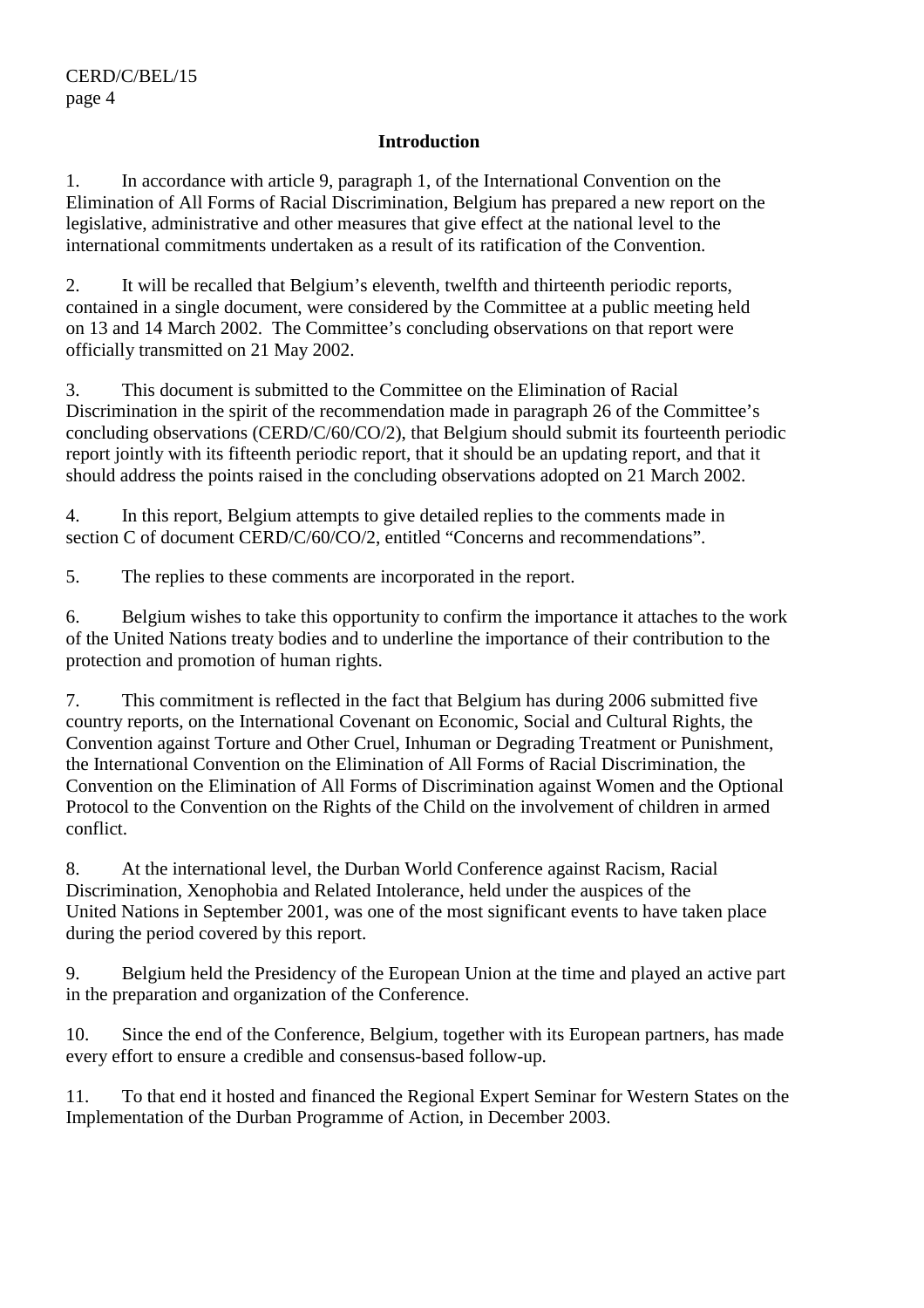12. Within the framework of the Organization for Security and Cooperation in Europe (OSCE), Belgium organized the Conference on Tolerance and the Fight against Racism, Xenophobia and Discrimination, a topic that will be revisited during its presidency of OSCE in 2006.

13. Belgium was also the first United Nations Member State to welcome, in June 2005, the Working Group of Experts on People of African Descent, a procedure established as part of the follow-up to the Durban Conference.

14. In the course of a week-long visit, the Working Group met with several ministers, including the Minister for Foreign Affairs, the Minister of Justice and the Minister for Social Integration, as well as members of parliament and numerous institutions and non-governmental organizations whose mandates, at both the federal level and the level of the federated entities, cover areas relating to the fight against racism and discrimination. The Group was also able to make direct contact with representatives of civil society and people of African descent.

15. The report of the Working Group, which was prepared after the visit, is attached as annex III.

16. A brochure aimed at raising awareness of the outcome of the Durban Conference among the general public was printed in several thousand copies and has been widely distributed in schools.

# **ARTICLE 2: POLICIES TO COMBAT RACISM**

### **Legislative developments**

### **A. International commitments**

- 17. Since 2002, Belgium has ratified:
	- The Optional Protocol to the Convention on the Rights of the Child on the involvement of children in armed conflict (6 May 2002);
	- International Labour Organization (ILO) Convention No. 182, concerning the Prohibition and Immediate Action for the Elimination of the Worst Forms of Child Labour;
	- Protocol No. 13 to the European Convention for the Protection of Human Rights and Fundamental Freedoms, concerning the abolition of the death penalty in all circumstances (23 June 2003);
	- The Optional Protocol to the Convention on the Elimination of All Forms of Discrimination against Women (17 June 2004);
	- The Optional Protocol to the Convention on the Rights of the Child on the sale of children, child prostitution and child pornography (17 March 2006).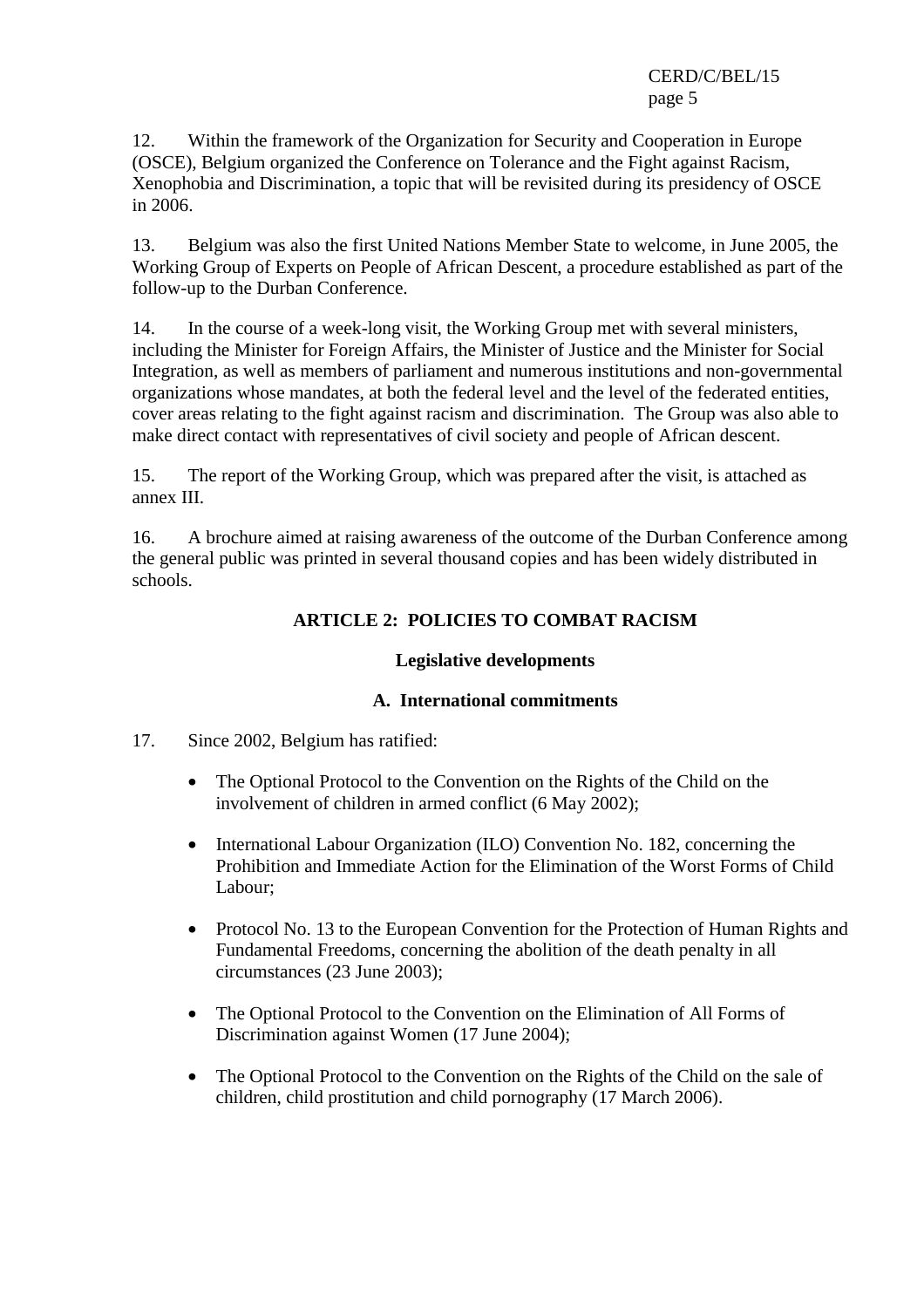- 18. Belgium has acceded to:
	- Protocol No. 12 to the European Convention for the Protection of Human Rights and Fundamental Freedoms (4 November 2000);
	- The Additional Protocol to the Convention on Cybercrime, concerning the criminalization of acts of a racist and xenophobic nature committed through computer systems (28 January 2003);
	- The Protocol amending the European Convention on the Suppression of Terrorism (15 May 2003);
	- The Additional Protocol to the Criminal Law Convention on Corruption (7 March 2005);
	- The Optional Protocol to the Convention against Torture and Other Cruel, Inhuman or Degrading Treatment or Punishment (24 October 2005);
	- Protocol No. 7 to the European Convention for the Protection of Human Rights and Fundamental Freedoms (11 May 2005).

19. The majority of these protocols signed by Belgium are in the final stages of the process of parliamentary approval required for ratification.

### **B. Constitutional and legislative amendments and developments**

### **B.1 Strengthening of legislation against racism in order to improve implementation**

20. As part of the plan of action against discrimination (December 2000) and in application of European directives on the matter, two important pieces of legislation have been enacted: the Act of 25 February 2003, on combating discrimination (*Moniteur belge*, 17 March 2003), and the Act of 20 January 2003, on reinforcement of the legislation against racism (*Moniteur belge*, 12 February 2003).

- 21. These Acts add the following new elements to the fight against racism:
	- Incitement to discriminate, and racist harassment, now constitute forms of discrimination;
	- In employment, discrimination against a group and no longer merely against an individual - is now punishable;
	- Labour inspectors have been given a specific mandate to monitor compliance with these acts;
	- The mandate and powers of the Centre for Equal Opportunity and Action to Combat Racism now cover: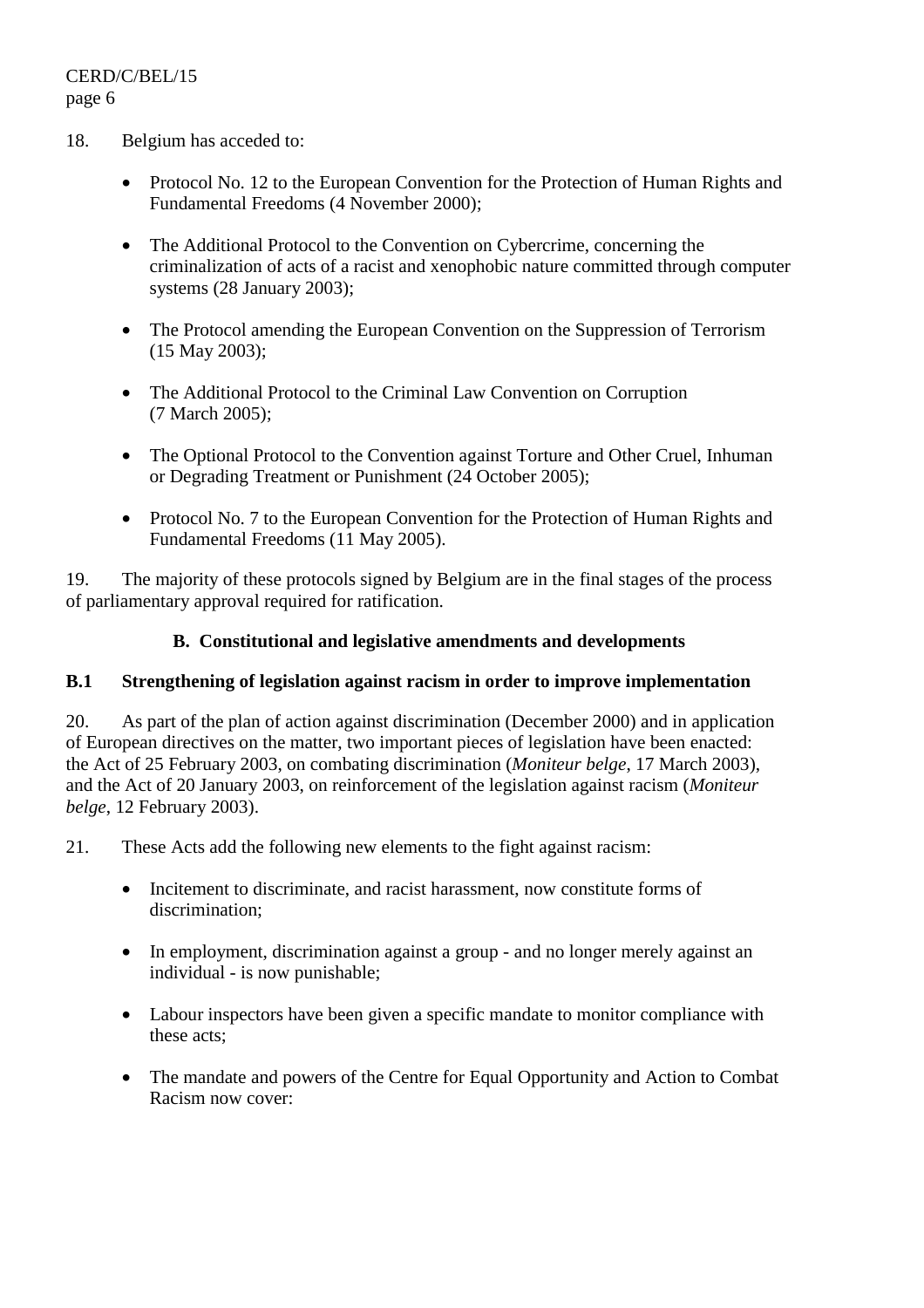(a) Non-racial discrimination (though not gender discrimination) and foreigners' fundamental rights;

- (b) The handling of complaints with a view to mediation;
- (c) The gathering and publication of statistical data;

(d) A duty to inform the centre of complaints of racism handled by the Parliamentary Standing Committee on Police Oversight ("Standing Committee P"; see para. 295 below) or the disciplinary body of the federal and local police (the Police Inspector-General's Office);

- The power to act on de facto discrimination (direct or indirect) through an injunction such as an action for interim relief;
- A racist motive is now an aggravating circumstance in a range of criminal offences. The Council of Ministers decided on 18 March 2005 that every police report should contain a special note on the motive underlying the behaviour giving rise to an offence. Action on such cases would be the responsibility of the reference judge. Circular No. COL/200 of the Association of Appeal Court Prosecutors, promulgating this provision, entered into force in April 2006;
- The burden of proof of discrimination (in civil cases) has been alleviated by admitting evidence collected during tests and statistical data (shared burden of proof);
- Workers who complain of discrimination are now protected.

### **B.2 Ban on racist organizations and propaganda; influence of xenophobic ideologies on political parties, particularly in Flanders**

### **B.2.1 Withdrawal/suspension of certain civil and political rights, notably the right to be elected**

22. The Act of 7 May 1999 amended the Act of 30 July 1981 concerning racism and xenophobia to allow courts to impose an additional penalty on a person already sentenced to a main penalty, by wholly or partly withdrawing certain political rights (the right to hold public posts, employment or office, and the right to be elected) for a period of 5 to 10 years. The suspension now applies to anyone, not only repeat offenders, convicted under the Act of 23 March 1995 on negationism.

23. Nevertheless, this additional penalty remains an option, to be imposed at the court's discretion. One such additional penalty (withdrawal of political rights for 10 years) has been imposed, by the Antwerp Appeal Court on 14 April 2005, on a person who violated the law on negationism (Act of 23 March 1995) and the law on racism (Act of 30 July 1981), on top of a main sentence of one year's imprisonment.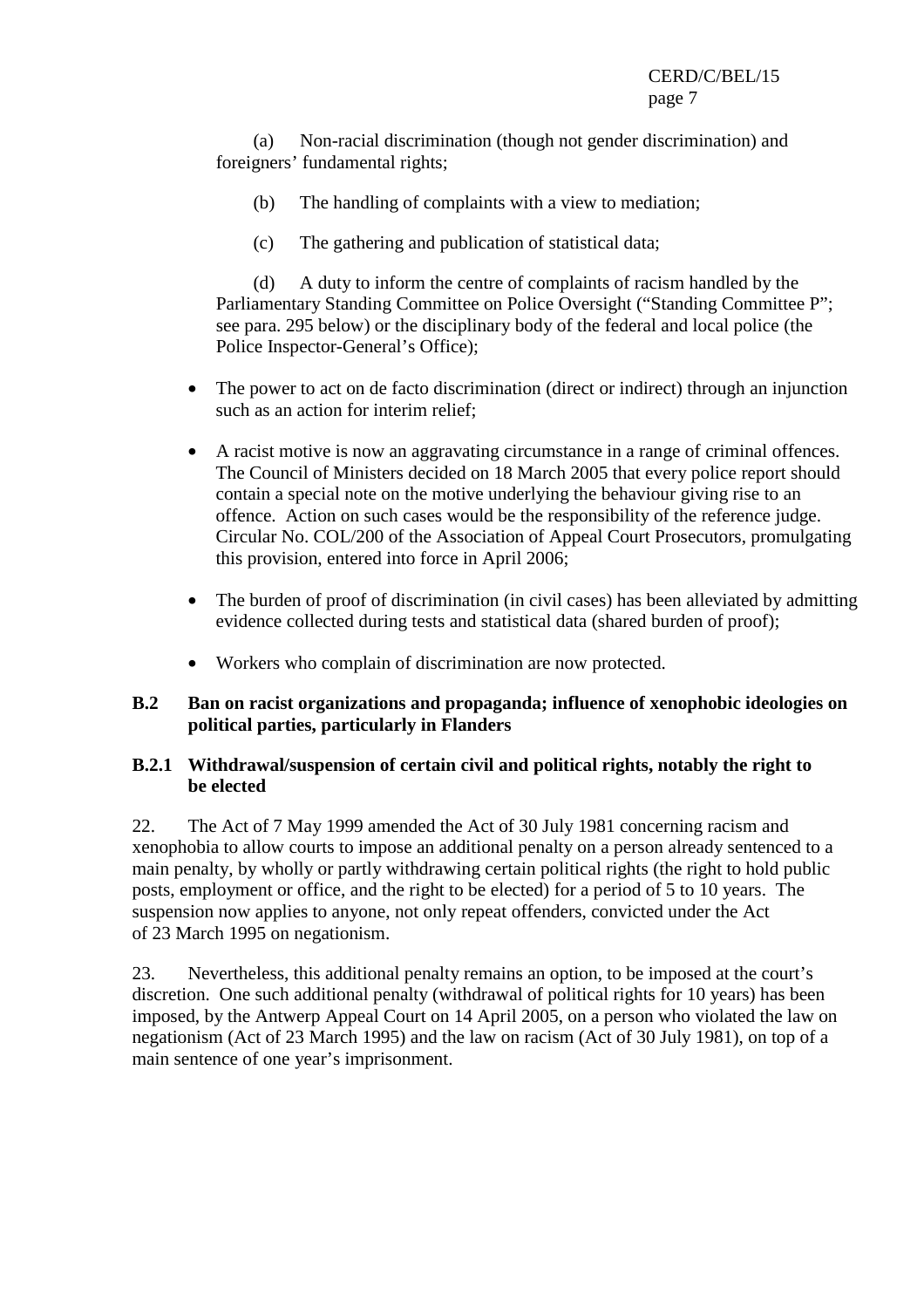24. In one recent decision (26 April 2006), someone who had appeared on various extreme right-wing parties' lists of candidates, and had distributed a circular denigrating the many nationalities that live together in Belgium, was convicted of incitement to racism and sentenced to a fine and a five-year disqualification from exercising certain civil and political rights, including the right to be elected and the right to hold public posts or employment.

25. The Belgian Parliament currently has before it two bills on the suspension of certain civil and political rights. One of these would introduce an automatic suspension of the right to be elected in the event of a conviction under the above-mentioned acts. The other goes further, not only proposing automatic withdrawal of some of the civil and political rights provided under article 31 of the Criminal Code, but also precluding any consideration of mitigating circumstances or the imposition of suspended or conditional sentences.

26. Moreover, it was envisaged in the Government's programme statement of July 2003 that any conviction for racism or negationism would entail the automatic loss of certain civil and political rights for a specific time. The inner Cabinet reaffirmed that intention on 13 July 2004, when it adopted in principle the federal plan of action on racism, anti-Semitism and xenophobia. Draft legislation on the subject will shortly be presented.

# **B.2.2 Public funding of anti-freedom parties**

# *(a) Federal level*

27. The Act of 4 July 1989 on the limitation and control of expenditure in respect of federal elections and on the financing and accounting transparency of political parties has since 12 February 1999 included a provision under article 15 ter that allows public funding to be withdrawn from political parties which clearly demonstrate hostility towards the rights and freedoms guaranteed by the European Convention on Human Rights. This article required further implementation measures, which were to be established by royal decree following discussion in the Council of Ministers. As a result, 13 October 2005 saw the entry into force of the royal decree of 31 August 2005 regulating the time frame and procedure for dealing with applications under article 15 ter of the Act of 4 July 1989 on the limitation and control of expenditure in respect of federal elections and on the financing and accounting transparency of political parties.

28. Under the Act, a complaint may be brought before the Council of State by a minimum of one third of the members of the electoral commission responsible for monitoring the funding of political parties, where the party fails to respect human rights or engages in racist behaviour. The Council of State is competent to rule on the merits of the complaint.

29. The first complaint under the Act was brought in late 2005.

30. Also of interest at the federal level is another proposal currently before the Chamber of Representatives, which would amend rule 11 of the rules on recognition of political groups to withdraw recognition and the benefits of recognition from a group if one of its members or constituent bodies has been convicted under the acts of 30 July 1981 or 23 March 1995.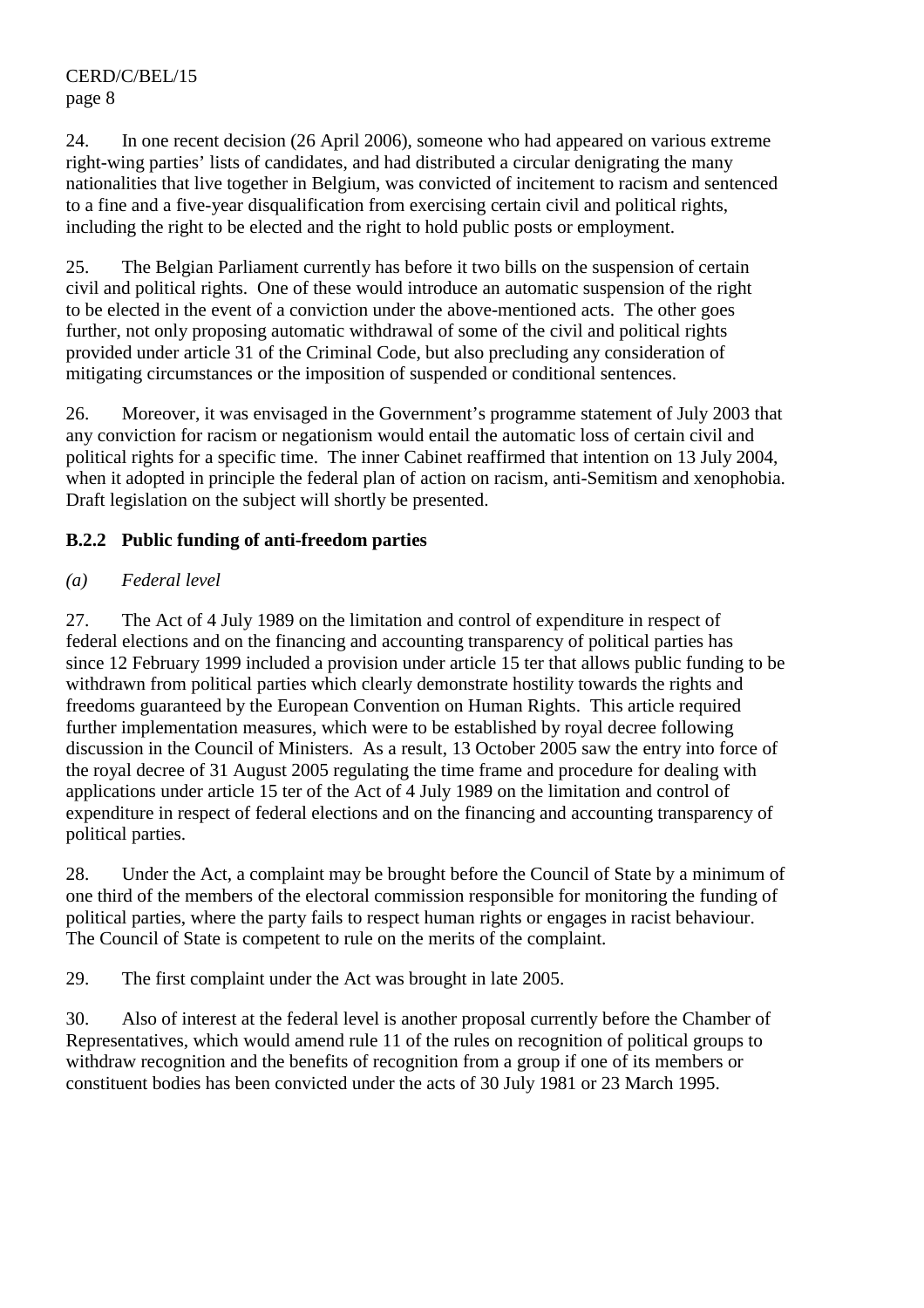### *(b) Federated entities*

31. Public funding for political groups within the federated entities is accorded only to political parties constituting a recognized political group and may be withdrawn by the parliaments of the French community, the Walloon region or the Brussels-Capital region if a member of any such group has been convicted under the acts of 30 July 1981 or 23 March 1995, or where the political party itself has been convicted under article 15 ter of the Act of 4 July 1989 referred to above. The regulations of the Flemish parliament also explicitly state that it may withdraw the funding allocated to a party found guilty of racism.

### **B.2.3 Trial of the former Vlaams Blok party**

32. The Act of 7 May 1999 amending article 150 of the Constitution transferred competence to try "press offences" of a racist nature from the assize courts to the criminal courts, which means the criminal courts may henceforth try not only press offences punishable under the Act of 30 July 1981, but also other press offences such as defamation and libel (Criminal Code, art. 443) and negationism (Act of 23 March 1995). This Constitutional amendment has greatly facilitated prosecution.

33. An important aspect of article 150 of the Constitution is the narrower interpretation now given to the notion of "political offences", which remain subject to the jurisdiction of the assize courts. This, too, has made it easier to mount prosecutions to counter racism, as the trial of the former Vlaams Blok party clearly shows.

34. On 26 February 2003, the Brussels Appeal Court upheld the criminal court's ruling at first instance that it was not competent to try the three non-profit associations linked to the Vlaams Blok party that were the subject of a private prosecution brought by, among others, the Centre for Equal Opportunity and Action to Combat Racism for violation of the 1981 law against racism. In its judgement, the Appeal Court found that, if the acts for which the three associations were being prosecuted were proved, they would have been committed by Vlaams Blok, a political party and thus an institution, and would consequently have constituted a "political offence", which the assize court had sole competence to try. An appeal in cassation was lodged against this judgement by the plaintiffs, the Public Prosecutor's Office and the Centre for Equal Opportunity and Action to Combat Racism.

35. On 18 November 2003, the Court of Cassation struck down this judgement, recalling that the concept of a "political offence" is clearly defined and that the fact that the offence was committed in order to allow a political party to express itself does not lead to a finding of a political offence within the meaning of article 150 of the Constitution. In this ruling, the Court of Cassation applied a much narrower interpretation of the concept of a "political offence" than the lower courts. It referred the case for consideration to the Ghent Appeal Court, which on 21 April 2004 handed down a final judgement sentencing the three non-profit associations to a fine of €12,394.67 each for violation of the Act of 30 July 1981 (membership of a group inciting racial discrimination; criminal liability of the associations under the Act of 4 May 1999, although this did not apply to the Vlaams Blok since the party had no legal status).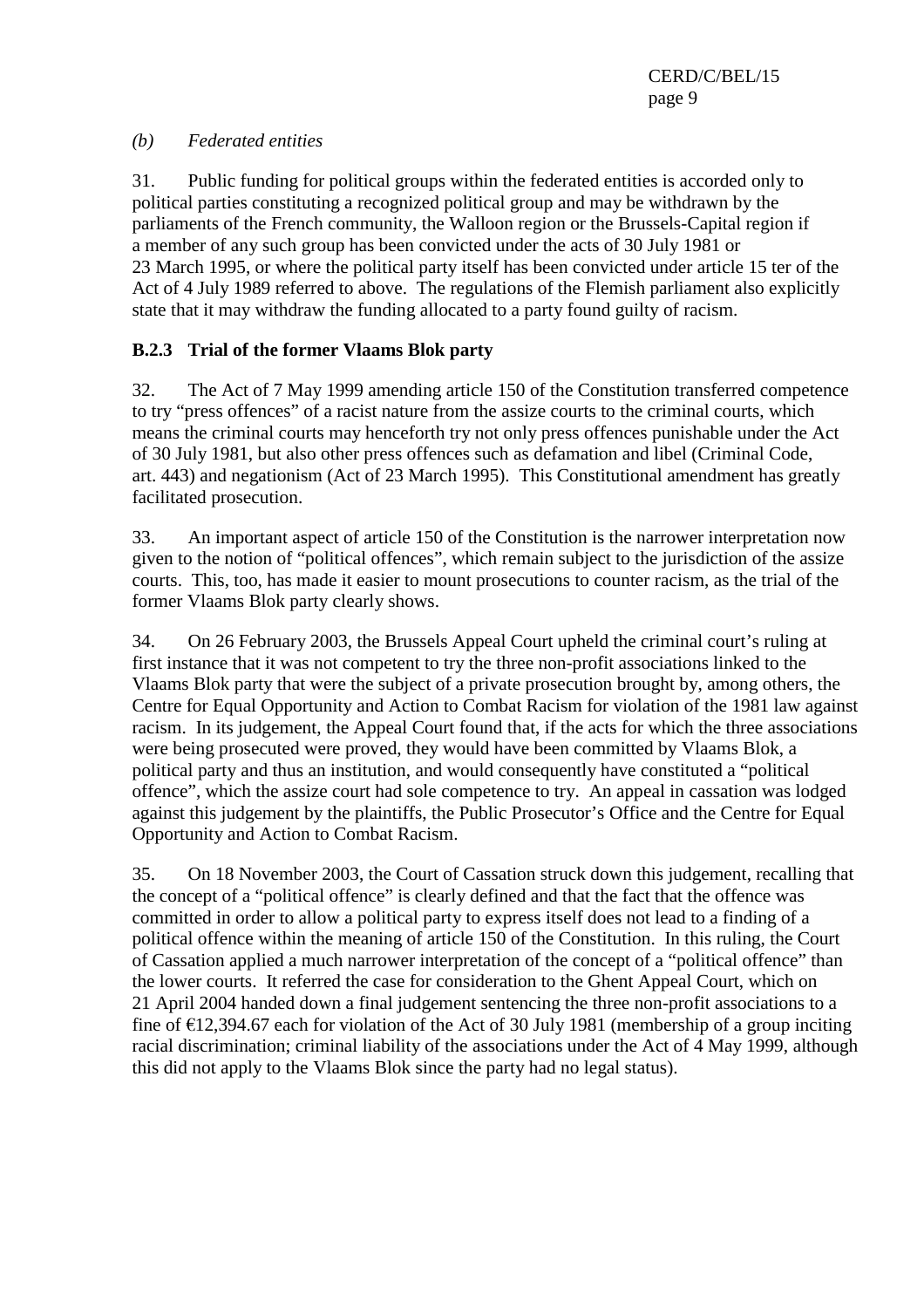36. The Ghent Appeal Court ruling found that the Flemish nationalist party's propaganda was "a standing incitement to segregation and racism" and noted that the party had not renounced its discriminatory 70-point manifesto. The Vlaams Blok lodged an appeal in cassation against the ruling but on 9 November 2004 the Court of Cassation upheld the Ghent Appeal Court ruling. The Vlaams Blok party was then dissolved and on 14 November 2004 took on a new identity, Vlaams Belang, or "Flemish Interest".

#### **B.2.4 Recent decision against the leadership of an extremist political party active in the French-speaking part of the country**

37. On 18 April 2006, the Brussels Appeal Court found the leader of the Front National and his assistant guilty of incitement to racial hatred, discrimination and segregation. The assistant was additionally sentenced to a 10-year suspension of the right to be elected and 250 hours of community work in the foreigner-integration sector. The Court penalized not only the tracts put out by the Front National, but also the party's manifesto. An appeal in cassation has been lodged.

### **C. Other measures**

38. In addition to the measures taken in response to paragraph 14 of the Committee's observations, Belgium has also taken steps to sensitize and train officials in the area of criminal justice, where the Committee had noted deficiencies (concluding observations, para. 19).

### **C.1 Action to raise awareness among target groups**

*Awareness-raising and training for criminal justice officials* 

# *Awareness-raising for judges and prosecution officials*

39. The training course for judges and legal trainees in Belgium includes a module on the suppression of racism and xenophobia. In 2003, the module was given jointly by members of the Centre for Equal Opportunity and Action to Combat Racism, judges, members of the police forces and members of the Standing Committee on Police Oversight. The first part of the module looked at the context in which legislation in the area of equality and non-discrimination has developed. The second part dealt with more effective ways of enforcing the law and the difference the new provisions might make. Case law was discussed and questions raised to allow participants to share their experiences.

40. A course was held in 2005 to familiarize the judiciary with the anti-discrimination laws. Training of this kind is compulsory for all legal trainees. The Higher Council of Justice training subcommittee regularly approves, for the purposes of judges' training and legal trainees' placement, training courses offered by external bodies working on this issue, such as those run by the Association pour le droit des étrangers, the University of Antwerp's Centre for Migrant Studies and the University of Leuven Human Rights Institute.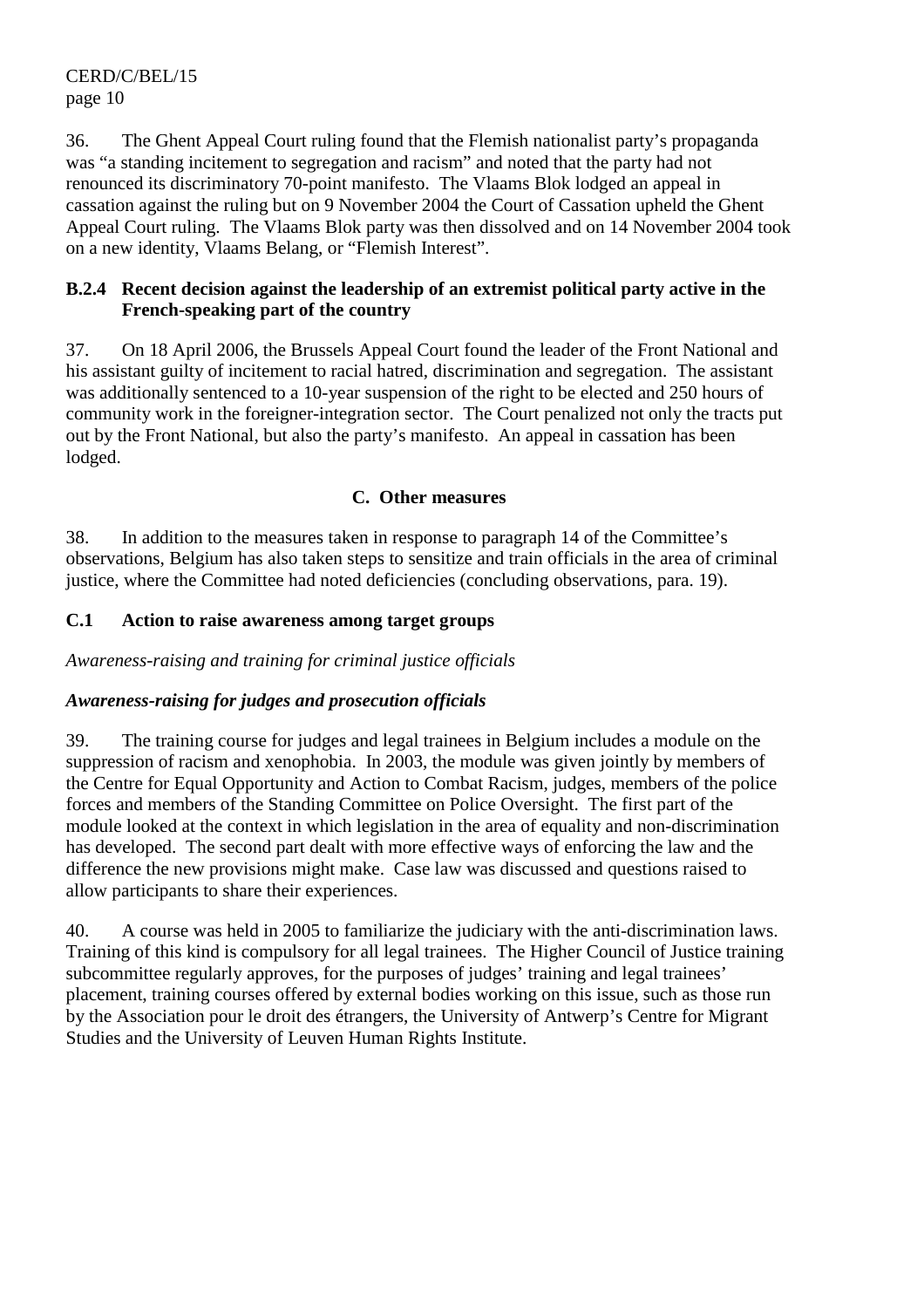41. Lastly, the training subcommittee of the Higher Council of Justice is taking an increasing number of initiatives to raise awareness of discrimination, including: (a) preparing special courses, which are decentralized to make it easier to reach the target audience and which attempt to involve all actors; (b) encouraging judges and legal trainees to attend courses offered by other bodies; and (c) incorporating an analysis of the social context into all courses.

### *Awareness-raising for State officials*

42. As regards the police, in accordance with a ministerial decree of 10 December 2002, on general training regulations, Belgian police training covers the provisions of the European Convention on Human Rights, citizens' rights and freedoms under the Constitution and international law, and the role and place of the police in a multicultural society. It also looks at the notion of "police ethics" and emphasizes the way in which culture influences communication with people from other cultures and ethnic groups. Police are expected to know the law on racism and xenophobia and to be capable of taking action and determining the facts in situations of discrimination and/or racism against minorities and individuals. The general training regulations cover topics that tie in with human rights, thereby sensitizing police trainees to this issue.

43. As to prison officers, they are given basic training on entry. As from 1 January 2006, the course lasts six weeks and looks at racism, xenophobia and discrimination in equal measure. Among other things, new entrants are given an explanation of the European regulations on the subject. A new module on knowledge and understanding of other cultures has been introduced.

### **C.2 Federal action plan**

### *Ten-point federal action plan on racism, anti-Semitism and xenophobia*

44. On 14 July 2004, at the initiative of the Ministry of Social Integration and Equal Opportunities and in cooperation with the Ministry of Justice and the Ministry of the Interior, the inner Cabinet adopted in principle a federal action plan to combat racist, anti-Semitic and xenophobic violence. The main objective of the plan is to develop initiatives to combat ideologies, discourse and violence based on racial hatred and anti-Semitism.

45. The plan builds on the recommendations contained in the 2003 report of the European Commission against Racism and Intolerance on Belgium, and on some of the general recommendations on combating anti-Semitism drawn up by the same body in April 2004.

46. The federal plan is administered in coordination with the regions and communities because the federated entities are partly responsible for the application of the law on ethnic discrimination and the promotion of the policy on equality in all aspects of economic, social and cultural life.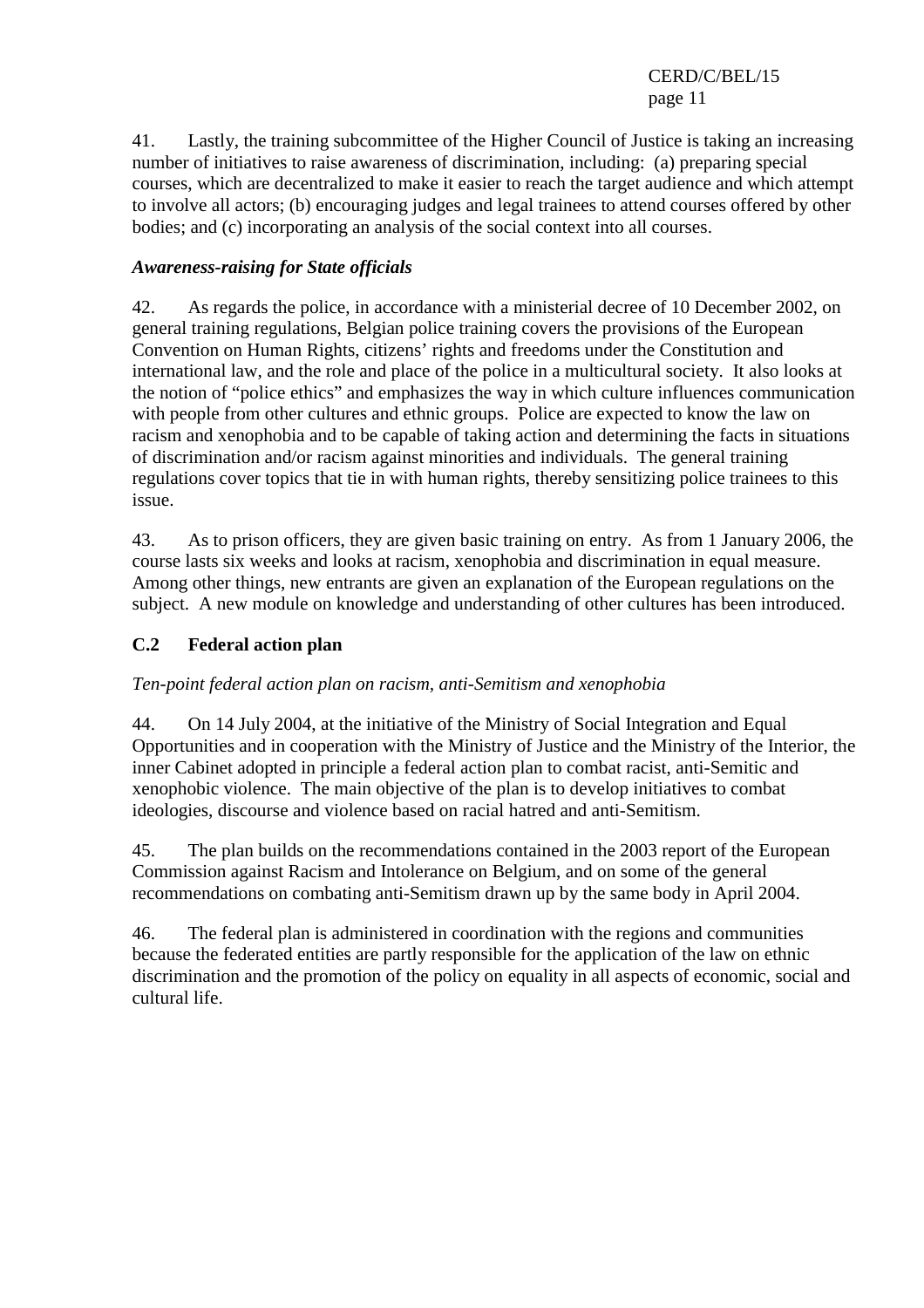- 47. There are 10 components to the plan:
	- I. Implementation of anti-discrimination laws:

(a) Evaluate the coordination of the provisions of internal law deriving from European Union directives;

- (b) (i) Strengthen police training;
	- (ii) Strengthen judiciary training;

(c) Strengthen cooperation between the Higher Council of Justice and the Centre for Equal Opportunity;

- (d) Run information campaigns on anti-discrimination laws;
- II. Complaints procedures:

(a) Refine terminology to facilitate identification of racist or anti-Semitic motives in certain offences;

(b) Follow up complaints: regular reports by prosecutors on follow-up and analysis of complaints, based on the work of the reference judges;

III. The Internet as a vector for racist and anti-Semitic ideologies: a special unit was set up in March 2005 to monitor racist messages on the Internet as a partnership venture between the Web watchdog Observatoire de l'Internet and the Centre for Equal Opportunity;

IV. Distribution of racist pamphlets: ensure that State enterprises are in a position to refuse to distribute racist pamphlets;

V. Combating prejudice: notably by creating "platforms for democracy" in the major cities to encourage local initiatives to promote "living together"; and by supporting the creation of a resource centre to encourage Jewish-Arab dialogue in particular, for use by educators and associations, and to develop programmes of educational and other activities to enhance intercultural dialogue and dispel prejudices;

VI. The media: evaluate the impact of the recommendations adopted by the Journalists' Association in 1994 regarding people of foreign origin, and of the agreements signed between the audiovisual monitoring authorities, journalists' associations and the Centre for Equal Opportunity;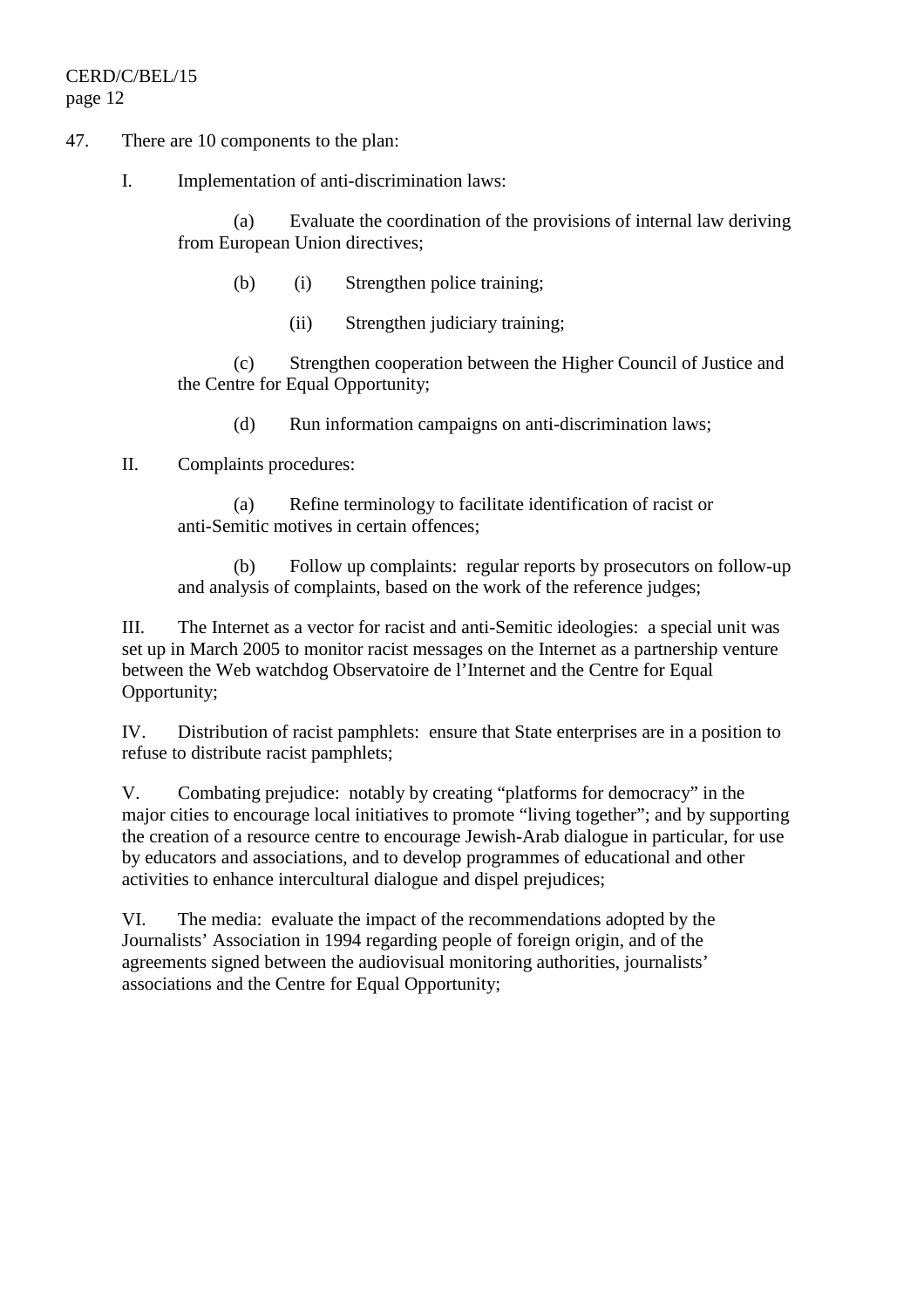VII. Police forces:

(a) Sensitize police forces to the issue of racism and anti-Semitism;

(b) Make adequate provision for dealing with complaints against police officers in the police internal oversight service, the Standing Committee on Police Oversight or the Police Inspector-General's Office;

(c) Draw up statistics on action taken on disciplinary complaints; make a quantitative and qualitative evaluation of campaigns to recruit individuals of foreign origin to the federal police;

VIII. State security: raise awareness of issues arising from the spread of ideologies inciting racial or religious hatred under cover of sermons or teaching;

IX. Measures to protect target groups: establish police security measures for the protection of buildings in communities under actual or potential threat from acts of racial hatred;

X. Tolerance barometer: draw up an agreement with university research centres to develop an instrument providing a quantitative and qualitative measure of trends in racist, anti-Semitic and xenophobic sentiment in Belgium.

48. In addition, in February 2004, following a flare-up of anti-Semitism, the Ministry of Social Integration and Interculturalism gave the Centre for Equal Opportunity three tasks:

- To set up a monitoring unit within the Centre, to implement a proactive policy of receiving, examining and systematically following up every complaint of anti-Semitic acts;
- To organize, in cooperation with the Ministry of Justice and the prosecution services, regular consultations with the leading Jewish community organizations on the handling of complaints;
- To coordinate a report by two universities on the nature and extent of the rise of anti-Semitism in Belgium.

49. *French community*: a government programme of action to promote equality between men and women, interculturalism and social inclusion was adopted by the government of the French community on 25 February 2005. This programme of action includes a major component on interculturalism, with a view to its incorporation as a cross-cutting policy in all the French community's areas of competence and action.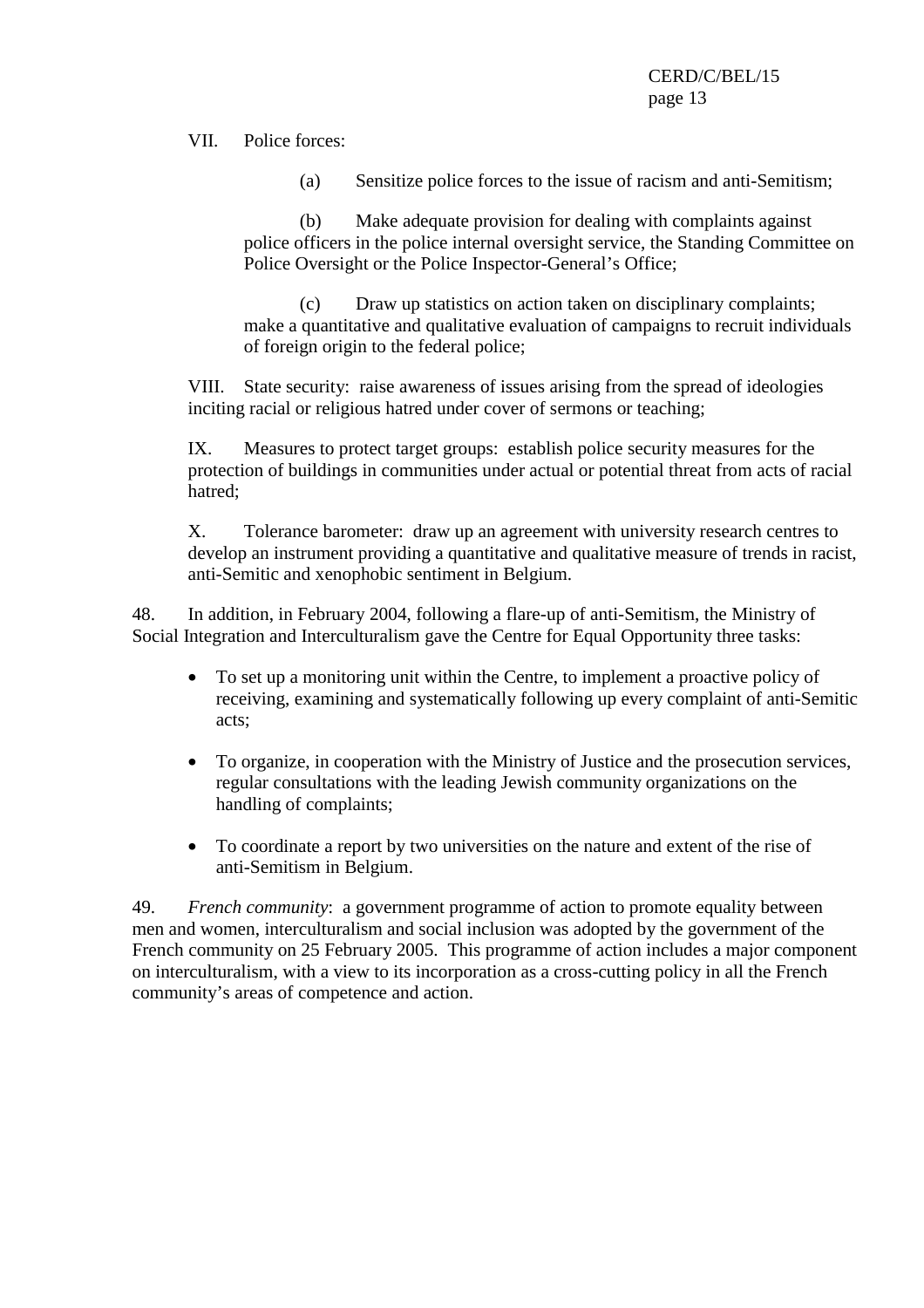50. The promotion of interculturalism in the various areas of competence of the French community has the following aims:

- To encourage social and cultural diversity in and through schools, notably by promoting the training of teachers of Islam in higher education institutions and introducing into history and geography syllabuses courses on immigration into Belgium that highlight immigrants' contributions to Belgian society;
- To develop resources and training on the implications of interculturalism, including by producing an inventory of the instruments and French-language resources available on issues relating to interculturalism and tolerance, in a directory for educators and associations;
- To promote equality in meetings and dialogues between citizens from differing social and cultural backgrounds by, for example, supporting local initiatives to encourage a social and cultural mix in public forums;
- To develop resources on immigration with a view to enhancing recognition of "the other", in part by supporting the production and dissemination of resources, studies and research on the subject of immigration;
- To combat discrimination on grounds of nationality, cultural identity or religious or philosophical beliefs, and associated stereotyping by, inter alia, assessing the situation with regard to discrimination in schools and supporting initiatives to establish information and guidance services for the victims of discrimination, in particular those of foreign origin;
- To develop human, cultural and university cooperation between the French community and other regions and to engage the French community in European and international action to promote intercultural dialogue;
- To establish a mechanism for monitoring and evaluating policies and initiatives to promote interculturalism.

51. The federal Government created the Commission on Intercultural Dialogue in February 2004, to run a project launched by the Prime Minister and the Deputy Prime Minister, who in December 2002 had organized a round table on "Living together better".

52. The purpose of that meeting, which brought together religious authorities and respected thinkers, associations and social partners, was to send a message of peace and dialogue in the wake of dogmatic debate and racist and anti-Semitic violence.

53. The proposals contained in the final report of the Commission on Intercultural Dialogue published in May 2005 centre around one basic policy option: acceptance of the existence - and thus recognition - of the various cultural groups that make up Belgian society, and in particular acceptance of the existence of cultural minorities, who should be treated with dignity and respect. The final report is attached as annex II.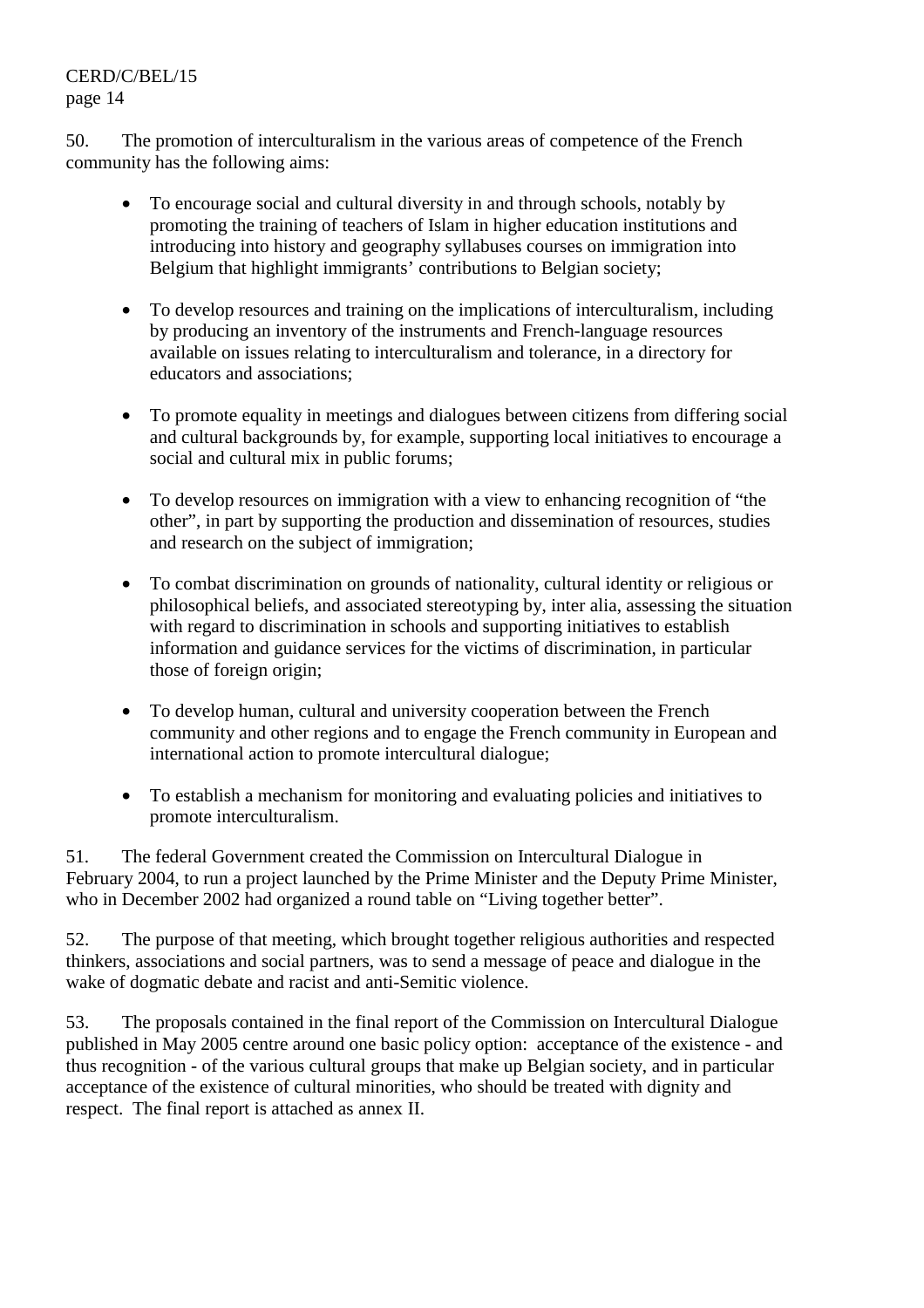54. Concrete solutions are suggested in a number of areas. Some of these have a symbolic value, such as the adoption of a Belgian citizens' charter (*Être citoyen en Belgique*) and allowing individuals greater flexibility in the choice of public holidays depending on their culture. Others aim to provide the tools required to implement a policy of interculturalism, such as an inter-university centre for research into migration and cultural minorities, a museum of immigration, a Belgian Islamic institute, and an inter-belief study centre to promote dialogue between religious, secular and other traditions.

55. Other proposals provide guidelines for calming conflicts that arise in residential areas, companies or schools. Lastly, attention is drawn to the need to give new arrivals adequate access to classes in the national languages.

### **C.3 Integration programmes and policies**

### **C.3.1 Recent developments in integration programmes and policies in the Walloon region**

#### *Priorities of the regional integration policy*

- 56. The priorities of the regional integration policy are as follows:
	- Renewal of the certification of the five regional integration centres responsible for implementing the policy on integration of foreigners or persons of foreign origin;
	- Call for projects to support local social development initiatives;
	- Co-financing of projects in priority action areas that have been approved by the Federal Support Fund for Immigration Policy;
	- Co-financing of refugee reception projects approved by the European Refugee Fund, on learning the host-country language and on dealing with problems relating to refugees' mental health;
	- Co-financing of the Equal-Vitar project (see paragraph 69 below);
	- Renewal of the agreement to develop a mediation service for Travellers in the Walloon region;
	- Renewal of support for the Walloon Intercultural Association, a forum for reflection and consultation among actors in the field of integration in the Walloon region;
	- Support to enable the Federation of Regional Integration Centres to continue publishing a specialist magazine on integration in the Walloon region and to prepare, in 2005, a campaign to publicize foreigners' right to vote in municipal elections;
	- Support for research into the knowledge and needs of organizations working with immigrants;
	- Support for research into the ageing of the immigrant population.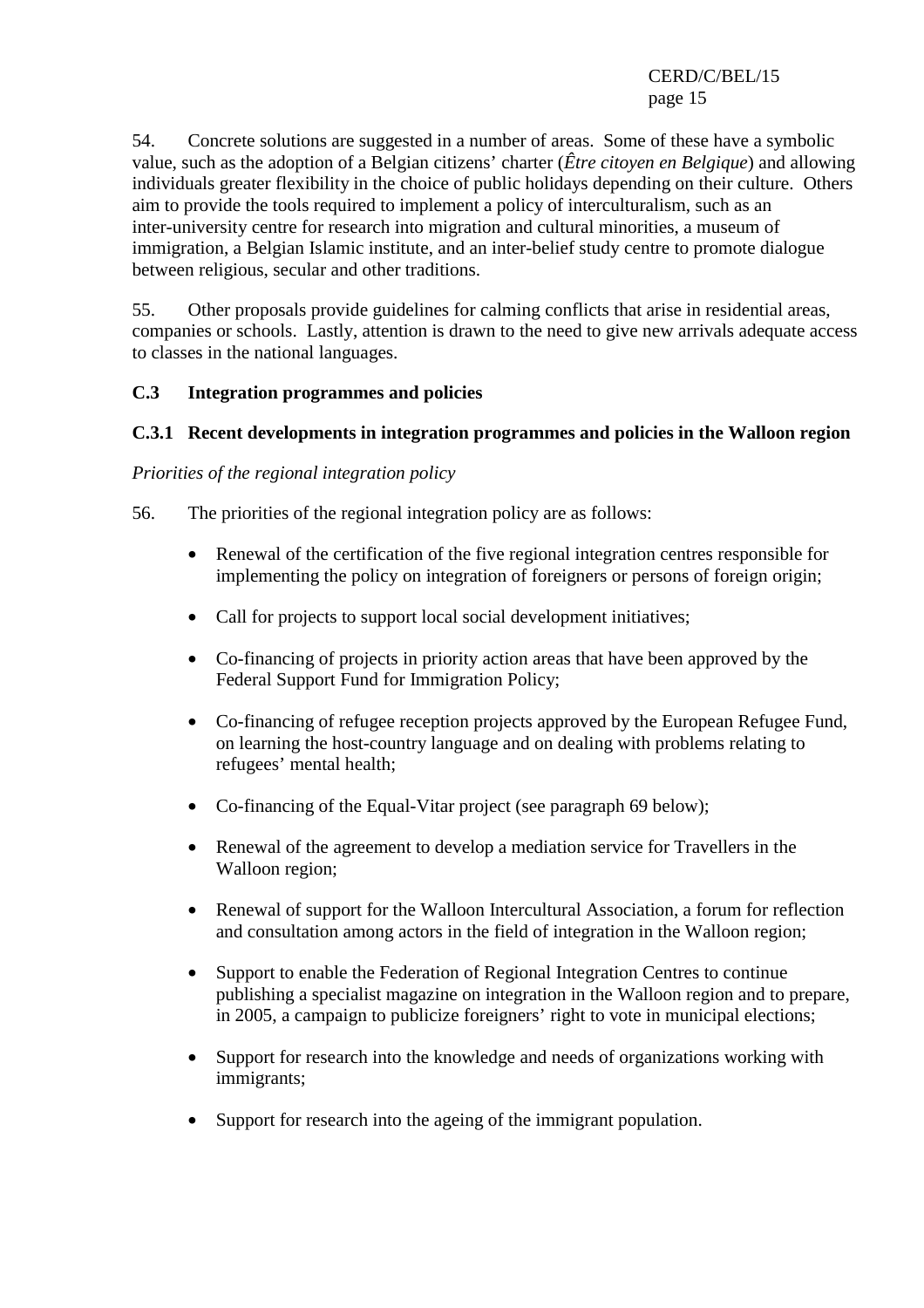#### *Integration policies and recent programmes*

57. The immigrant integration sector carries out its tasks primarily in the framework of the decree of 4 July 1996, which aims to formulate a coherent policy on the integration of foreigners or persons of foreign origin. The goal is to promote equality of opportunities and a society that respects cultural diversity and is concerned to improve the framework for harmonious coexistence between native Belgians and foreigners or persons of foreign origin.

58. This policy is implemented through the certification and funding of regional integration centres and through subsidies for local projects run primarily by associations that work with people of foreign origin and have a suitable approach and teaching method.

59. The sector also runs projects co-financed by the Support Fund for Immigration Policy, in accordance with the annual circular published by the Prime Minister's Office, and for the past two years has also run several projects under the European Refugee Fund, which is administered at the federal level by the Federal Agency for the Reception of Asylum-Seekers.

60. The sector also implements the French community executive decree of 11 March 1983, on certification of persons offering religious and/or moral assistance to immigrants.

61. On the basis of the legislation mentioned above, the Department of Welfare and Health provides financial support to a range of initiatives and services aiming at the social integration of foreigners and persons of foreign origin. During 2003 and 2004, a budget was established to support cross-cutting initiatives such as the Walloon Region Travellers' Mediation Centre, the Federation of Regional Integration Centres, the Walloon Intercultural Association and the non-profit association Transfaires, which supports joint development projects with countries of origin.

62. The tasks of the regional centres for the integration of foreigners or persons of foreign origin are as follows:

- To carry out activities relating to social and vocational integration, housing and health, preferably on the basis of agreements reached with local authorities and associations;
- To promote training for foreigners or persons of foreign origin and for the staff of services dealing wholly or partly with such persons;
- To collect and analyse statistical data, establish indicators and publish information designed to facilitate the integration of foreigners or persons of foreign origin;
- To provide counselling and guidance for foreigners and persons of foreign origin at all stages of integration, preferably in accordance with agreements reached with local authorities and associations;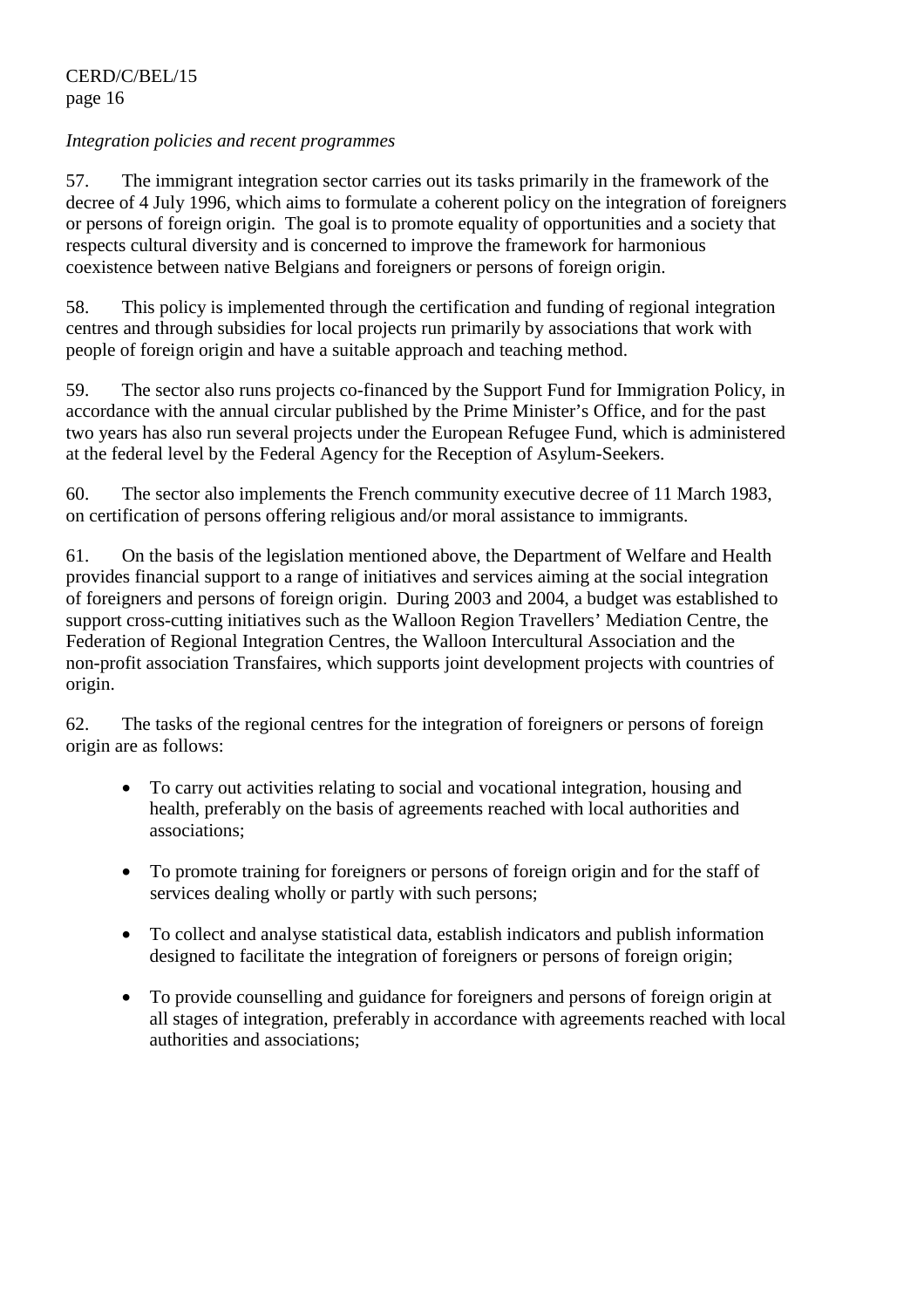- To evaluate local social development initiatives and transmit the results to the Walloon government;
- To promote intercultural exchanges and respect for diversity.

### *Local social development initiatives*

63. Following a call for projects, subsidies are given for local initiatives within the broad framework of the decree of 4 July 1996. These subsidies are discretionary and in many cases are granted as supplements to those awarded by other approved bodies such as vocational guidance institutions, social service centres, adult education institutes or youth clubs.

- 64. The initiatives supported in this context cover the four main areas defined in the decree:
	- Social or intercultural mediation:
	- Assistance to foreigners or persons of foreign origin with regard to rights and obligations in all areas;
	- Literacy, training and vocational integration;
	- Helping native Belgians and foreigners or persons of foreign origin to understand and get to know each other better.

Around 145 projects were approved and subsidized under the scheme in 2003, while in 2004 more than 150 associations had projects approved and subsidized by the Walloon region.

### *Initiatives financed by the Support Fund for Immigration Policy*

65. The purpose of the Support Fund for Immigration Policy is to finance projects within the framework of the policy on the integration of young people of foreign nationality or origin. The fund is a federal one regulated by an annual circular issued by the Prime Minister's Office (*Moniteur belge*, 23 June 2004).

66. The fund itself is financed from the net profits of the national lottery. Staff and running costs of approved projects are co-financed by regions and communities. The fund acts as a catalyst, promoting clearly defined projects for a limited period.

67. Administration, monitoring and evaluation of approved projects are carried out by the Centre for Equal Opportunity and Action to Combat Racism (for projects funded by the national lottery) and by the community and regional authorities (for projects co-financed by those authorities).

68. To be approved, projects must address the priorities established by the Inter-Ministerial Conference on Immigration Policy, namely: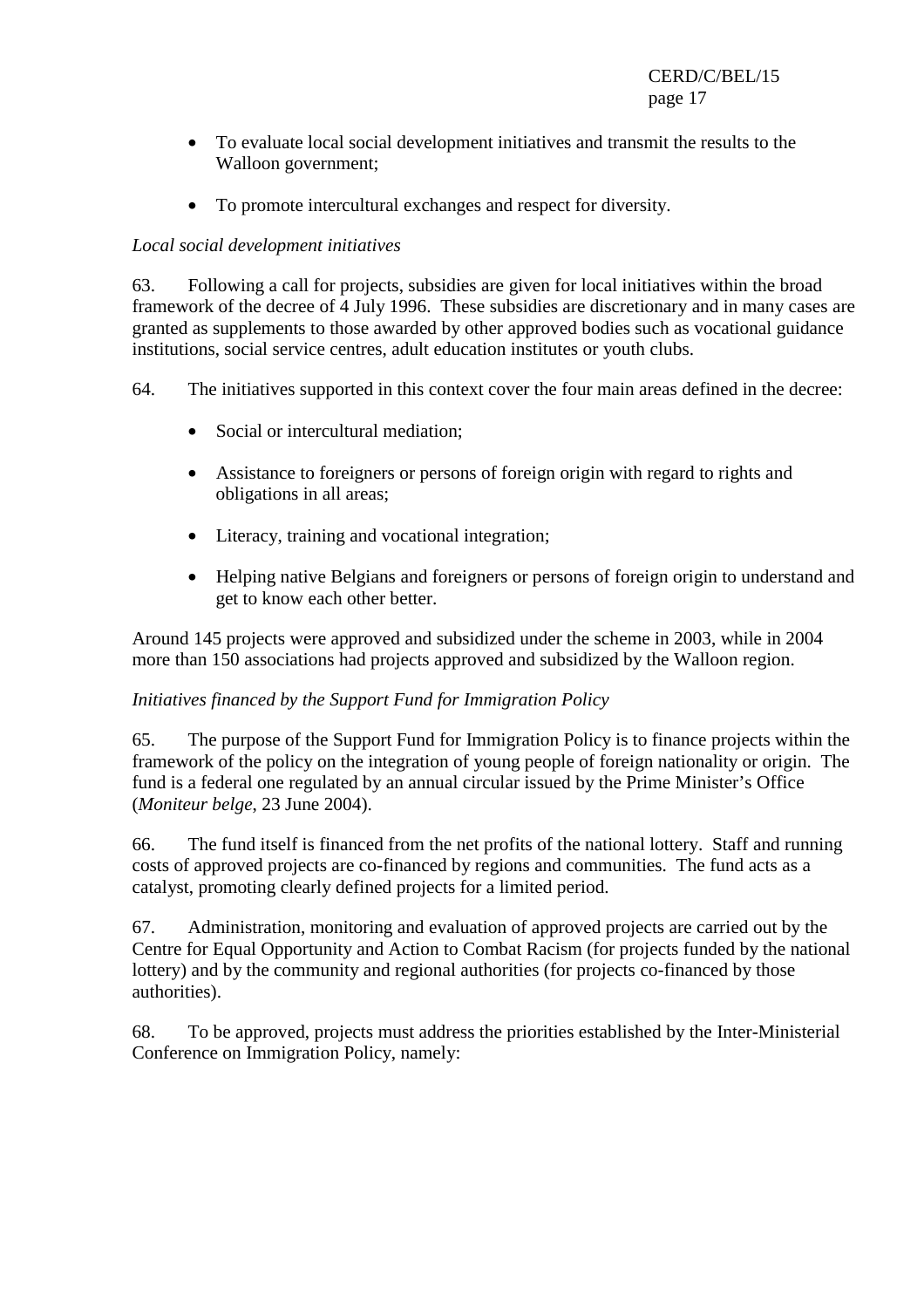(a) Social and vocational integration, and participation, of young people of foreign nationality or origin;

 (b) Investment in infrastructure and the provision of public sports and sociocultural premises to meet the needs of young people of foreign nationality or origin. In 2004, 123 projects were approved in the Walloon region, 53 submitted by the local authorities and 70 by private associations. Of these, 81 were co-financed by the Department of Welfare and Health in the Walloon region and 21 by the Department of Employment. Regional co-financing came from the social welfare sector ( $\epsilon$ 213,500), the health sector ( $\epsilon$ 25,000) and the employment sector (47 employment subsidy (APE) units). With rare exceptions, the projects are run by non-profit associations, public welfare centres (CPAS) or municipalities, in partnership with associations. Particular attention is paid to projects involving specific initiatives for women and/or aiming to increase diversity within the target group;

 (c) Projects to counter truancy and dropping out of school, in the form of "homework schools" and/or remedial classes in conjunction with a range of other activities such as creative workshops, self-expression, discovery of the immediate environment and information technology and multimedia workshops.

### *Transnational initiatives, the Travellers' Mediation Centre and the Walloon Intercultural Association*

### *Equal-Vitar development partnership*

69. This is an experimental project building on a preliminary survey of the situation of Africans in the labour market in Wallonia. The starting point is the notion that it is possible and useful for members of this group to apply their community resources and networks, their special cultural and linguistic knowledge, and their professional and scientific learning and skills to projects targeting their continent or community of origin, or to be carried out in Belgium or from Belgium. Such projects feed into new efforts in the area of joint sustainable development and fruitful North-South exchanges between populations and cultures, based in the South on local development projects and in the North on job-creation initiatives. The project is underpinned by two key concepts: skills application and skills transfer. These two concepts offer an interactive vision of immigration and development cooperation.

### *Walloon Region Travellers' Mediation Centre*

70. This centre was established in 2001 with logistical support from the Namur Province Intercultural Action Centre and is now an autonomous body with a staff and an operating budget. Its aims include awareness-raising among welfare and employment bodies, local authorities and neighbours' and residents' associations with regard to the establishment of encampment areas.

# *Walloon Intercultural Association*

71. In 2004, arrangements were completed for the establishment and funding of a new support structure for the intercultural policy on the integration of foreigners or persons of foreign origin, known as the Walloon Intercultural Association. This is intended as an interface between existing or future policies and action to promote the integration of foreigners or persons of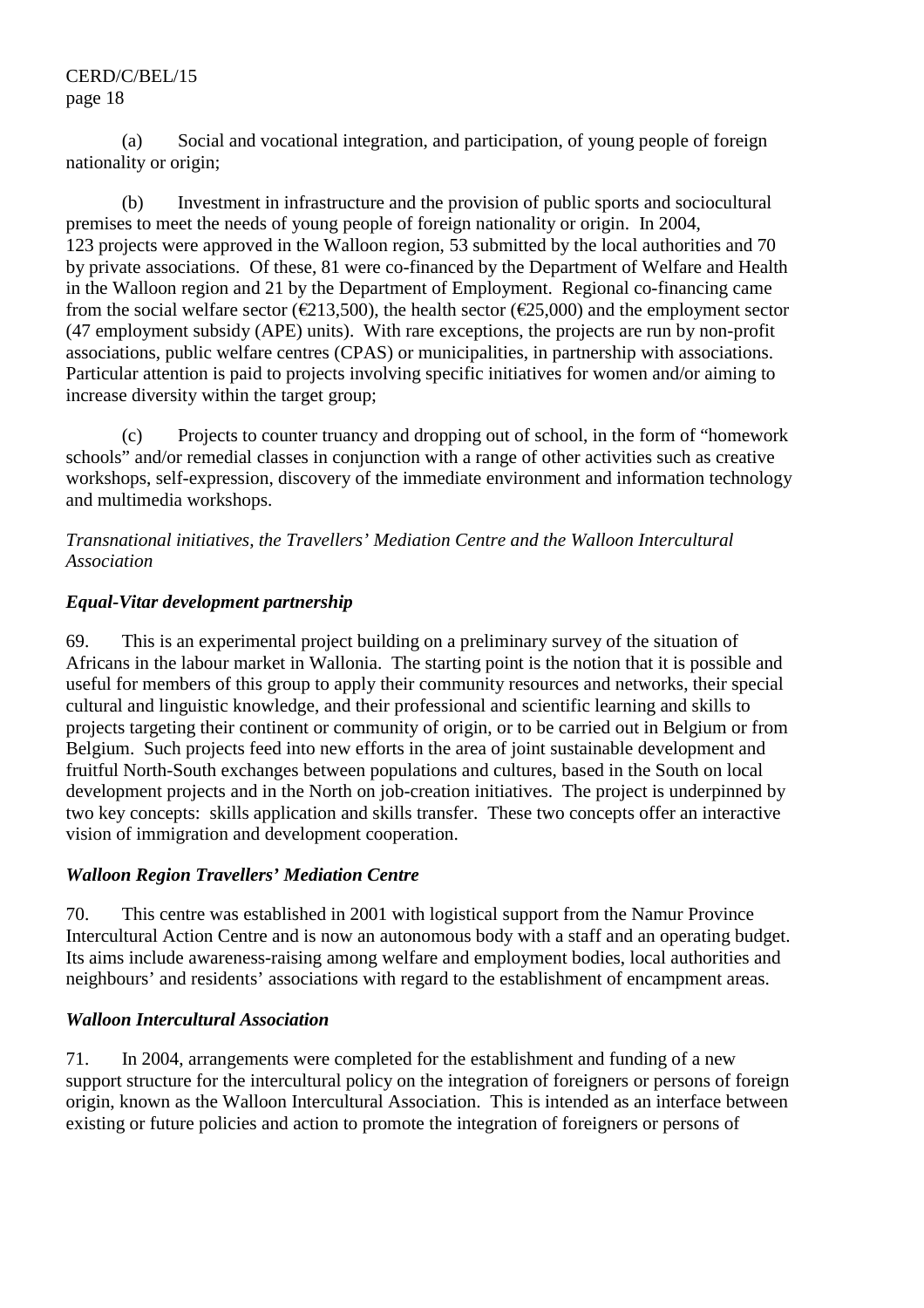foreign origin, including Travellers. It comprises representatives of the Walloon government, employers and trade unions, the Union of Cities and Municipalities, private research institutions, university research departments, regional integration centres, regional and local associations and private individuals.

72. The Walloon region programme-decree of 18 December 2003 makes the following provision for the integration of foreigners or persons of foreign origin:

- Submission by the government to the Walloon parliament of an annual report describing initiatives taken in the area of the integration of foreigners or persons of foreign origin and a three-yearly report evaluating the policies implemented in that area;
- Establishment of a Walloon consultative council on the integration of foreigners or persons of foreign origin, in association with the Walloon Region Economic and Social Council.

### **C.3.2 Integration policy in Flanders**

*1. Diversity policy* 

73. In its present form, the policy on minorities (or the policy on diversity, as it is now called) is implemented through the strategic plan adopted by the Flemish government on 24 July 1996 and the decree of 28 April 1998 on Flemish policy on ethnocultural minorities. Given the new issues, new developments and challenges arising out of the diversity policy, the Flemish government decided on 25 October 2002 to update its policy on minorities by revising the associated strategy.

74. The first point to be made is that the Flemish government's policy is aimed at society as a whole and is focused on combating discrimination. The strategy enables the authorities to address themselves to the population as a whole far more than in the past. The intention is to promote "living together in diversity" in all sectors of the population.

75. Secondly, the Flemish government's policy is based on harmonious citizenship that clearly prioritizes the shared values associated with an open, tolerant and democratic Flanders. The diversity policy is explicitly based on the shared values associated with an open, tolerant and democratic society, namely the separation of Church and State, respect for human dignity, the enjoyment of fundamental rights and the equality of all citizens, regardless of their sex, sexual orientation, religion or origin.

76. Thirdly, the Flemish government aims to take a positive approach to diversity and the experience of diversity, without ignoring the misunderstandings and conflicts that diversity can engender.

77. The Flemish government has set itself two strategic objectives in developing diversity: to promote "living together in diversity" among all sectors of the population, on the one hand, and to attain proportional participation and facilitate the emancipation of the ethnic minorities established in Belgium, on the other.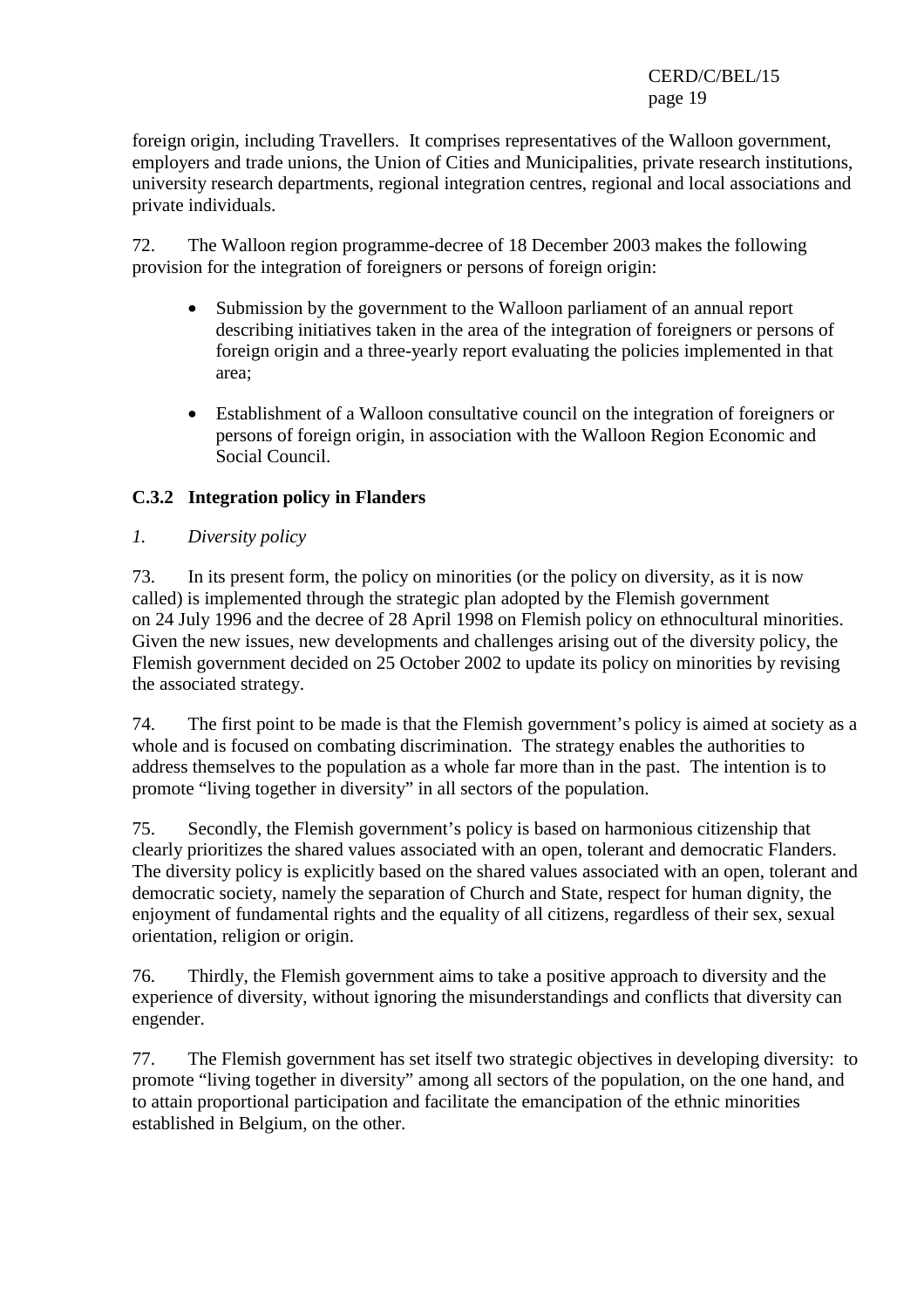78. The first strategic objective involves enhancing the intercultural skills of political and social institutions, which means building greater diversity into their operations and services and achieving proportionate results for the groups targeted by the diversity policy. In addition, the internal composition of such institutions should reflect the multicultural environment they operate in and exploit the opportunities that such an environment offers to improve both the quality of their operation and their coverage.

79. The second strategic objective assumes that the ethnic minorities legally established in Belgium are groups of individuals with full citizenship, who should have and enjoy access to all political and social institutions - first and foremost in education and employment - in proportion to their relative weight in the target population, and who should be guaranteed proportional participation. The objective sought is the autonomy of ethnic minorities.

80. Achieving proportional participation will require the Flemish authorities to take steps, in their areas of responsibility, to eliminate direct and indirect discrimination and intimidating obstacles, and to combat racism. The Flemish authorities are also taking steps to speedily eliminate delays linked to the ethnocultural context.

81. Facilitating emancipation requires the Flemish government to implement a policy that gives ethnocultural minorities the tools with which to build on their existing capabilities. The Flemish authorities are also encouraging ethnocultural minorities to become involved in action aimed at structural change and to take on certain responsibilities themselves.

82. The Flemish government has allocated some  $\epsilon$ 12 million to the diversity policy.

83. Naturally, participation does not happen only at the government level. Local authorities, too, benefit from the involvement of, and consultation with, residents. Those municipalities that have an integration service are required to consult with fellow-citizens of foreign origin and to involve those communities in policymaking. In most cases this is done through immigrant consultative councils, but other arrangements for participation can also be made.

# *Reception of illegal residents*

84. The decree on minorities of 28 April 1998 states that Flemish policy in this area shall include a policy component addressing reception and guidance for persons illegally resident in Belgium who need help because of their precarious situation. The notion of "guidance" implies that the support given to illegal residents should hold out genuine prospects for their future. The reception policy is an inclusive policy applied primarily in the areas of well-being, health care and education. It aims chiefly at guaranteeing respect for human dignity and fundamental human rights.

85. With a view to ensuring that persons who are illegally resident do not find themselves living in inhuman conditions, the diversity sector will take all necessary steps to guarantee their fundamental rights. In the context of a local reception policy, this refers specifically to the right to emergency medical care (royal decree of 12 December 1996) and the right to education for unaccompanied illegal resident minors (circular of 24 February 2003).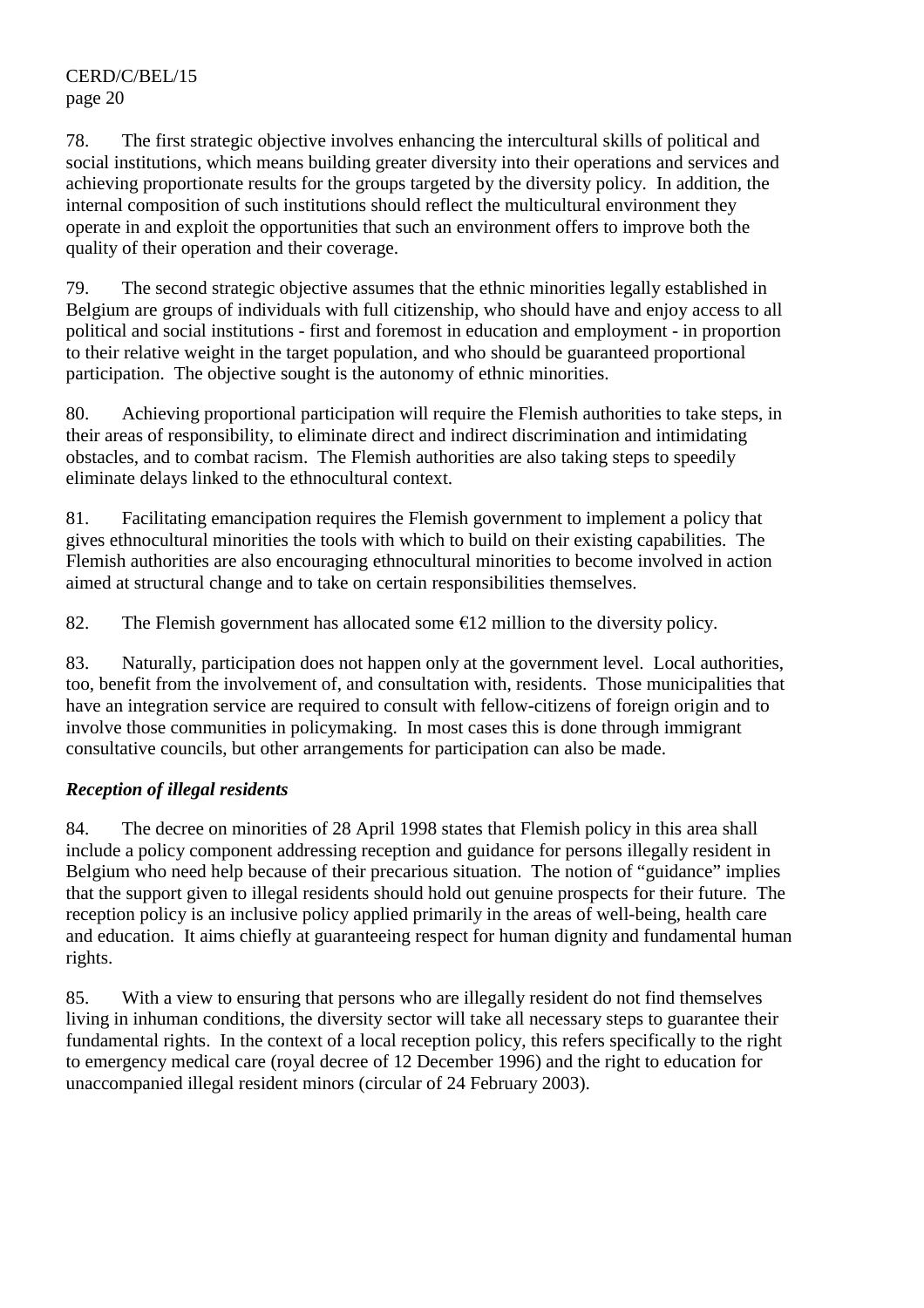86. Because their residence status is often uncertain, the Roma are one of the groups targeted by the reception and support policy. The Roma do not seek caravan sites - in their country of origin they live in houses or apartments - but rather a policy of support and the chance to settle down. The Roma's main problem is their uncertain residence status, for refugee status is granted to only a limited number of them (their applications may not yet have been declared admissible, or they may have been rejected, or they may never have submitted an application). Many of the Kosovar Roma who have been rejected are tolerated despite being illegal residents, under a non-refoulement rule of the Office of the Commissioner General for Refugees and Stateless Persons, which means they cannot be sent back to their country for reasons of their safety. The rule does not, however, confer any automatic right to welfare or any legal right to work.

87. One effect of uncertain or illegal residence status is that the people concerned are less inclined to use basic services. The problem is partly one of fear, but there is also a perception that there is nothing to be gained from any kind of engagement in a society that holds out no prospect of legal residence. An official responsible for the reception and support policy has been assigned to the Flemish Centre for Minorities since December 2001, with terms of reference that include the Roma. However, federal policy is of considerable importance, for the federal State has the power to grant or deny residence and is responsible for deportation policy.

88. Education and health are priority issues for policy on the Roma, given the current situation of this target group and the problems it faces, not to mention the social consequences of those problems.

### *Travellers and Gypsies*

89. Travellers and Gypsies remain in a very vulnerable situation in respect of education, employment and health, and they are included as a target group in the Flemish policy on minorities. The decree of 28 April 1998 on ethnocultural minorities provides for special attention to be paid to this target group, in part through units assigned to do social work in the caravans scattered across the regions. The new strategic plan also embraces encampment policy. By 2010, caravan-dwellers will have an adequate supply of quality sites. This requires the construction of 750 additional sites on residential land and 550 on land set aside for Travellers.

90. The Flemish government will be paying careful attention to Travellers and Gypsies and particularly to school attendance by their children. The social problems in this area will be considered in consultation with the ministers responsible for welfare and education. The Flemish government will be setting targets for school attendance by these children.

91. The Flemish government will also be making efforts to improve employment opportunities for Travellers and Gypsies. This challenge will be addressed not only in cooperation with the minister responsible for employment, but also with the minister responsible for enterprise. Many Travellers and Gypsies are self-employed, depending on their particular milieu and interests.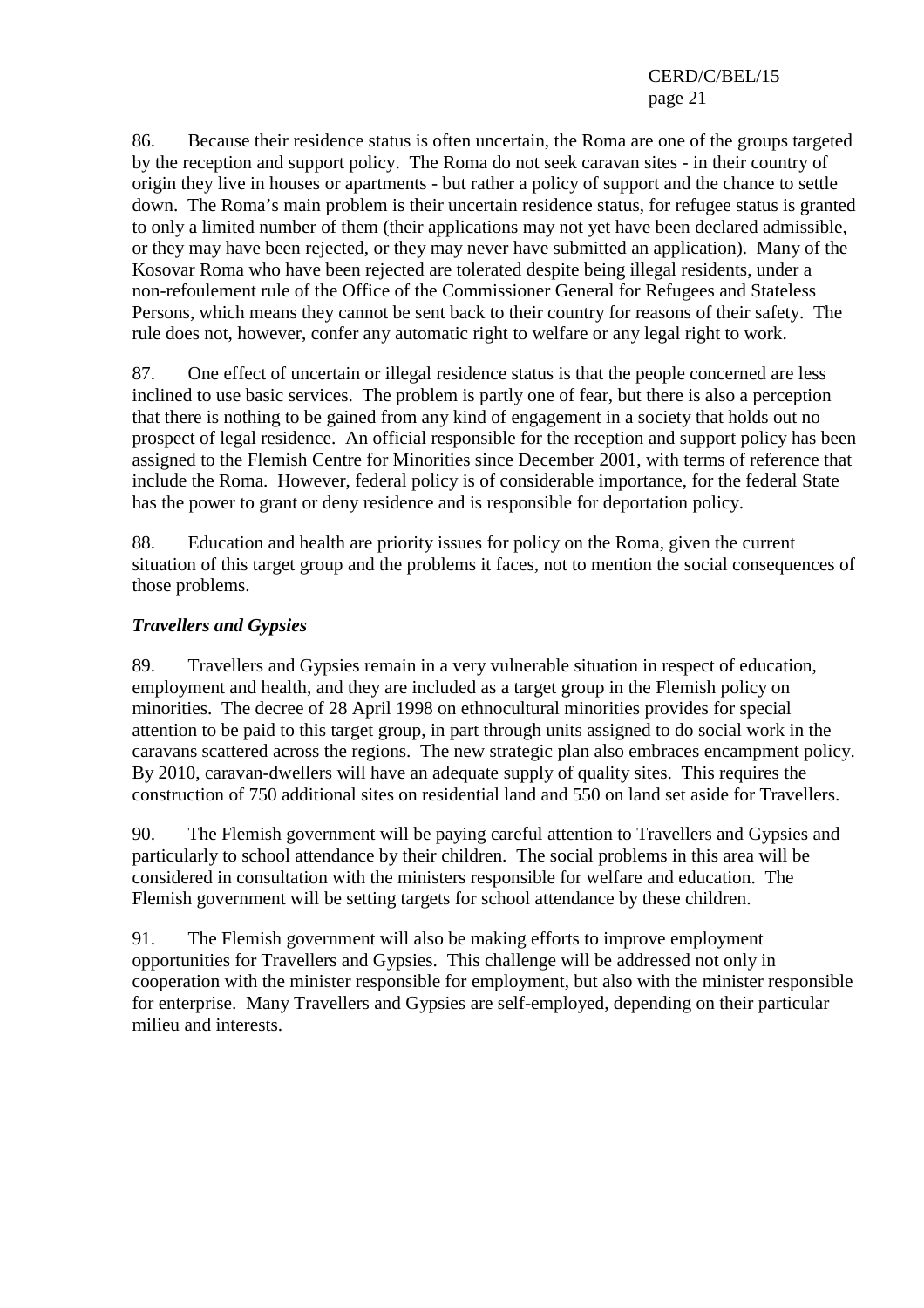#### *2. Civic integration policy*

92. Roughly 20,000 newcomers arrive in Flanders and Brussels every year. Some are fleeing from wars or natural disasters, or from unstable political or economic situations. Others find employment here or come at the request of their companies. Marriage is no respecter of borders, so family members follow. These are people who find themselves obliged to start a new life in a situation where nothing is certain. The Flemish community's integration policy seeks to provide these people with an opportunity to learn Dutch and become familiar with the workings of Flemish society.

93. Integration is regarded as a first, guided step towards becoming a full member of society. It is an interactive process involving a commitment from both society itself and its new citizens. The Flemish government regards integration as a process with mutual rights and obligations. The government has a duty to offer newcomers an integration programme tailored to their needs and wishes. The newcomers in turn commit themselves to active participation in the integration process.

94. Thus the decree on civic integration of 28 February 2003 establishes integration as a right and an obligation, a principle further developed in the enabling decree of 30 January 2004. Starting on 1 April 2004 newcomers registering in a municipality must follow a civic integration programme. The distinction between a right and an obligation is made on the basis of international treaties, including the European Union treaties. New arrivals who register in one of the 19 Brussels municipalities are not subject to this obligation.

#### *New arrivals*

95. With the exception of foreigners temporarily resident in Belgium and asylum-seekers whose applications for asylum have not yet been declared admissible, foreigners who meet the following conditions are considered part of the target group for the civic integration policy:

- They have recently, and for the first time, been registered in a Flemish or Brussels municipality; and
- They have attained the age of majority.

96. Consequently, the civic integration policy's target group is very diverse. Newcomers fall into one of the following categories:

- Asylum-seekers whose applications have been declared admissible;
- People with refugee status;
- People forming or reuniting with their family;
- Foreigners whose residence has been regularized provisionally or definitively or is authorized for humanitarian reasons;
- Victims of human-trafficking who are listed in the national register;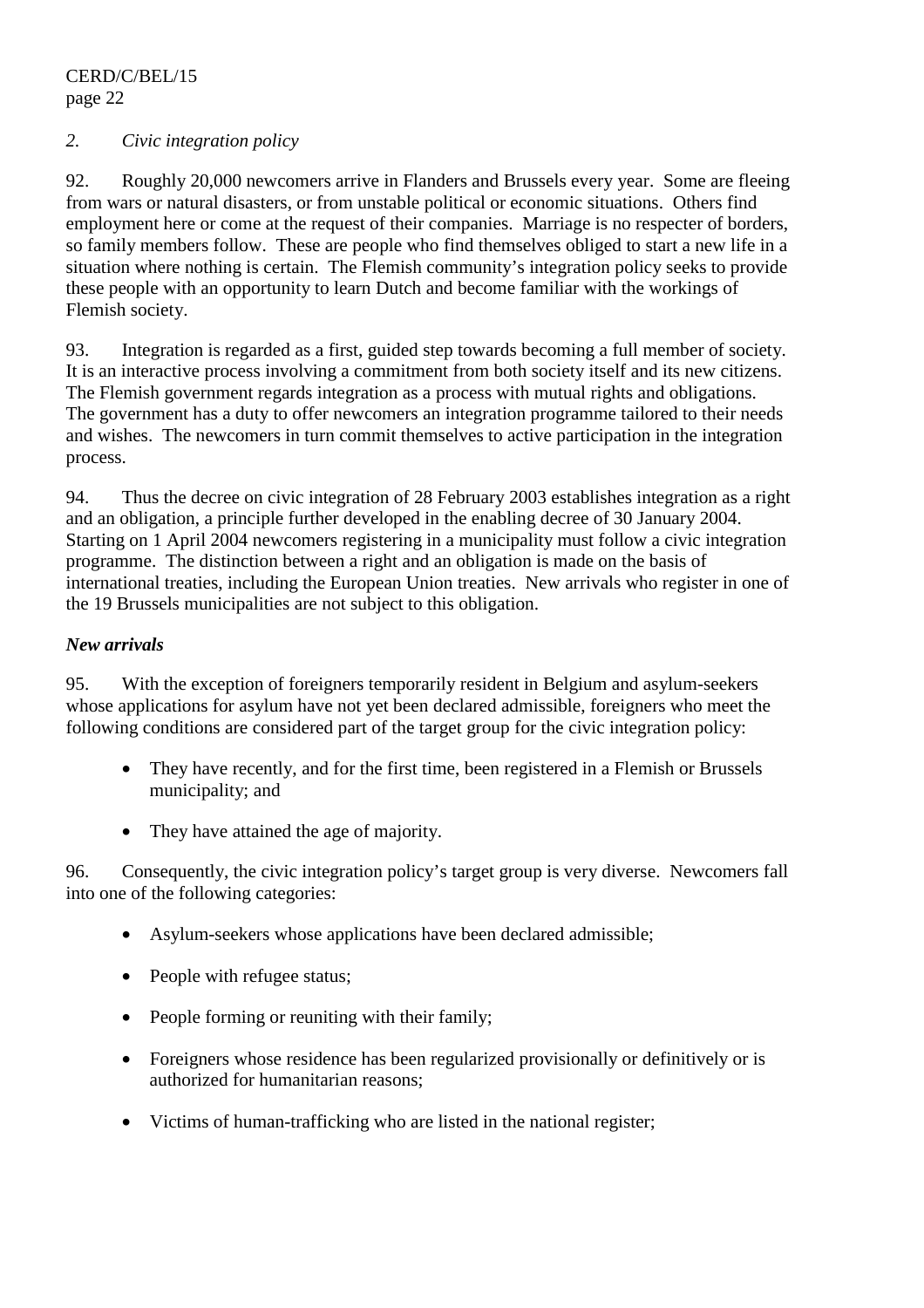- Foreigners in a stable relationship who have been granted a residence permit;
- Nationals of European Economic Area (EEA) member States;
- Migrant workers in one of the following categories:
	- Self-employed (holder of a work permit, or exempt):
	- Member of managerial staff (holder of a work permit B);
	- Sports professional or trainer of sports professionals (B-permit holder);
	- Performing artist (B-permit holder);
	- Foreigner with a B-permit issued on the basis of an analysis of the labour market.

97. Some new arrivals belonging to the target group are required to follow a civic integration programme. On the basis of international regulations and European legislation, EEA nationals, their spouses, their children aged under 21 and their parents are entitled, but not compelled, to follow an integration programme. Newcomers aged 65 and older or who are seriously ill or disabled are also exempt from this requirement. Owing to the special institutional status of the Brussels-Capital region, newcomers living in Brussels are not obliged to follow a civic integration programme.

### *Referral by the municipality*

98. Non-nationals are regarded as "new arrivals" as soon as they register for the first time in a Flemish or Brussels municipality. At that time the municipality tells them that they may follow an integration programme and refers them to the welcome office. A month later, the municipality notifies those for whom it is mandatory that they must follow an integration programme. The municipality also informs child newcomers and their parents about the right to education and the compulsory education system. Owing to the institutional status of the Brussels-Capital region, the 19 Brussels municipalities are not involved in the civic integration policy. Integration policy in the capital is managed by the Flemish Community Commission (VGC). In practice, newcomers are advised by this Commission and the Brussels welcome office.

#### *The civic integration process*

99. The civic integration process comprises a training programme and individual guidance through the process for newcomers. The training programme may be in three parts: Dutch as a second language, social orientation and vocational guidance. The idea is to enable newcomers to learn to find their own way around in Belgian society as quickly as possible.

100. The aim is also to meet newcomers' needs and wishes to the extent possible. Most newcomers are anxious to find employment as soon as they can. They regard Dutch-language lessons as the best means of doing so. These are also the key to communication in their new environment.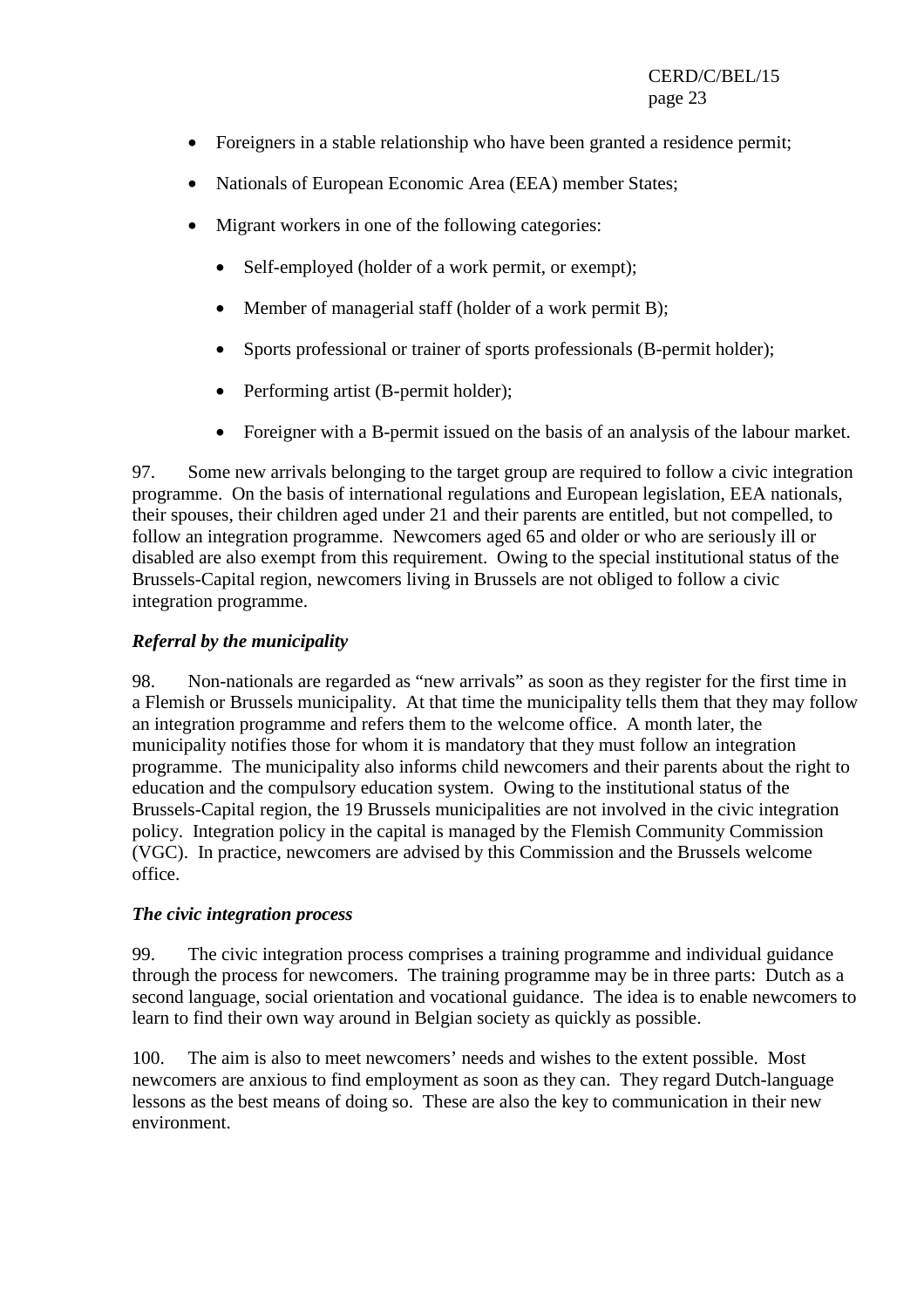101. The social orientation lessons deal with the way Belgian society operates and is organized. They cover, for example, Belgium's political structure, the work of the municipalities, the Post Office and the health insurance funds, social rights and obligations, waste-sorting, etc. Vocational guidance helps newcomers to choose their future options in Belgium: employment, training, further education or voluntary work.

102. Not all newcomers qualify for the full programme or for guidance. The integration policy target group is highly diverse, and so is the integration process itself. With a team of partners, a programme can be tailored to meet newcomers' needs, and the welcome office, the *Huis van het Nederlands* (Dutch Language House) and the Flemish Employment Office (VDAB) each have their own part to play.

### *The welcome office*

103. The welcome office is responsible for organizing newcomers' civic integration programmes. In this initial integration process, newcomers have their first chance to become acquainted with Flemish society and to learn Dutch.

104. The Flemish community has eight accredited welcome offices. In addition to those in Ghent, Antwerp and Brussels, there is one in each Flemish province. They are expected to serve all the municipalities in their operational area.

# *Dutch Language House*

105. The Dutch Language House offers adult non-native speakers information on courses in Dutch as a second language in their municipality or region. It consults with participants to establish which education-provider (e.g., a basic education centre or centre for adult education) best suits their individual needs.

### *Flemish Employment Office*

106. Newcomers wishing to find employment as soon as possible will get support from the Flemish Employment Office (VDAB) once their civic integration programme gets under way.

# *Reception classes for children*

107. Newly arrived immigrant children are also included in the integration policy target group. Compulsory education and the right to education apply to them, like any other minors. These reception classes provide an opportunity for them to learn Dutch and catch up on other subjects where necessary.

# **C.3.3 Integration policy of the French Community Commission**

### *Brussels-Capital region*

108. The programmes to encourage social integration and community coexistence are still in operation, but a decree to coordinate and develop them further was passed on 13 May 2004.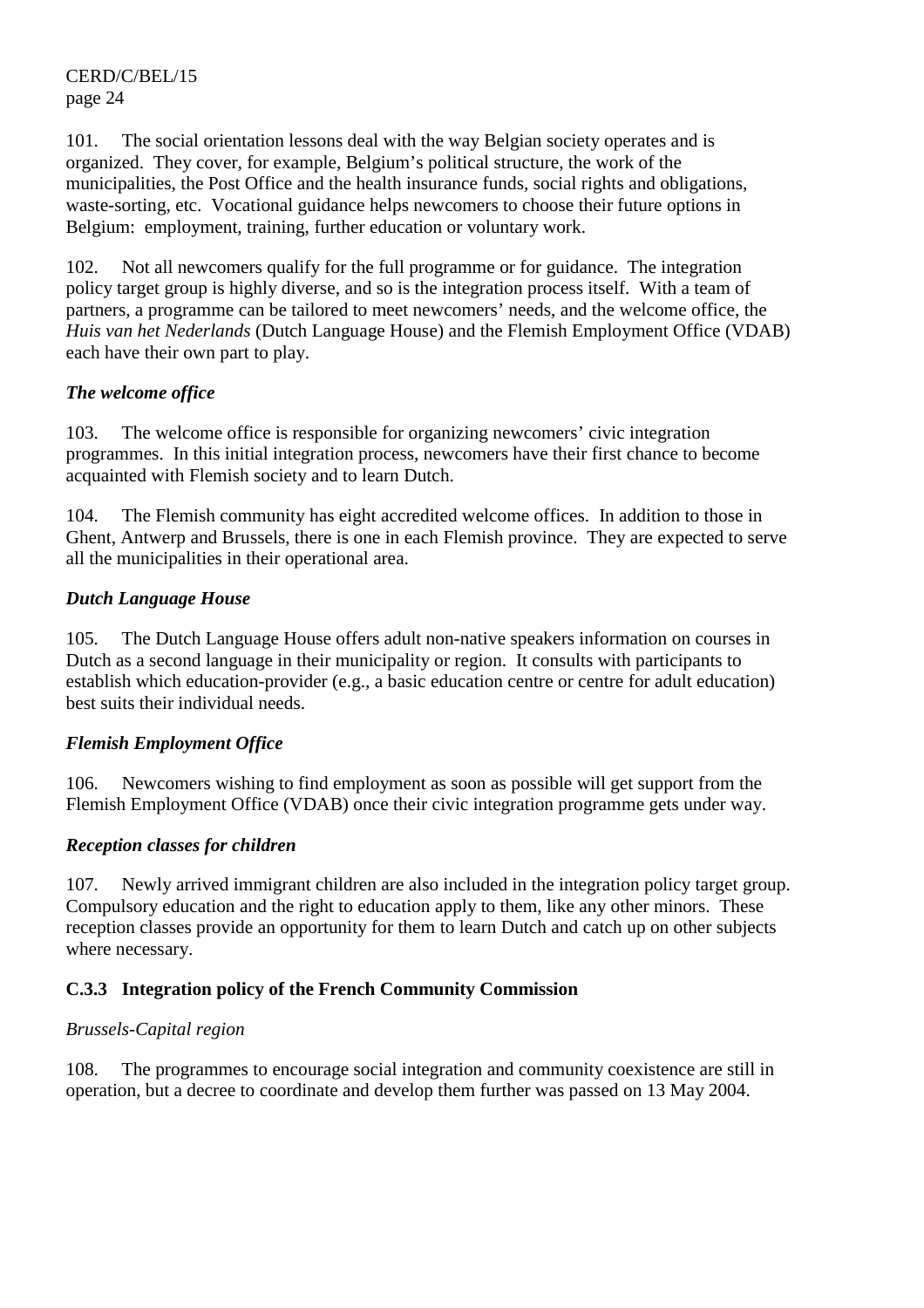109. The decree in question is the decree on social cohesion, a term that denotes the full panoply of social measures designed to ensure that every individual or group, regardless of national or ethnic origin, cultural, religious or philosophical background, social status, socio-economic standing, age, sexual orientation or state of health, enjoys equality of opportunity and conditions, and economic, social and cultural well-being, so that everyone can be an active and recognized member of society.

110. These measures concern in particular the fight against all forms of discrimination and social exclusion, through the development of policies on social integration, interculturalism, sociocultural diversity and the coexistence of the various local communities. They are implemented in part through community action in neighbourhoods and by networking.

111. The decree on social cohesion is due to enter into force on 1 January 2006.

112. In addition to this specific legislation, the French Community Commission includes provisions in all its health and welfare legislation prohibiting all discrimination based on ethnic origin or on any other grounds. Compliance with this provision is one of the conditions for certification of the health and welfare associations approved and subsidized by the French Community Commission.

### **ARTICLE 3: CONDEMNATION OF RACIAL SEGREGATION AND APARTHEID**

113. There is no system of racial segregation or apartheid in Belgium. For many years, Belgium's policy has been to condemn such practices. It unconditionally condemns any policy, practice or ideology inciting racial hatred or intolerance.

### **ARTICLE 4: CONDEMNATION OF ALL RACIST PROPAGANDA AND RACIST ORGANIZATIONS**

114. See paragraphs 17 to 112 above.

### **ARTICLE 5: PROHIBITION OF RACIAL DISCRIMINATION IN ALL ITS FORMS**

### **A. Updating of provisions relating to certain foreigners living in Belgium**

115. Since the previous report, the Act of 15 December 1980 on the entry, temporary and permanent residence and removal of aliens has been amended several times. These amendments are broken down according to topic and described below.

*1. Litigation involving foreigners: reduction of time limits for lodging an appeal, submitting pleadings and requesting further steps in proceedings in order to expedite the proceedings and to prevent their use as a delaying tactic.* 

116. Article 30 of the laws on the Council of State, which were harmonized on 12 January 1973 and amended by the Act of 18 April 2002, authorizes the King to establish by decree, after consultation with the Council of Ministers, special rules of procedure for litigation involving foreigners in order to process the large number of appeals in that area.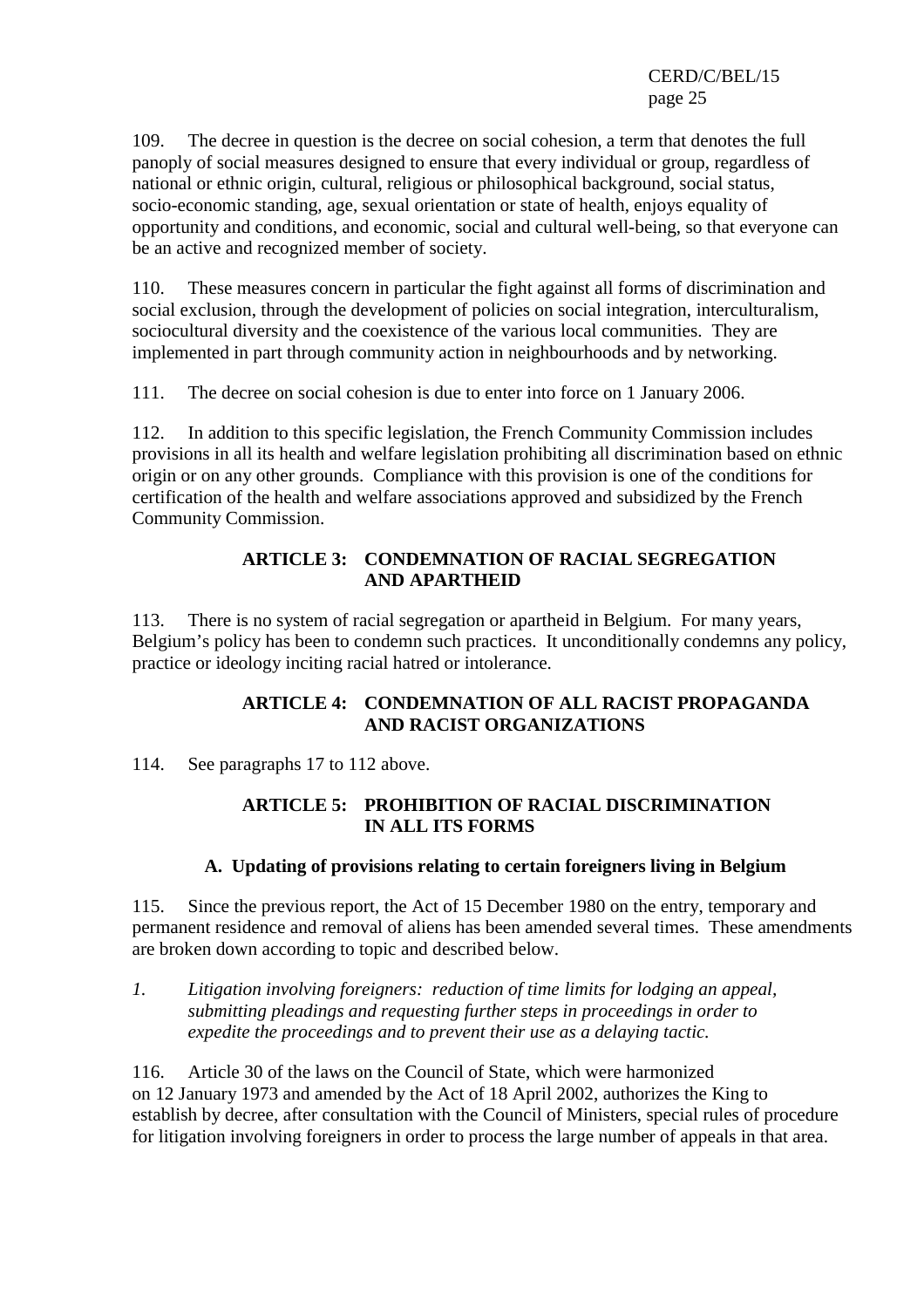The royal decree of 22 July 1981, which sets out the procedure to be followed by the administrative section of the Council of State in appeals against decisions issued pursuant to the Act of 15 December 1980, was repealed by royal decree of 9 July 2000, with effect from 1 August 2000.**<sup>1</sup>**

117. The time limits for lodging an appeal, submitting pleadings and requesting further procedural steps were reduced in order to expedite the proceedings and to prevent them from being used as a delaying tactic. The effectiveness of appeals in litigation involving foreigners is not tied to the traditional 60-day deadline, as is amply demonstrated by the success of extremely urgent summary proceedings. Moreover, the 30-day deadline for lodging appeals is found in other special proceedings, and in fact is longer than that established for some of them. This deadline is also the same as, or longer than, deadlines applicable to litigation involving foreigners in other States of the European Union.

### *2*. *Provisions on the protection of minors under criminal law*

118. Article 77 bis of the Act of 15 December 1980 was amended by the Act of 28 November 2000.**<sup>2</sup>** Pursuant to this amendment, a person may be considered as being in a particularly vulnerable situation as a result of his or her "status as a minor". In addition, assisting in the "transit" of a third-country national is now a criminal offence.

### *3*. *Provisions for the punishment of persons who take advantage of the vulnerability and precarious social situation of others*

119. The addition of paragraph 1 bis to article 77 bis of the Act of 2 January 2001 imposes a penalty of one to five years' imprisonment and a fine ranging from FB 500 to FB 25,000 for anyone who takes advantage, either directly or through an intermediary, of the particularly vulnerable situation of a foreigner resulting from his or her illegal or uncertain administrative status, by selling, renting or making available rooms or any other locale for the purpose of earning abnormally high profits.

120. The Programme Act of 2 August 2002<sup>3</sup> amends article 77 bis, paragraph 1 bis, of the Act of 15 December 1980, by inserting the phrase "any real property [or]" between "making available" and "rooms" in order more effectively to prevent persons from taking advantage of the precarious social situation of others by offering them housing in dilapidated buildings.

121. The Act adds a paragraph 4 bis to provide for the seizure of the real property, room or any other locale referred to in article 77 bis, paragraph 1 bis.

122. Lastly, the Act adds a paragraph 4 ter to article 77 bis to provide for the reception or rehousing of foreigners found in the situations enumerated in article 77 bis, paragraph 1 bis, pursuant to a decision taken by the minister or designated official responsible for implementing the policy on foreigners in consultation with the relevant services.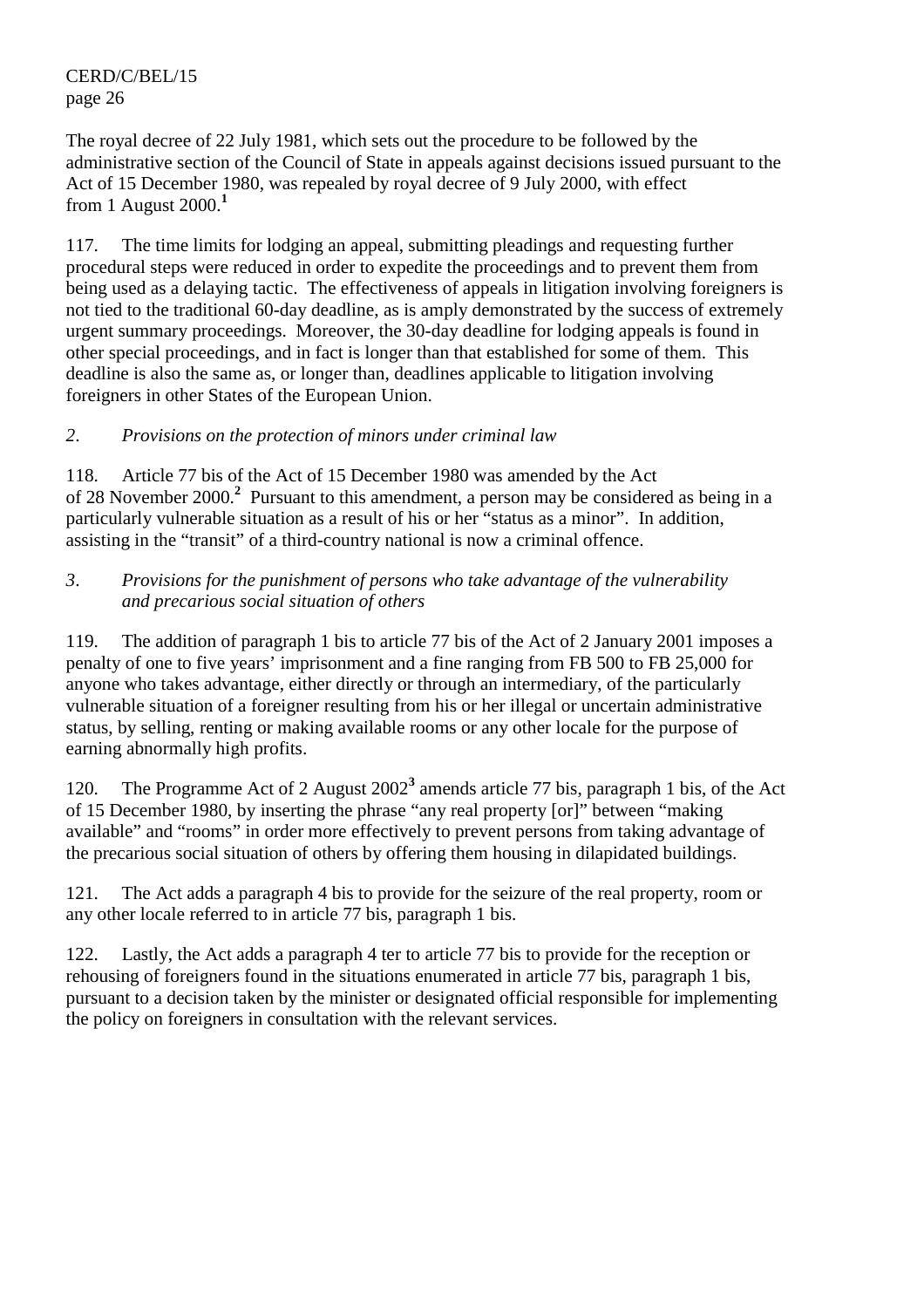#### *4*. *Harmonization of existing legal provisions with the Act of 10 July 1996 abolishing the death penalty and amending criminal sentences*

123. The Act of 23 January 2003**<sup>4</sup>** amends article 77 bis, paragraph 2, by replacing the term "imprisonment" with the phrase "from five to 10 years' imprisonment" and amends article 77 bis, paragraph 3, by replacing the term "forced labour" with "imprisonment".

### *5*. *Temporary protection*

124. Pursuant to the Act of 18 March 2003,**<sup>5</sup>** Council of the European Union directive 2001/55/EC of 20 July 2001 on minimum standards for giving temporary protection in the event of a mass influx of displaced persons and on measures promoting a balance of efforts between member States in receiving such persons and bearing the consequences thereof was incorporated into the Act of 15 December 1980.

125. The Act of 18 February 2003<sup>6</sup> amended article 71 of the Act of 15 December 1980 by adding article 57/32, paragraph 2, subparagraph 2, to its list of articles for the purpose of enabling foreigners excluded from the enjoyment of temporary protection and who are placed at the Government's disposal to lodge an appeal.

### *6*. *Repeal of article 18 bis of the Act of 15 December 1980 and change in the authority responsible for determining the compulsory location for registration of asylum-seekers*

126. The Programme Act of 22 December 2003<sup>7</sup> repealed article 18 bis, which had allowed restrictions to be placed on the temporary or permanent residence of foreigners in certain municipalities in order to avoid an increase in the foreign population and protect the public interest. This article was repealed partly in response to the recommendations formulated by the Committee on the Elimination of Racial Discrimination in its earlier concluding observations and partly as a result of the implementation since 1994 of the distribution plan relating to asylum-seekers.

127. The Programme Act of 22 December 2003 also amended article 54, paragraph 1, subparagraphs 1 and 3, and paragraph 3, by replacing the words "the Minister or his or her deputy" with "the Federal Agency for the Reception of Asylum-Seekers", as the Agency would henceforth be responsible for determining the compulsory location for the registration of asylum-seekers. The Programme Act of 9 July 2004**<sup>8</sup>** further amended article 54, paragraph 1, subparagraphs 1 and 3, and paragraph 3, of the Act of 15 December 1980, stipulating that the Federal Agency for the Reception of Asylum-Seekers must take into account the occupancy rate in the reception centres for asylum-seekers and the harmonious distribution of asylum-seekers among municipalities on the basis of criteria established by royal decree following consultations with the Council of Ministers, while simultaneously ensuring that the location was suitable for asylum-seekers and space was available.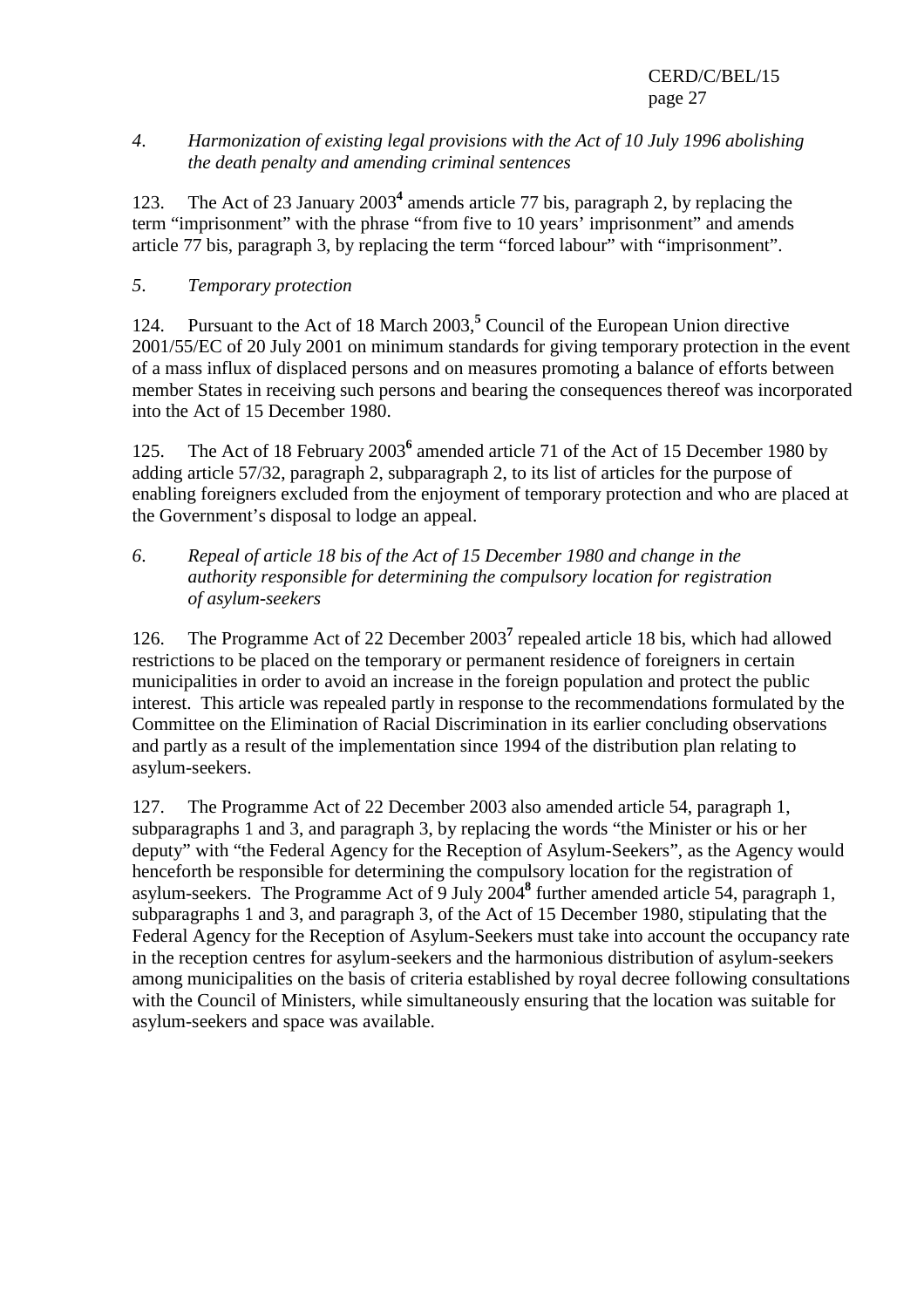### *7*. *Amendment of various provisions of the Act of 15 December 1980*

128. The Act of 22 December 2003<sup>9</sup> reinstated article 55, which had been repealed by the Act of 15 July 1996. Article 55 henceforth provided that a statement or request made by a foreigner with an unlimited residence permit would automatically be deemed unfounded when the said statement or request was still being examined by the minister or his or her deputy, by the Commissioner General for Refugees and Stateless Persons or by the Standing Committee on Appeals by Refugees, unless the foreigner had submitted a request for its further examination by registered mail addressed to the body examining his or her statement or request within 60 days of the entry into force of this provision or the date of issuance of the unlimited residence permit. In the event of a decision to return or expel a foreigner to whom article 55 had been applied, certification of compliance with article 3 of the European Convention on Human Rights must be obtained from the Commissioner General for Refugees and Stateless Persons.

129. The Act of 22 December 2003 also amended article 65 of the Act of 15 December 1980 by providing that the minister or his or her deputy would deem inadmissible any application for review of a judgement if the application was submitted after the deadline stipulated in paragraph 1 or challenged any decision other than those mentioned in articles 44, 44 bis and 64. The Act of 22 December 2003 amended article 69, subparagraph 3, of the Act of 15 December 1980 by stipulating that consideration of the action for annulment would be suspended until such time as the minister or his or her deputy had decided on the admissibility of the application.

### *8*. *Enlargement of the European Union*

130. On 16 April 2003, the 25 Heads of State and Government of the current and future member States of the European Union signed the Treaty of Accession 2003, which provided for the accession of 10 new States to the European Union on 1 May 2004. The 10 new member States were: Cyprus, Malta, the Czech Republic, Slovakia, Latvia, Slovenia, Poland, Hungary, Lithuania and Estonia.

131. The treaty provides that the old member States may, for a two-year period following the date of accession, apply national measures or measures deriving from bilateral agreements to regulate the access of nationals of the new member States to their labour markets. The treaty stipulates that current member States may continue to apply these measures for a five-year period following the date of accession, or even for a seven-year period, if their labour market might be heavily disrupted. These measures are not applicable to Malta or Cyprus, for which the treaty does not specify any transition period for the free circulation of workers.

132. The introduction of the transition period as it relates to the residence of these nationals in Belgium is provided for by the royal decree of 25 April 2005.**<sup>10</sup>** A ministerial circular of 30 April 2004 specifies the consequences arising from the entry into the country and residence of the new European citizens.**<sup>11</sup>**

133. As from 1 May 2004, the new European citizens may travel in Belgium on a valid national identity card or passport.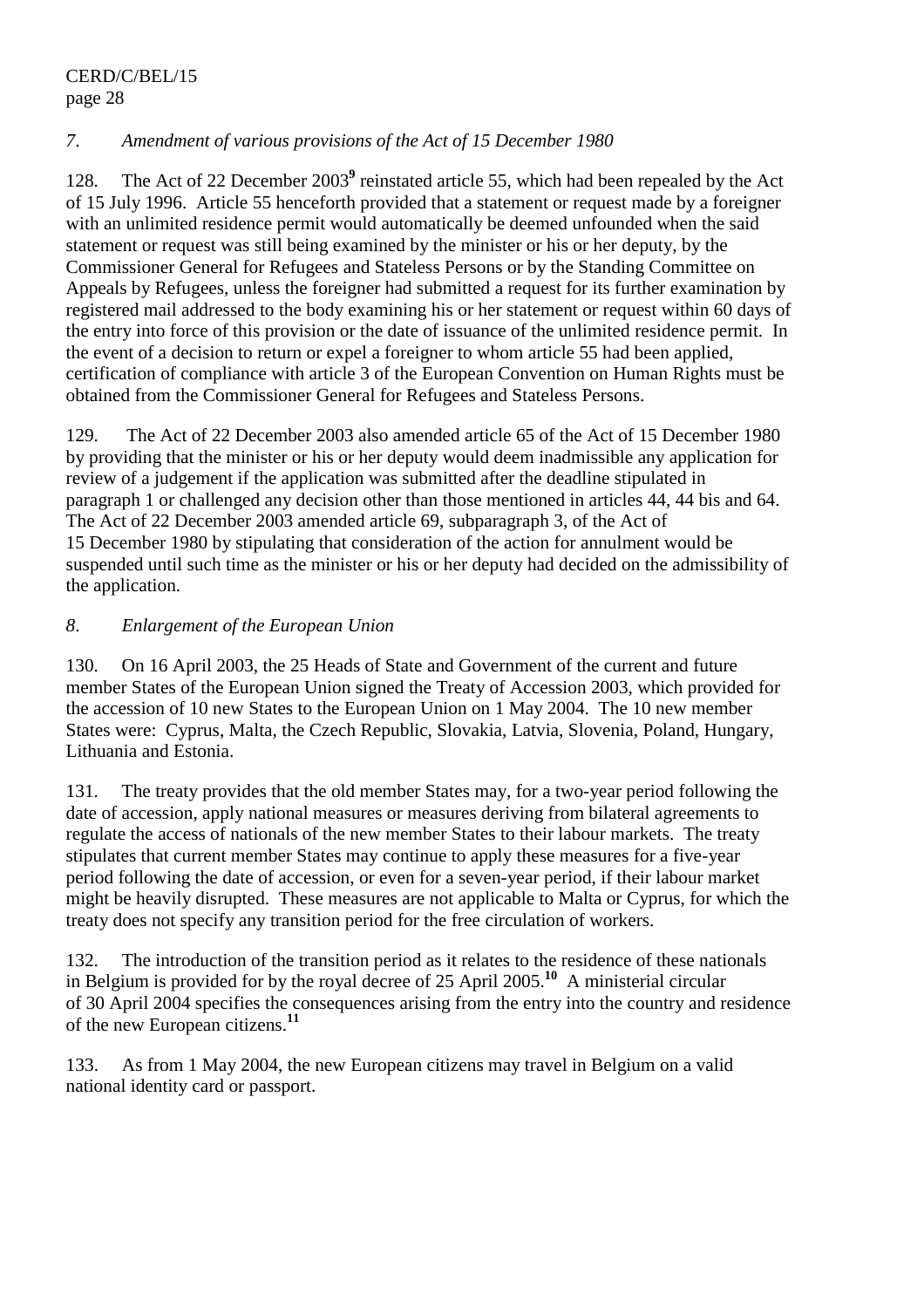134. Special provisions apply to employed persons during the transition period. Nationals from one of the new member States who were residing abroad on 1 May 2004 and who wish to come to Belgium as an employed person must obtain prior authorization (the required work permit and the provisional residence permit for the period covered by the work permit). After working for an uninterrupted period of 12 months or longer, such nationals have access to the labour market and may apply for permanent residence. Nationals of new member States who were officially resident in Belgium on 1 May 2004 and who were working there as salaried employees may apply for permanent residence after an uninterrupted period of work in Belgium of 12 months or longer.

135. The transition period provided for by the Treaty of Accession 2003 applies only to employed persons, not to self-employed persons or service-providers. Nationals of a new member State who wish to be self-employed or to provide a service in Belgium after 1 May 2004 are treated in the same manner as other European citizens.

#### *9. Unaccompanied foreign minors*

136. Part XIII, chapter 6, entitled "Guardianship of unaccompanied foreign minors under the Programme Act of 24 December 2002<sup>"12</sup> (known as the "Guardianship Act") was adopted in order to set out specific rules on the representation of such minors. This guardianship scheme entered into force on 1 May 2004.**<sup>13</sup>**

137. The term "unaccompanied foreign minor" is understood to mean:

"Any person who appears or claims to be under the age of 18, and who:

- Is not accompanied by a person exercising parental authority or guardianship under the relevant law in accordance with article 35 of the Act of 16 July 2004 containing the Code of International Private Law;
- Is a national of a country not belonging to the European Economic Area (EEA);

and who is in one of the following situations:

- Has applied for refugee status; or
- Does not meet the conditions for entering and remaining in the country pursuant to the Act of 15 December 1980 on the entry, temporary and permanent residence and removal of aliens."

138. The circular of 23 April 2004 concerning the "unaccompanied foreign minor" form was adopted in recognition of the authority of the Guardianship Service, which, under article 3, paragraph 2, subparagraph 2, of the Guardianship Act, is responsible for establishing the identity of unaccompanied foreign minors (a task previously carried out by the Aliens Office). Thus, the "unaccompanied foreign minor" form is completed when the minor is intercepted at the border or inside the country by the police or when a person claiming to be an unaccompanied foreign minor, as stipulated in article 6, paragraph 1, of the above-mentioned Programme Act makes initial contact with the Aliens Office. The circular of 30 April 2004 on cooperation between the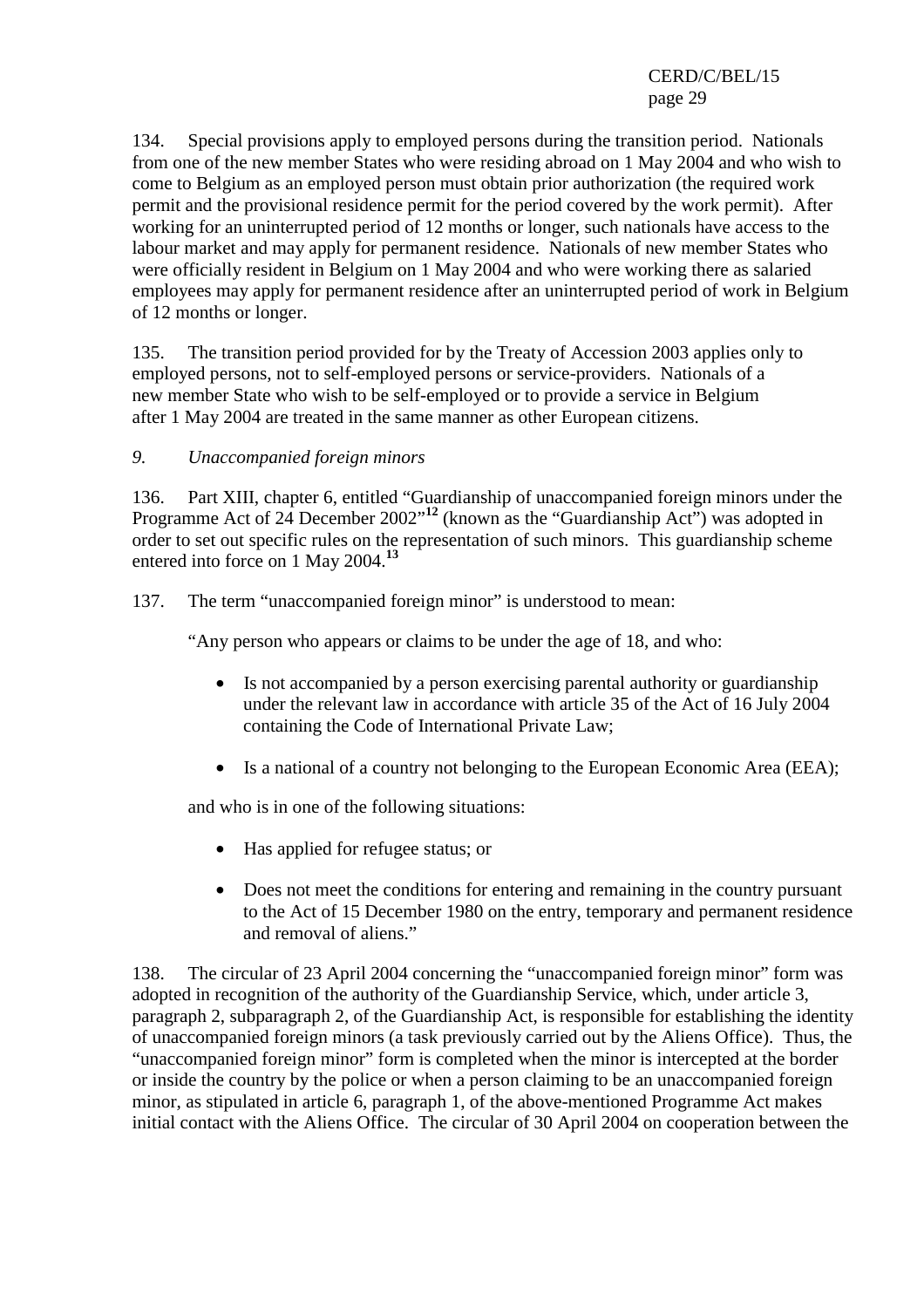Aliens Office and the municipal authorities in relation to the residence of unaccompanied foreign minors spells out the impact of implementing the Guardianship Act on certain tasks assigned to the municipal authorities.

139. Lastly, a ministerial circular concerning the residence of unaccompanied foreign minors was adopted on 15 September 2005.<sup>14</sup> Pursuant to this circular, the Minors Unit of the Aliens Office is authorized to find a lasting solution**<sup>15</sup>** regarding the residence of any unaccompanied foreign minor present in the country and must ensure that this solution is in the best interests of the child and respects the child's fundamental rights. This lasting solution is determined after examination by the Aliens Office of all the elements in the case file of the unaccompanied foreign minor.

### *10. Mutual recognition of decisions taken on the expulsion of third-country nationals by member States of the European Union*

140. The Act of 1 September 2004**<sup>16</sup>** incorporates Council of the European Union directive 2001/40/EC of 28 May 2001 on the mutual recognition of decisions on the expulsion of third-country nationals into the Act of 15 December 1980. When an expulsion order has been issued by the competent administrative authority of a member State of the European Union in the name of a foreigner arrested on Belgian territory, such an order may henceforth be recognized and executed. This system is not compulsory; the foreigner may be expelled on the basis of a decision taken by the Aliens Office or in implementation of a return or readmission agreement between member States of the European Union. The Belgian State shall decide whether or not to exercise that option as a function of the financial compensation provided for executing the recognized order.

141. The Act of 1 September 2004**<sup>17</sup>** amending article 71 of the Act of 15 December 1980 supplements this article 71 by including a reference to article 8 bis, paragraph 4, so as to enable foreigners detained during the recognition procedure described in article 8, paragraph 1, to lodge an appeal.

### *11. Amendment to article 74/4 of the Act of 15 December 1980 concerning the obligations of carriers of foreigners who do not meet entry requirements*

142. The Act of 22 December 2004**<sup>18</sup>** incorporates into the Act of 15 December 1980 Council of the European Union directive 2001/51/EC of 28 June 2001 supplementing the provisions of article 26 of the Convention Implementing the Schengen Agreement of 14 June 1985.

143. Before the promulgation of the Act of 22 December 2004, article 74/4 of the Act of 15 December 1980 stipulated that carriers who transported into Belgium passengers who did not possess the required documents or whose situation corresponded to one of those specified in article 3 (lack of means of subsistence, for example) were required to escort them back to their country of origin or to any other country where they might be allowed entry. The Act of 22 December 2004 extended this principle to include cases in which carriers who are to transport foreigners to a country of destination from Belgium refuse to take them on board, or in which the authorities of a destination country refuse them entry and send them back to Belgium, where they are refused entry (foreigners in transit).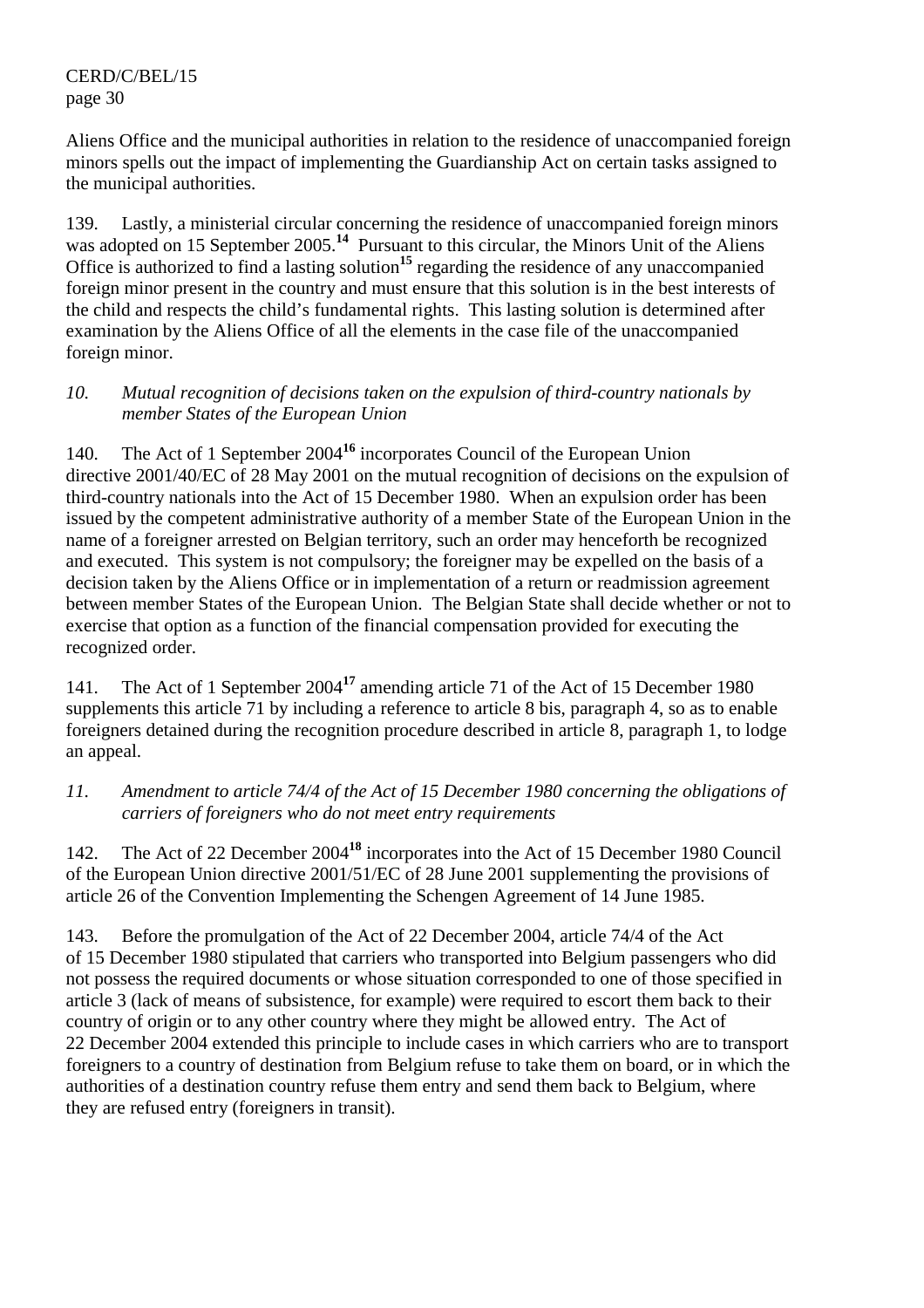144. The Act of 22 December 2004 stipulates that if carriers clearly fail to meet their escort obligations by not complying with two successive formal notices to do so (sent by registered mail), the minister or his or her deputy may arrange for the expulsion of the passenger. In such cases, the carrier is required to pay for the costs of the deportation, as well as the lodging, subsistence and health-care expenses of the passenger.

### *12. Biometric data*

145. A chapter VII bis concerning the gathering of biometric data pursuant to Part 1 of the Act of 15 December 1980 was inserted by the Programme Act of 27 December 2004.**<sup>19</sup>** It has been possible since 1996 to take fingerprints of asylum-seekers (art. 51/3). Since the entry into force of this Programme Act on 10 January 2005, fingerprints may also be taken from any foreigner who:

- Requests a visa (other than for the purpose of family reunification) or a provisional residence permit from the Belgian authorities;
- Applies in Belgium for a residence permit of a maximum of three months;
- Applies in Belgium for entry (except for the purpose of family reunification) or for a residence permit of more than three months;
- Is scheduled to be returned, receives an expulsion order, or is the subject of a royal expulsion order or ministerial repatriation order.

146. Biometric data are gathered to establish and/or to verify the identity of foreigners, to determine if a foreigner poses a threat to the public order or to national security, or to comply with the obligations set out in European regulations and directives.

147. Biometric data may be gathered at the initiative of the Belgian diplomatic or consular representative, the minister, the Aliens Office, a judicial police officer or the administrative authorities. The Aliens Office may also request such data from the judicial authorities, the police or the officials of the government departments that possess them.

*13. Amendment to article 57/12 of the Act of 15 December 1980, concerning the Standing Committee on Appeals by Refugees* 

148. The Act of 16 March 2005**<sup>20</sup>** amending article 57/12 of the Act of 15 December 1980 requires the appeal to be heard by a single judge as a rule; the judge may refer the case to a chamber with three judges if he or she believes that the case raises questions of principle.

### *14. Amendment to articles 20 and 21 of the Act of 15 December 1980, concerning the repatriation and expulsion of foreigners*

149. The Act of 26 May 2005**<sup>21</sup>** amending articles 20 and 21 of the Act of 15 December 1980 concerns the supervision of repatriation and expulsion operations and revokes article 56, which provided that persons with recognized refugee status could be removed by ministerial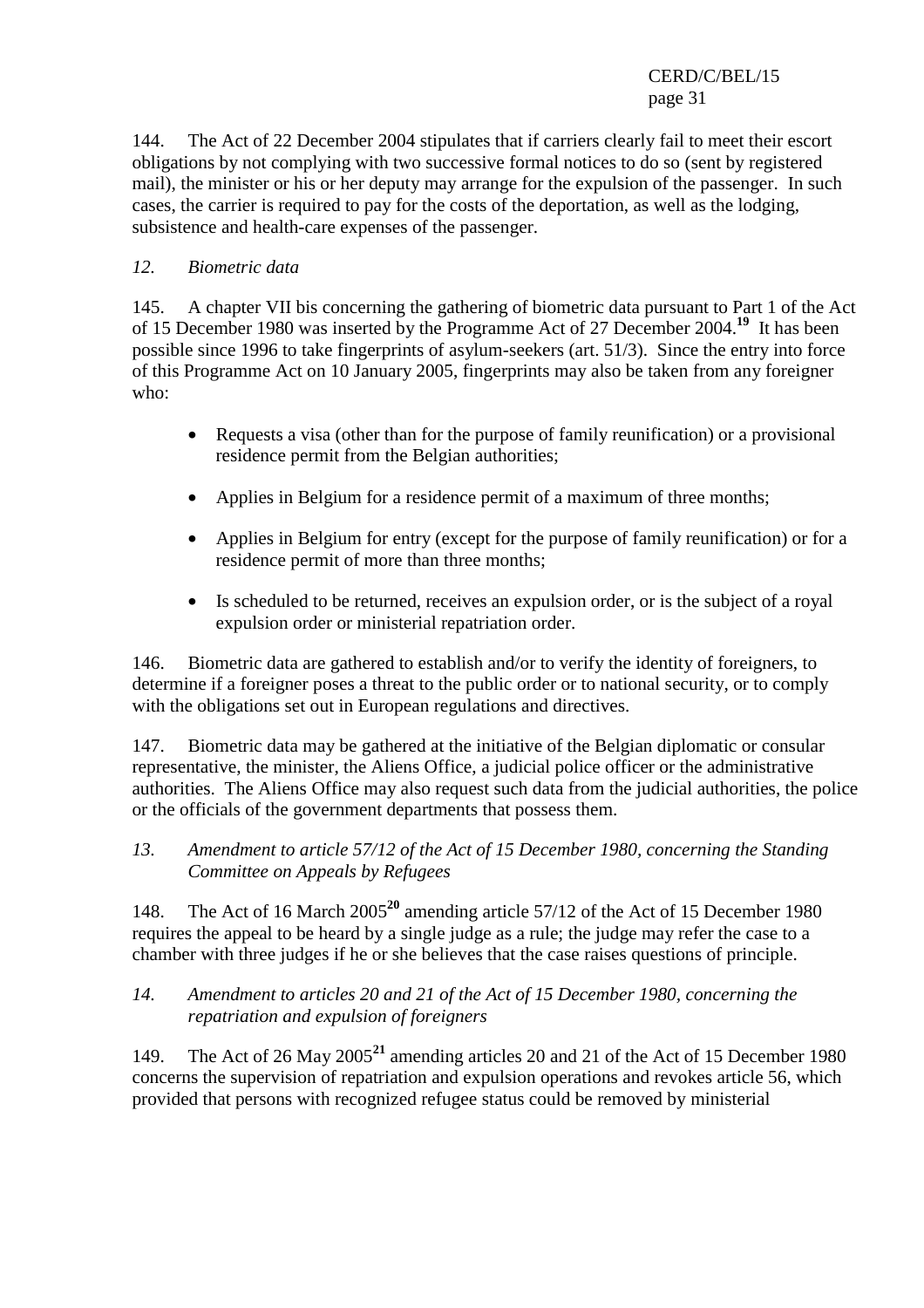repatriation order, after consultations with the Advisory Committee on Aliens, or by royal expulsion order. The new article 21 stipulates that a foreigner who was born in Belgium or arrived before the age of 12 and is officially resident there or who has refugee status may in no circumstances be repatriated or expelled.

150. In addition, foreigners falling into the following categories may be repatriated or expelled only if they have committed a serious breach of national security:

- Foreigners who have been officially resident in Belgium for at least 20 years;
- Foreigners who have not received a prison sentence of five or more years and who exercise parental authority as a parent or guardian or who have statutory maintenance obligations pursuant to article 203 of the Civil Code towards at least one child officially resident in Belgium.

151. Foreigners falling into the following categories may be repatriated only if they have committed a serious breach of public order or national security:

- Foreigners who have been officially resident in Belgium for at least 10 years without interruption;
- Foreigners who meet the legal requirements for acquiring Belgian nationality by choice or through a declaration of nationality, or for recovering Belgian nationality;
- Foreigners who are married to, and not separated from, a Belgian national;
- Foreign workers with a permanent incapacity for work, where the incapacity is caused by an occupational injury or illness sustained at work and the foreign worker is officially resident in Belgium.
- *15. Amendments to various legal provisions with a view to intensifying action to combat trafficking in and smuggling of human beings and the practices of slum landlords* (*Moniteur belge*, 2 September 2005)

152. The Act of 10 August 2005**<sup>22</sup>** incorporates the following international standards into Belgian law:

(a) At the level of the United Nations:

The Convention against Transnational Organized Crime, its Protocol to Prevent, Suppress and Punish Trafficking in Persons, Especially Women and Children, and the Protocol against the Smuggling of Migrants by Land, Sea and Air, all three signed in Palermo on 15 December 2000;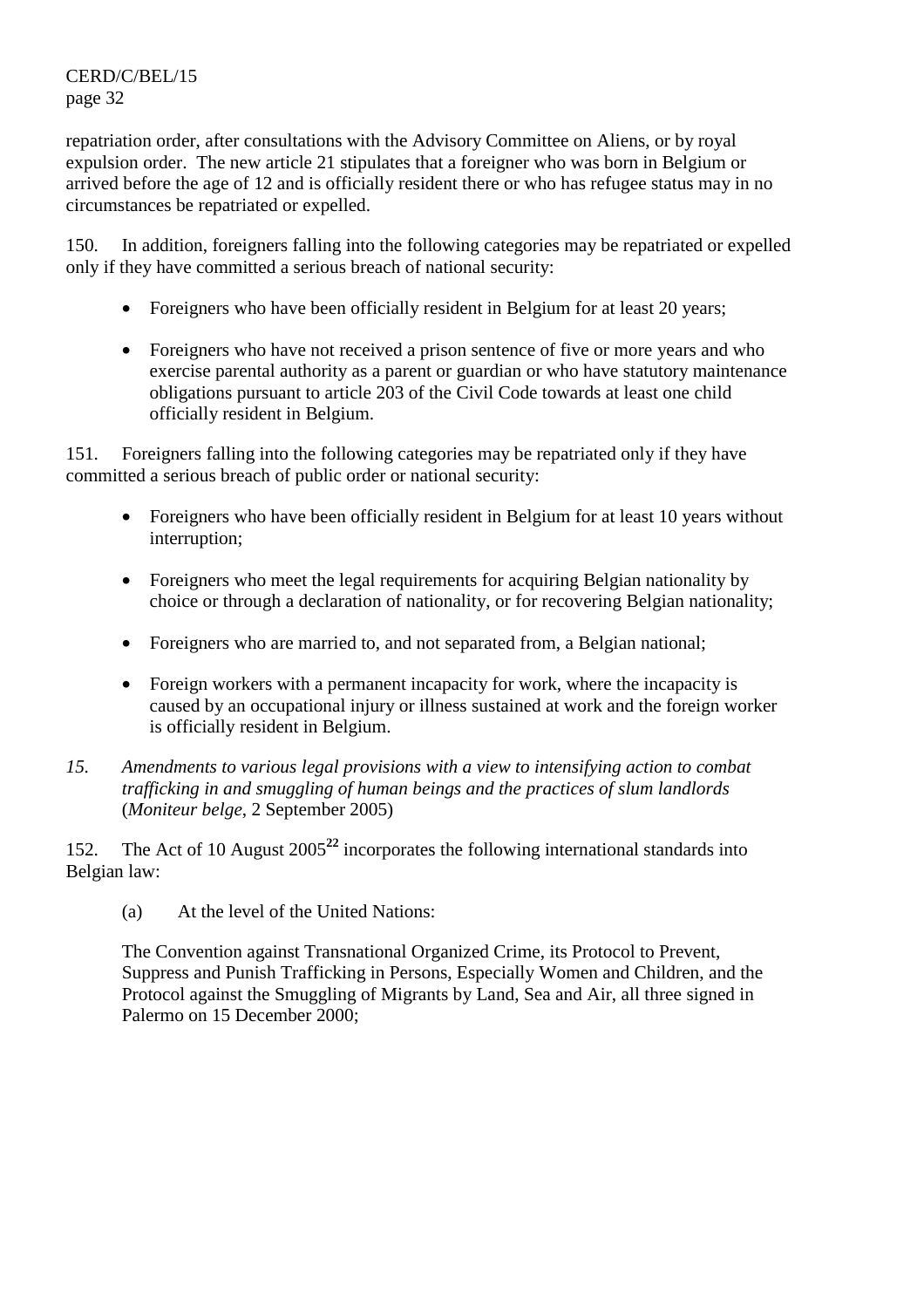- (b) At the level of the European Union:
	- Council Framework Decision of 19 July 2002 on combating trafficking in human beings;
	- Council Directive of 28 November 2002 defining the facilitation of unauthorized entry, transit and residence;
	- Council Framework Decision of 28 November 2002 on the strengthening of the penal framework to prevent the facilitation of unauthorized entry, transit and residence;
	- Council Directive of 29 April 2004 on the residence permit issued to third-country nationals who are victims of trafficking in human beings or who have been the subject of an action to facilitate illegal immigration, who cooperate with the competent authorities;
- (c) At the level of the Council of Europe:
	- Convention No. 197 on Action against Trafficking in Human Beings, adopted on 16 May 2005.
- 153. These instruments introduce some new principles:
	- They establish a distinction between trafficking in human beings and smuggling of migrants;
	- States are required to criminalize internal trafficking in human beings that does not involve crossing a border (nationals may now be victims);
	- A clear purpose of exploitation, such as organ-trafficking, is taken into account in the definition of the offence of trafficking;
	- New concepts such as having control over another person or endangering the life of the victim are being used.

154. In the light of the above-mentioned international and European instruments, Belgian legislators have seen the need to review the definitions of trafficking in human beings, smuggling of migrants and facilitation of illegal entry, transit or residence, as well as the applicable penalties and aggravating circumstances.

155. The new article 77 of the Act of 15 December 1980 increased the penalties for the offence of facilitating entry or illegal residence from eight days to one year and/or a fine of between  $\epsilon$ 1,700 and  $\epsilon$ 6,000. Under the old article 77 bis of the Act of 15 December 1980 on the entry, temporary and permanent residence and removal of aliens, trafficking in human beings was punishable by one to five years' imprisonment and a fine of between  $\epsilon$ 500 and  $\epsilon$ 25,000. This provision also applied to the smuggling of migrants. No clear distinction was made between the two offences.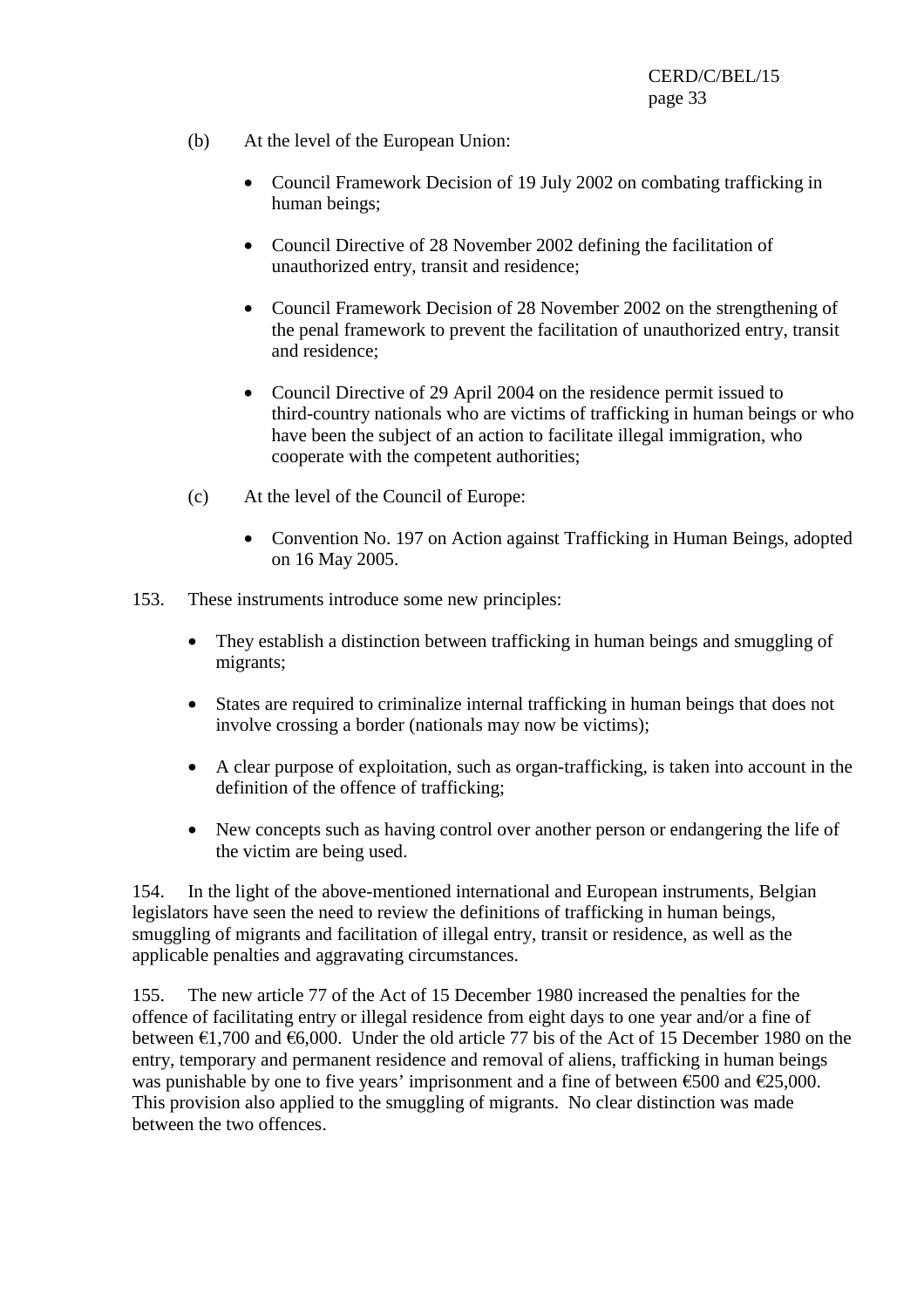156. The criminalization of trafficking in human beings has been changed drastically. Firstly, the definition of the offence covers both cross-border trafficking (involving the victim being moved from his or her country of origin to a destination country) and internal trafficking within the Belgian borders. Now that it is no longer limited to foreign nationals, the offence established in the old article 77 bis of the 1980 Act has been moved to a new article 433 quinquies of the Criminal Code, in Part VIII, on "Crimes and offences against the person", while article 77 bis now specifically relates to the smuggling of migrants. Articles 433 sexies to novies provide for aggravating circumstances and the deprivation of political rights.

157. Trafficking in human beings is established as a separate offence in articles 77 bis to 77 sexies of the 1980 Aliens Act. Article 77 bis contains a definition of trafficking in human beings, while articles 77 ter to sexies provide for aggravating circumstances and the deprivation of political rights.

158. Article 81 of the Act of 15 December 1980 has also been amended in order to enable the relevant civil servants, including officials from the Aliens Office, to investigate and record acts of trafficking in human persons and bring the perpetrators to justice.

159. Article 433 decies criminalizes the behaviour of slum landlords, and articles 433 undecies to quaterdecies provide for aggravating circumstances and accessory penalties (confiscation).

# **B. Legislative provisions on acquisition of Belgian nationality**

160. The procedure for access to Belgian nationality has been modified five times in the last 20 years, in a constant effort to make the procedure faster, easier, more straightforward and more efficient.

161. The most recent change in the area of access to Belgian nationality was the adoption of the Act of 1 March 2000, which is aimed at facilitating the integration of foreigners through the acquisition of Belgian nationality. The Act introduces three new key concepts:

(a) It facilitates nationality declarations and naturalization procedures;

 (b) The Act speeds up and facilitates all procedures for acquiring Belgian nationality by reducing to one month the period within which the prosecutor's office must process the file (and the period for consideration of naturalization applications by the Aliens Office and the Belgian intelligence service) and by establishing a three-way sequential system for replacing birth certificates; and

 (c) The Act does away with the assessment of the person's willingness to integrate in the case of declarations of choice or applications for naturalization. Under the new procedure, this willingness is taken for granted: the naturalization questionnaire no longer includes questions on the applicant's language proficiency or profession, and the police no longer investigate the degree of integration of applicants for naturalization.

162. With regard to mixed marriages, since 1985 marriage has not afforded citizenship automatically.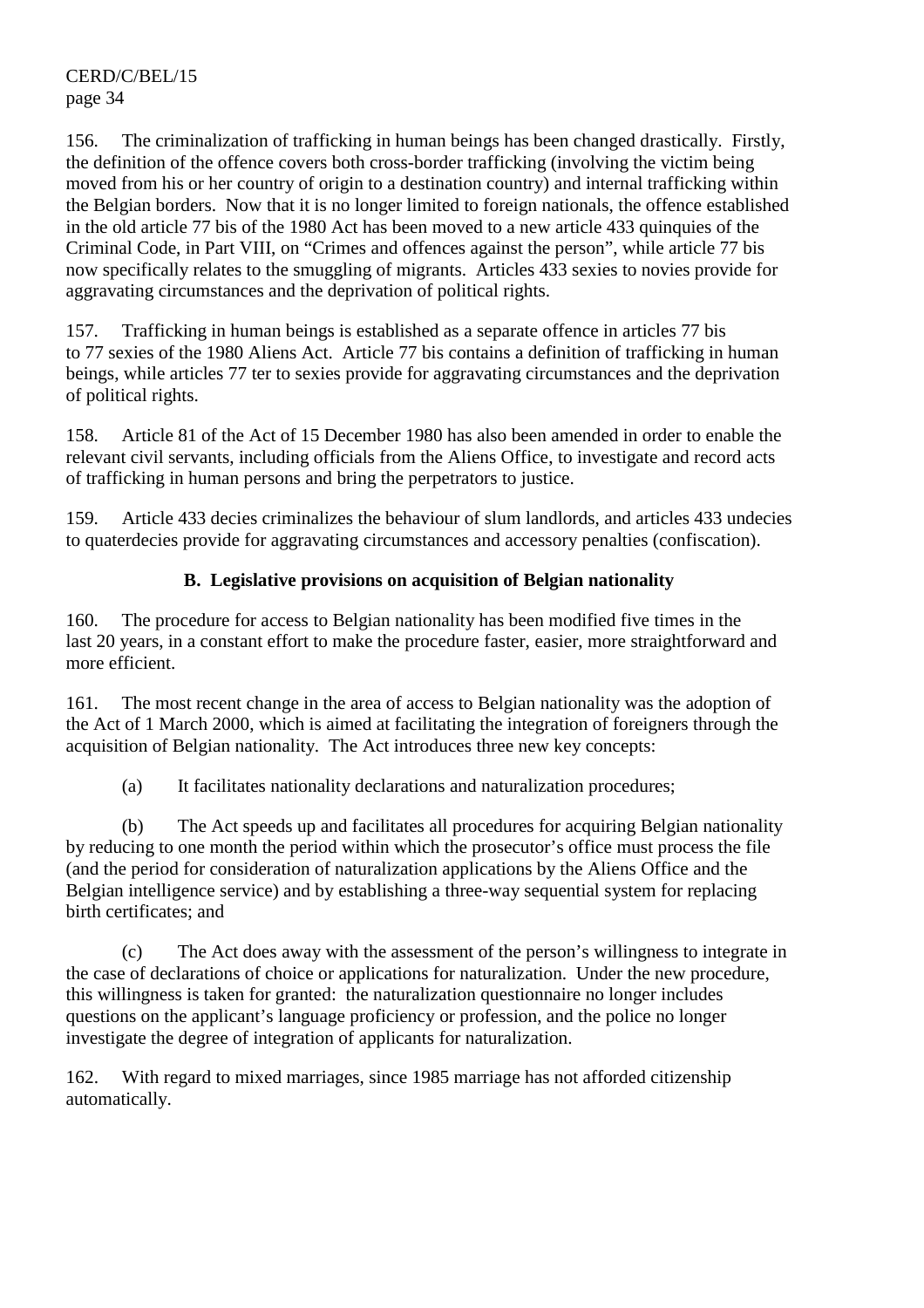163. Conversely, the foreign spouse of a Belgian national may acquire Belgian nationality by means of a declaration after a three-year period of cohabitation in Belgium (or after a six-month period of cohabitation in the case of foreign nationals who, at least three years before making their declaration, were given permission to reside in Belgium for over three months or to settle in the country).

164. The minimum conditions of residence and cohabitation are intended to prevent marriages of convenience contracted for the sole purpose of acquiring Belgian nationality.

### **C. Right to marriage and choice of spouse**

165. The Act of 4 May 1999, published in the *Moniteur belge* on 1 July 1999 and in effect since 1 January 2000, amends certain provisions on marriage.

166. Thus, the publication of marriage banns has been replaced by an official declaration of marriage (Civil Code, art. 63). Article 64 of the Civil Code lists the papers to be submitted to the registrar by each of the spouses. The Act of 3 December 2005 (in effect since 1 February 2006) amended article 64 of the Civil Code, thus simplifying the formalities for the declaration of marriage and legal cohabitation arrangements (for more details, see the circular of 16 January 2006 concerning the Act of 15 December 2005).

167. The new Act gives the registrar legal grounds for refusing to celebrate a marriage (Civil Code, art. 167) if it transpires that the prescribed conditions have not been met or if he or she believes that to go ahead with the ceremony would be contrary to the principles of public order. If the registrar declines to celebrate a marriage, the parties concerned have a month to appeal before a court of first instance.

168. The Act deals with the specific case of marriages contracted with a view to benefiting in terms of residential status. No marriage exists when, even if formal consent has been given, a combination of circumstances makes it plain that the objective of at least one of the spouses is not to establish a lasting relationship but merely to benefit in terms of residential status from the other spouse's status (Civil Code, art. 146). This type of marriage can be challenged by the spouses themselves, by any interested party, or by the public prosecutor (Civil Code, art. 184).

169. Further to the Act of 4 May 1999, the Ministry of Justice issued a circular on 17 December 1999 clarifying the procedural aspects of the new legislation. The circular points out that marriage is protected under article 12 of the European Convention for the Protection of Human Rights and Fundamental Freedoms and article 23 of the International Covenant on Civil and Political Rights, and is not contingent on the residential status of the parties concerned. It adds that the registrar cannot refuse to draw up an official declaration or to celebrate a marriage solely on the grounds that an alien is in Belgium illegally.

170. The Minister of the Interior issued a circular on 11 July 2001 on the papers to be submitted in order to obtain a visa for the purpose of contracting marriage in Belgium or obtaining a family-reunification permit following a marriage abroad.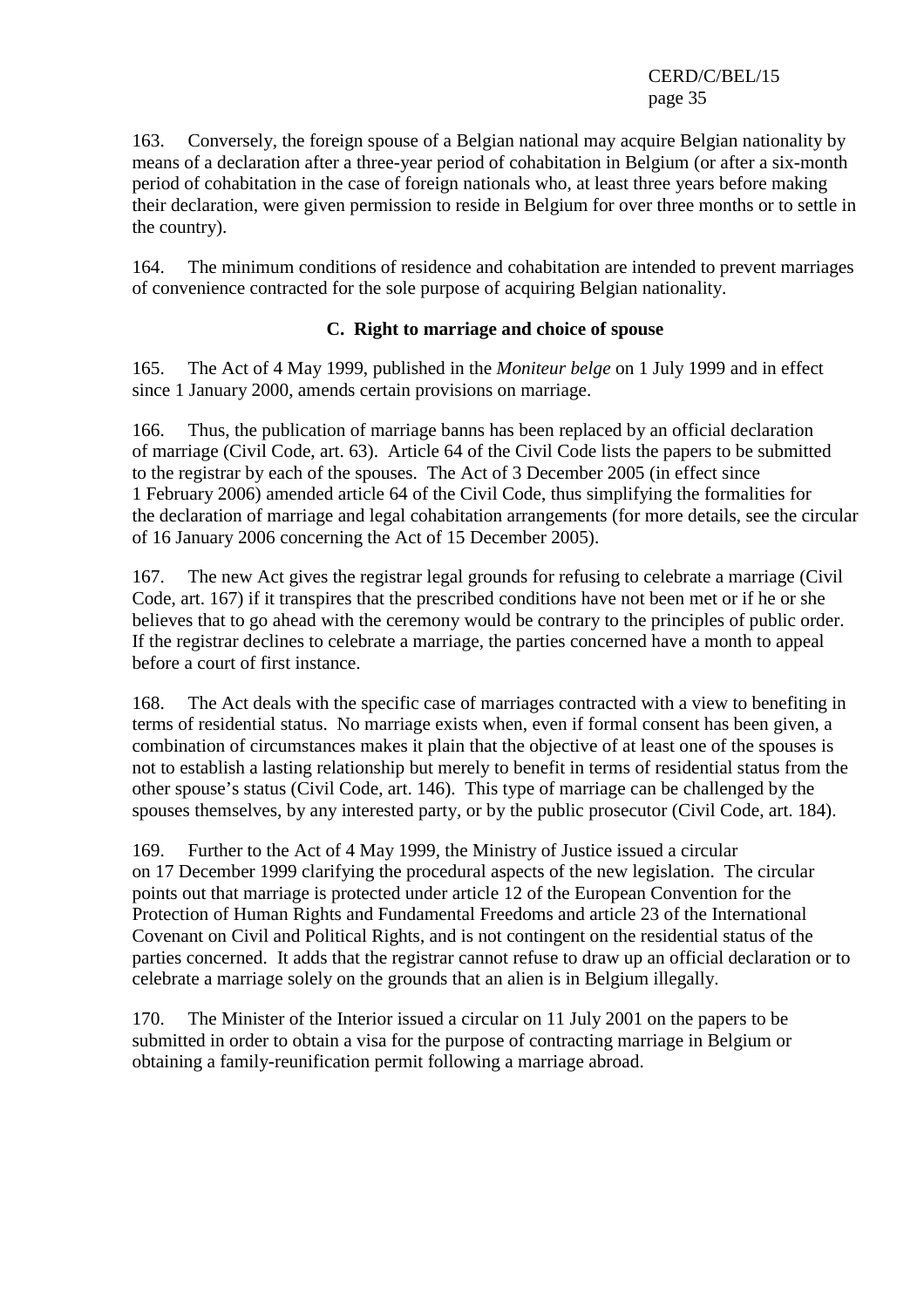171. This must be read in conjunction with the circular dated 17 December 1999. It confirms that an illegal alien's right to marry is guaranteed. Its purpose is to provide some clarifications on the consequences of the new marriage procedure in Belgium for applications for residence by foreign spouses and on the papers to be submitted.

172. In addition, the Ministry of the Interior and the Ministry of Justice have signed a joint circular providing for a system of information exchange between the registrar and the Aliens Office. The circular, dated 13 September 2005, envisages the exchange of information in the event of a declaration of marriage involving an illegal alien, on the one hand, and in cases where the registrar refuses to celebrate a marriage involving a foreign national, on the other. These measures, rather than challenging the marriage rights of illegal aliens, aim to prevent marriages of convenience.

173. The Act of 13 February 2003 makes it possible for persons of the same sex to marry. In addition, article 46, paragraph 2, of the Act of 16 July 2004 establishing the Code of International Private Law grants the same right to homosexual couples where at least one of the partners is a non-Belgian national, if he or she is a citizen or permanent resident of a State whose legislation permits same-sex marriages. Article 44 of the Act provides that the marriage can be contracted in Belgium if one of the future spouses is a Belgian national or a permanent resident of Belgium or has been habitually residing there for at least three months at the time of the marriage.

#### **D. Participation of non-Belgians in elections**

174. The Act of 19 March 2004 granting foreigners the right to vote in local elections extends the right to vote in such elections to foreign residents from countries other than European Union member States who are over the age of 18, who have been residing legally in Belgium for at least five years, and who have made a declaration promising to respect the Constitution, Belgian law and the European Convention for the Protection of Human Rights and Fundamental Freedoms.

175. They are, however, not eligible to stand in elections.

176. The next local elections in which foreigners will be able to vote for the first time under the Act are scheduled to be held in October 2006.

177. The extension of voting rights to foreigners from non-European countries as of the 2006 local and provincial elections seeks to boost the integration of immigrants in their local communities.

178. Awareness campaigns have been conducted by regional governments and regional integration centres to inform the people concerned and encourage them to register to vote.

### **E. Right to freedom of thought, conscience and religion**

179. The Belgian Constitution enshrines the principle of freedom of religion, which means that each person is free to practise his or her religion or to express his or her beliefs, and that the State may not intervene in the appointment of ministers of any denomination.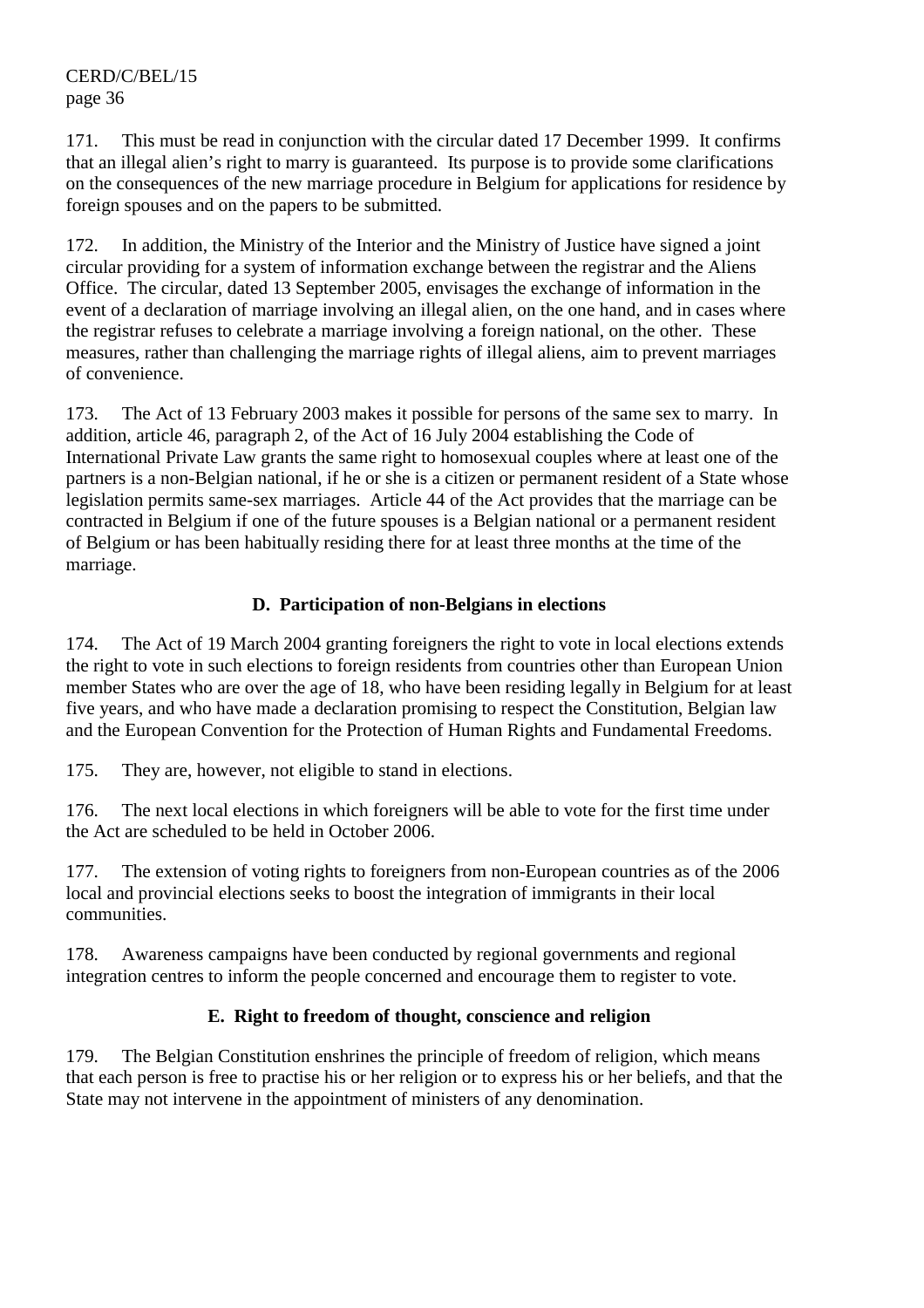180. Under article 181 of the Constitution, the State pays the salaries and pensions of ministers of recognized religions, as well as the salaries and pensions of members of the Central Lay Council.

181. Belgium has a system for recognizing religions. Each religion can apply for recognition, which will be the subject of specific legislation.

182. The recognized religions at present are Catholicism, Evangelical Protestantism, Judaism, Orthodox Christianity, Anglicanism and Islam. The country's non-denominational community is also recognized.

183. Recognition of a religion carries no value judgement of the content itself of a religion or belief. It does mean, however, that the religious or non-denominational movement can establish an organizational structure to act as a focal point between the religious or non-denominational community and the State in temporal matters.

184. In addition to the payment of salaries and pensions, other financial benefits are derived from recognition, in particular support for the construction and maintenance of places of worship, which falls within the remit of regional authorities.

185. In the absence of a clear hierarchy, it has been somewhat difficult to appoint a representative body for the Muslim community.

186. Elections were held for the first time in December 1998 with a view to establishing a general assembly of Muslims in Belgium.

187. The members elected on that occasion and others nominated by existing members applied for membership of the representative body for Belgium's Muslim community, namely the Muslim Executive of Belgium.

188. The representative body was composed of 17 members: 7 Moroccan representatives, 4 Turkish representatives, 3 representatives of other nationalities and 3 converts.

189. In the light of the tensions that emerged in 2001, and at the request of the then president of the general assembly and other representatives of the Muslim community, the Belgian Government decided to appoint two mediators to report on the origin of these tensions and the future of the institutions.

190. It emerged that only general elections would restore the legitimacy of the bodies representing the Muslim community and bring an end to these internal conflicts.

191. A new executive was established in July 2003, with a mandate to prepare and organize future elections. After a year of negotiations, it emerged that the provisional executive was unable to build a consensus within the Muslim community concerning the holding of such elections.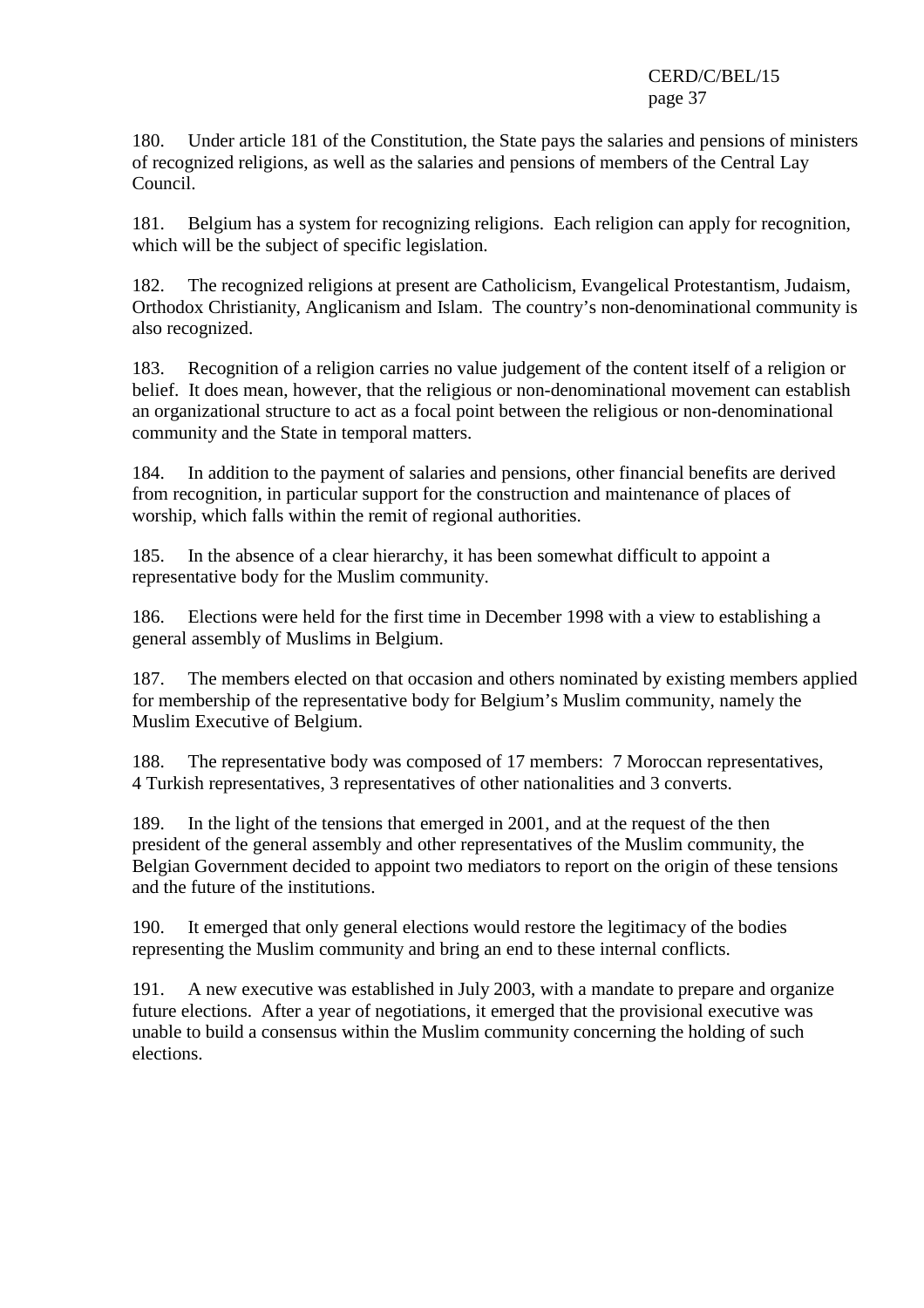192. To break the deadlock, which was causing further delays in dealing with Muslim issues, the Belgian Parliament passed the Act of 20 July 2004, entrusting the organization of general elections to an independent commission composed of an expert in electoral law, two eminent judges and two members of the Muslim community.

193. The arrangements for these elections were based directly on the first elections held in 1998, on which there had been widespread consensus within the Muslim community.

194. The general elections were held on 20 March 2005, with the participation of 45,000 of the 70,000 registered voters. On the basis of these results, a general assembly of Belgian Muslims was set up. The new executive was recognized by the royal decree of 7 October 2005.

195. At no time in the process did the federal Government interfere in the internal management of Muslim affairs; rather, it supported the process of democratic elections in order to ensure that Islam is treated on an equal footing with the other religions recognized in Belgium.

# **Walloon region**

196. On 26 May 2005, the Walloon government adopted on second reading a draft decree on the organization of committees entrusted with the secular administration of the affairs of recognized Muslim communities.

197. This draft decree sets forth the rules pertaining to the following issues:

- Recognition of local communities;
- Appointment of committee members;
- Committees' rules of procedure;
- Oversight of internal regulations; and
- Budgetary and accounting oversight.

198. The draft is due for submission to the Council of State before being adopted on its final reading by the Walloon government.

# **F. Employment and labour**

# **F.1 Federal level**

# *Integration of persons belonging to ethnic minorities*

199. A multicultural business unit was set up within the Federal Department of Employment, Labour and Industrial Relations in July 2001. The unit was set up to conduct awareness-raising, information and education campaigns on ethnic discrimination in the labour market and to promote the equal treatment of workers of foreign origin.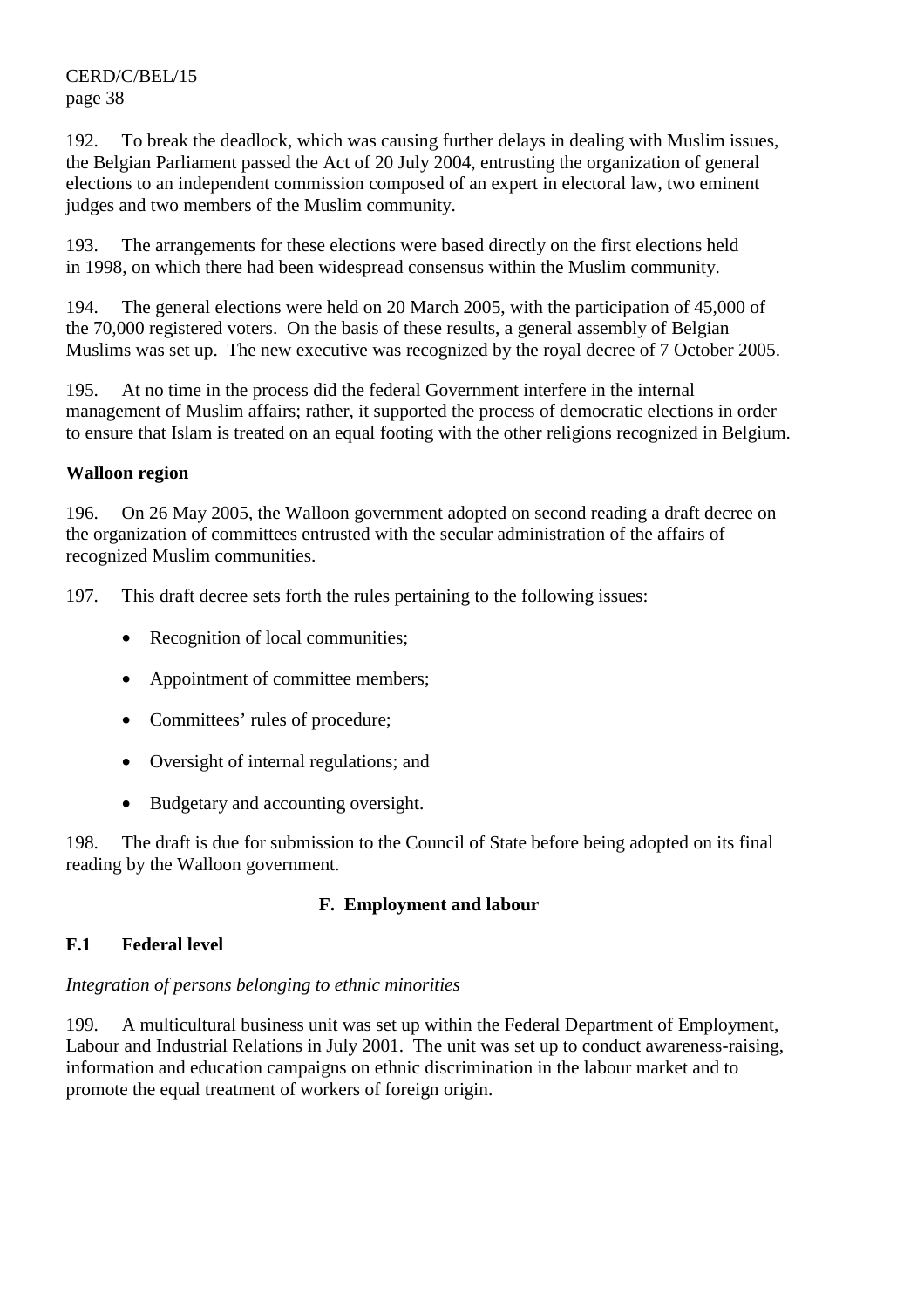- 200. Its principal tasks are to:
	- Raise awareness in the various occupational sectors and help them to conclude collective bargaining agreements that combat unequal treatment based on origin;
	- Raise awareness among inspectors from the Employment Law Inspectorate and labour inspectors, and give them training;
	- Raise awareness among businesses about ethnic discrimination in the job market and about the advantages of a diversity policy;
	- Formulate recommendations on the matter for the Federal Department of Employment, Labour and Industrial Relations.

201. In order to carry out these tasks, the unit has taken a number of initiatives of different kinds in conjunction with those concerned.

### *1. Information and awareness-raising*

### *Information and awareness-raising for "district teams" and employment law inspectors*

202. An information campaign to draw attention to ethnic discrimination on the labour market was conducted for the so-called "district teams" (*cellules d'arrondissement*). Between July 2001 and February 2002, some 19 sessions were held, and were attended by 1,000 participants.

#### *Information and awareness-raising for the joint commissions*

203. The aim of this initiative was to promote the introduction of non-discrimination clauses into sectoral collective-bargaining agreements. The initiative was planned jointly with the Department of Collective Labour Relations and was carried out in stages: (a) a session to raise awareness among commission chairpersons; and (b) sessions to raise awareness among commission members.

204. Chairpersons of the joint commissions: This session offered an opportunity to raise awareness of the fact that the practice of ethnic discrimination at work is a real and recurrent problem, and to encourage employers and unions to take this fact into account. Of the 178 commissions and subcommissions, 38 were represented at the session.

205. Members of the joint commissions: In June 2002, a number of awareness-raising days were held in different sectors of activity. Half a day was dedicated to analysing instances of ethnic discrimination. Afternoons were dedicated to group discussions on the need to draft non-discrimination clauses and codes of conduct for the different sectors.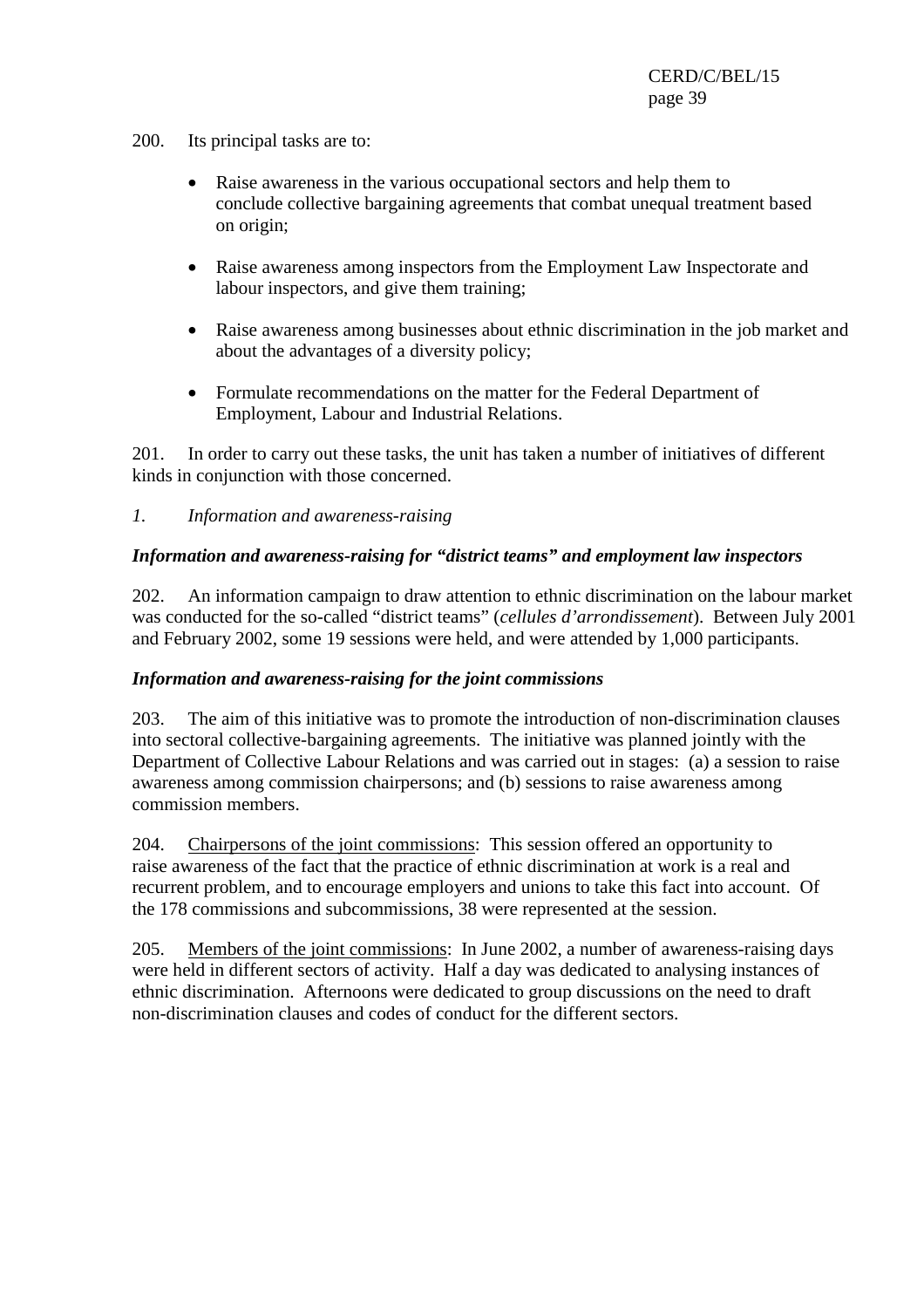# 2. Training

### *Training for employment law inspectors*

206. Training sessions were held in April 2004 for the district heads and one expert-inspector was designated for each district. The training lasted nine days in all and some 77 inspectors took part.

207. The aim of the training was to assist inspectors in carrying out their new tasks. Article 21, paragraph 1, of the Act of 25 February 2003 to combat discrimination, amending the Act of 15 February 1993, which established the Centre for Equal Opportunity and Action to Combat Racism, provides that workers who are victims of discrimination may lodge a complaint, including with the Employment Law Inspectorate. The inspectors may intervene in cases where acts of discrimination are discovered. Article 17 stipulates that compliance with the Act is to be monitored in accordance with the provisions of the Labour Inspection Act. As a result, the inspectorate (pursuant to the royal decree of 15 July 2005, published in the *Moniteur belge* of 2 August 2005) may assess each case, attempt to mediate, impose fines, etc.

208. The Act of 30 July 1981 to suppress certain acts based on racism or xenophobia, as amended by the Act of 20 January 2003, gives the inspectorate supervisory powers in criminal matters. Article 5 ter of the Act stipulates that this supervision is to be carried out in accordance with the provisions of the Labour Inspection Act of 16 November 1972. These new powers must therefore be exercised in the same way as for any other violation of the employment laws.

209. On the basis of the guide to identifying ethnic discrimination (cf. section 3 below, "Publications"), the following points were addressed during the training sessions:

- The practice of ethnic discrimination in employment;
- The examination of new legislation on combating ethnic discrimination in employment;
- The scope of the inspectors' new powers, as contained in the new legislative provisions;
- Identifying and addressing discriminatory practices.

# *Training for trade unions*

210. In collaboration with the Institute for Equality between Women and Men, the district team was requested to hold information and awareness-raising sessions on ethnic discrimination at work as part of the ongoing training of trade union delegates from the General Confederation of Liberal Trade Unions of Belgium (CGSLB). The trade union delegation is asked to mediate between the worker and the employer and amongst workers themselves. In cases of ethnic discrimination, the delegation can play a decisive role.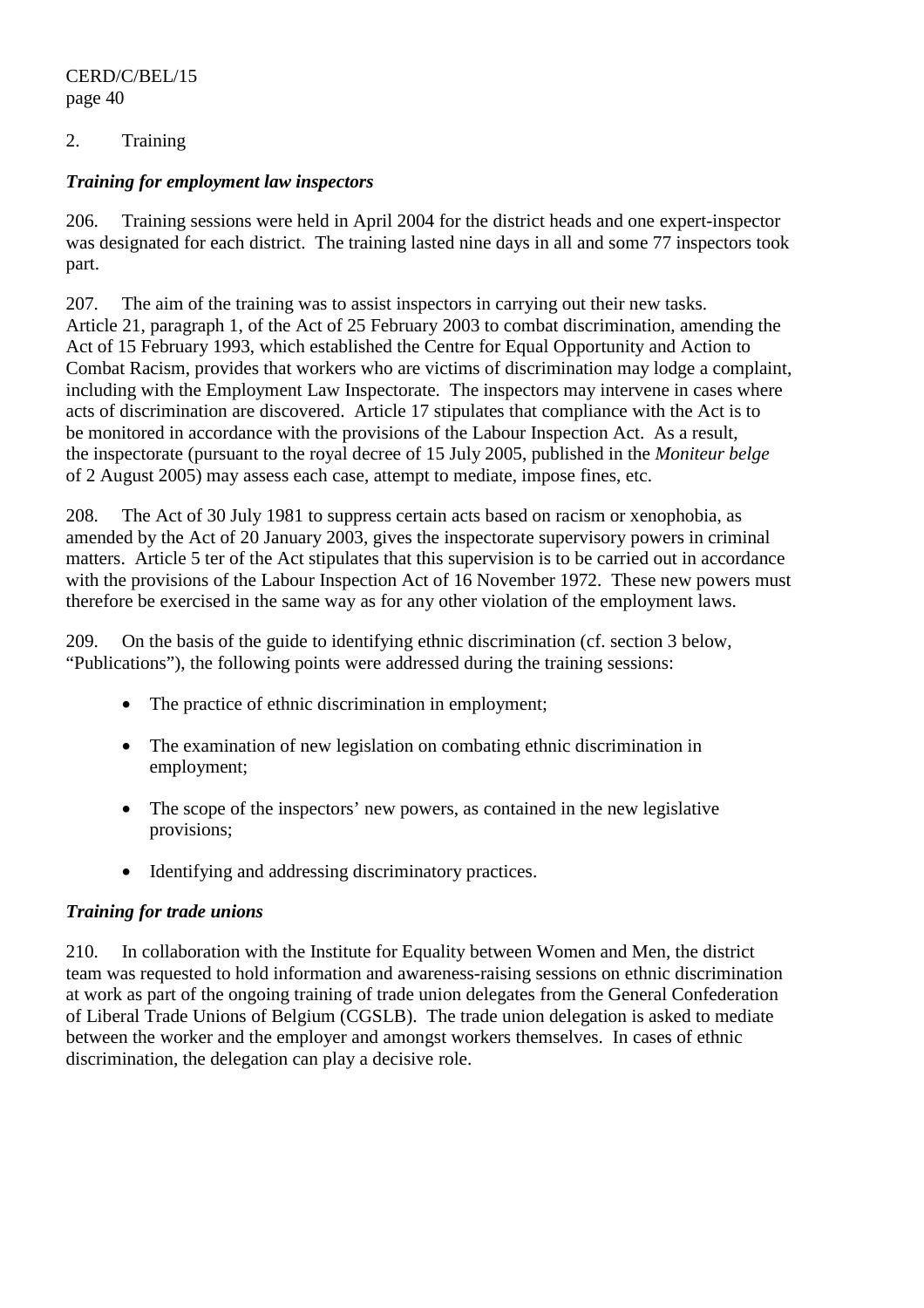211. In this regard, the new anti-discrimination legislation associates workers' organizations with the system for protecting victims of discrimination from dismissal. Article 21, paragraph 3, provides that, if an employer terminates the labour relationship or unilaterally alters working conditions when a complaint of discrimination has been made, the worker or the workers' organization of which he or she is a member can request his or her reinstatement. Furthermore, article 31 of the same Act provides that, with the victim's agreement, the workers' organization is able to assist the worker and bring legal action for acts of discrimination.

# *3. Publications*

# *Guide to identifying ethnic discrimination*

212. This guide was produced to support the inspectors from the Employment Law Inspectorate in their new task. The inspectors have the authority to deal with these problems in the same way as any other matter already falling within their remit. The planning and production of this guide were done in close collaboration with the Office of the Director-General for Employment Law.

213. The guide is made up of three parts: (a) the first part explains how discriminatory practices work; (b) the second goes on to examine the legislative provisions on the issue; and (c) the third part helps the inspectorate identify and deal with complaints by offering them a checklist. The guide is given to all employment law inspectors and aims to support them in their daily work by helping them to better identify acts of ethnic discrimination and to deal with them in the most judicious manner.

# *Document: "Preventing and combating ethnic discrimination at work - sectoral review"*

214. This document is intended for members of the joint commissions and aims to encourage the development of sectoral collective agreements on non-discrimination. It proposes a review of the existing initiatives relating to codes of conduct, collective labour agreements and provisions on the fight against ethnic discrimination. It reviews the situation and compares such instruments in Belgium and the Netherlands, highlighting the advantages and disadvantages of each instrument. It is intended to encourage the joint commissions to adopt initiatives to deal with this phenomenon.

# *Model sectoral collective agreement on non-discrimination*

215. The team was asked for its views and support in drawing up non-discrimination codes (particularly in the subsector of public transport by road and the subsector of transportation of goods). The team therefore produced a model collective agreement for those sectors that wish to sign agreements, non-discrimination clauses and/or codes of conduct. This general model takes into account the particularities of each sector and proposes a corpus containing the minimum anti-discrimination provisions.

# *Leaflet: "Protection against discrimination at work ... in brief"*

216. This leaflet aims to inform the general public about current anti-discrimination legislation. It provides useful information for workers who have been the victims of acts of discrimination at work, on the specific action to take and the protective measures provided for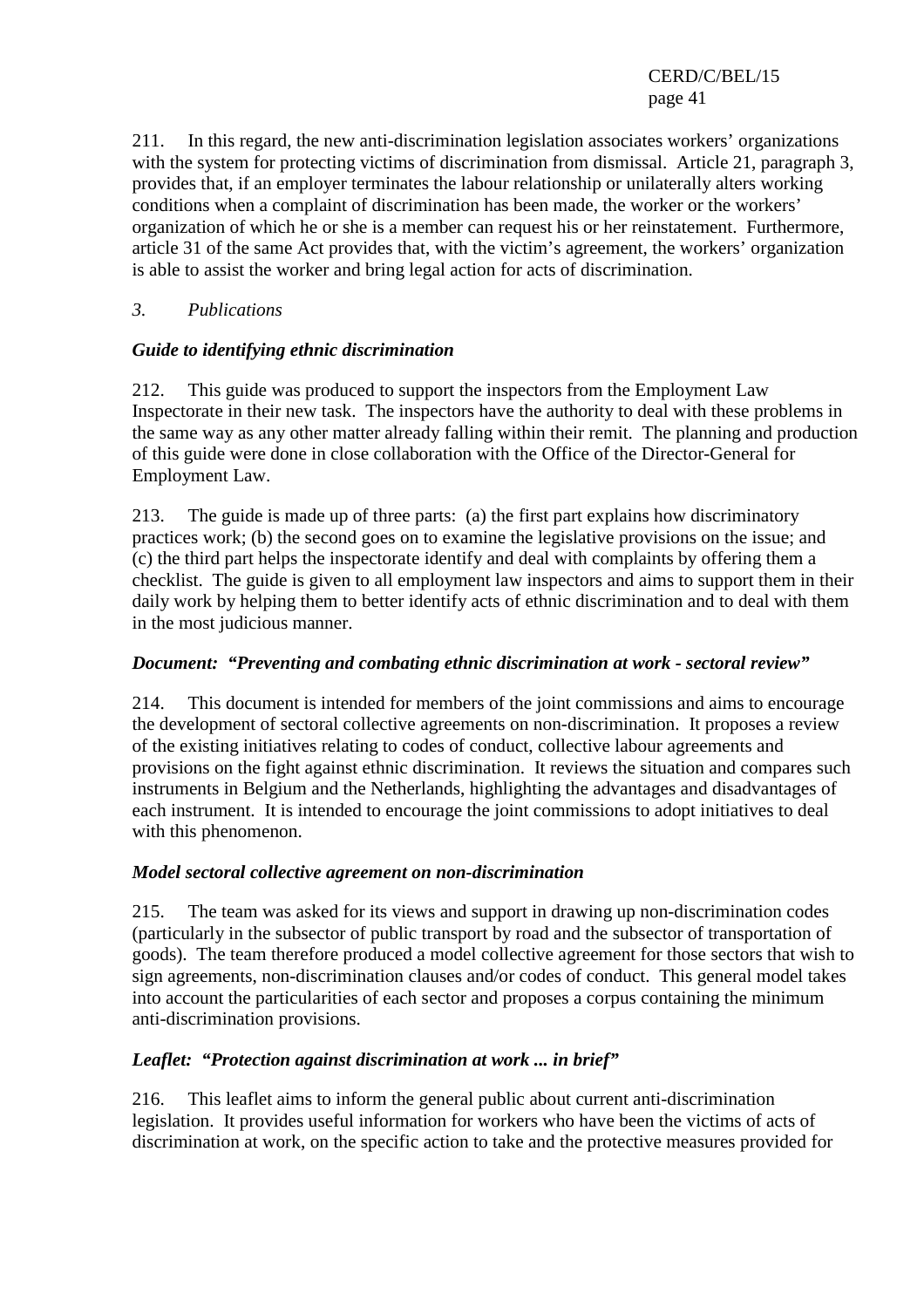workers in the new legislative provisions. It gives a detailed list of bodies, groups and institutions which have the authority to handle complaints, help workers and take legal action. The leaflet was produced in close collaboration with the Office of the Director-General for Employment Law.

# **F.2 Walloon region/French community**

217. On 27 May 2004, the Walloon region adopted a decree on equality of treatment in employment and vocational training.

218. This decree prohibits all direct and indirect discrimination based on religious or philosophical beliefs, disability or physical characteristics, current or future health, age, civil status, sex, gender, sexual orientation, national or ethnic origin, or family or socio-economic origin.

219. It applies to everyone, in both the public and the private sectors, as regards vocational guidance, job placement and assistance in the promotion of employment, social and professional integration and vocational training, including the recognition of a person's skills.

220. Policy in the Walloon region is focused on "mainstreaming diversity", meaning better integrated awareness of the diversity of needs rather than the systematic implementation of provisions specifically designed for certain groups. However, to ensure complete equality for both employed and unemployed workers and to guarantee the principle of equal treatment, the Walloon government can maintain or adopt specific measures and take affirmative action to prevent or compensate for the disadvantages experienced by groups having difficulty in the labour market.

221. The Walloon Department of Vocational Training and Employment (FOREM) implements this policy to prevent racial discrimination mainly through the following measures and actions.

# *Access to services for social integration through employment and to vocational training*

222. Since March 2003, any non-European citizen with a valid residence permit or whose application for regularization or asylum has been deemed admissible can register with FOREM as a job-seeker and, free of charge and without discrimination, benefit from services for social integration through employment and/or receive vocational training.

223. Previously, while these individuals could obtain a work permit or a temporary authorization when an employer submitted an application on their behalf, they could not register as job-seekers or attend vocational training courses.

# *Equal opportunities*

224. The policy of the Walloon region is expressed in the FOREM Management Contract 2001-2005, which, in its article 38, states that "in terms of gender equality and equal opportunities, the Department of Employment (SPE) will follow European policy and will take targeted action based on the priorities set out by the regulator".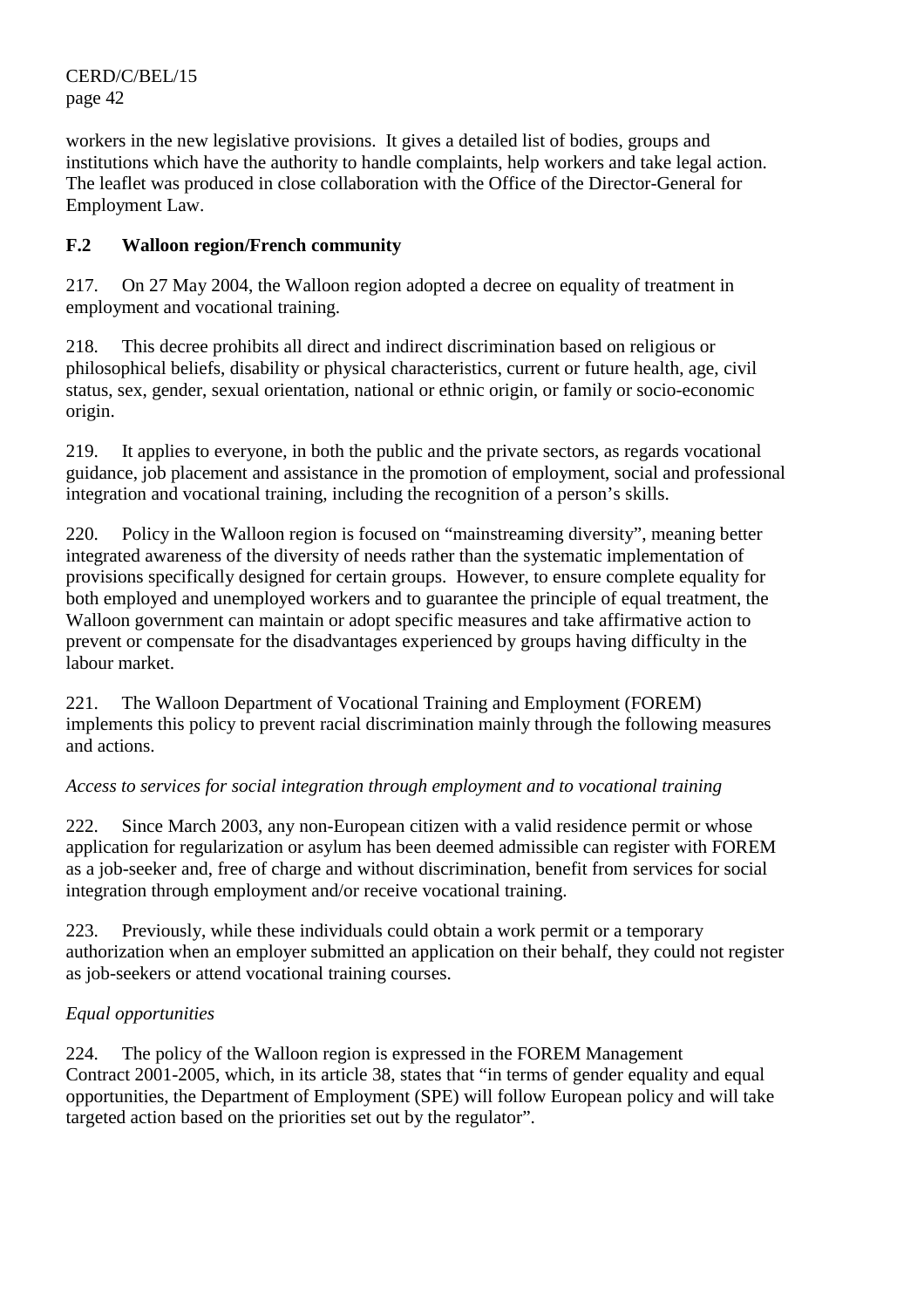# *Differentiated, yet universal, offer*

225. The services offered by FOREM are universal, and accessible on a voluntary basis to any officially registered user without discrimination. However, depending on the specific needs of clients, the services available can be differentiated and personalized. To this end, awareness-raising sessions and training courses on how to provide support and assistance in the integration process are held for FOREM advisers (and advisers from most of its partners), to enable them to better understand and respond to clients' needs. Hence advisers receive training in intercultural relations to improve their ability to communicate and improve their relationships with foreigners or people of foreign origin. Support materials and documents for advisers were also produced.

226. Furthermore, FOREM takes part in the MIDIME (Migration, Discrimination and the Job Market in Wallonia) Equal project (2005-2007), in partnership with the Walloon Intercultural Association set up by the Walloon government to support its intercultural policy. This project aims to provide ideas and tools to improve the effectiveness of the policies to combat discrimination against people of foreign origin in the Walloon region, in particular by improving the effectiveness of the measures designed to help such people find work (development of an appraisal grid and the corresponding tools and indicators, assessment of measures taken, development of tools, management of the experiment in the field).

# *Efforts to combat discrimination in recruitment*

227. In practical terms, the promotion of equal access to employment is reflected in the systematic avoidance of any form of discrimination in the job advertisements circulated by FOREM. Recruitment advisers are careful to bring to the attention of employers who wish to advertise a job through FOREM (using any medium whatsoever) the principle of equal treatment, which prohibits the use of discriminatory criteria based on, among other things, nationality or ethnic origin.

# *Integration through training*

228. FOREM, alone or in partnership, organizes or supervises courses in French as a foreign language.

229. In this context, a huge literacy programme is being conducted in the French community and in the Walloon region for job-seekers who are poorly educated and/or of immigrant origin. Among foreigners or persons of foreign origin, it targets women especially, and aims to help beneficiaries become integrated in society through employment or vocational training, with the objective of preventing the replication across generations of social inequality, social exclusion and the unemployment trap.

230. In conjunction with the "Reading and Writing" association and the Centre for Equal Opportunity and Action to Combat Racism, FOREM is taking part in a programme to promote literacy and knowledge of the French language among foreigners, mainly new arrivals reuniting with their families, refugees, asylum-seekers and/or foreigners who have applied to regularize their immigration status in order to become more easily employable.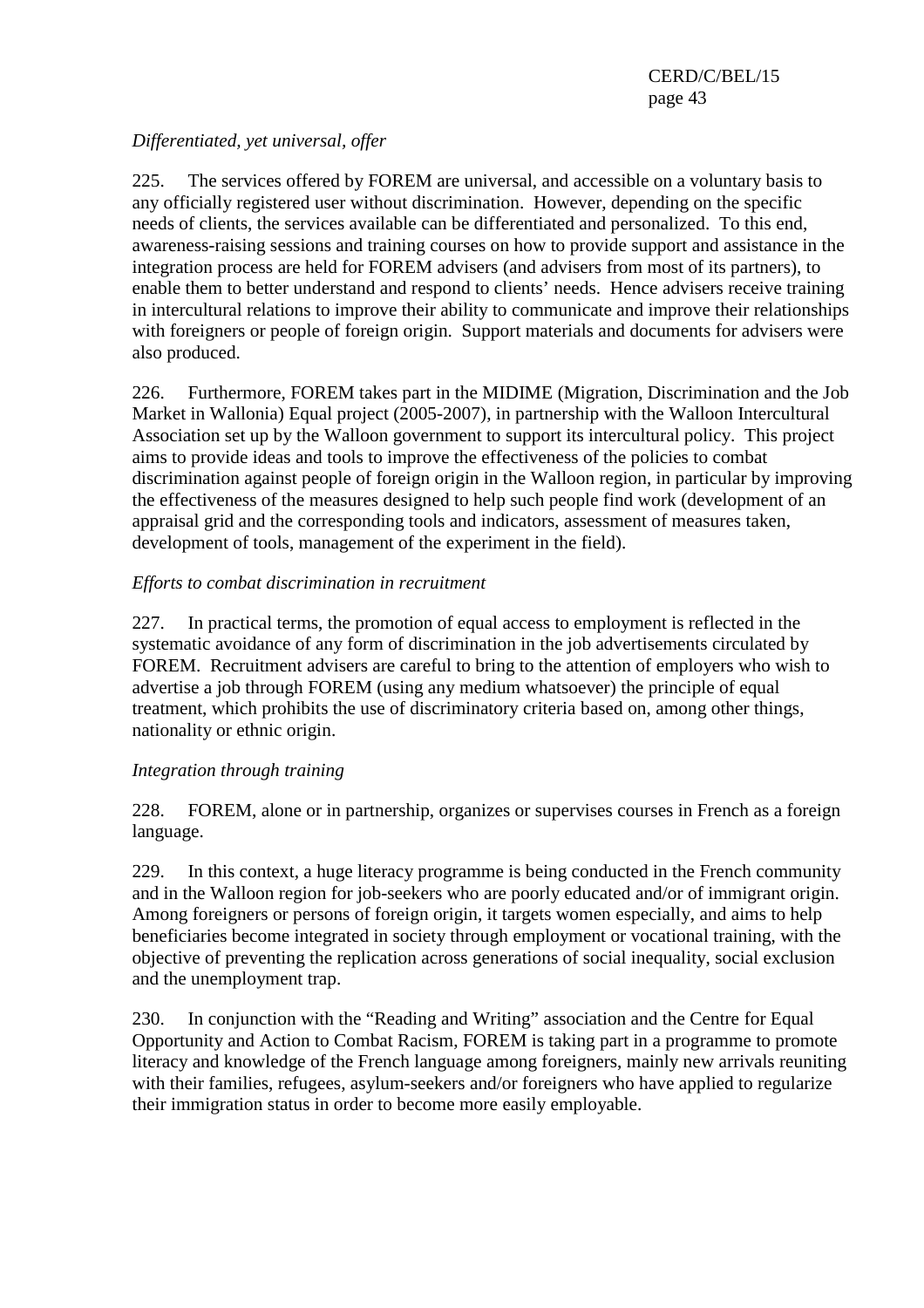231. The main objective of this action is to help the people concerned to find employment as quickly as possible. The training concentrates primarily on the oral and written skills needed to look for a job and meet an employer (reading job advertisements, making telephone calls, introducing oneself), but it also covers themes related to social and cultural life in Wallonia.

232. In partnership with the federal police, who wish to open up to all segments of society, FOREM organized training courses to prepare potential candidates to sit the police recruitment examination. Special emphasis was put on informing and increasing awareness among women and immigrants of non-European origin.

# *Taking advantage of interculturalism*

233. The Department of Employment tends to focus on job-seekers' existing know-how in its efforts to facilitate their social integration through employment and to help them plan their career on the basis of their particular skills.

234. Thus, by means of a specific system based on a strong and active partnership (INTER-NATION), the Equal project, implemented by FOREM in cooperation with Espace International Wallonie-Bruxelles, makes it easier for the long-term unemployed, especially those of foreign origin, to have access to jobs with an international dimension where they can draw on their expertise, cultural and linguistic skills as members of other cultures.

235. The aim of the Equal project is to promote interculturalism and to take advantage of it in occupations with an international dimension. The project consists of establishing a job-training/placement scheme in the fields of international trade, international finance, development cooperation and the international promotion of performing arts. The project offers short, active training courses that correspond to the reality in the field, linguistic immersion, a work placement abroad, a work placement in a Walloon company and help in finding a job.

236. Finally, it should be noted that in the Contract for the Future for Walloon Men and Women, adopted in January 2005, the Walloon government undertook to simplify the procedure for granting work permits to new arrivals.

# **F.3 Flemish community**

# *Employment: a significant qualitative achievement in Flanders*

237. In 1998, the conclusion of the agreement on the employment of migrants (30 June 1998) by the Flemish Economic and Social Coordination Committee (VESOC) marked the beginning of a coherent policy aimed at significantly improving the position of immigrants in the labour market. In the period 2001-2002, this category-specific approach was integrated into a broader policy of diversity and proportional participation in the labour market (EAD), with a focus on a number of target groups. Since then, the EAD policy has undergone a number of qualitative and quantitative changes, in terms of both content and field of application.

238. The legal basis for the Flemish EAD policy is contained in the Flemish decree of 8 May 2002 concerning proportional participation in the labour market. This decree aims to guarantee equal treatment by avoiding all forms of discrimination on the grounds of sex, or a person's supposed race, ethnicity or nationality in the areas of vocational guidance and training,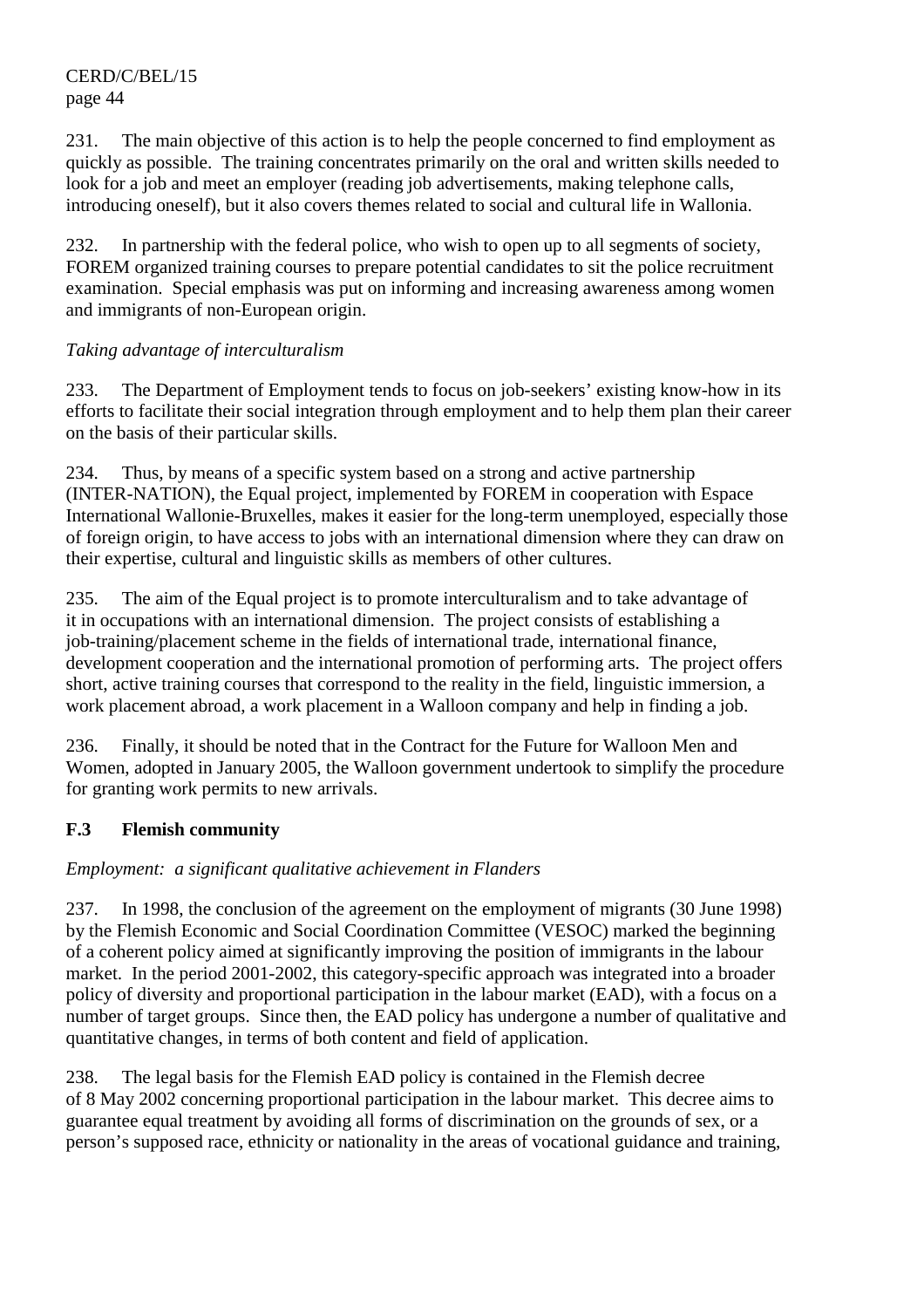career and work placement support, or in respect of the working conditions of employees in the public or education sectors. The decree confirms the objective of proportional participation in the Flemish labour market, encourages companies to adopt a policy of diversity and proportional participation in employment, and provides for follow-up and independent monitoring of implementation of the decree, complaints procedures and possible sanctions.

239. The EAD policy enjoys broad-based support: the Flemish government, Flemish employers and unions, and the representatives of target groups are actively involved in formulating the policy. As a result, the Diversity Commission was established within the Flemish Social and Economic Council (SERV) on 16 December 2003. Along with representatives of employers and unions, representatives of target groups also sit on this commission. The Diversity Commission is the central advisory body for all legislation concerning the policy of diversity and proportional participation in employment. In this way, representatives of organized immigrant communities in Flanders play a proactive role in developing employment policy.

240. In addition, Flemish employment policy forms the basis for investing in the continued professionalization of immigrant federations through the provision of financial support for two members of staff, so that they can carry out their advisory role in full. The federations are also associated with the EAD policy as active partners: they promote a long-term career guidance project (referral of very vulnerable young immigrant job-seekers to integration programmes run by the Flemish Service for Employment and Vocational Training (VDAB)).

241. The objective of the Flemish EAD policy is to achieve, by 2010, proportional participation of all target groups which are underrepresented in employment. In order to achieve this objective, a clear and specific growth scenario was prepared for immigrant employment: at least 2,000 additional jobs - ideally 5,000 - must be assigned every year to non-European Union**<sup>23</sup>** nationals. This growth scenario is monitored annually.

242. Almost  $\epsilon$ 8 million is allocated each year to the incentive policy, which does not include the salaries of the 125 "diversity outreach workers". The measures and actions are aimed at employers as well as at workers and job seekers, with an emphasis on three complementary areas: encouraging employment opportunities, combating discrimination and making up lost ground.

243. The updated strategic plan for minorities, for 2004-2010, includes a proposal on the employment of Gypsies and Travellers: in the framework of the policy of diversity and proportional participation in the labour market, the emphasis will continue to be placed on specific categories of ethnocultural minorities, notably on new arrivals and long-standing immigrants in the labour market, better qualified immigrants and caravan-dwellers. One element of the plan is the offer of individual career support and programmes of integration through work aimed at those living in caravans on residential sites.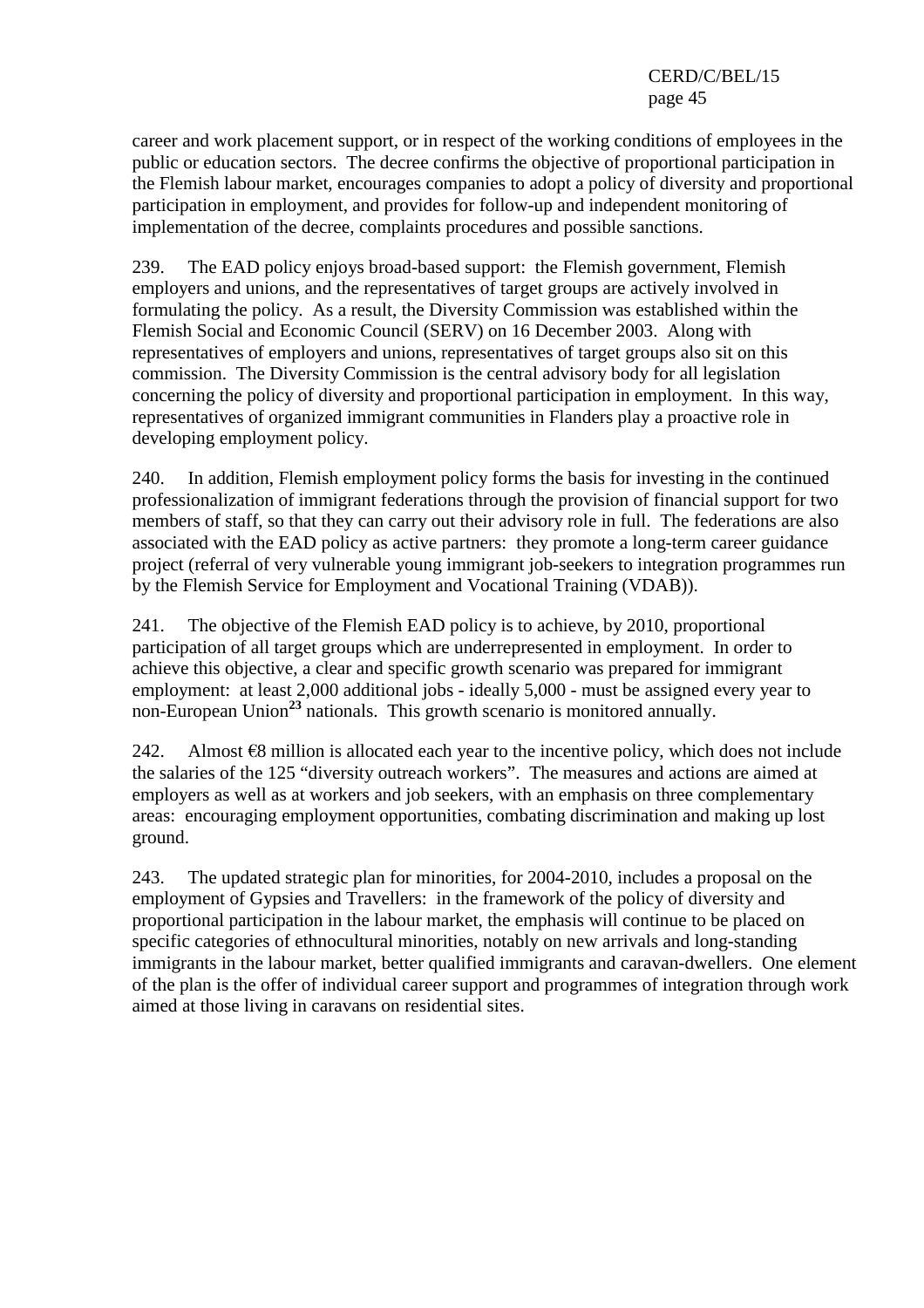# **G. Non-discrimination in the exercise of the right to housing**

### **G.1 Walloon region**

244. With regard to this provision, it should first be noted that the Federal Anti-Discrimination Act of 25 February 2003 applies to the provision of goods and services and therefore includes housing, and sanctions all discrimination (whether on the grounds of gender, skin colour, national origin, age, health, sexual orientation, civil status, or religious or philosophical beliefs). Under the Act discrimination is considered to exist if there is differentiated treatment which cannot be justified objectively. The Act allows the competent civil courts to apply the principle of the reversal of the burden of proof.

### *Access to social housing*

245. In the Walloon region, the policy of access to social housing is not particularly oriented towards persons of foreign origin; it is targeted more generally at households with low or modest incomes. In other words, nationality is not considered when allocating public housing, and persons of foreign origin have the same access to social housing as Belgian citizens.

246. Thus, public housing services in the Walloon region do not practise any ethnic discrimination in the area of access to housing. Besides, such discrimination would be contrary to the Walloon Housing Code and the legal and regulatory provisions governing the activities of public housing associations in their role of implementing the right to housing.

247. In accordance with this objective, the public housing sector's rules governing access favour the most disadvantaged households: the acceptance of applications from prospective tenants is conditional upon income limits; the allocation of available housing is regulated by a points system which determines priorities according to the real social situations of prospective tenants.

248. On the basis of articles 166 and 168 of the Walloon Housing Code and a ministerial order of 15 February 1996, the Walloon Housing Association (SWL) and the public housing associations (SLSP) have appeal procedures which can be used by prospective tenants who consider themselves to have been wronged by a decision of a public housing association.

249. To date, two appeals submitted in 2003 have been referred to the Walloon Housing Association, arguing that decisions on the allocation of social housing contained elements of discrimination on the grounds of the ethnic or religious origin of the prospective tenants. This low number of appeals (in proportion to the 8,000 to 9,000 housing allocations per year from a stock of 103,000 rental units) implies that this type of problem is, fortunately, very rare in the social housing sector.

250. In preparing for the two appeals, the Walloon Housing Association sought the opinion of the Centre for Equal Opportunity and Action to Combat Racism. The two appeals were declared admissible and well founded, and led to the revocation of the two decisions against which they had been submitted. This outcome attests to the effectiveness of the procedure in this field.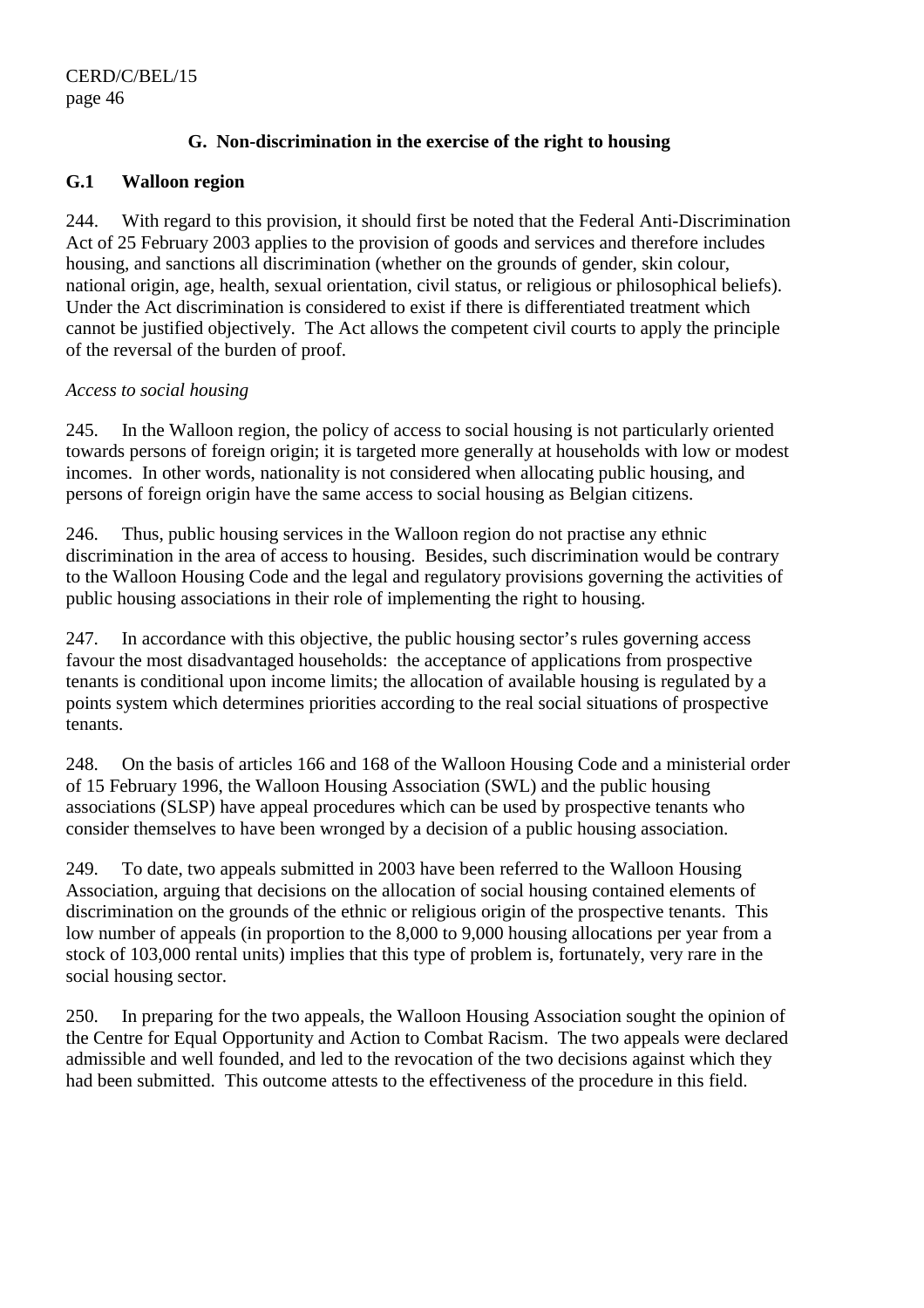### *Access to removal and rent allowances*

251. One of the measures under Walloon housing regulations targets immigrants, in this case asylum-seekers, and concerns removal and rent allowances. The Walloon region pays the allowance to asylum-seekers who have stayed in a reception centre or with a family and who rent safe and decent accommodation. In 2002, some 650 asylum-seekers submitted applications for the allowance.

# **G.2 Flemish community**

*Housing policy* 

252. No recent data on access by ethnocultural minorities to housing are available.

# *Flemish Housing Association*

253. The Flemish Housing Association deals only with social housing, not housing in general. There are no figures available on the number of tenants or prospective tenants from ethnocultural minorities, but there are figures on the number of social housing units allocated each year to Belgian nationals, European Union citizens and non-European Union citizens.

# *1. Segregation and formation of ghettos*

254. Two fundamental objective criteria determine the allocation of social housing, namely, income (which must be less than a given amount, which varies depending on the family situation), and ownership (a social-housing tenant cannot own a home). The order of allocations is based on the date of registration, but certain legal rules on priority must be respected.

255. Priority is given in the following order:

 (1) To persons with a specific disability, if the housing is specifically adapted for this purpose;

 (2) To persons whose appeal against an unfair allocation is declared admissible and well founded;

 (3) To persons who, under the law, must be rehoused as part of a special housing programme;

 (4) To persons who are eligible for housing created or funded in the framework of a particular programme and under specific terms and conditions (e.g. Sidmar housing);

 (5) To families whose family situation has changed and who, in line with the principle of rational occupation, have a right to a larger or smaller house and submit an application to this effect to the social housing association of which they are already tenants;

 (6) To residents of campsites and properties which have been expropriated or declared uninhabitable or inadequate.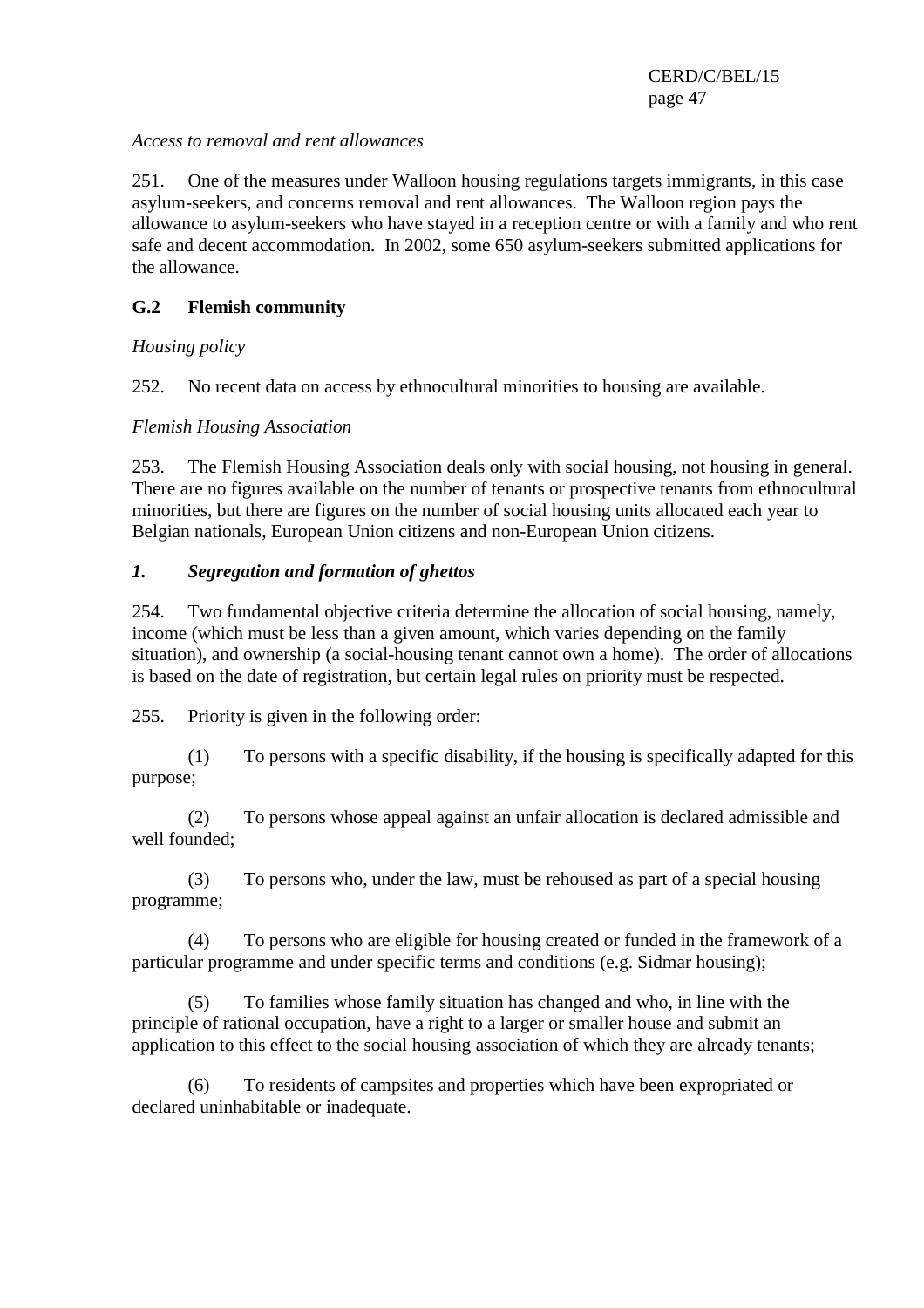256. There are greater numbers of ethnocultural minorities in conurbations than in rural areas. Since they tend to have low average incomes, they are largely eligible for social housing. Consequently, ethnocultural minorities are over-represented in social housing (as compared with the total population), although this does not imply that they live in ghettos.

257. Unlike the secondary private rental market, in which this group is also over-represented, social housing associations endeavour, insofar as possible (they are not subsidized for this activity), to ensure the quality of life in the social housing districts. In the big cities, the social housing associations, and certainly those in Antwerp, nevertheless ask to be allowed to allocate less housing to ethnocultural minorities. Some of these associations claim that they have to allocate more than 90 per cent of social housing to ethnocultural minorities. The result is that locals leave the neighbourhood and there are more social problems due to the cohabitation of many different nationalities and cultures.

# *2. Access to social housing*

258. Since allocation criteria do not take into account the ethnic and cultural background of social housing tenants, a person's background is no obstacle to access. There is nevertheless a restriction on persons without legal residence status, who cannot rent social housing; in fact someone who loses their legal residence status can be evicted from social housing (we do not currently have any information to show that any case of this nature has actually arisen).

# *Caravan-dwellers*

259. The key issue facing caravan-dwellers lies in the great uncertainty surrounding where they can settle, which strongly influences other aspects of their lives (education, work, etc.). The encampment policy, that is to say, the provision of sufficient and adequate legal sites, is a priority objective of the Flemish diversity policy. In May 2001, the Flemish government decided to fully recognize caravans as a form of housing. This recognition in principle was reflected in the draft decree containing the Flemish Housing Code. A definition of "caravan" was included in the Code and the improvement of the housing situation of caravan-dwellers was added to the objectives of housing policy in Flanders.

260. This is an important amendment: it offers the ministry responsible for housing a framework for the development of initiatives in the area of encampment policy. It is also an important principle: the encampment policy is considered to be an issue related to housing rather than only to well-being.

# **ARTICLE 6: REMEDIES AND JUDICIAL ACTION ON COMPLAINTS**

261. An overview of the case law of Belgian courts and tribunals in relation to the acts of 30 July 1981 and 23 March 1995 may be consulted on the website of the Centre for Equal Opportunity and Action to Combat Racism (www.antiracisme.fgov.be).

262. The Criminal Policy Unit, which reports to the Federal Department of Justice, regularly collects statistics on criminal convictions for racism. Offences are classified as follows: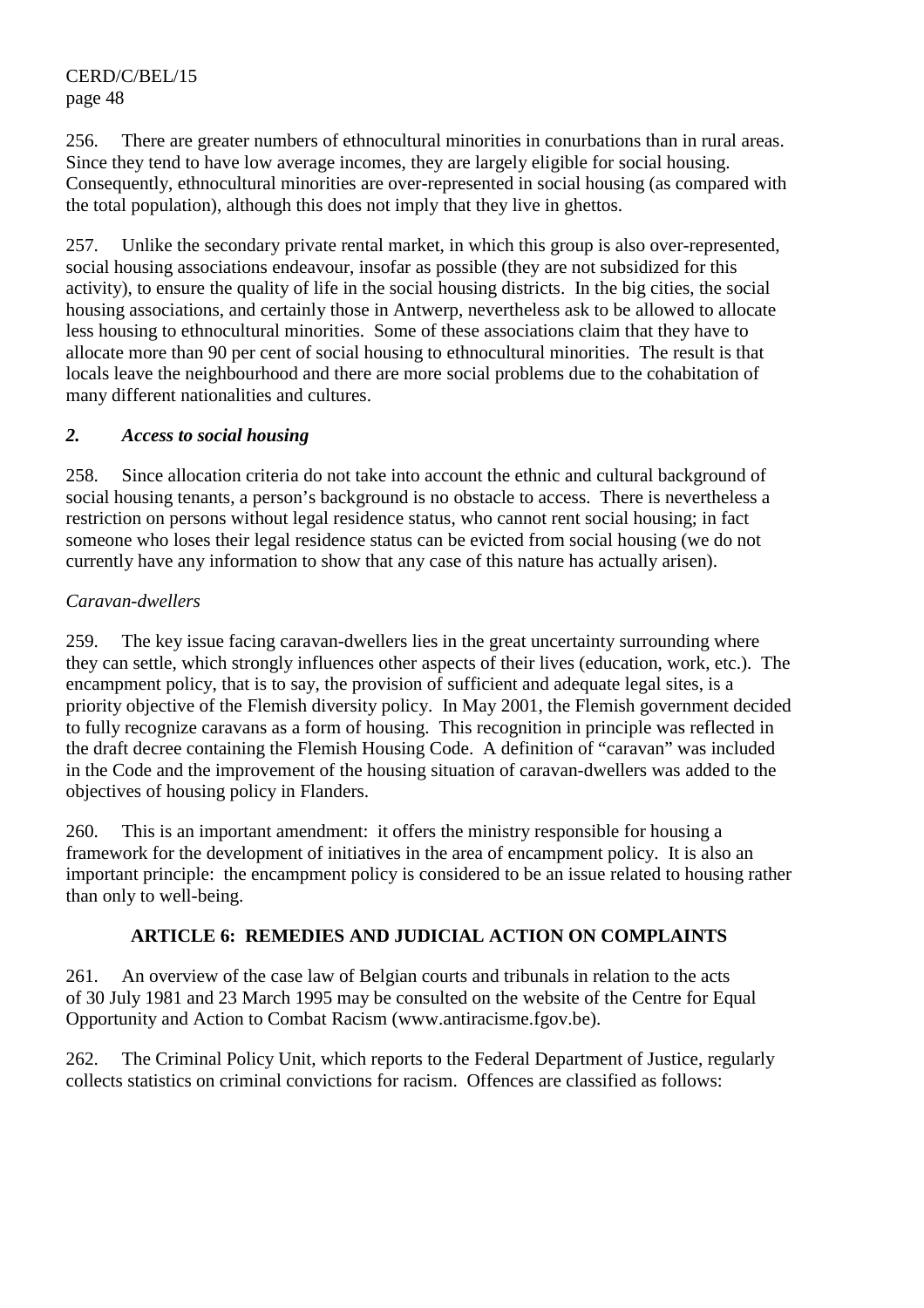| 3. | Protection of the person |
|----|--------------------------|
|----|--------------------------|

- 31. Fundamental rights/individual freedoms
- 3101. Protection of the equality of persons
- 310101 A0. Racism and xenophobia (Act of 30 July 1981)

263. Efforts are currently under way to further develop the existing system of classification used by the criminal records office. Thus, additional details on the types of offences committed (under the 1981 Act or the 2003 Act, incitement to hatred, etc.) should, in principle, be available in two or three years' time in the statistics prepared by the Criminal Policy Unit.

264. Recent statistics show that, over the last 10 years, there has been an increase in the number of sentences for racist offences, as illustrated in the following table:

| Year          | 1993 | 994 | 1995 | 1996 | 1997           | 1998 | 1999   | 2000 | 2001 | 2002 | 2003 |
|---------------|------|-----|------|------|----------------|------|--------|------|------|------|------|
| No. of racist | ∽    |     | —    |      | $\overline{ }$ |      | $2\pi$ | ້⊥   | ∸    | 30   | 28   |
| offences      |      |     |      |      |                |      |        |      |      |      |      |

265. It should be noted that a unit in this table represents the conviction of a different individual at least once during a particular year (thus, if a person has been convicted several times in the same year, he/she will only appear once in the statistics). The current system of classification provides access to information such as the sex of the offender, the jurisdiction within which the offence was committed and the sentence passed. Thus, in 2003, the 28 convictions recorded involved 25 men, 2 women and 1 person whose sex was unknown. According to the information on the jurisdiction of the court of appeal, 6 cases were heard in Antwerp, including 4 on appeal; 13 in Ghent, including 4 on appeal; 4 in Brussels, including 1 on appeal; 3 in Liège; and 2 in Mons. With regard to the sentences passed, there were 21 prison sentences, including 17 suspended sentences; 21 fines, including 3 suspended fines; 3 seizure orders; 1 deprivation of rights; and 2 community service orders. It should be noted in particular that 3 of the 28 persons convicted were repeat offenders, while 1 was a civil servant or public official responsible for preventing, identifying, prosecuting or penalizing the offence.

266. Information on complaints of acts of racism and/or xenophobia is supplied by the Prosecutors' Association. This information reveals that:

[Table 1]

- In 2000, 806 new cases of acts of racism and xenophobia were recorded throughout Belgium;
- In 2001, 852 were recorded;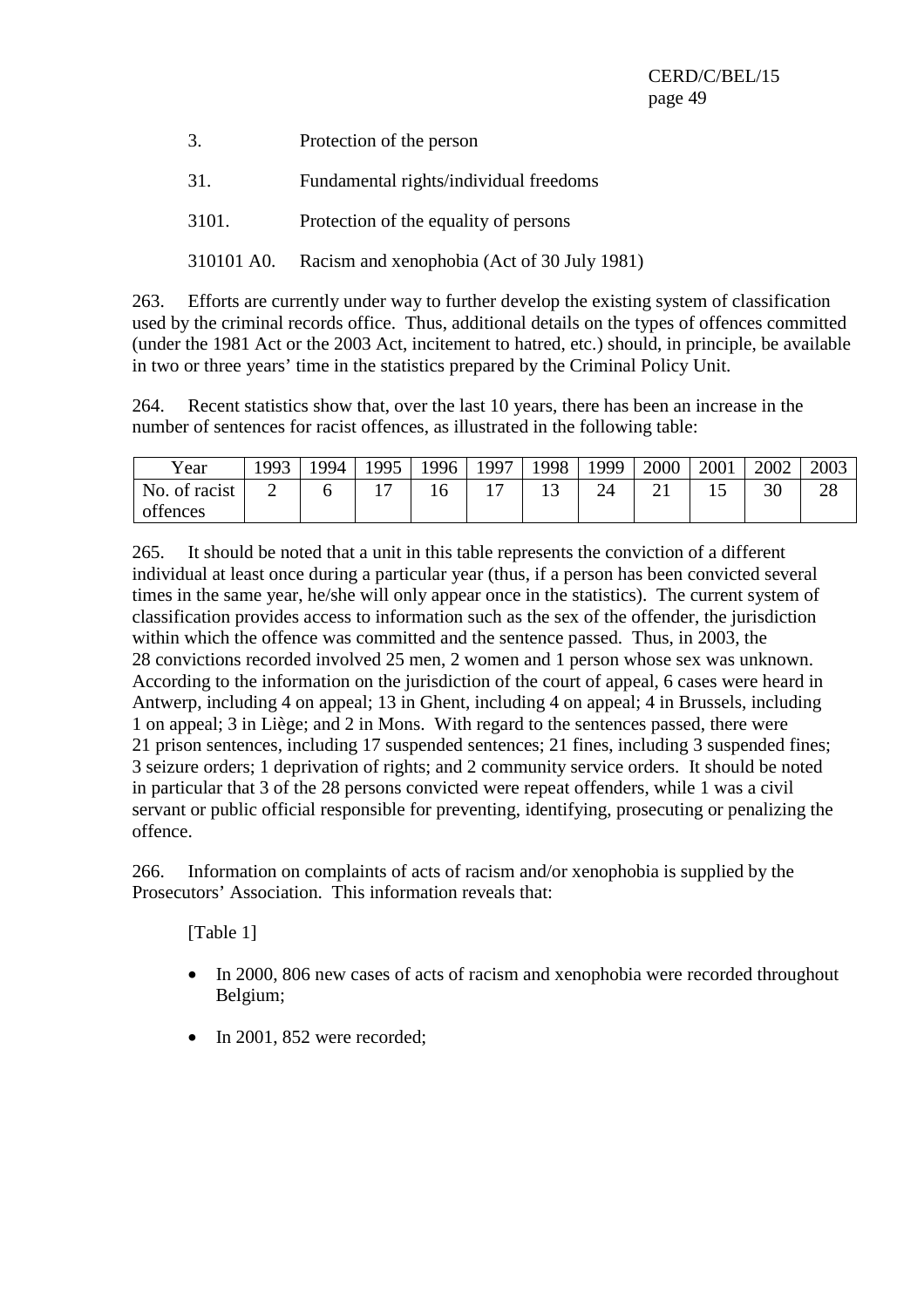- In 2002, 745 were recorded; and
- In 2003, 796 were recorded.

267. The number of cases is disaggregated by jurisdiction of the court of appeal and by judicial district. The judicial district of Brussels appears to receive by far the highest number of complaints in the country each year.

[Table 2]

• Of all the cases brought in 2000, 2001, 2002 and 2003, 2,224 were dismissed.

268. The number of cases dismissed is also disaggregated by jurisdiction of the court of appeal and by judicial district. Dismissal is a temporary waiver of prosecution, and puts an end to the investigation. As long as the criminal proceedings have not been closed, the case can be reopened.

[Table 2a]

Out of the 2,224 cases dismissed:

- 695 were dismissed for reasons of expediency (such as the absence of a criminal record, the offender's youth or other priorities);
- 1,491 were dismissed for technical reasons (such as no case to answer, insufficient evidence or expiry of the time limit for prosecution); and
- 38 were dismissed for other reasons (that did not come under technical reasons or reasons of expediency per se).

# [Table 3]

• Of all the cases brought in 2000, 2001, 2002 and 2003, 94 have already been the subject of one or more declaratory judgements.

# [Table 4]

• Of all the cases brought in 2000, 2001, 2002 and 2003, 82 cases resulted in trials.

269. As to the point raised in paragraph 17 of the Committee's concluding observations (CERD/C/60/CO/2), concerning the involvement of the media, especially the press, in acts of racism, there appears to have been some confusion over the meaning of the concept of a racially motivated "press offence". The latter is not an offence committed by the press or with its connivance, but the criminal expression of a thought or opinion in a written publication.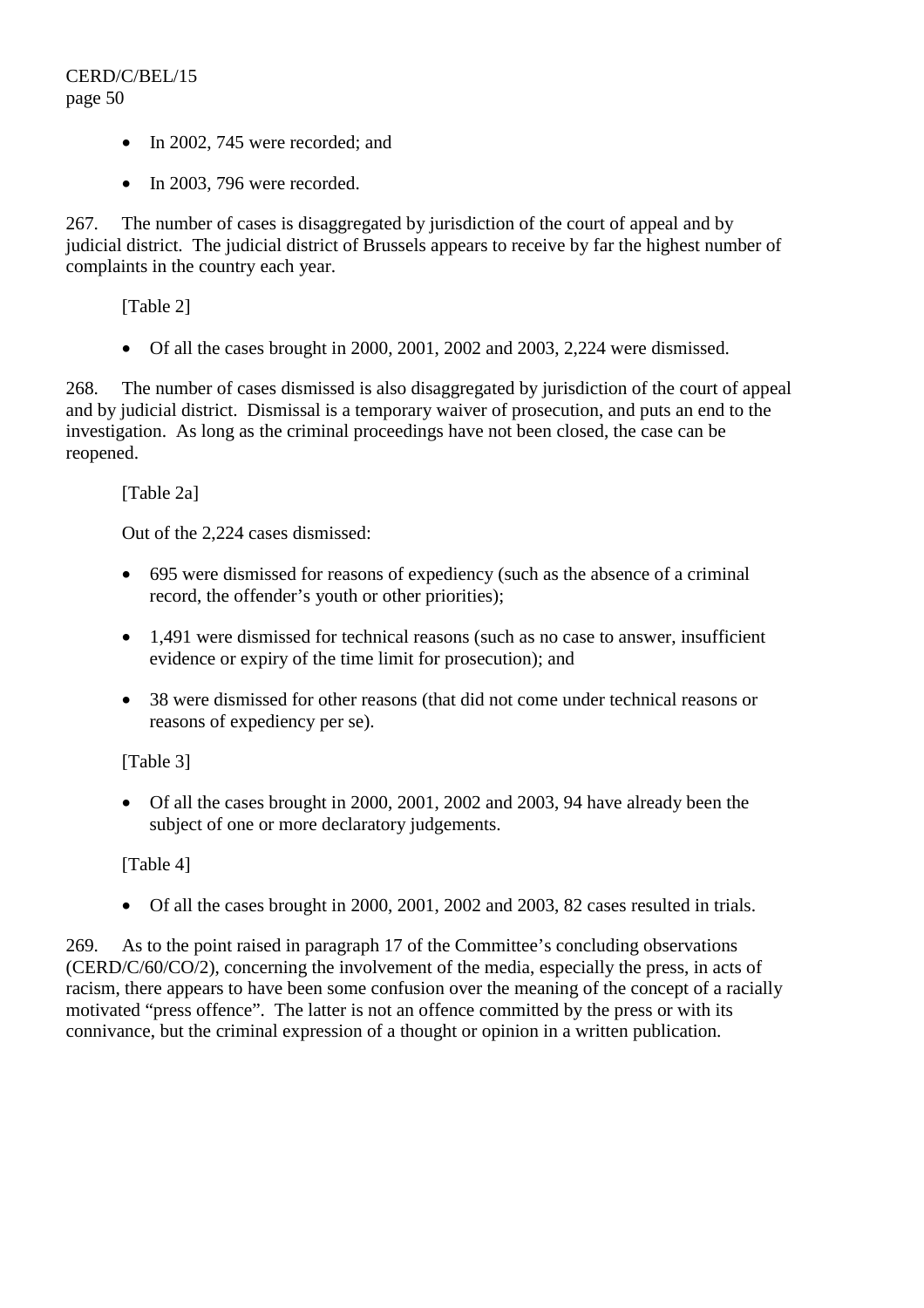### **ARTICLE 7: NON-DISCRIMINATION IN THE EXERCISE OF THE RIGHT TO EDUCATION**

# **A. Flemish community**

### **A.1 Decree concerning equal opportunities in education**

270. When interpreting the decree of 28 June 2002 concerning equal opportunities in education (amended on 15 July 2005) the following objectives should be borne in mind: the achievement of optimal learning and developmental opportunities for all schoolchildren, the prevention of exclusion, segregation and discrimination, and the promotion of social cohesion. The decree has three main thrusts: establishing the fundamental right to enrol in the school of one's choice; making local authorities responsible for observance of that right, in addition to preventing and remedying developmental and learning delay through the creation of local platforms for dialogue; and the provision of supplementary aid for schools with a large number of pupils suffering from developmental and learning delay.

# *A.1.1 Right to enrol in the school of one's choice*

271. In principle all pupils have the right to enrol in the school of their choice (that is, the school chosen by their parents). The aim of the relevant provisions of the decree is to bring into effect, in the education sector, Council Directive 2000/43/EC of 29 June 2000 implementing the principle of equal treatment between persons irrespective of racial or ethnic origin, and is another step towards the implementation of articles 5 and 6 of the International Convention on the Elimination of All Forms of Racial Discrimination.

272. Schools may refuse to enrol pupils in very rare cases only, for example, if the admission conditions are not met, the school's physical capacity has been exceeded or the pupil has been permanently expelled during the previous two academic years.

273. A school may set priorities, in particular for newcomers speaking another language and pupils qualifying for equal opportunity measures (among other things, because they speak another language).

# *A.1.2 Protection of the right to enrolment and local dialogue*

274. The aim of local dialogue platforms is threefold: to oversee the right to admission, to mediate in cases of conflict, and to help implement a local equal opportunities policy in education.

275. The local dialogue platforms bring together at the local level all those who aim for greater equality of opportunities in education. Their membership includes schools' management teams and governing authorities together with representatives of relevant trade union organizations, parents' associations, pupils' councils, sociocultural and/or socio-economic partners, organizations of ethnocultural minorities, associations that give the poor a voice, the integration sector, reception bureaux and those responsible for school-community relations.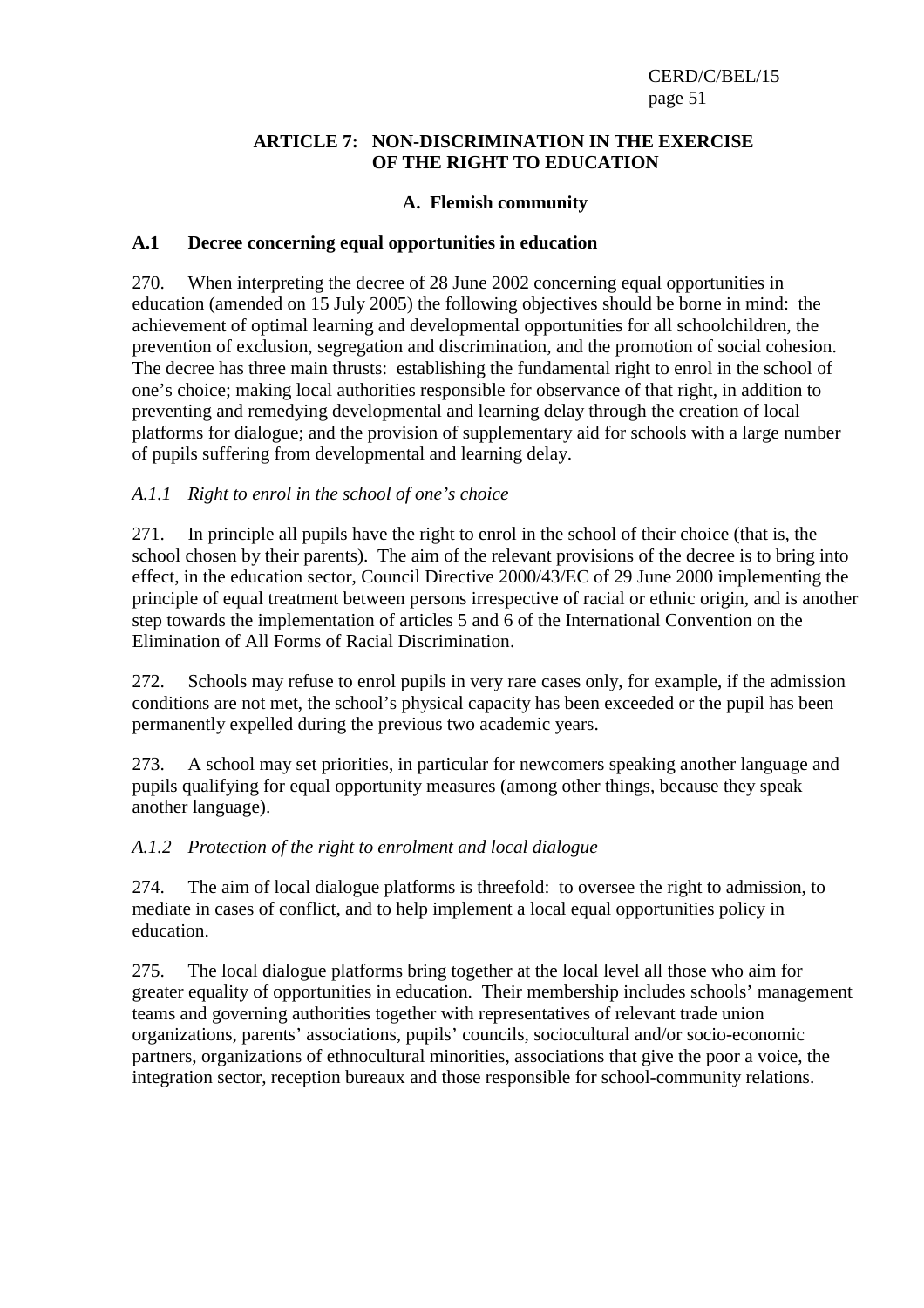# *A.1.3 Aid for schools where numerous children come from difficult backgrounds*

276. Under the policy on equal opportunities in education, schools may receive supplementary aid for three successive academic years if the school is attended by a relatively high number of pupils meeting certain criteria. Primary and lower secondary schools qualify if: pupils' families are in receipt of a replacement income, pupils do not live with their families, pupils' parents have no fixed abode, pupils' mothers have no qualifications or the language spoken at home is not Dutch. For middle and upper secondary schools, pupils qualify if: they have a learning delay of at least two years, are new arrivals or have attended reception classes during the previous academic year. Supplementary aid may take the form of extra classes or teaching periods.

# **A.2 Reception classes for new arrivals speaking another language**

277. Reception classes are intended for pupils enrolled in a school in the Flemish community who:

- Are under 18 years old;
- Do not have Belgian or Dutch nationality;
- Were not born in Belgium or the Netherlands;
- Do not have Dutch as their mother tongue;
- Have insufficient knowledge of the language of the classroom to attend classes without being at a disadvantage;
- Have not yet completed a full academic year at a school where Dutch is the language of the classroom.

278. In practice, the pupils concerned are an extremely heterogeneous group, in terms of age group, educational experience, literacy and reasons for living in Flanders. What they have in common is an insufficient mastery of the language of the classroom to attend classes without being at a disadvantage. They find it difficult to join in classes with pupils of their own age or at the level they had reached in their country of origin.

279. These pupils attend special reception classes for one academic year to acquire the language skills and knowledge of the education system they need to attend ordinary classes.

280. Extra periods are allocated to schools offering reception classes for this purpose.

# **A.3 Equal opportunities in higher education**

281. Pursuant to article II.6 of the decree of 19 March 2004 on student status, participation in higher education, the introduction in higher education institutions of certain further education courses for social advancement and support for the reorganization of higher education in Flanders, the management teams of higher education institutions are required to guarantee access to higher education - in material and other terms - to "students from objectively determined population groups whose participation in higher education is far lower than that of other groups".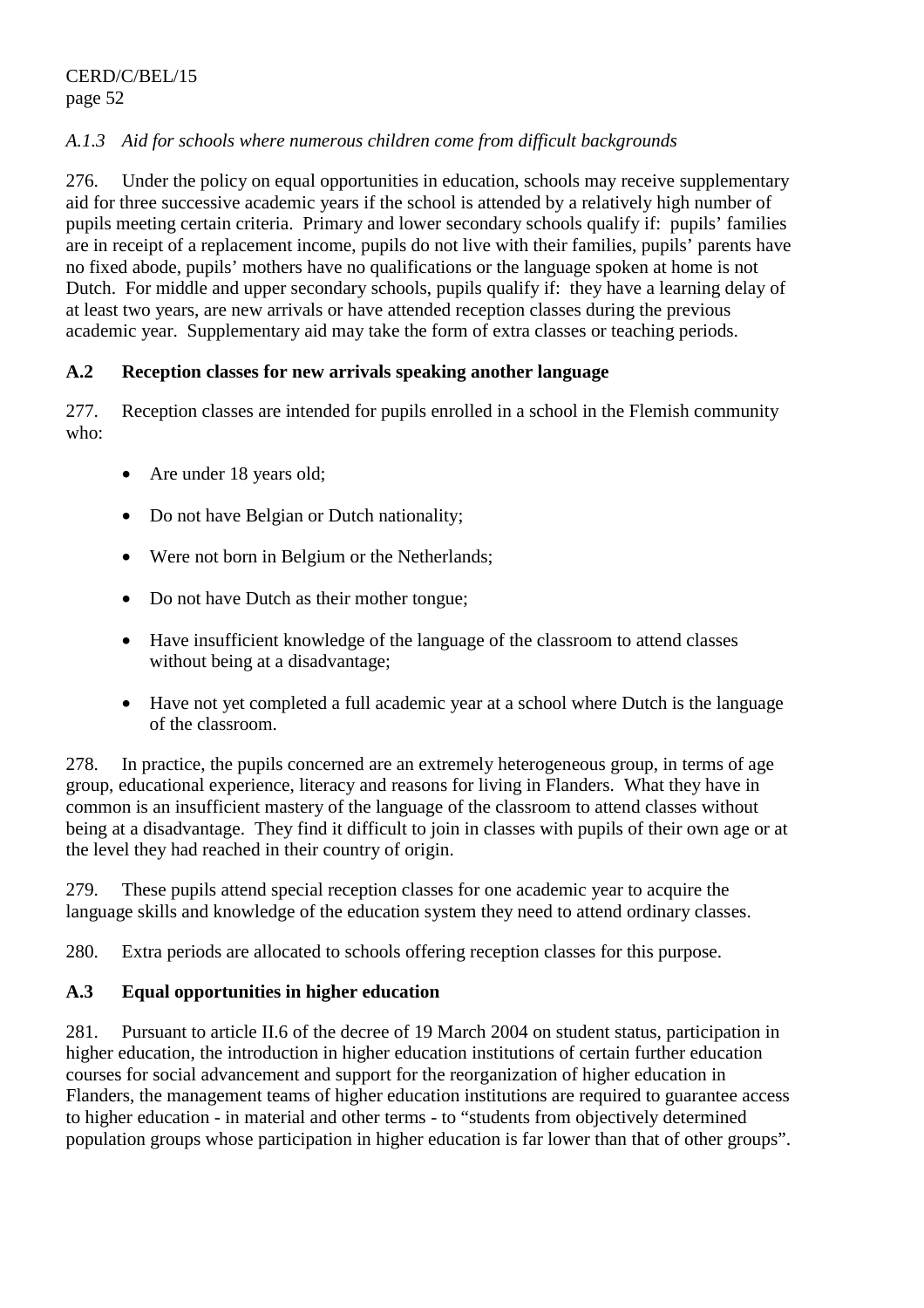# **A.4 Every child's right to education**

282. All children residing in Belgian territory have a right to education. The Constitution enshrines this right in article 24, paragraph 3: "Everyone has the right to education that respects fundamental rights and freedoms. Access to education is free until the end of compulsory schooling. All pupils of school age have the right to moral or religious education at the community's expense."

283. Pursuant to the decree of 28 June 2002 concerning equal opportunities in education, all children have the fundamental right to enrol in the school that they and their parents choose. Enrolment may not be refused merely because the residence status of the applicant or the applicant's parents is not in order. This was confirmed by the circular of 24 February 2003 on the right to education for children without legal residence status. Once enrolled, these pupils must attend classes regularly, like all other pupils of compulsory school age.

### **B. French community**

284. With regard to this provision, it should be mentioned that the Wallonia-Brussels French community has adopted two new decrees.

285. The decree of 14 June 2001, on the integration of new arrivals into the education system organized or subsidized by the French community, entitles new arrivals to attend bridging classes, at the request or with the agreement of those exercising de jure or de facto parental authority over the pupil, or at the pupil's request or with his or her agreement if unaccompanied. Newcomers normally attend bridging classes for no less than one week and no more than six months, but this period may be extended to a maximum of one year.

286. Pupils attending bridging classes may attend all or some of their lessons together with pupils in ordinary classes at the same school or establishment or at other schools or establishments. Bridging classes are intended to allow newcomers to catch up and, in the case of those whose mastery of French is insufficient, to give them intensive French classes.

287. To be considered as new arrivals, pupils must meet the following conditions:

- (a) They must be aged between two and a half years and 18 years;
- (b) They must:
	- Have applied for refugee status or have had their refugee status recognized in accordance with the Act of 15 December 1980 on the entry, temporary and permanent residence and removal of aliens; or
	- Be a minor accompanying someone who has applied for refugee status or who has had his or her refugee status recognized in accordance with the Act of 15 December 1980 on the entry, temporary and permanent residence and removal of aliens; or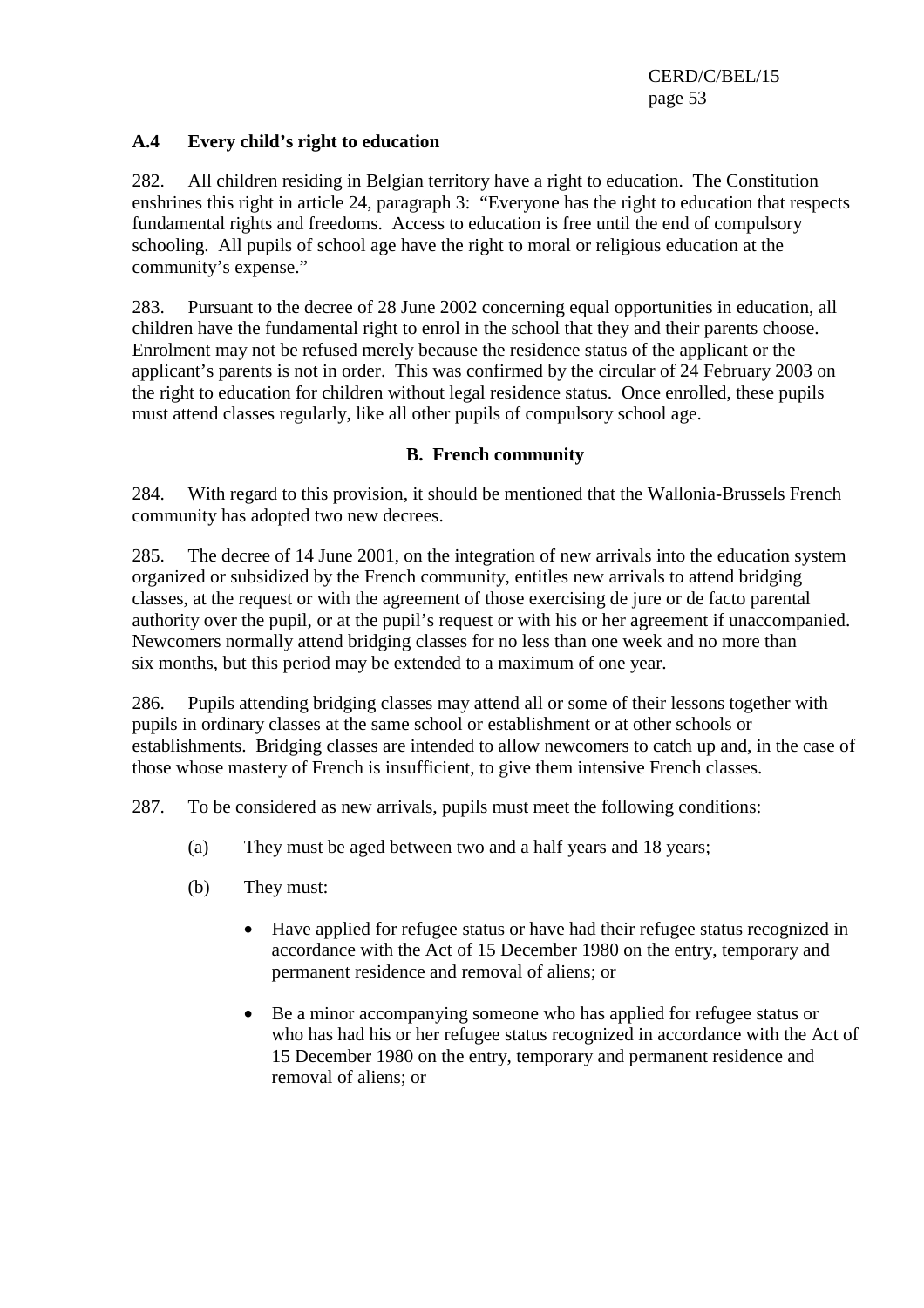- Have applied for recognition as a stateless person or have been recognized as a stateless person; or
- Be the national of a State regarded as a developing country within the meaning of article 2 of the Act of 25 May 1999 on international cooperation, or a country in transition being officially aided by the Development Assistance Committee of the Organization for Economic Cooperation and Development;
- (c) They must have been in Belgium for less than a year.

288. The Government may add other countries to the list of developing countries concerned for a given period if it believes that those countries are suffering from a serious crisis.

289. The decree of 28 April 2004 on differential funding of primary and secondary schools takes account of pupils' socio-economic rating in the allocation of school subsidies or funding. As was the case with the 1998 decree, which was intended to ensure that all pupils had equal opportunities for social emancipation, in particular thanks to positive discrimination, the decree of 28 April 2004 does not concern migrants alone.

### **Notes**

<sup>1</sup> Royal decree of 9 July 2000 regulating the special procedure for challenging decisions relating to the entry, temporary and permanent residence and removal of aliens (*Moniteur belge*, 15 July 2000).

<sup>2</sup> Act of 28 November 2000 on the protection of minors under the criminal law (*Moniteur belge*, 17 March 2001).

**3** Programme Act of 2 August 2002 (*Moniteur belge*, 29 August 2002).

<sup>4</sup> Act of 23 January 2003 on the harmonization of existing legal provisions with the Act of 10 July 1996 abolishing the death penalty and amending criminal sentences (*Moniteur belge*, 13 March 2003).

**5** Act of 18 March 2003 amending the Act of 15 December 1980 (*Moniteur belge,*  22 May 2003).

**6** Act of 18 February 2003 amending article 71 of the Act of 15 December 1980 on the entry, temporary and permanent residence and removal of aliens (*Moniteur belge*, 10 April 2003).

**7** Programme Act of 22 December 2003 (*Moniteur belge*, 31 December 2003).

**8** Programme Act of 9 July 2004 (*Moniteur belge*, 15 July 2004).

**9** Act of 22 December 2003 containing various provisions (*Moniteur belge*, 31 December 2003).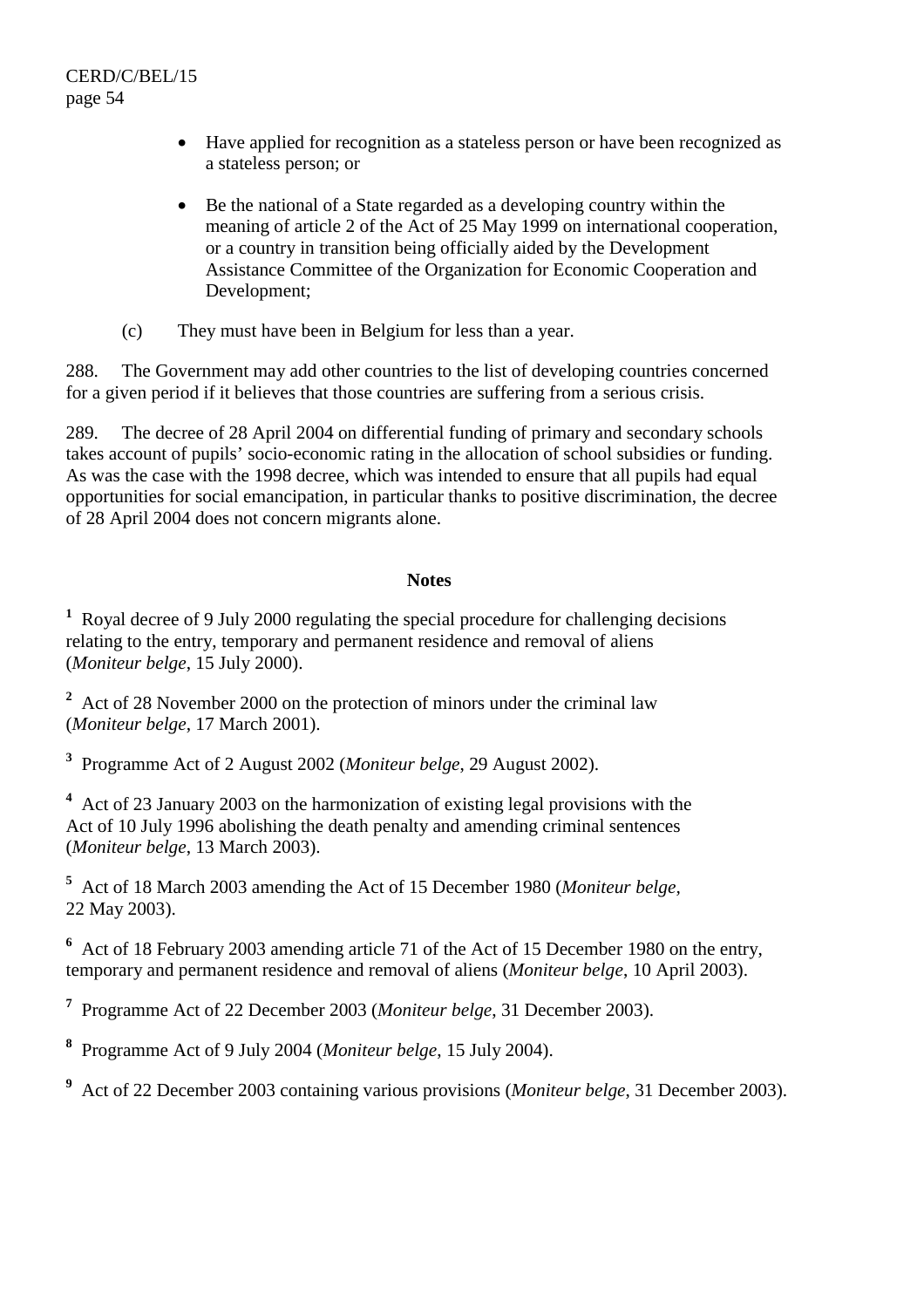**<sup>10</sup>** Royal decree of 25 April 2005 amending the royal decree of 8 October 1981 on the entry, temporary and permanent residence, and removal of aliens (*Moniteur belge*, 17 May 2004).

**<sup>11</sup>** Circular of 30 April 2004 on the temporary and permanent residence of nationals of the new member States of the European Union (Cyprus, Malta, the Czech Republic, Slovakia, Latvia, Slovenia, Poland, Hungary, Lithuania and Estonia) and members of their families, effective as of 1 May 2004, particularly during the transition period prescribed by the Treaty of Accession 2003.

**<sup>12</sup>** Part XIII, chap. 6, entitled "Guardianship of unaccompanied foreign minors under the Programme Act of 24 December 2002", as amended by the Programme Act of 22 December 2003 and by the Programme Act of 27 December 2004. This law brings Belgian law into conformity with the Council of the European Union resolution of 26 June 1997 (OJEC, 19 July 1997, C221/23-26).

**<sup>13</sup>** Royal decree of 22 December 2003 implementing Part XIII, chap. 6, entitled "Guardianship of unaccompanied foreign minors under the Programme Act of 24 December 2002", which was amended by the royal decree of 9 January 2005.

**<sup>14</sup>** Ministerial circular of 15 September 2005 concerning the residence of unaccompanied foreign minors (*Moniteur belge*, 7 October 2005).

<sup>15</sup> The term "lasting solution" is understood to mean:

- Family reunification,
- Return to the country of origin or to the country in which the unaccompanied foreign minor has been given leave to enter or to remain in exchange for assurances concerning the proper reception and care to be provided to the minor, depending on the latter's needs as determined by his or her age and level of autonomy, either by the child's parents or by other adults taking care of the child, or by governmental or non-governmental bodies;
- Leave to remain for an unlimited length of time in Belgium, in accordance with the provisions contained in the Act of 15 December 1980 on the entry, temporary and permanent residence and removal of aliens.

 This lasting solution shall be determined after examination by the Aliens Office of all the elements in the case file of the unaccompanied foreign minor.

**<sup>16</sup>** Act of 1 September 2004 amending the Act of 15 December 1980 on the entry, temporary and permanent residence and removal of aliens (*Moniteur belge*, 12 October 2004).

**<sup>17</sup>** Act of 1 September 2004 amending article 71 of the Act of 15 December 1980 on the entry, temporary and permanent residence and removal of aliens (*Moniteur belge*, 12 October 2004).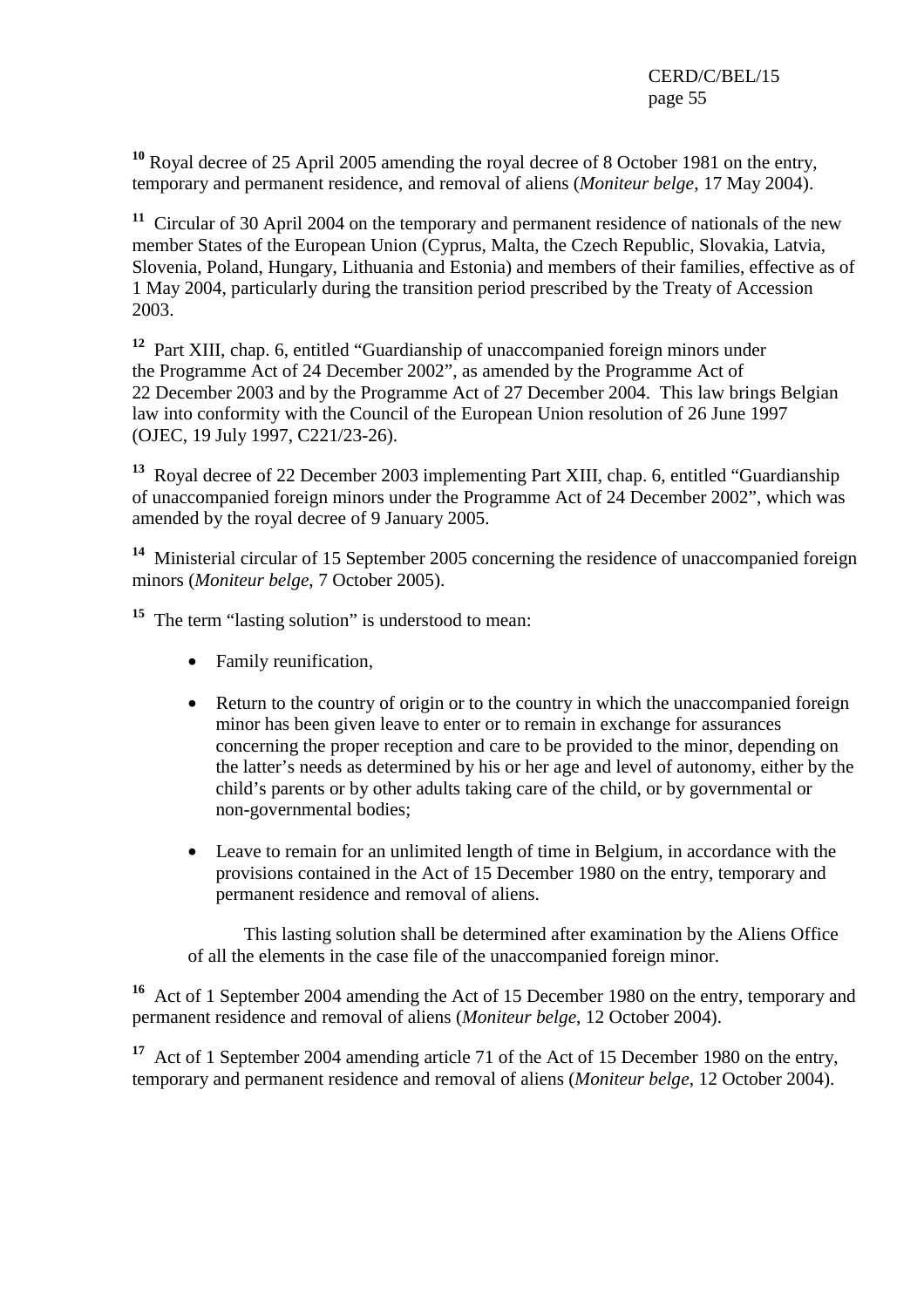**<sup>18</sup>** Act of 22 December 2004 amending the Act of 15 December 1980 on the entry, temporary and permanent residence and removal of aliens (*Moniteur belge*, 18 January 2005).

**<sup>19</sup>** Programme Act of 27 December 2004 (*Moniteur belge*, 31 December 2004).

**<sup>20</sup>** Act of 16 March 2005 amending article 57/12 of the Act of 15 December 1980 on the entry, temporary and permanent residence and removal of aliens (*Moniteur belge*, 10 May 2005).

**<sup>21</sup>** Act of 26 May 2005 amending the Act of 23 May 1990 on the inter-State transfer of convicted persons and the Act of 15 December 1980 on the entry, temporary and permanent residence and removal of aliens (*Moniteur belge*, 10 June 2005).

**<sup>22</sup>** Act of 10 August 2005 amending various legal provisions with a view to intensifying action to combat trafficking in and smuggling of human beings and the activities of slum landlords (*Moniteur belge*, 2 September 2005).

**<sup>23</sup>** Refers to the 15-member European Union.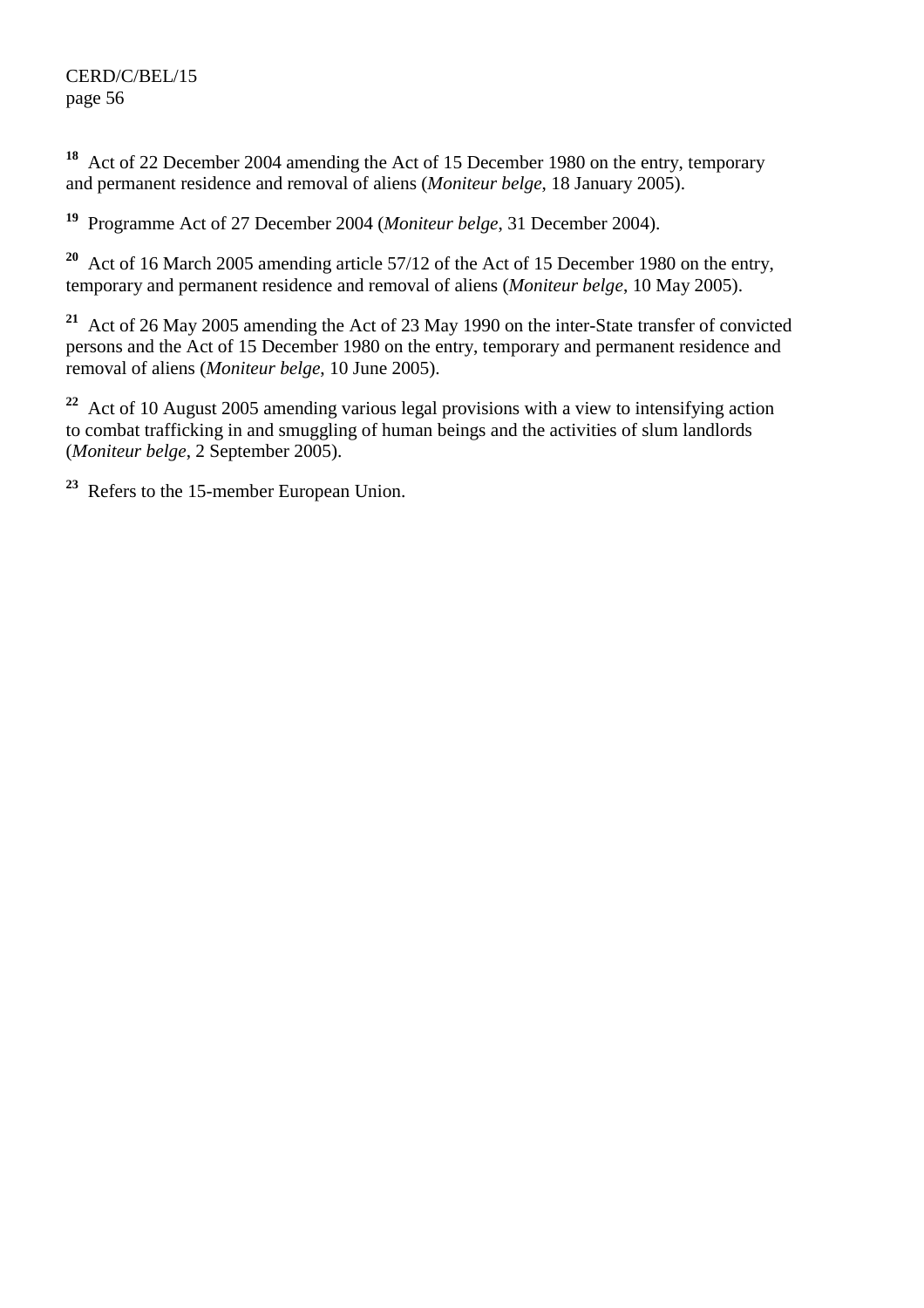#### **REPLIES TO THE COMMITTEE'S OBSERVATIONS AND RECOMMENDATIONS IN RELATION TO THE PREVIOUS REPORT (CERD/C/60/CO/2, 21 MAY 2002)**

#### *Paragraph 11 of the concluding observations*

290. Duly introduced into the Belgian domestic legal order by the Act of 9 July 1975 ratifying the International Convention on the Elimination of all Forms of Racial Discrimination of 7 March 1966 (the Act entered into force on 6 September 1975 and was published on 11 December 1975), the provisions of the Convention thus form an integral part of Belgian law and have mandatory force.

291. Furthermore, since the *Le Ski* decision, delivered on 27 May 1971, the Belgian Court of Cassation has clearly affirmed the primacy over domestic legal provisions of provisions in international treaty law having direct effect in the national legal system.

292. Thus, Belgian courts must apply these international provisions to the extent that they are self-executing. By "self-executing provision" or "provision having direct effect" is meant a clear treaty provision, legally self-contained, which imposes on the Belgian State an obligation either to refrain from acting or to act in a specific manner, and which, consequently, may be cited as a source of law in itself by individuals under Belgian jurisdiction without there being any need for complementary domestic legislation.

293. The parliamentary discussions on the Act of 9 July 1975 shed no light on the specific issue of the self-execution of the provisions of the Convention.

294. Moreover, the quasi-absence of legal opinion and case law on this subject makes it impossible to make a categorical statement on this issue. In practice, in Belgian courts, defendants seldom rely mainly on the protection of the provisions of the Convention. Rather, they tend to invoke the protection provided by articles 10 and 11 of the Constitution, domestic legislation on racism and combating discrimination and article 14 of the European Convention on Human Rights.

*Paragraph 12 of the concluding observations*: see answer on page 6

*Paragraph 13 of the concluding observations*: see answer on pages 23 and 44

*Paragraph 14 of the concluding observations*: see answer on page 7

*Paragraph 15 of the concluding observations*: see answer on page 4

*Paragraph 16 of the concluding observations* 

# **1. Preliminary observations**

295. Paragraph 16 of the concluding observations of the Committee on the Elimination of Racial Discrimination expresses the Committee's concern about several cases of racist incidents in police stations involving law enforcement officials, where the victims were immigrants and asylum-seekers. The Standing Police Committee on Police Oversight (Standing Committee P)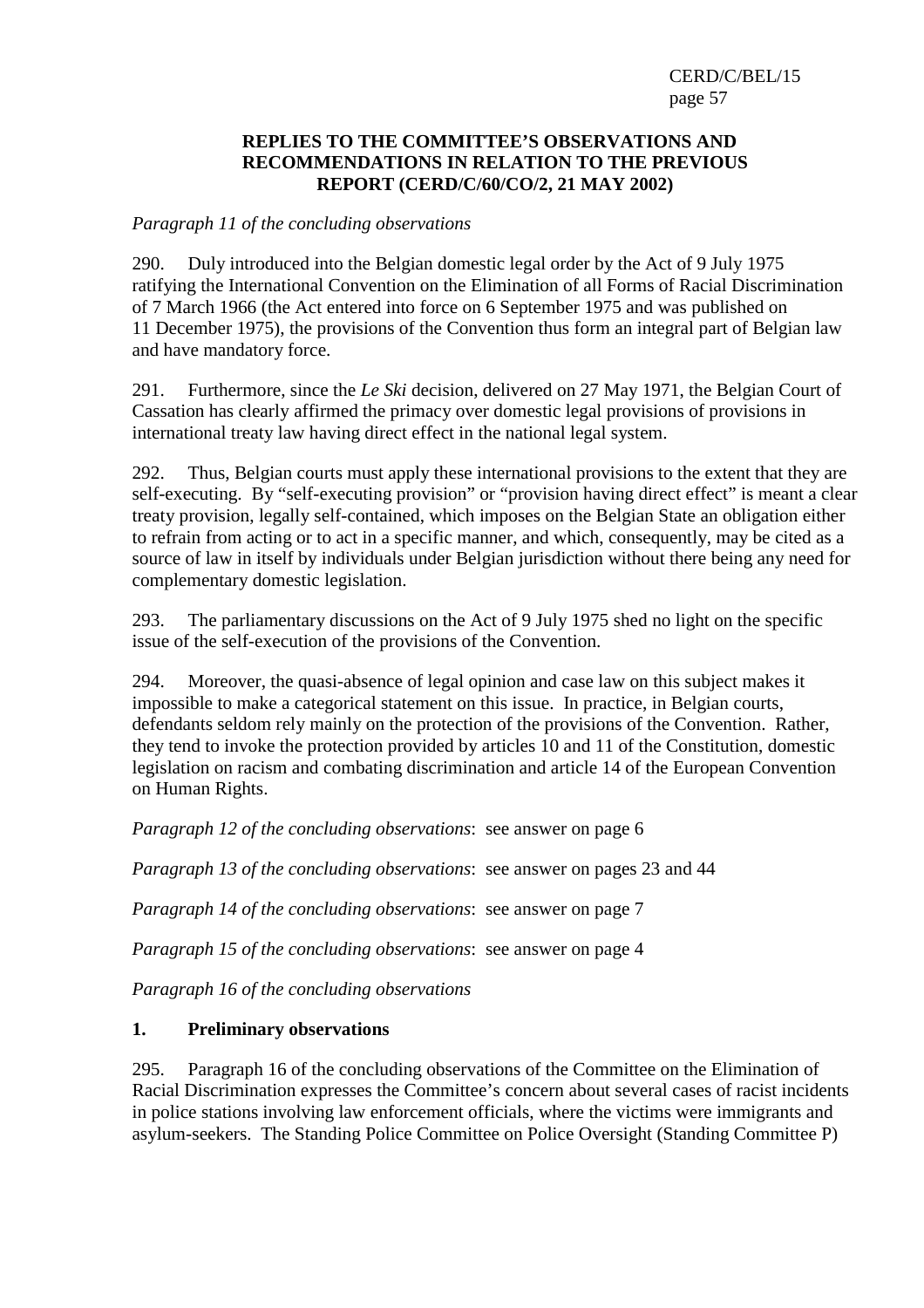deeply regrets that the report portrays the police exclusively in this light. The observations are limited to allegations of complaints and incidents, and do not mention the work undertaken by the police in general in the area of diversity. There is therefore a risk, the consequences of which maybe disproportionate, that this negative aspect will be the focus of attention.

296. The Standing Committee P believes that mention should also be made of developments since 2000 concerning the police in Belgium, in particular the policy implemented by the "new" integrated police force for raising police awareness of racism and anti-Semitism and for combating both internal and external discrimination. The Standing Committee P therefore suggests that more information be provided in relation to paragraph 19 of the concluding observations, which deals with raising awareness of racial discrimination, and that the category of police officials be expressly included.

297. With regard to an adequate complaints procedure - as provided for in the federal plan of action on racism, anti-Semitism and xenophobia - all complaints and allegations against police officials are, thanks to various mechanisms,**<sup>1</sup>** not only registered with the Standing Committee P, whatever body they were originally reported to, but also dealt with by that committee, either directly or indirectly, or duly referred to the judicial authorities. In addition, the amendment made, by the Act of 20 January 2003, on strengthening anti-racism legislation, to the Act of 13 May 1999, on the disciplinary regulations applicable to police personnel, allows the Centre for Equal Opportunity and Action to Combat Racism, in combating police discrimination, to work through the Standing Committee P and, to some extent, the Police Inspector-General's Office.

298. The new provision of the Act of 13 May 1999, on discipline,<sup>2</sup> regulates, among other things, communications between the Centre for Equal Opportunity and Action to Combat Racism, the Standing Committee and the Police Inspector-General's Office. Thus, if the Centre for Equal Opportunity and Action to Combat Racism notifies one of these bodies of facts that appear to indicate discriminatory treatment, the latter must by law launch an inquiry into those facts, inform the competent authorities and bring the matter before the disciplinary or judicial authorities if the facts so warrant. They must keep the Centre informed of the progress of proceedings. Where the Standing Committee or the Police Inspector-General's Office is informed of facts that appear to indicate discriminatory treatment, they must inform the Centre, without revealing the identity of those involved; they must also apprise it of any action taken following consideration of the case.

299. The practical arrangements for communications between the Centre and the Standing Committee are the subject of a protocol on information exchange and cooperation between the Centre and the Standing Committee, signed on 2 March 2005.

300. Lastly, the annual reports on the work of the Standing Committee on Police Oversight may be consulted on that committee's website at www.comitep.be.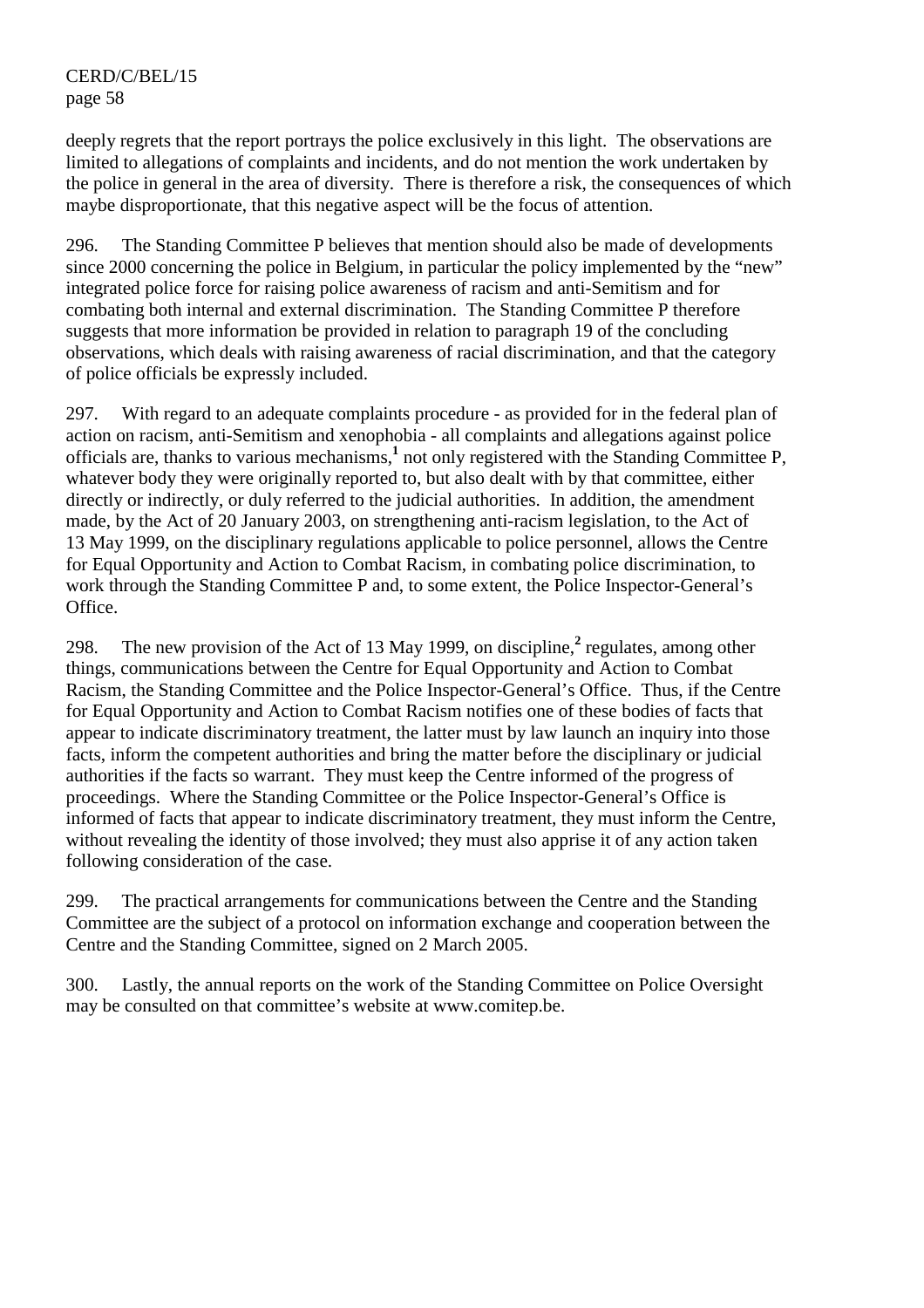# **2. Statistical data on complaints and allegations of racist acts by police officers**

301. In parallel with its inquiry into internal discrimination within the police forces (see below), the Standing Committee P has made a special study of individual complaints of racism and discrimination, i.e. external discrimination by the police.

302. The Standing Committee has analysed the complaints of racism or discrimination by police officers brought to its attention in the period 2000-2004.**<sup>3</sup>** The aim of the study was to obtain more details of the circumstances surrounding alleged acts of racism or discrimination, and it has indeed yielded a much clearer picture of the problem.

303. Based in part on an analysis of the substance of the complaints, the allegations of racism registered in the Standing Committee's database can be divided into three categories:

 (a) The largest category comprises racist statements, insults or remarks made in the course of apparently legal police action;

 (b) Complaints of arbitrary and discriminatory action allegedly taken solely on the basis of the complainant's foreign origin;

 (c) Complaints that do not really seem to have anything to do with racism; for example, someone of foreign origin who alleges assault but does not mention racism.

304. The first category of complaints basically relates to offences defined and punished under the provisions of the Criminal Code dealing with offences against a person's honour. The second category could in theory be covered by the provisions defining and punishing as offences discriminatory acts by public servants and inserted in the anti-racism acts of 30 July 1981<sup>4</sup> and 25 February 2003.<sup>5</sup> It is difficult to prove discrimination by a police officer, however, where police intervention is legal and justifiable, and thus has a basic legitimacy; and even more so when, as shown by the study, two thirds of complaints fail to mention witnesses.

305. The study shows that the majority of complaints arise out of encounters between police and citizens. Only very few of the complaints involve racism against police officers by their own colleagues and none concern internal discrimination within the force in the areas of recruitment or promotion. The initial study, relating to 2000-2003, showed that, although the number of complaints of racism increased, it was still relatively low in proportion to the more than 40,000 police officers in Belgium. However, the latest year considered (2004) saw a stabilization, or even a decline, in the number of complaints registered under "racism" in the Standing Committee's database. It will be important to establish whether this is a trend over time.

306. Most of the complaints are related to areas, such as the cities or districts of Brussels, Schaerbeek or Antwerp, with high concentrations of foreigners or people of foreign origin. Most of the alleged events appear to have taken place during a specific police intervention. It is mostly the complainant, through his or her behaviour, who is at the origin of the interaction with the police. In slightly less than half of the cases, the police interventions that triggered the events complained of had to do with traffic policing or identity/vehicle checks. After investigation, almost half of the complaints were considered unfounded.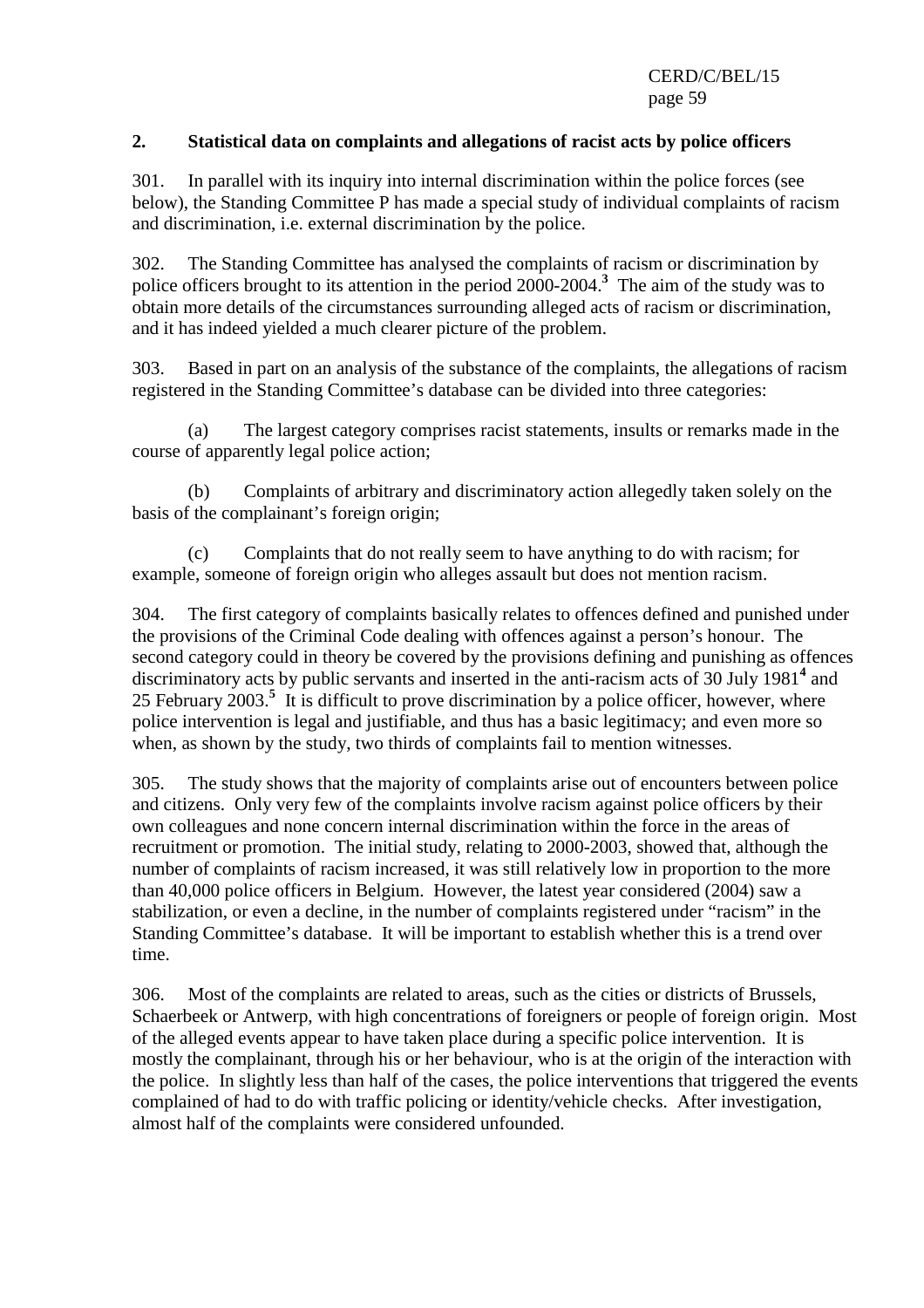307. A new circular from the public prosecution service which encourages police officers to specify in their reports that an act was racially motivated is in the process of being implemented. This circular should in theory have an impact on the number of complaints for racism/ discrimination brought to the attention of the Standing Committee on Police Oversight, in fulfilment of article 14 bis of the Act of 18 July 1991 on monitoring the police and intelligence services.**<sup>6</sup>**

# **3. Study on Travellers<sup>7</sup>**

308. In response to a number of cases and questions raised - in particular, questions raised by the representative of the National Committee of Travellers about the police's frequently dysfunctional day-to-day encounters with Travellers - the Standing Committee on Police Oversight has decided to open an inquiry to "conduct a preliminary exploratory study to determine the reasons for the police interventions and the legal framework within which they take place".

309. The many origins of nomadic groups and the great social differences between them sometimes make it difficult for the police or local authorities to know how best to deal with them. It is obvious, however, that the behaviour of Travellers should not be confused with that of other groups or gangs of offenders identified by the police.

# **4.** Study on police interaction with people in vulnerable situations<sup>8</sup>

310. A number of unconnected investigations involving unemployed people, homeless people or tramps triggered this thematic study, which aimed to find out how police officers interact or communicate with people who are unemployed or in a precarious situation but not drug addicts. The police officers' reactions seemed disproportionate, involving undue use of force at the expense of dialogue, which hurt the police force's credibility and did nothing to improve its image.

311. Police officers' approach to begging does not follow a predefined intervention strategy; the extent of the phenomenon and how it is perceived vary substantially from one area to another.

312. The police generally do not pay special attention to begging at the moment, mainly because it is no longer a criminal offence. The study shows that local regulations on begging are not uniform: municipal laws are heterogeneous - if not "typological" - poorly known and rarely lead to prosecution. Moreover, their legality is sometimes questionable. Some cities or districts prohibit begging in certain circumstances; police officers have used this restriction to try to justify administrative arrests. In most cases, once they have checked the person's identity, the police simply ask them to leave, or let them stay where they are, only very rarely resorting to the use of force or constraints. It is reasonable to ask if such behaviour, even if only unconsciously, contributes to the further segregation of the unemployed people concerned and, to some extent, reinforces the cycle of poverty.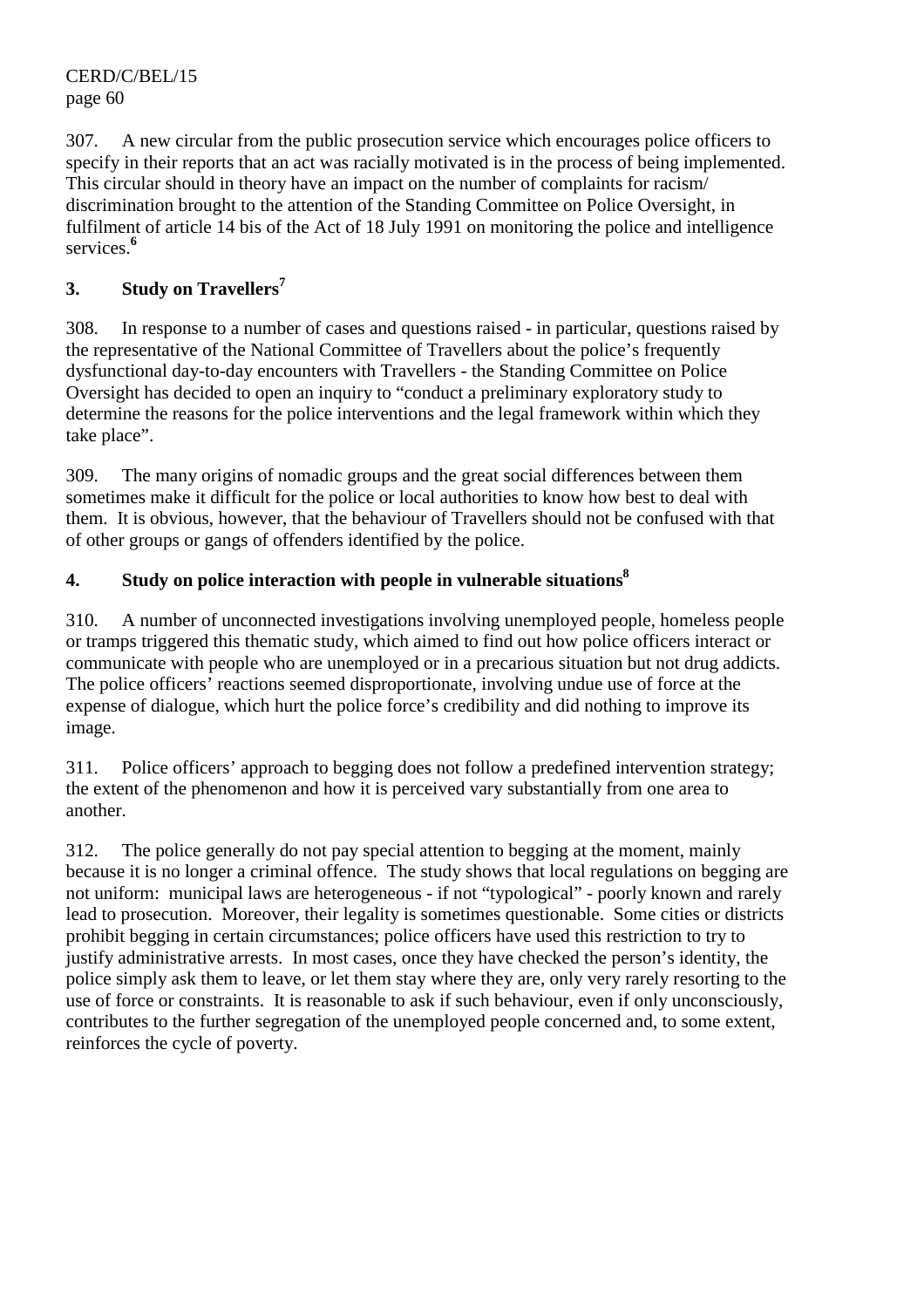313. Looking forward, the Standing Committee on Police Oversight believes it would be advisable to consider introducing a basic training course in police academies (for basic, in-service or specialized training courses) to clarify, within a broader context, the concepts of diversity, multiculturalism, nomadic groups of offenders, child beggars, homeless people or persons of no fixed abode. Such training courses could involve external social actors such as the Department to Combat Poverty, Insecurity and Social Exclusion.**<sup>9</sup>**

# *Federal police initiatives in the field of diversity*

314. Several initiatives have been undertaken by the federal police in the field of diversity, including: (1) the reference to an enterprise culture in the federal police's mission and values statement;<sup>10</sup> (2) the preparation of a code of professional ethics for the police, containing the principles of respect for individual human dignity and objective, just and fair treatment for every person, and encouraging police officers to base the relationships among themselves on mutual respect;<sup>11</sup> (3) the creation of an equal opportunities unit within the office of internal affairs of the federal police in order to promote equal opportunities for men and women in the police force; and (4) the organization of pre-entry training for immigrants and, eventually, other minority groups.

315. The integrated police force diversity action plan, which was launched at the end of 2003, aims to ensure that the police force incorporates the concept of diversity into its work and to combat discrimination both inside and outside the force. The action plan has two components: (1) an internal component comprising a set of actions aiming not only to attract candidates from minority or underrepresented groups to join the police force, but also to integrate and retain them in it; and (2) an outward-looking component covering action by the police, as a public service, in society at large.

316. This plan is implemented in partnership with the federal police and the Centre for Equal Opportunity and Action to Combat Racism, with support from the Standing Committee on Local Police. It has five dimensions:

 (a) *Communication*: both internal (including the production of newsletters to sensitize staff to diversity) and external (distribution of a background paper explaining the diversity policy of the police);

 (b) *Recruitment*: advertising campaigns and sensitization of contact points representing more than one local area to encourage individuals from minorities to join the police, and to encourage those already in the police to sit examinations for promotion.

 (c) *Training*: basic training (with the emphasis on multiculturalism) and function-specific training (particularly for community-policing training officers, neighbourhood police officers, police assistants, monitors and mentors);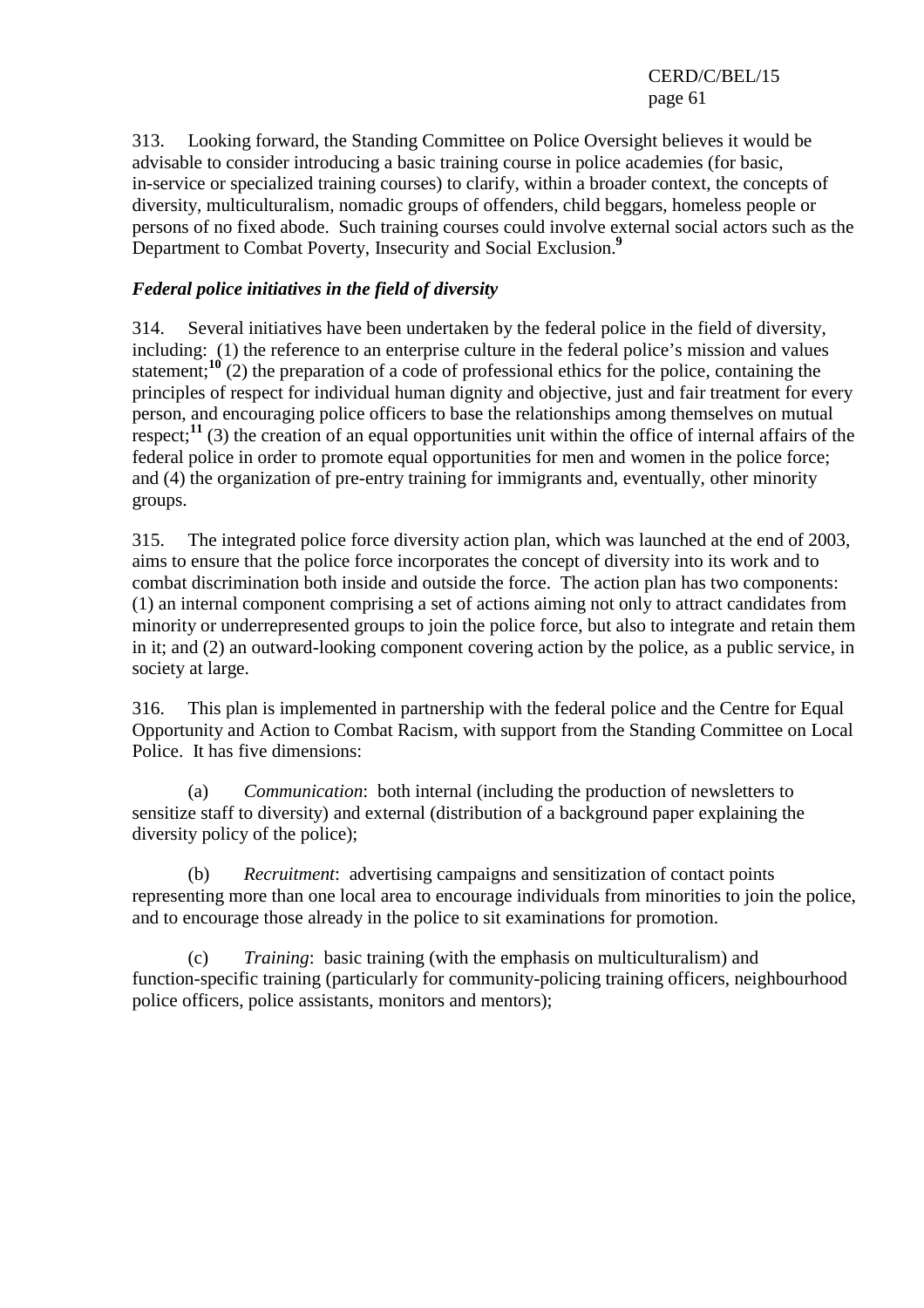(d) Integration: through the creation within the human resources department of a network of resource persons to provide support and act as intermediaries and mediators in matters of diversity; and through a study of violence in the workplace (psychological and sexual harassment), with the objective of identifying structural and cultural risk factors and outlining the most appropriate strategies to prevent the organizational risk factors of violence in the workplace;

 (e) Career management: through job offers and appointments and through the opening of a crèche.

317. In 2004, the Standing Committee on Police Oversight started a thematic study on discrimination within the police, with the objective of examining the activities undertaken by the integrated police force in relation to racism and discrimination within the police, and more specifically, the diversity action plan.

318. The Standing Committee continued this study in 2005. Meetings were held during the year with representatives of the committee set up to support the plan of action of the federal police; several requests were addressed to the managers with ultimate responsibility for the plan. The outcome was that the federal police has continued its efforts to implement the plan of action. The committee set up to support the development of a diversity policy within the police met several times to organize the implementation of the policy. However, it appears that, for a number of reasons (including financial ones), some actions are still awaiting implementation even though the initial deadline for their completion has passed. It must be stressed that the plan of action did not necessarily follow the budget cycle and that resources are normally requested as they become needed, meaning that project managers have to review their priorities on the basis of the funding available.

319. The emphasis for the moment is on the network of diversity resource persons. This network is functioning well; its members have been identified and communication tools are being set up. The human resources department could present the service provided by the network to the whole of the police force - which will be an important step - as an integral part of its policy. Alternatively, other existing communication channels could be used, the risk being in this case that information on diversity could be perceived as merely another addition to the mass of guidelines and recommendations sent to frontline police officers.

320. The federal police has also been benefiting from the experience of several external actors. In particular, it has invited academics to conduct thematic studies. Studies that should raise awareness about discrimination, such as the ones on well-being in the workplace and the ageing workforce, are currently under way. One of the projects under the plan of action, and one with a high public profile for its target public, is pre-entry training. Such training was assessed at the end of 2004, after a relative waning of interest in it, especially in the north of the country. It was decided that the original four-month format should be maintained and supplemented with communication-skills and language-training modules.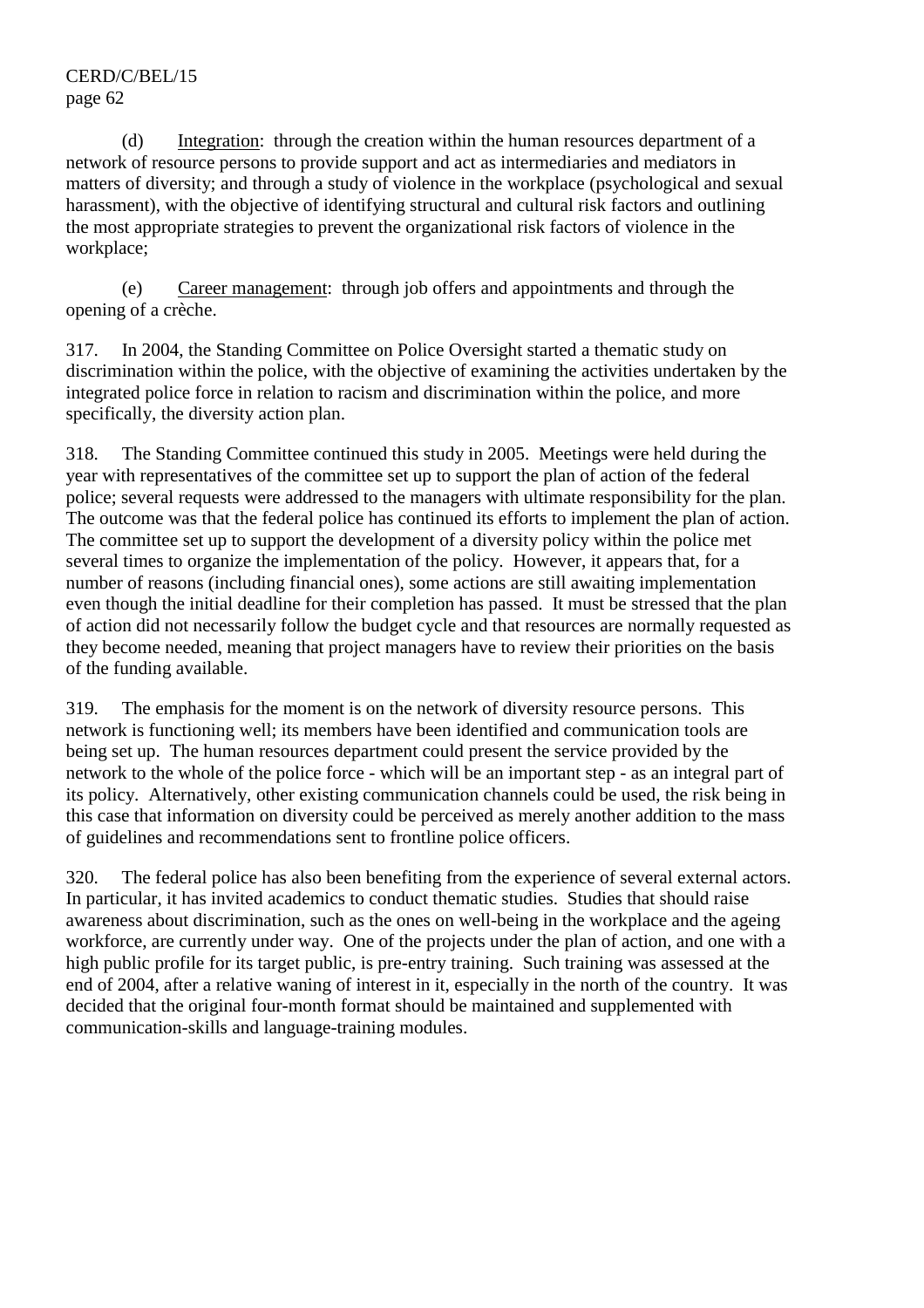321. The target population will be able to choose courses in the initial format with or without one or two extra modules, which should reduce both the intensity and cost of the courses. The Fund for the Promotion of Policies on Immigrants could be cancelled for budgetary reasons. If this external source of financing were to be lost, the federal police would have to use its own funds if it wished to continue the project. This would give it the opportunity to make a clear assessment of the results obtained to date and say whether it recommends pursuing the project in the future.

322. Given the flexibility of the plan of action and its funding, the Standing Committee believes the challenge will be to continue pursuing the initial objectives while taking an approach that is consistent with the measures already taken. Indicators will certainly have to be refined to enable an effective assessment of the impact of the initiatives on promoting diversity, although in areas such as organizational culture it is admittedly difficult to determine cause and effect.

323. The Standing Committee believes that the diversity action plan of the integrated police force and the federal plan of action against racism, anti-Semitism and xenophobia are in line with the recommendation recently made to the Netherlands by the Committee on the Elimination of Racial Discrimination,**<sup>12</sup>** in that they show that Belgium is continuing to promote the effective implementation of measures aimed at ensuring that the ethnic composition of the police appropriately reflects that of Belgian society.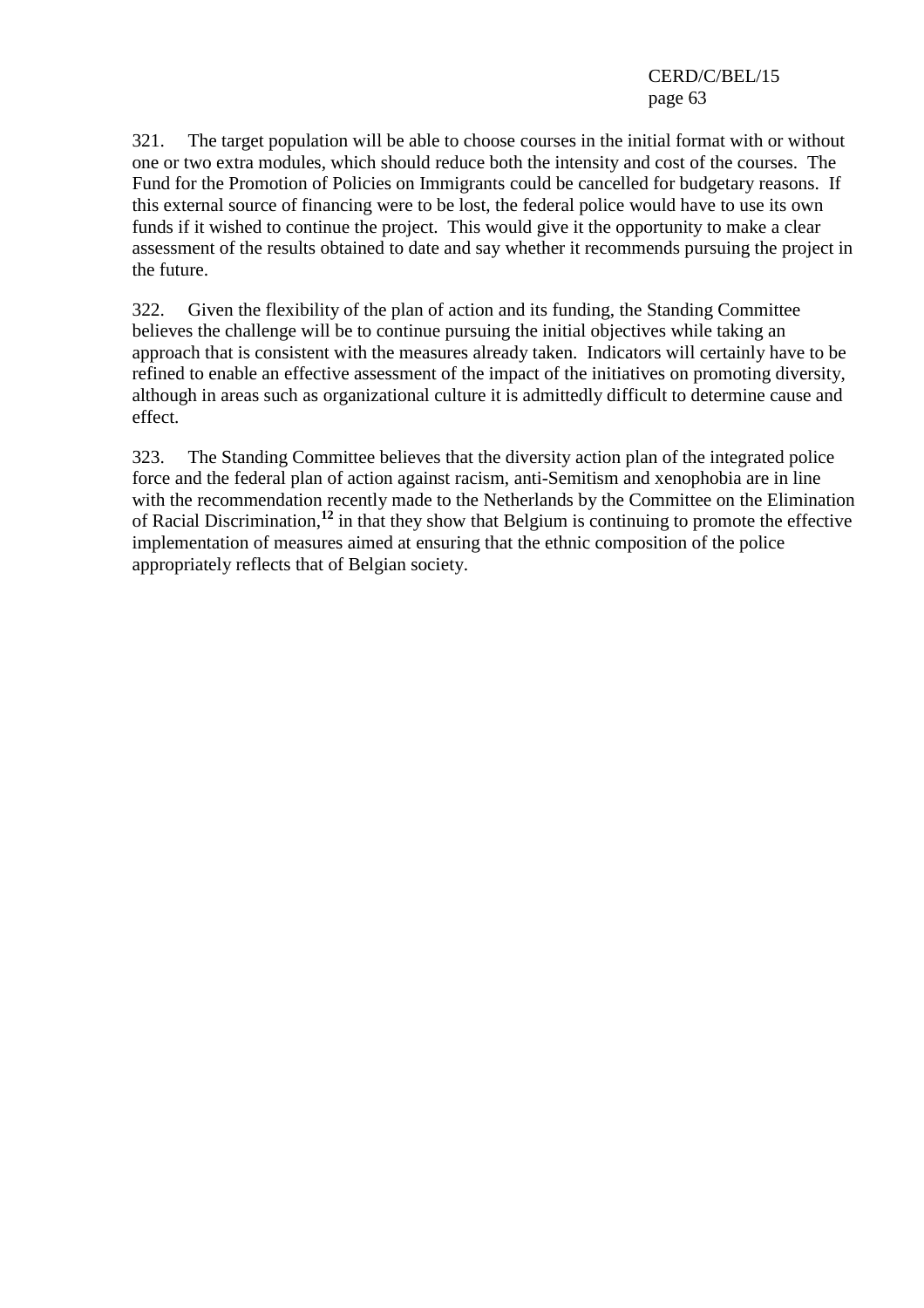#### **Annex A**

### **STATISTICS ON COMPLAINTS AND ALLEGATIONS OF ACTS OF RACISM COMMITTED BY POLICE OFFICERS<sup>13</sup>**

 The statistics analysed below are derived from a list of 153 complaints and allegations of acts of racism committed by police officers that were received by and entered into the database of the Standing Committee on Police Oversight (Standing Committee P) between 2000 and 2003. The objective was to put the various complaints into context, to the extent possible, and to analyse all available information.

#### **1. The complaint**

#### **1.1 Cause of the complaint**

**Figure 1** 



**Origin of the complaint** 

 In most cases, the complainant addresses the Standing Committee P or the judicial authorities directly, either in writing or in person. However, as indicated in the figure above, the complainant can also choose to go through a lawyer, the Centre for Equal Opportunity and Action to Combat Racism, MRAX**<sup>14</sup>** or the Ligue des droits de l'homme.

 In some cases, the complaint is filed by an association such as the Union des Juifs de Belgique. Five complaints were submitted by the Centre for Equal Opportunity and Action to Combat Racism, whose remit has recently been broadened.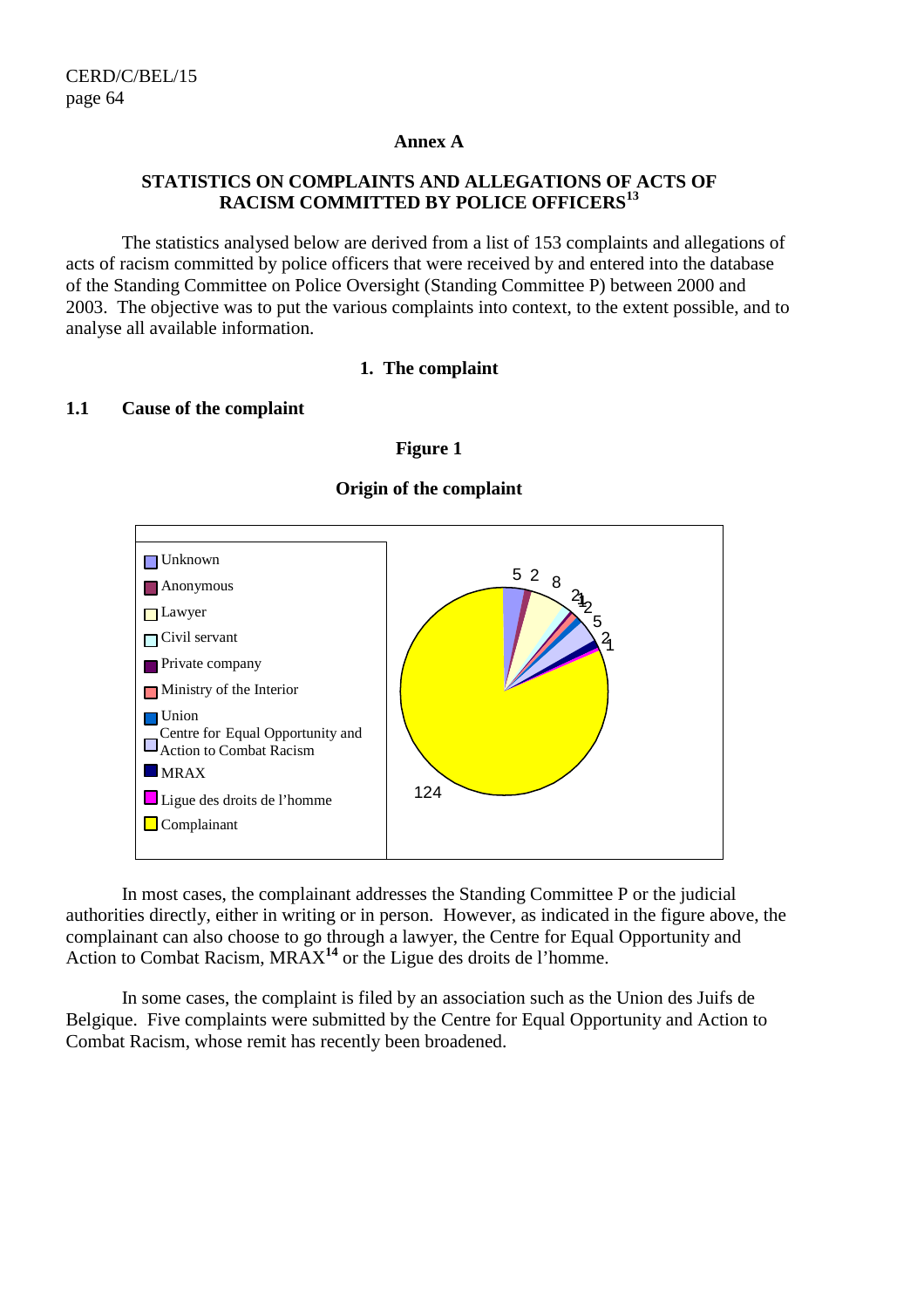#### **1.2 Categories of complaint**

 Fifty-six of the complaints filed, that is one third of all cases examined, were not entered into the database under a specific category.**<sup>15</sup>** They are essentially judicial complaints. The following tables give an indication of the different categories used by the Standing Committee P to classify complaints and allegations of acts of racism.

#### **Table 1**

| Category | No. of cases |
|----------|--------------|
| 102      |              |
| 109      |              |
| 111      |              |
| 117      |              |
| 122      |              |
| 125      |              |
| 127      |              |

#### **No investigation**

 The 19 cases that were dismissed correspond to a total of 17 complaints. However, this does not mean that the complaints were necessarily unfounded. In six cases (category 109), the complaint falls under the jurisdiction of the courts, and the Standing Committee P referred the case to the Public Prosecutor's Office, which does not prevent the committee from monitoring progress in the case and, where appropriate, requesting access to the case files.

#### **Table 2**

#### **Examination of the file**

| Category | No. of cases | Finding                                |
|----------|--------------|----------------------------------------|
| 201      |              |                                        |
| 202      |              | Handled by the investigation services  |
| 203      |              |                                        |
| 204      | 42           | Handled by internal oversight services |
| 205      |              |                                        |

 Complaints of racism are often forwarded to the internal oversight services or to the person responsible for conducting internal checks in the police department concerned (42 cases).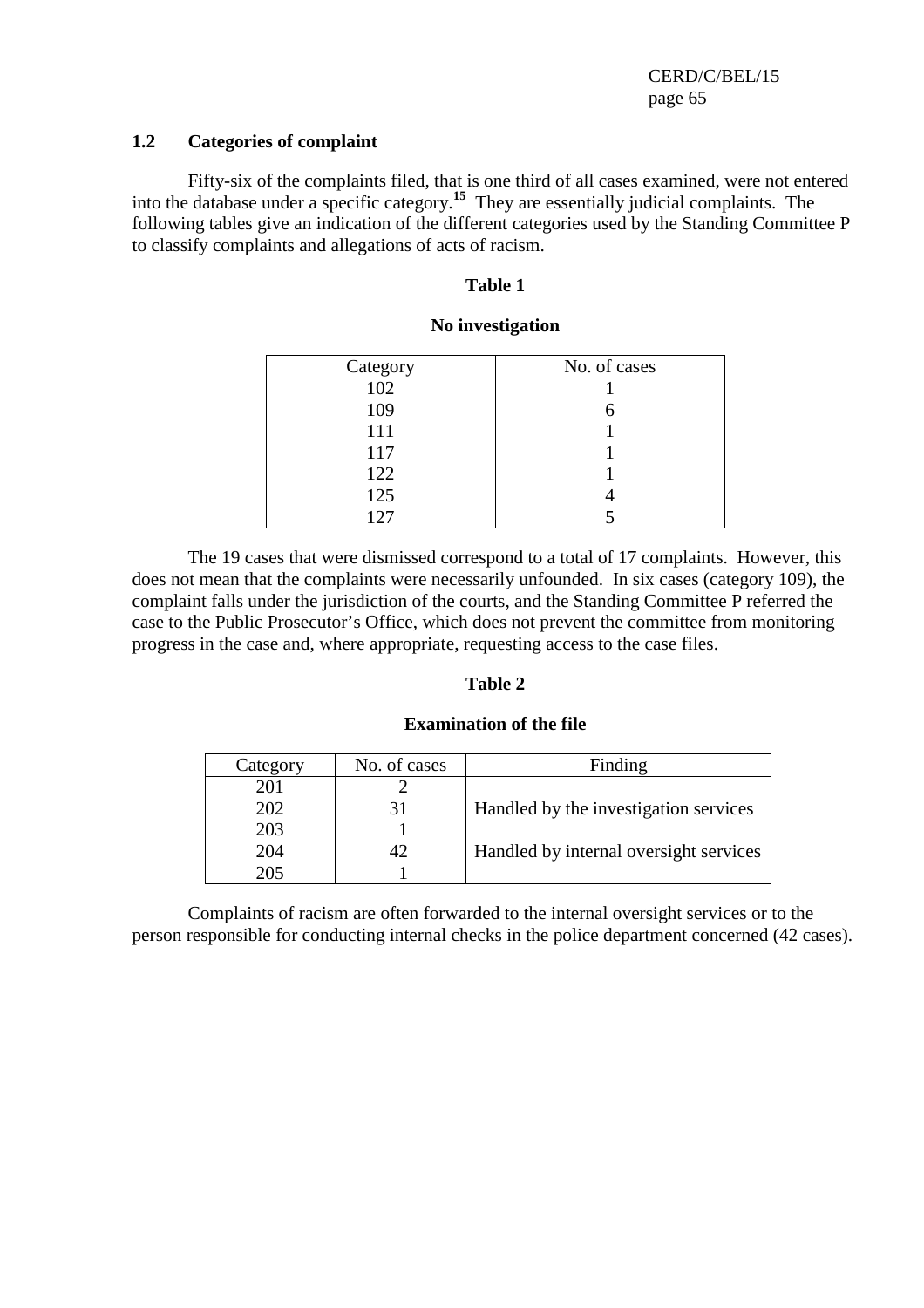#### **Table 3**

| Category | No. of cases | Finding                      |
|----------|--------------|------------------------------|
| 301      | 3            |                              |
| 303      | 19           | Insufficiently substantiated |
| 304      | 3            |                              |
| 307      | 3            |                              |
| 308      |              |                              |
| 311      | 2            |                              |
| 312      | 13           | No fault                     |
| 313      | 12           | No dysfunction               |
| 314      | 3            |                              |
| 319      |              |                              |
| 320      |              | Limited checks               |
| 325      |              |                              |

#### **Investigation and decision after investigation: closure of the case**

 These 74 cases categorized as "closed" represent 59 complaints that were closed after investigations, which correspond to approximately one third of the 153 complaints of racism recorded between 2000 and 2003. Cases may nevertheless be reopened at a later stage, pursuant to a decision of the Public Prosecutor's Office or information provided by the internal oversight office of the local and federal police or the Police Inspector-General's Office.

#### **Table 4**

#### **Provisional closure - well-founded complaints**

| Category | No. of cases |
|----------|--------------|
| 401      |              |
| 402      |              |
| 404      | h            |
| 406      |              |
| 408      |              |
| 409      |              |
| 410      |              |

 These 30 cases categorized as "well-founded" represent 21 complaints that were found to be sufficiently substantiated at this stage of the investigation. This represents 13.7 per cent of the 153 complaints of racism recorded, or 21.6 per cent of the total number of cases entered into the database as "closed" (97).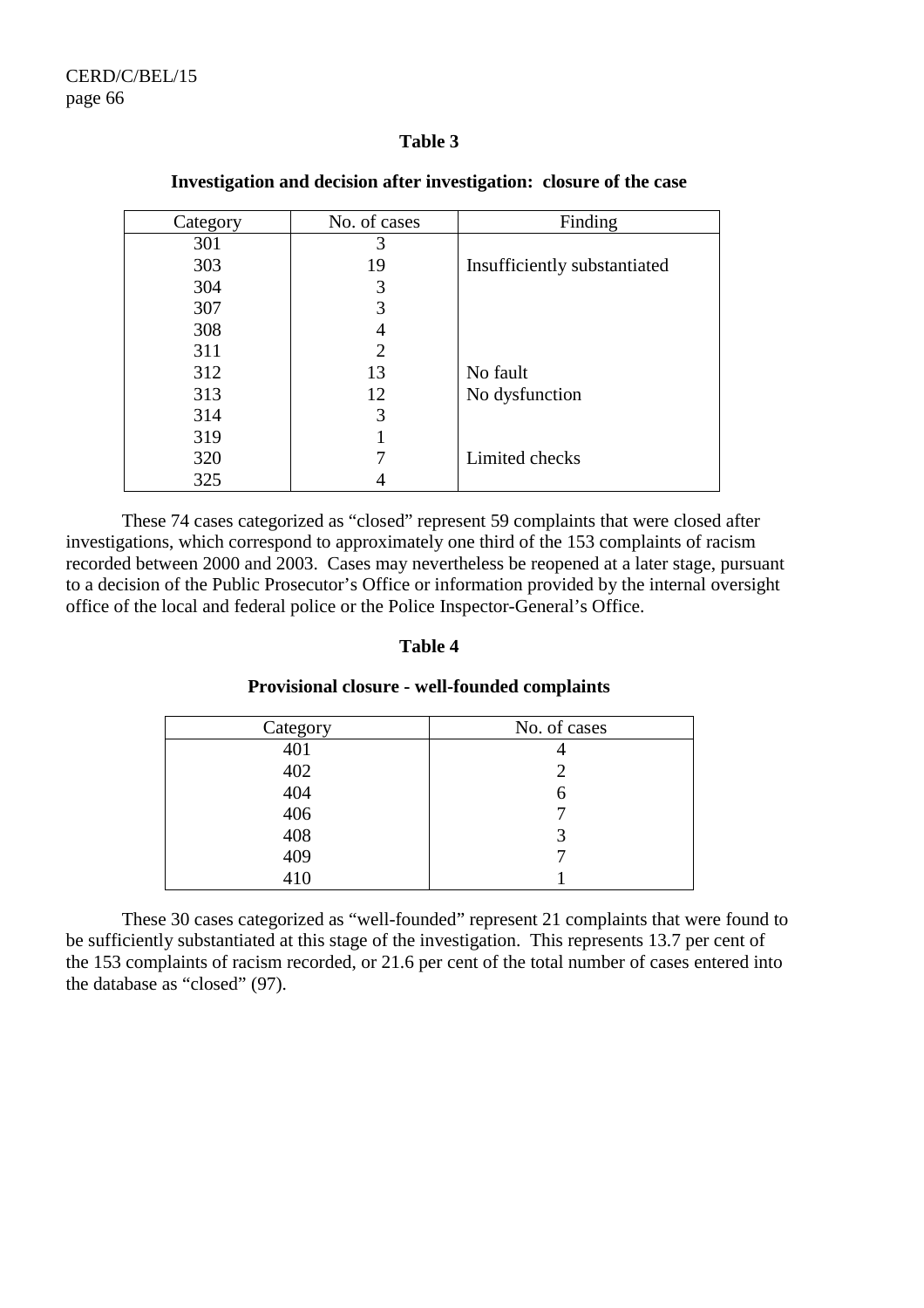| וח<br>ı<br>Я<br>u |  |
|-------------------|--|
|-------------------|--|

| Category          | No. of cases |
|-------------------|--------------|
| 501               | 14           |
| $\frac{505}{506}$ |              |
|                   |              |
| 510               |              |
| 520               |              |
| 525               |              |

# **Definitive closure**

 These 23 cases categorized as "definitively closed" correspond to 21 complaints; 14 were closed after action was taken following a finding of personal fault or dysfunction (classification 501).

 In conclusion, when examining the 97 cases entered into the database as "closed", it emerges that the Standing Committee P dismissed 17 cases (which could nevertheless mean that the complaint was well-founded, but was dealt with at another level), 59 were closed after investigations and 21 were definitively closed with action taken. The last figure is the most important, because it may concern the same cases.

 The Standing Committee P dismissed certain complaints, within the limits of its mandate and competencies as set forth in the Organization Act of 18 July 1991; there is a possibility that the investigation conducted by the internal oversight body or reconsideration of the complaint by the Standing Committee P may lead to a finding of personal fault.

#### **2. The complainant**

 The number of complainants in each case ranges from 1 to 5. The 153 complaints correspond to 175 complainants. In 79 per cent of the cases the complainant is male; in 18 per cent of the cases the complainant is female. In 3 per cent of the cases the complainant is not specified or remains anonymous. Some 57 per cent of complainants are French-speaking and 34 per cent Dutch-speaking. In 9 per cent of the complaints the language of the complainant could not be identified.

 From the family names and first names and the content of the complaints ("I am of mixed race", "I am Belgian"), it can be deduced that 87 of complainants are "of foreign origin" (non-Belgian Europeans or non-Europeans), 11 per cent are Belgian and 2 per cent are of unidentified origin (anonymous complaints or complaints concerning an unknown person).

 In 12 cases the complainant is not the victim of the alleged acts; rather, the complaint is submitted to the Standing Committee P by an informant (a witness of the incident, for example). In 52 cases, representing approximately one third of the complaints, the police or private individuals witnessed the incident. The number of witnesses ranges from 1 to 52,**<sup>16</sup>** which means that in two thirds of the cases there are no witnesses; this makes it more difficult to gather evidence and eventually establish the veracity of the complaint. Four complaints were filed by members of the police force in respect of racist behaviour on the part of one or several colleagues, directed either at them or at third persons.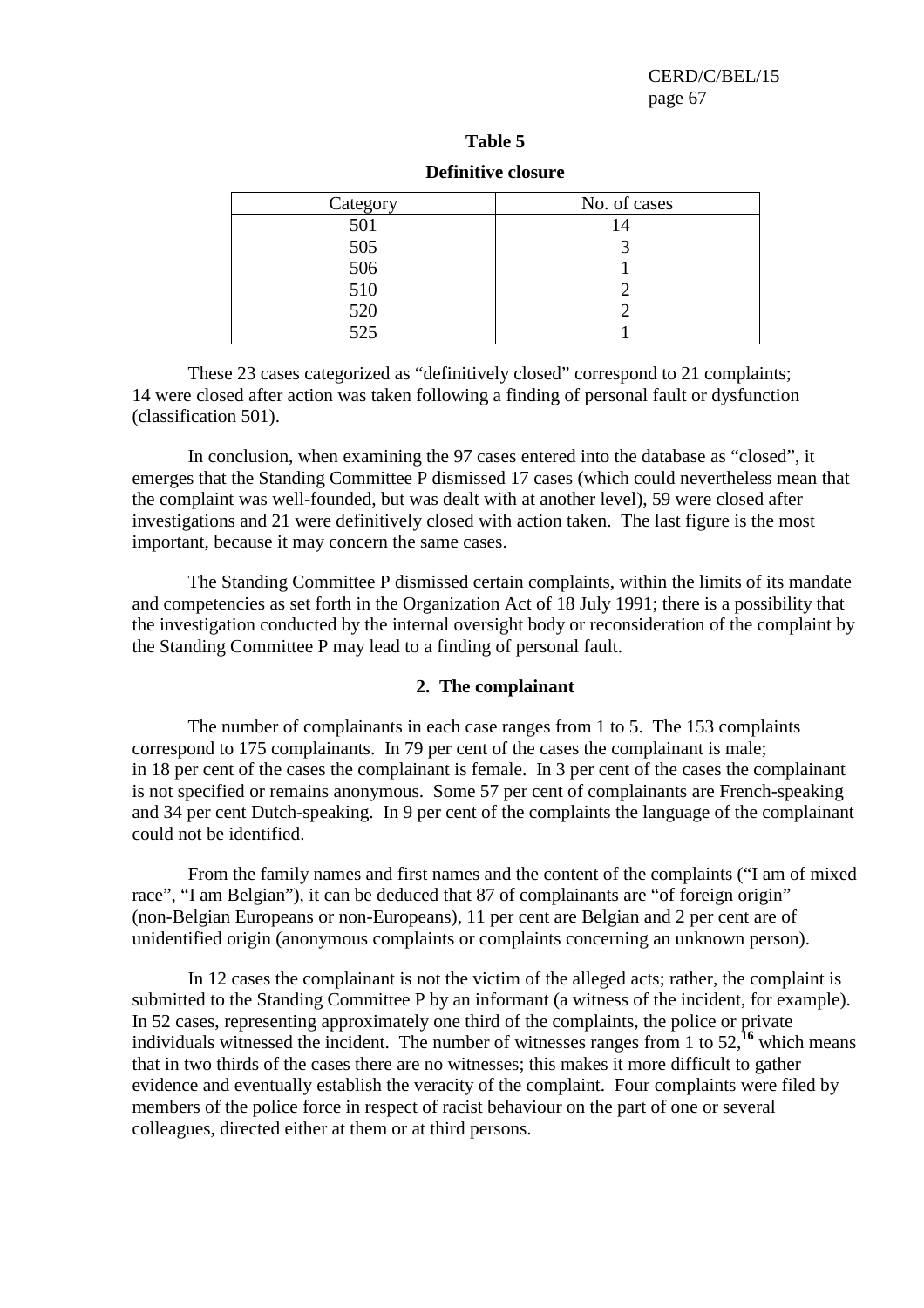#### **3. The suspect**

 In 69 cases, the number of suspects is not specified in the analysis or summary of the complaint or the database.

#### **Table 6**

### **Breakdown of the number of suspects per complaint**

| No. of suspects | No. of files |
|-----------------|--------------|
|                 |              |
|                 |              |
|                 |              |
|                 |              |

 Of the 134 recorded suspects, 88 are men and 6 are women. The gender of the remaining suspects could not be identified, because no relevant information is provided in the complaint ("police officers insulted me"). In 82 per cent of the cases, the complaint of racism is aimed against one or more individual police officers (identified or not), since the problem arises most frequently in the context of specific police interventions (see above). In 6 per cent of the cases, the complaint of racism is aimed against a police department or police force in general. In one case only, a complaint of racism was lodged against the police as a whole.

In 11 per cent of cases, the target of the complaint cannot be identified.

 The figure below provides disaggregated data on suspects according to their respective units:

#### **Figure 2**

**Police force concerned** 

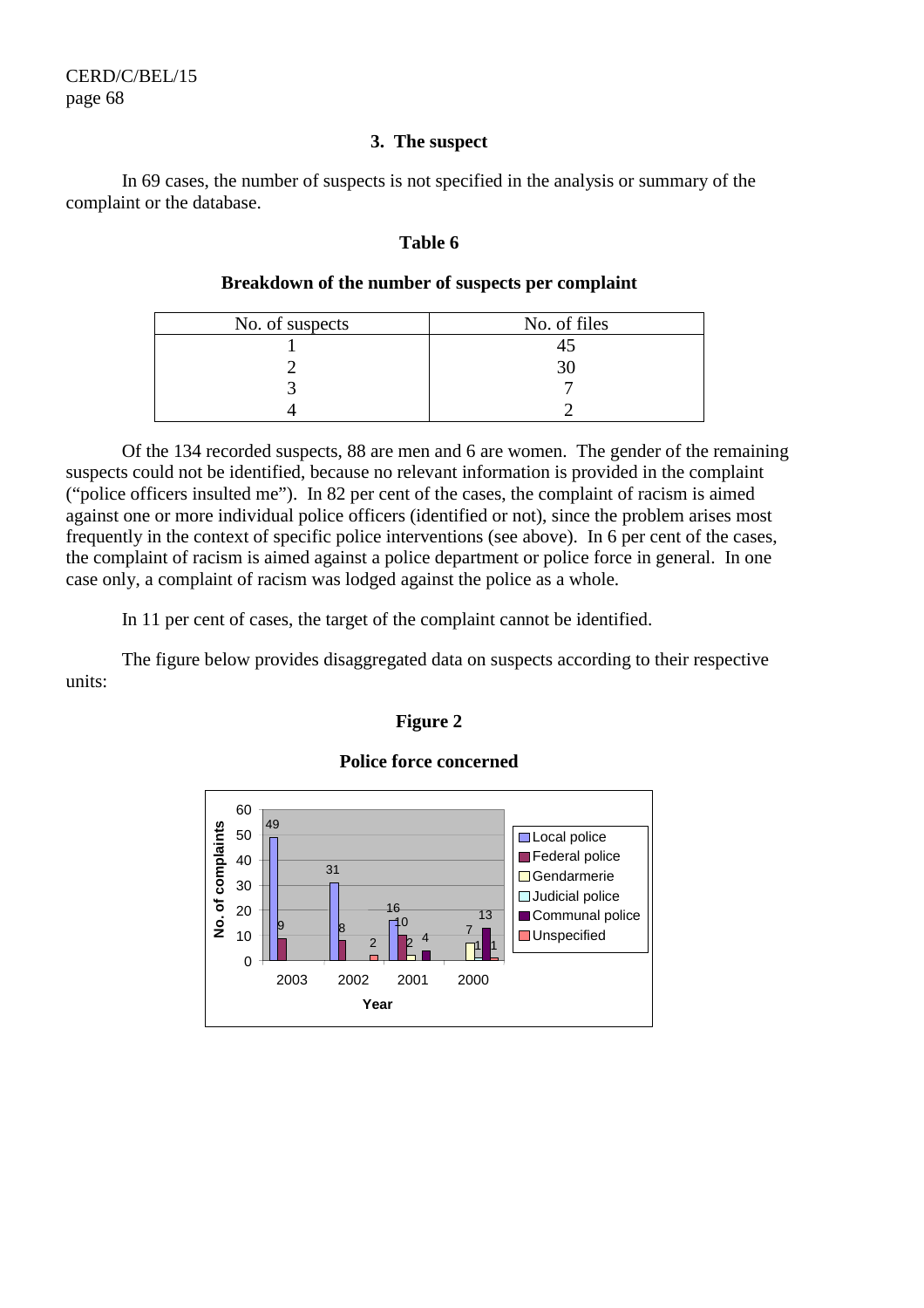As a result of the reorganization of the police during the period under review, the gendarmerie, communal police and judicial police forces are represented in 2000 and part of 2001.**<sup>17</sup>** As of 2002, the only distinction reflected is the one between the local and the federal components of the integrated police force.

 The complaints concern mainly members of the local police, who are the very people working in the field in direct contact with the public. The federal police departments reflected in the figure are operational units such as the general reserve, the traffic police or the railway police.

 It is also worth disaggregating the police forces that have been subject to complaints by geographic location. The figure below provides information on the police forces to which suspects belonged, covering a period of four years. Each section indicates the number of complaints against staff members of a given force and the percentage of the total that the number represents.

 The largest number of complaints - 25 out of 154,**<sup>18</sup>** or 16 per cent of the total - was lodged against the police force in the Brussels-Capital district. The category "other" refers to police agencies against which one or two complaints were lodged at most.

#### **Figure 3**



#### **Police forces concerned**

 It should be clarified that, although complaints of racism against staff of the Brussels-Capital police district are most frequent, they have been on the decline since 2001.

#### **Table 7**

#### **Brussels-Capital-Ixelles district**

| 2000 | 2001                | 2002             | ാലാ |
|------|---------------------|------------------|-----|
|      | $\sim$ 0 $\sigma$ 1 | $\sim$ vv $\sim$ | ∠∪∪ |
|      |                     |                  |     |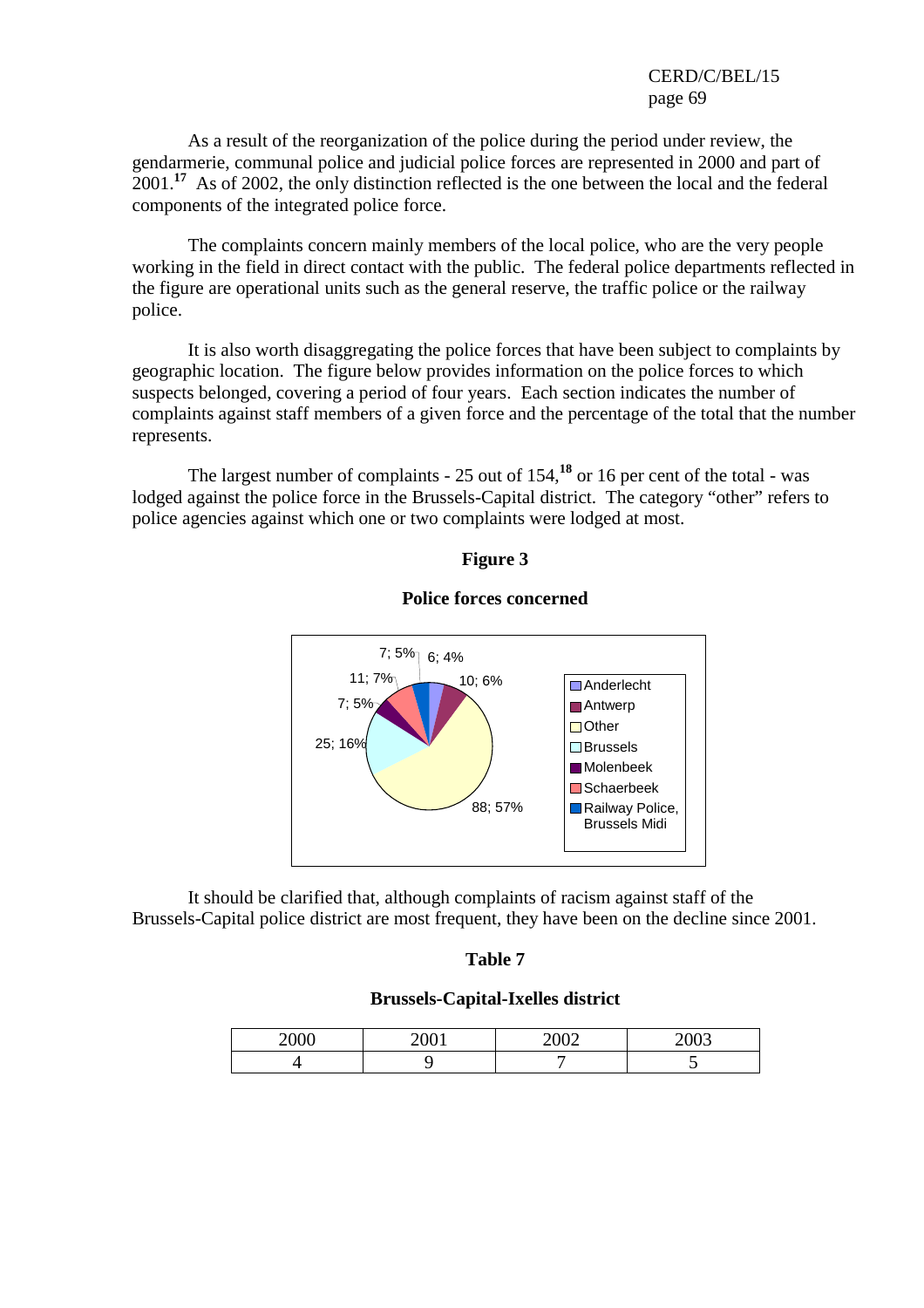Conversely, since 2000 the number of complaints has increased slightly in the police districts covering Schaerbeek, Antwerp and Molenbeek. The increase might be due to the fact that, since 2001, these districts have brought together the combined forces of various former municipal police forces and gendarmerie brigades. Still on the issue of suspects, it transpires from the examination of the files that in 89 per cent of the cases the complaints are lodged against one or more police officers on duty. In 5 per cent of the cases the police officer was off duty. In 6 per cent of cases, no relevant information is available.

#### **4. Context**

 The context can shed light on the circumstances in which the incident giving rise to the complaint occurred and on the police action targeted in the complaint.

#### **4.1 Reasons for the intervention**

 Some complaints refer to the circumstances in which the police intervened. In most cases the complaint of racism relates to a particular police intervention. Less than a dozen complaints concern racist behaviour by a police officer that is unrelated to a particular intervention.

 The figure below enumerates the reasons for the police intervention that gave rise to the complaint of racism.



#### **Reason for the intervention**

**Figure 4** 

 Thirty-four per cent of the allegations give no information, or give imprecise information, on the context of the police intervention. Police interventions can be split into the following categories:

 (1) Fight/dispute/argument: the complainant is allegedly implicated in a dispute with neighbours, a brawl in a bar, a family dispute, etc. requiring police intervention;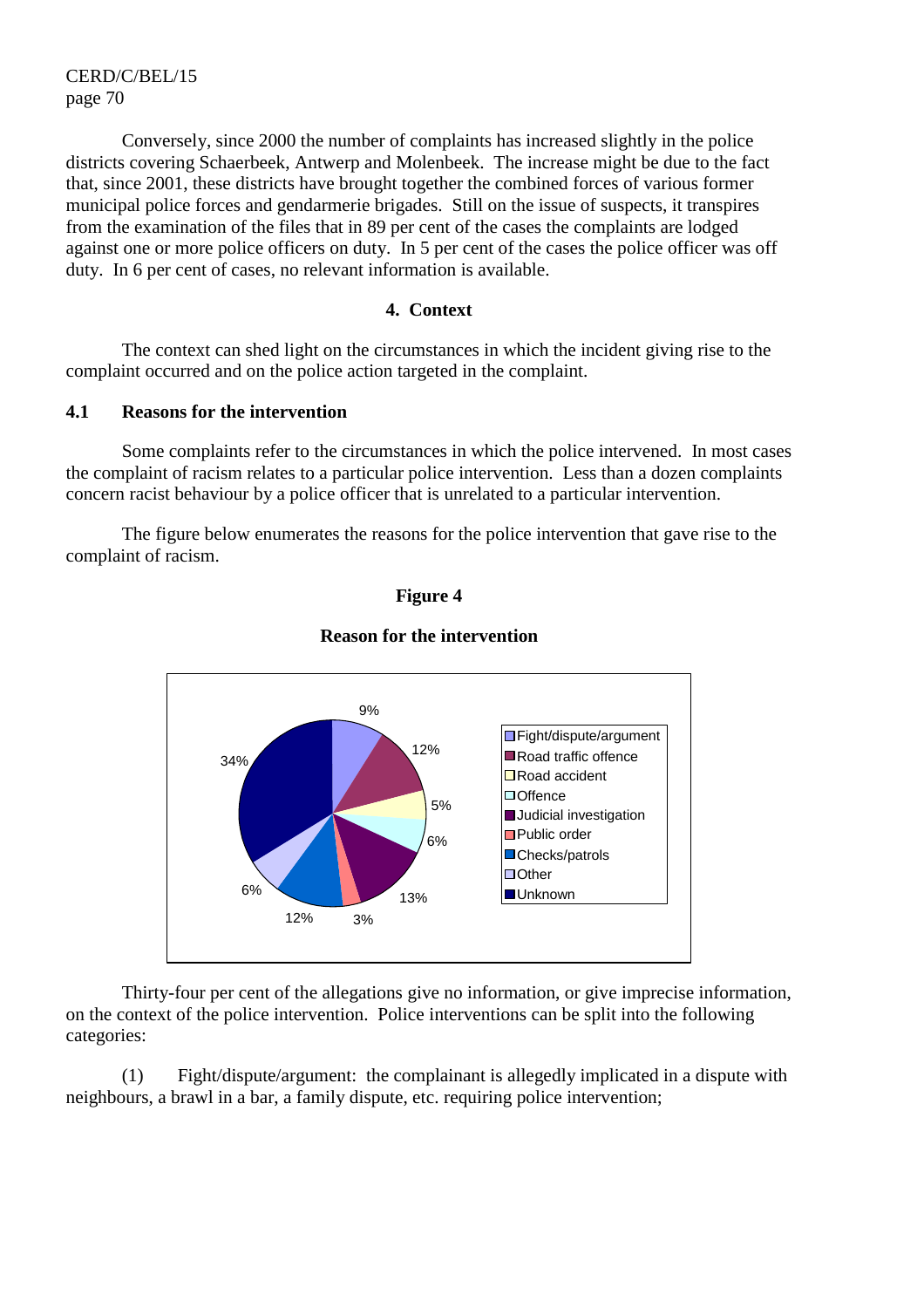(2) Road traffic offence: the complainant is suspected of committing a road traffic offence; the police intervene and may draw up a report or have the car towed away;

 (3) Road accident: the complainant is thought to have been the victim of or responsible for a road accident requiring police intervention;

 (4) Offence: the complainant is suspected of committing or being the victim of an offence such as theft, assault and battery, public drunkenness, etc., and the police intervene;

 (5) Judicial investigation: the police intervene in the context of a judicial investigation;

 (6) Public order/administrative police: for example, the complainant is present during an incident requiring the intervention of a law enforcement agency or is being repatriated;

 (7) Checks/patrols: the police are on patrol and check a person or vehicle that arouses suspicion because of the time of day, the place, etc.;

 (8) Other: this category concerns the reception of the complainant at the police station, emergency (101) calls, the lodging of a complaint, or cases in which the police did not intervene. The cause of the complaint may be, for example, general racist behaviour on the part of a police officer.

 The analysis reveals that complaints of racism generally fall into one of the following broad categories: (1) traffic (offence or accident), which gives rise to approximately one fifth of the complaints or allegations; (2) judicial investigations in the wider sense (search warrant, questioning, etc.); and (3) identity or document checks.

 In many cases, the complainant him/herself is at fault when the police intervene. The police intervention occurs in response to the alleged commission of an offence involving the complainant in one way or another.

# **4.2 Action taken and problems arising**

 Given that complaints of racism are mainly filed in the context of particular police interventions, it is legitimate to ask what actions are at the root of any incident. The table below indicates the number of complaints that refer to a particular police action. One complaint may refer to several actions, which is often the case for the classic "search, arrest and questioning" pattern.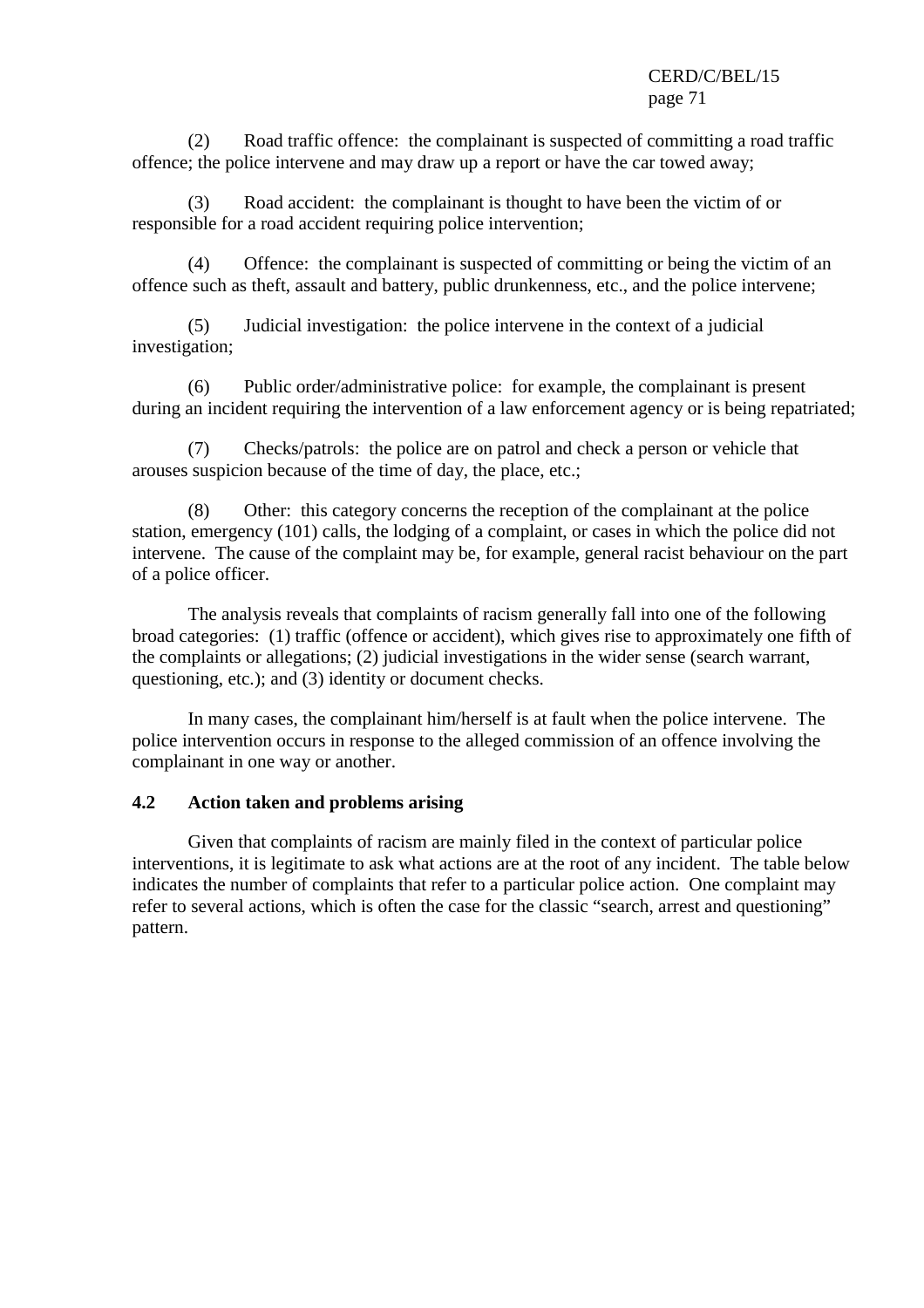### **Table 8**

| Police action                    | No. of cases |
|----------------------------------|--------------|
| Arrest/deprivation of liberty    | 63           |
| Questioning                      | 39           |
| Identity/document/vehicle checks | 25           |
| Drawing up of report             | 16           |
| Other                            | 16           |
| Search                           | 11           |
| House search                     |              |
| Unknown/unspecified              |              |
| Vehicle towing                   | 6            |
| Recording of a complaint         | 2            |

### **Police action mentioned in the complaint**

 The category "other" refers to actions such as the attachment of personal property, breathalyser tests, telephone reception at the police station, etc.

 The majority of complaints refer to judicial or administrative arrests, followed by questioning, since this often takes place in the wake of an arrest. The last category, "recording of a complaint", refers to situations where the police display a racist attitude when a complainant tries to file a complaint.

The complaints criticize the role of the police as follows:

 (1) 78 per cent concern the performance of police duties: use of racist language during an intervention, discrimination during identity checks, etc.;

 (2) 8 per cent concern the police officer him/herself: the police officer is accused of invasion of privacy (possibly due to racism), falsification of records, etc.;

 (3) 3 per cent concern the role of the police: the complaints mention alcohol abuse, the attitude of the police officer on duty, etc.

 Undertaking a quantitative analysis of the individual acts that are being denounced in the complaints is difficult, since the same complaint sometimes contains several different grievances. It can be noted that 37 of the complaints do not mention any specific racist or discriminatory acts, but instead refer to blows and injuries, threats, the refusal to take action, etc., without establishing a meaningful link between these acts and racism or discrimination.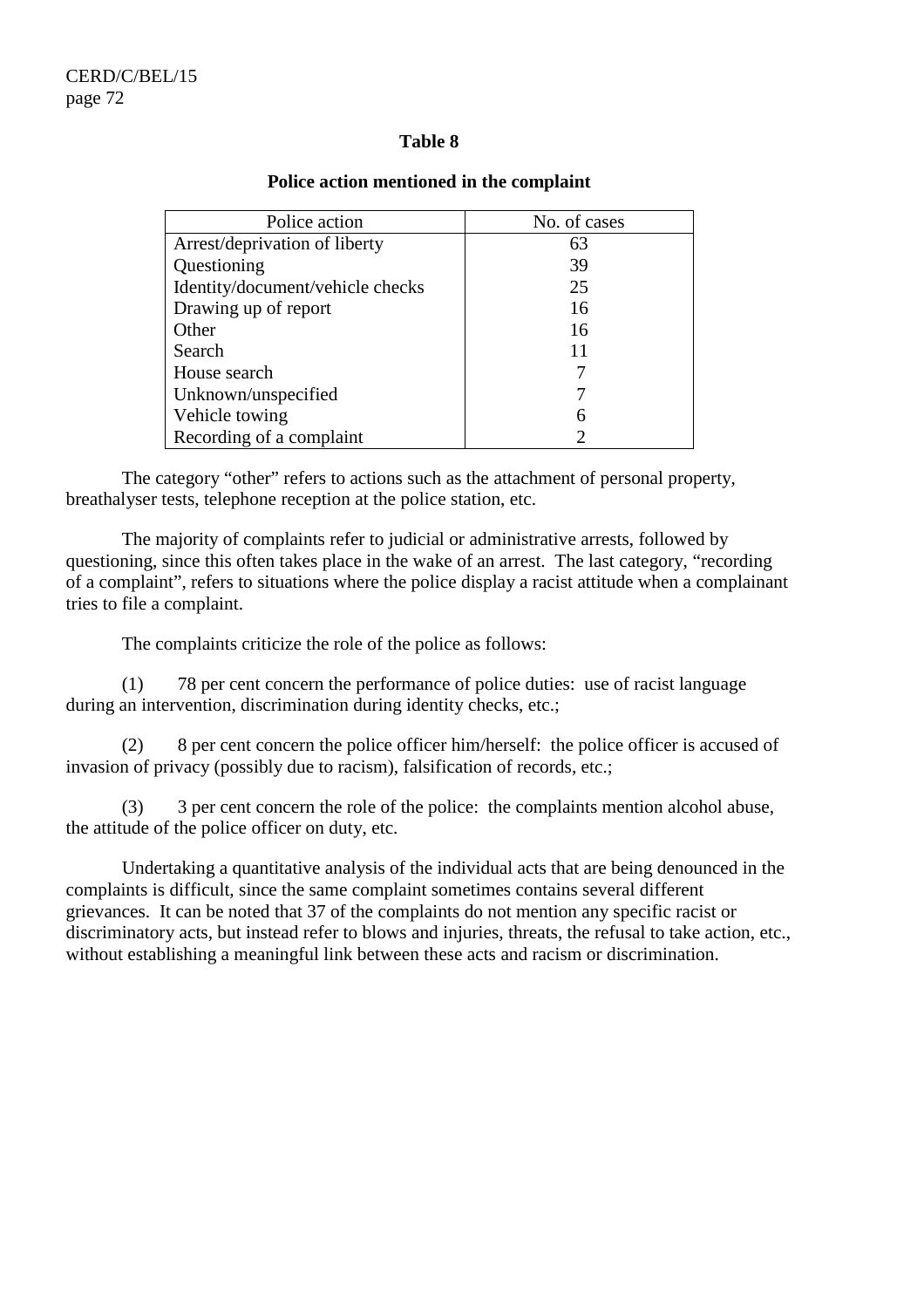### **5. Trends**

# **Table 9**

# **Year-on-year increase in the number of complaints**

| Year | No. of complaints |
|------|-------------------|
| 2000 |                   |
| 2001 | つつ                |
| 2002 | 41                |
| 2003 | 58                |







 Since 2001, the number of complaints referred to the judicial authorities has been falling, while the number of complaints examined by internal oversight mechanisms is on the rise. Criminal legislation against racism and its implementation have been strengthened in recent years, which could mean that the behaviours that are being criticized have not evolved in line with the legislation, or that they are not covered by the new classification of offences.

 As to the content, there has been no particular change in the type of complaints. The complaints mostly concern the use of racist language or insults, which are covered by the provisions of the Criminal Code, as well as by anti-racist legislation.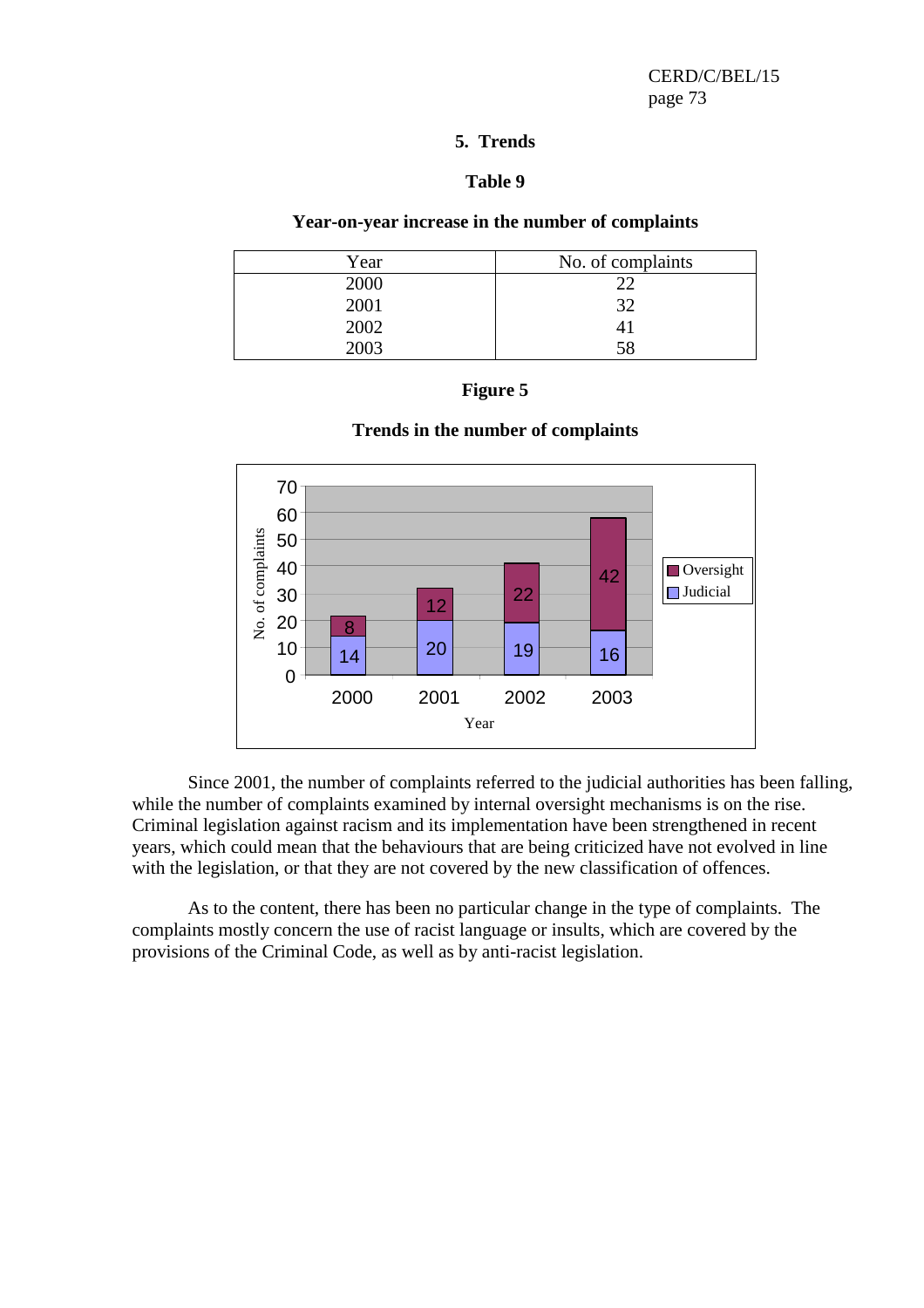#### **Notes**

<sup>1</sup> The Organization Act of 18 July 1991 establishes a clear requirement to transmit to the Standing Committee on Police Oversight:

 (a) Automatically: all regulations, guidelines or other texts governing police behaviour; copies of judgements and decisions relating to crimes and offences committed by members of the police; copies of complaints and allegations received by the Federal Police Commissioner, the Police Inspector-General's Office or local police chiefs, and a brief summary of the outcome of inquiries, once completed; disciplinary measures taken against or warnings issued, to police officers; and a copy of the annual report of the police forces and of any other report on their general operation;

 (b) On request: copies of all decisions, documents or information relating to criminal proceedings taken against police officers for crimes or offences committed in the course of their duties and any documents the Standing Committee considers necessary to the pursuit of its work;

 (c) Additionally: notification of any preliminary inquiry or investigation into a police officer. The police forces are also required to submit a report to the Director of the Investigation Service whenever a police officer is found to have committed a crime or offence. In order to ensure an exchange of information, cooperation and consultation, information-transfer mechanisms have been set up via protocols agreed with the federal and local police, the Police Inspector-General's Office and the Centre for Equal Opportunity and Action to Combat Racism.

<sup>2</sup> The following provisions have been inserted in article 26 of the Act of 13 May 1999, on the disciplinary regulations applicable to members of the police:

 "Where the Centre for Equal Opportunity and Action to Combat Racism notifies the Standing Committee on Police Oversight or the Police Inspector-General's Office of facts that appear to indicate discriminatory treatment within the meaning of the Act of 30 July 1981, prohibiting racist or xenophobic acts, or the Act of 25 February 2003, prohibiting discrimination and amending the Act of 15 February 1993, establishing the Centre for Equal Opportunity and Action to Combat Racism, the president of the Standing Committee or the Inspector-General, respectively, shall conduct an inquiry into those facts, shall inform the competent authorities and, if the facts so warrant, bring the matter before the disciplinary or judicial authorities. The president of the Standing Committee or the Inspector-General shall inform the Centre of the progress of proceedings and in particular of any action taken by the disciplinary or judicial authorities following their consideration of the case.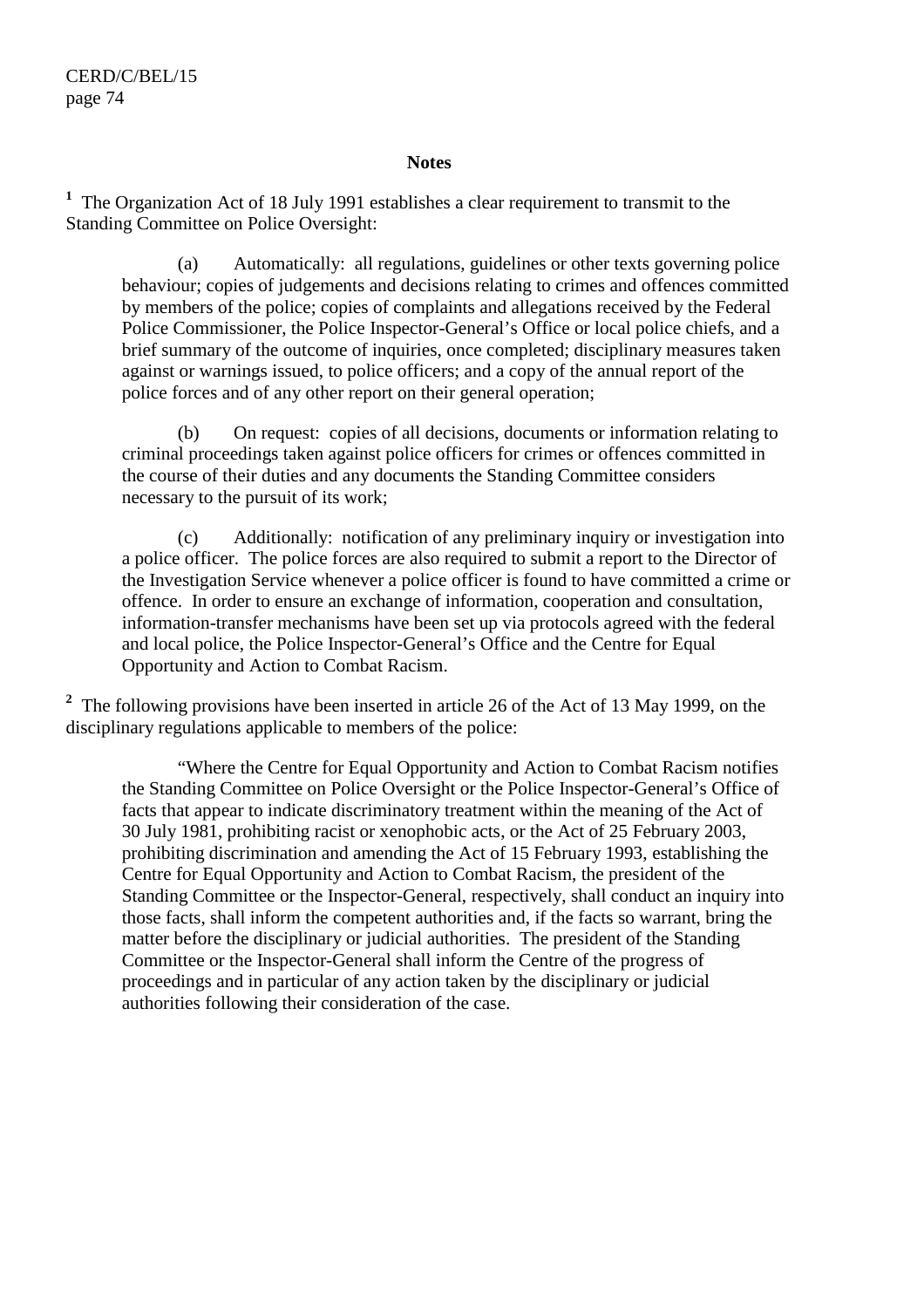Where the Standing Committee or the Police Inspector-General's Office is informed of facts that appear to indicate discriminatory treatment within the meaning of the aforementioned acts, the president of the Standing Committee or the Inspector-General, respectively, shall notify the Centre for Equal Opportunity and Action to Combat Racism, without revealing the identities of the parties involved. They shall also notify the Centre of any action taken by the disciplinary or judicial authorities following their consideration of the case."

<sup>3</sup> An initial study was made in 2004, relating to the period 2000-2003 (see annex A for summary). A second study was made in 2005, relating to 2004. The latter study will be presented at an appropriate time, such as during consideration of this report by the Committee on the Elimination of Racial Discrimination.

**4** Act of 30 July 1981, prohibiting racist or xenophobic acts.

**5** Act of 25 February 2003, prohibiting discrimination and amending the Act of 15 February 1993, establishing the Centre for Equal Opportunity and Action to Combat Racism.

<sup>6</sup> Under which the police automatically forward to the Standing Committee on Police Oversight a copy of the complaints or reports they receive, as well as a summary of the outcome of the investigation once this has been completed.

**7** File No. 27311/2003.

**8** File No. 22110/2000.

<sup>9</sup> Established within the Centre for Equal Opportunity and Action to Combat Racism to analyse information on insecurity and to make practical recommendations and proposals to improve policies. Also runs training sessions.

**<sup>10</sup>** An enterprise culture is defined as: "… the set of beliefs and hopes shared by the majority of staff. In any organization, this produces rules to be followed (norms); the latter are reflected in behaviours that in turn constitute the basis of beliefs and values. All of this forms the development cycle of the enterprise culture."

**<sup>11</sup>** Royal decree of 10 May 2006, containing the Code of Ethics of the Police (*Moniteur belge*, 30 May 2006).

**<sup>12</sup>** Report of the Committee on the Elimination of Racial Discrimination on its sixty-fourth and sixty-fifth sessions (A/59/18), para. 155.

**<sup>13</sup>** NB: these statistics may be updated when the report is presented to the Committee.

**<sup>14</sup>** *Mouvement contre le racism, l'antisémitisme et la xénophobie*.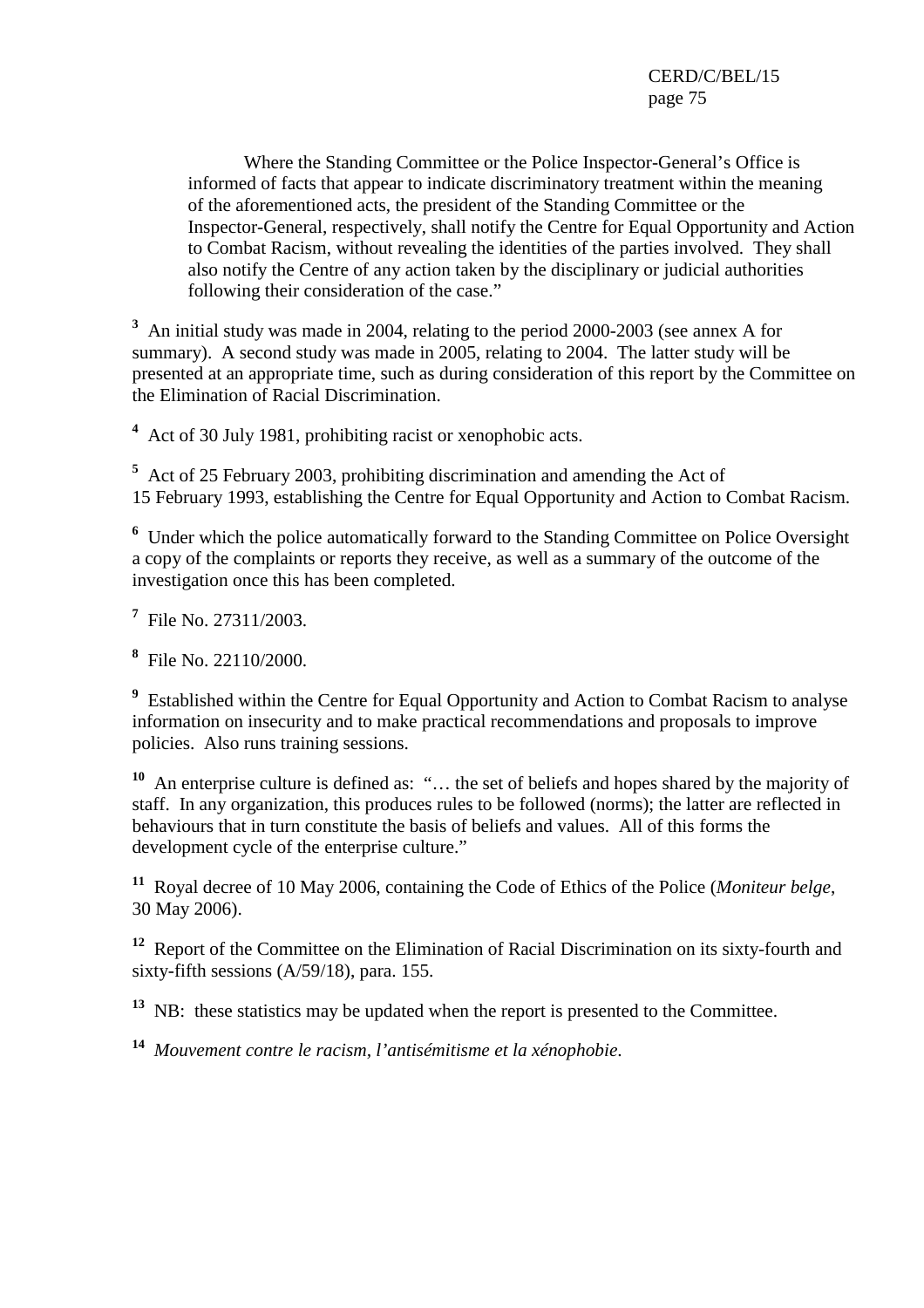<sup>15</sup> See the codes used by the Standing Committee P to categorize complaints and allegations and the relevant findings in annex B (below).

**<sup>16</sup>** In one case in 2000 the complaint was filed by staff of a local police station against a colleague.

<sup>17</sup> The current police districts were established in 2001.

**<sup>18</sup>** Reference is made to 154, rather than 153 cases, because one complaint involved two police districts.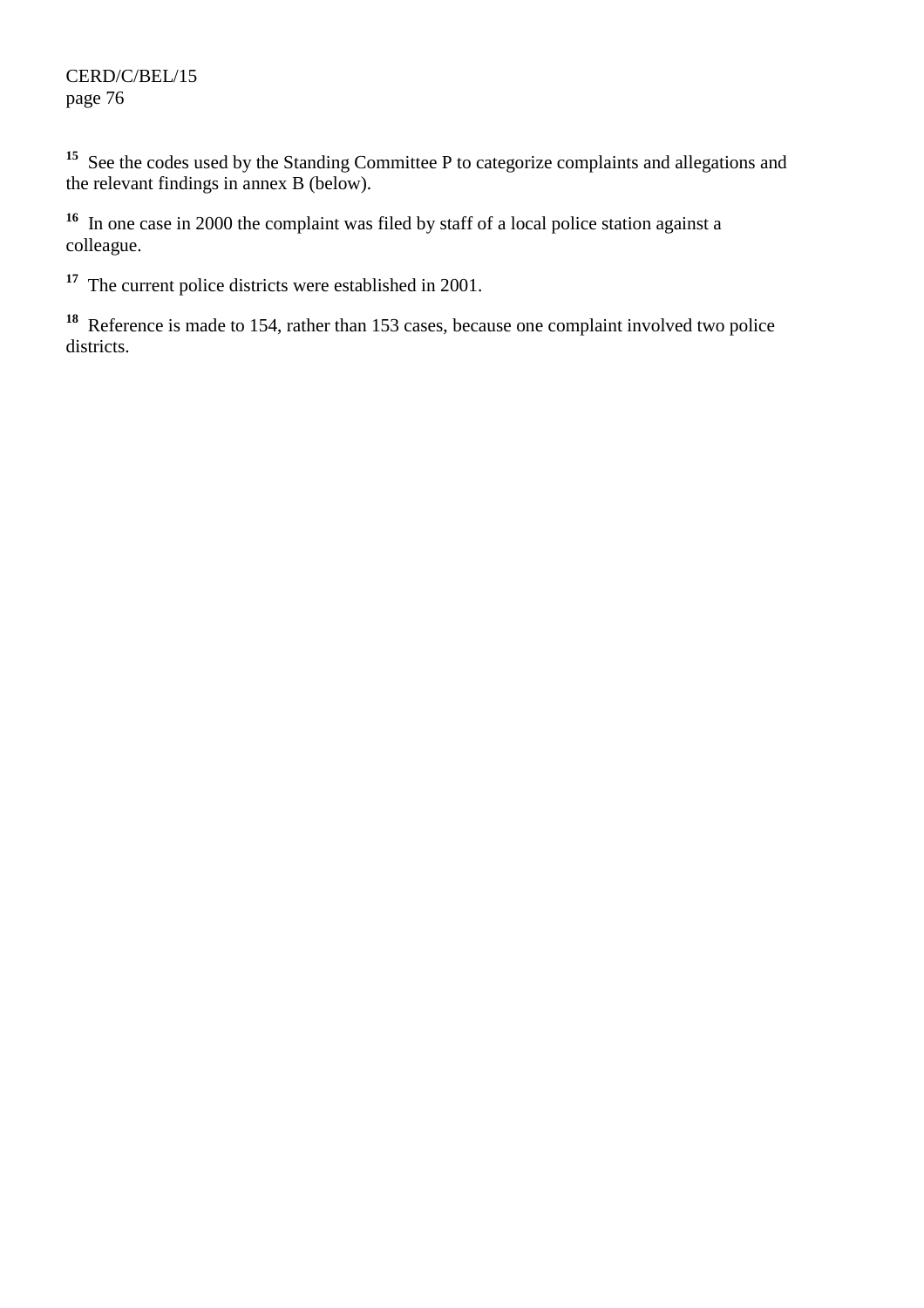#### **Annex B**

# **CODES USED BY THE STANDING COMMITTEE ON POLICE OVERSIGHT TO CATEGORIZE COMPLAINTS AND ALLEGATIONS AND THE RELEVANT FINDINGS**

#### **No investigation**

*Case dismissed (100 …)* 

manifestly unfounded or not applicable

anonymous complainant or informant (cannot be located)

not sufficiently proven

no concrete evidence

complaint withdrawn

not competent *rationae personae*

not competent *rationae materiae*

 penal under the chapter on members of the police (art. 29 of the Code of Criminal Investigation and/or art. 22 of the Organization Act of 18 July 1991 - no action taken at the level of the Standing Committee P)

 penal under the chapter on members of the police (art. 29 of the Code of Criminal Investigation and/or art. 22 of the Organization Act of 18 July 1991 - action taken at the level of the Standing Committee P)

decision confirmed

author unknown

no fault

no dysfunction

congratulations

handled by another department or institution

handled by the general inspectorate

not applicable

findings contested

transmittal of information

referral to the administrative authority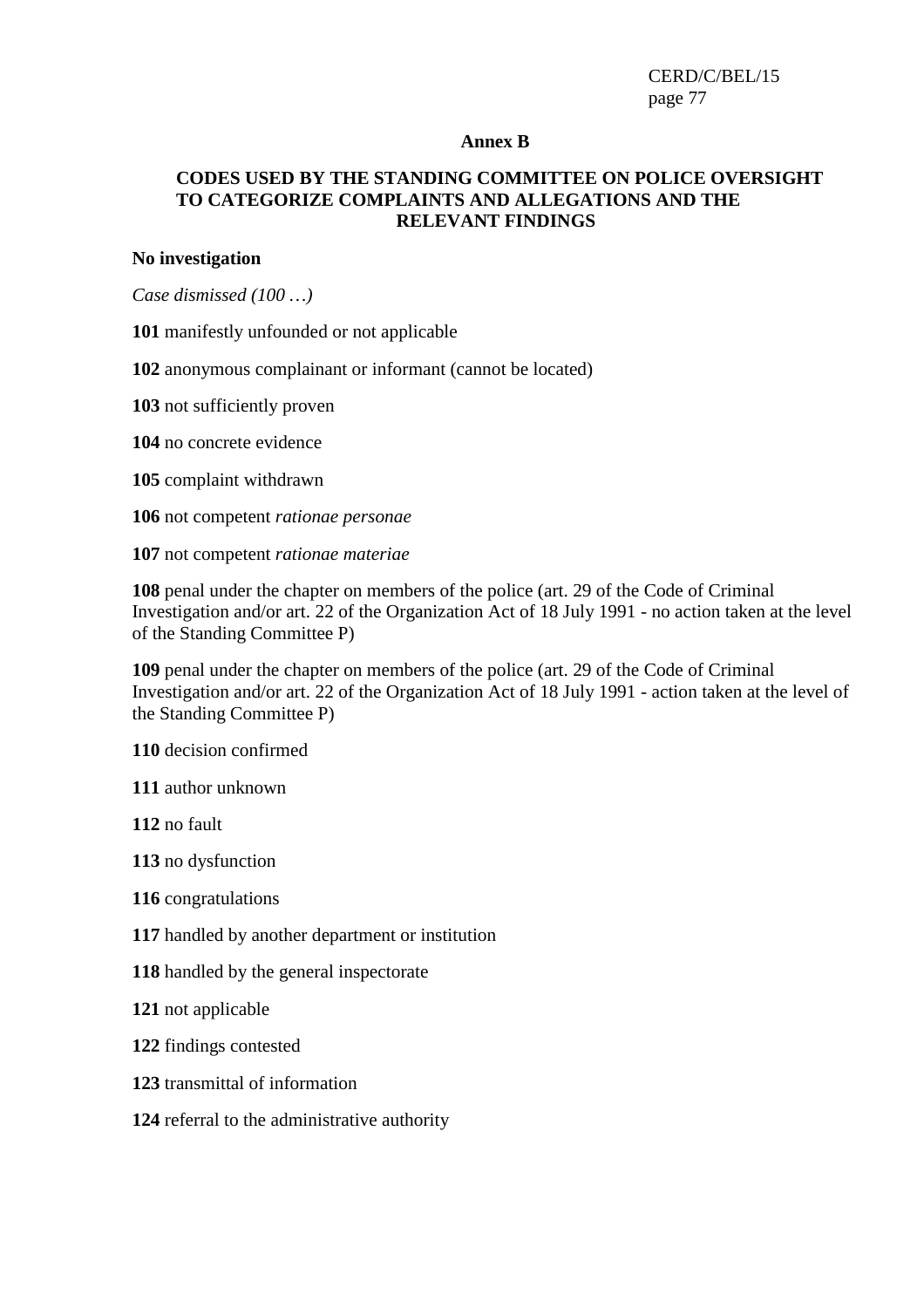CERD/C/BEL/15 page 78

referral to the crown prosecutor

referral to superiors

transfer of competence for dealing with the complaint to superiors

# **Investigation**

- by a member on duty
- by the investigation department
- by the Police Inspector-General's Office
- by the internal oversight body
- simple request for information addressed to the police

# **Investigation and decision after investigation (300 …, 400 …, 500 …)**

*Closure of the case (300 …)* 

- manifestly unfounded or not applicable
- not sufficiently proven
- no concrete evidence
- complaint withdrawn
- not competent *rationae personae*
- not competent *rationae materiae*

 penal under the chapter on members of the police (art. 29 of the Code of Criminal Investigation and/or art. 22 of the Organization Act of 18 July 1991 - no action taken by the Standing Committee P)

- decision confirmed
- author unknown or unidentified
- no fault
- no dysfunction
- refusal to cooperate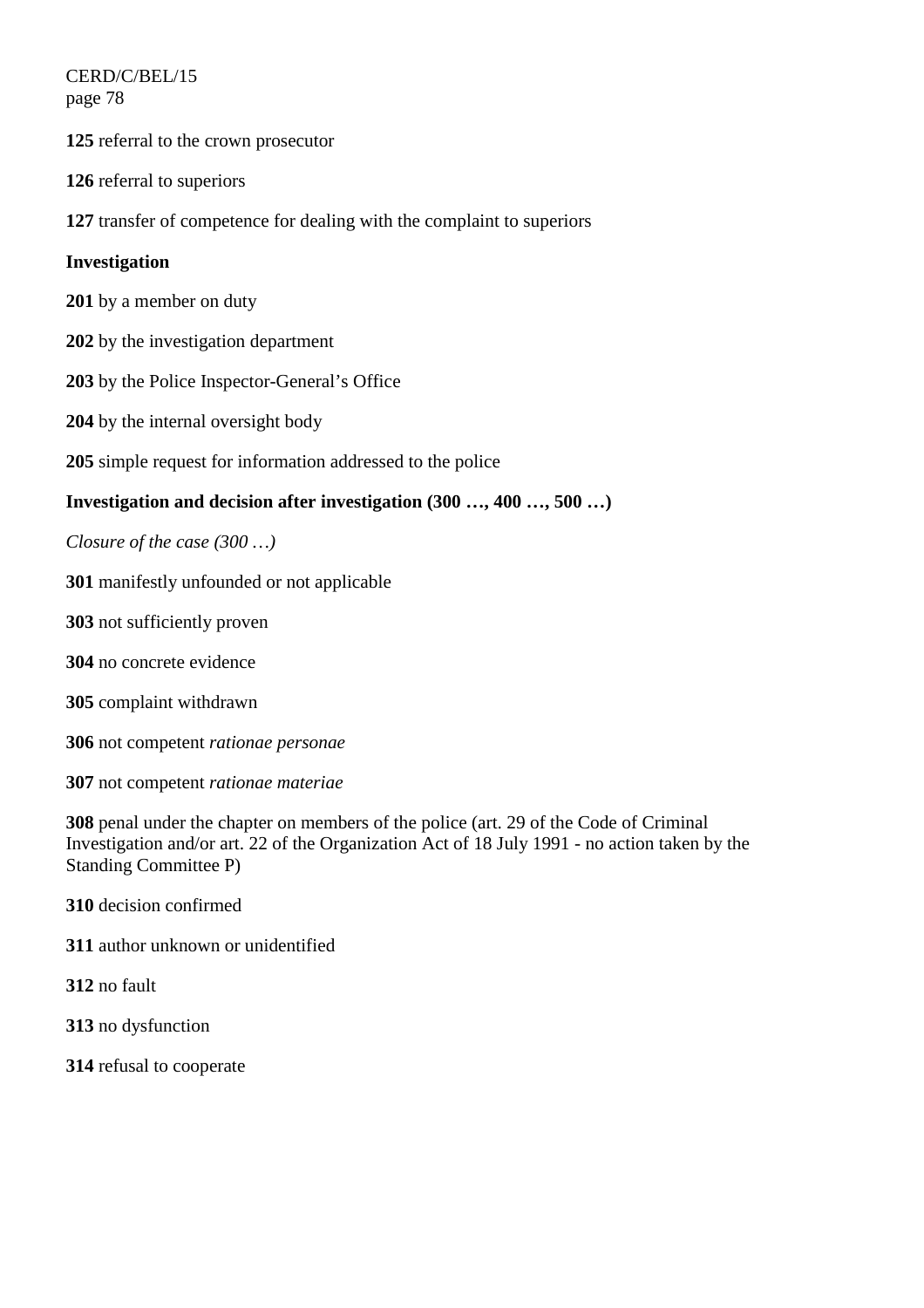- complainant or informant untraceable
- congratulations
- reprimand already issued by chief of unit
- taken over
- situation regularized or complaint or allegation better substantiated
- undertaking of small-scale or limited checks
- not applicable
- transmittal of information
- referral to the administrative authorities
- referral to the crown prosecutor
- referral to superiors
- *Provisional closure well-founded complaint (400 ...)*
- personal fault, consider comment or warning to prevent recurrence
- personal fault, consider subsequent statutory or disciplinary examination
- personal fault, consider compensation
- personal dysfunction, consider comment or warning to prevent recurrence
- personal dysfunction, consider subsequent statutory or disciplinary examination
- personal dysfunction, consider compensation
- no personal dysfunction
- organizational dysfunction and request for action to prevent recurrence
- penal under the chapter on members of the police or officials under police jurisdiction (Code of Criminal Investigation, art. 29)
- invitation to offer apology
- *Definitive closure (500 ...)*
- after action was taken in respect of 401 to 406 and 408 to 410
- closure after action taken in respect of 407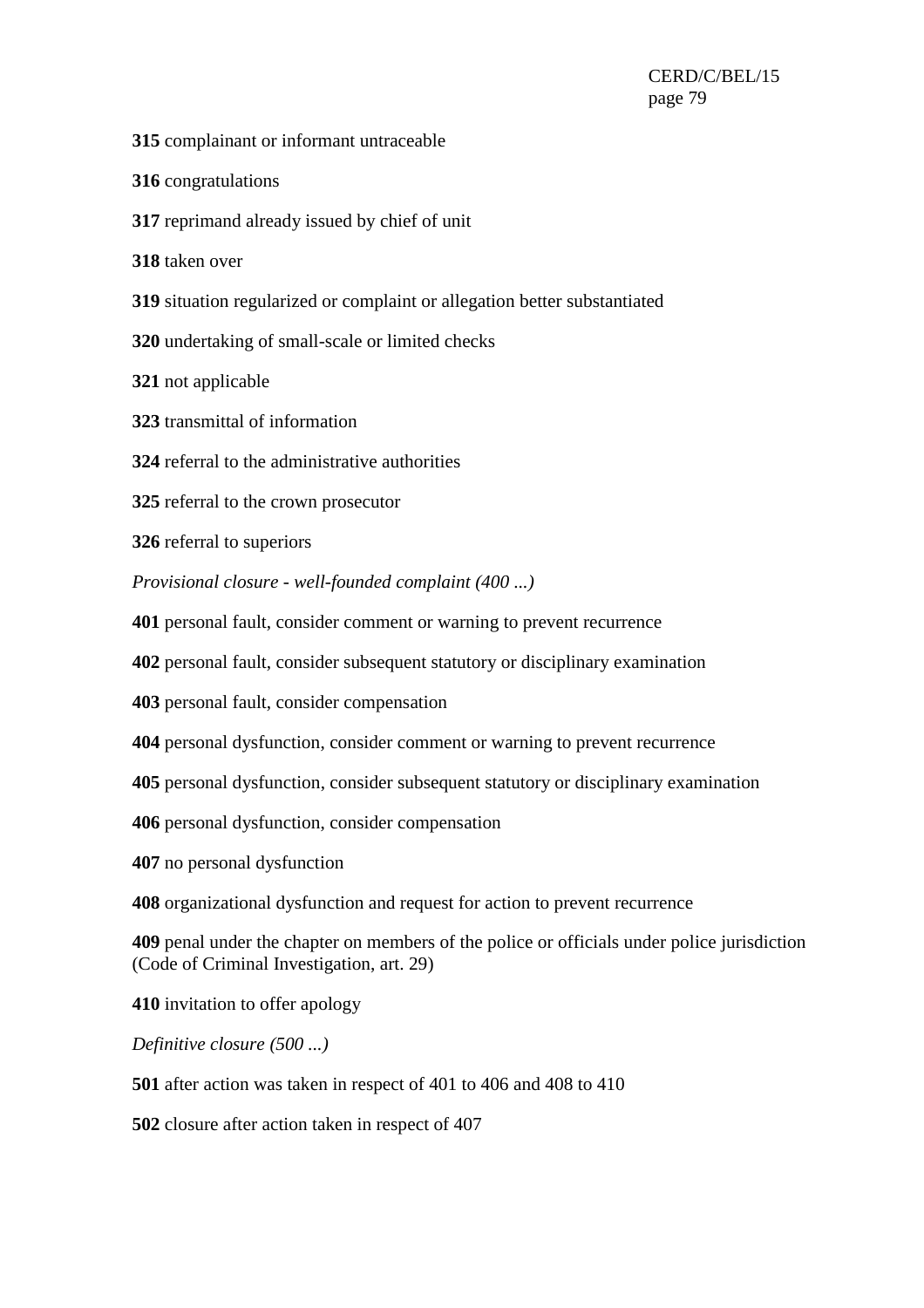CERD/C/BEL/15 page 80

**503** if no action was taken, notification of superiors, higher administrative or judicial authorities or parliament

- **504** new investigation or new case file
- **505** subsumed into another investigation or case file
- **506** monitoring investigation
- **507** subsumed into a monitoring investigation
- **508** reopening of a case
- **509** regularized or better substantiated
- **510** decision confirmed
- **520** undertaking of small-scale or limited checks
- **522** notification of police force
- **523** transmittal of information
- **524** referral to the administrative authority
- **525** referral to the Public Prosecutor's Office
- **526** referral to police superiors
- *Paragraph 17 of the concluding observations*: see answer on p. 48
- *Paragraph 18 of the concluding observations*: see answer on p. 36
- *Paragraph 19 of the concluding observations*: see answer on pp. 9 and 56
- *Paragraph 20 of the concluding observations*: see answer on p. 13

*Paragraph 21 of the concluding observations*: a copy of the Annual Report 2005 of the Centre for Equal Opportunity and Action to Combat Racism is provided in annex I

- *Paragraph 22 of the concluding observations*: see annexes IV and V
- *Paragraph 23 of the concluding observations*: see answer on p. 10